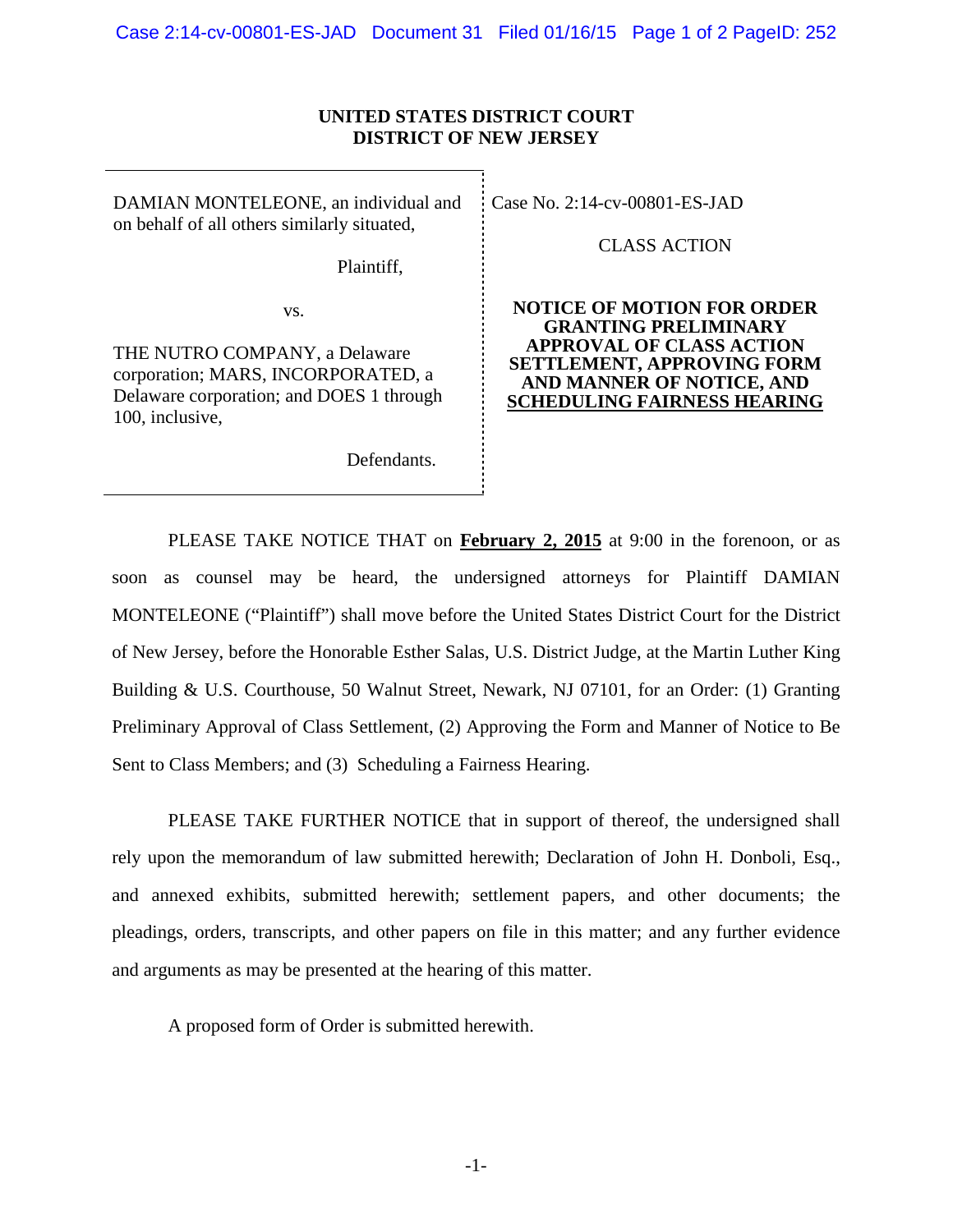Dated: January 16, 2015

Respectfully submitted,

# GORDON & REES LLP

By: /s/ *Peter G. Siachos*\_\_\_\_\_ Peter G. Siachos

*Attorneys for Plaintiff* 18 Columbia Turnpike, Suite 220 Florham Park, New Jersey 07932 Telephone: (973) 549-2500 Facsimile: (973) 377-1911 e-mail:psiachos@gordonrees.com

John H. Donboli DEL MAR LAW GROUP, LLP 12250 El Camino Real, Suite 120 San Diego, California 92130 Telephone (858) 793-6244 Facsimile: (858) 793-6005 jdonboli@delmarlawgroup.com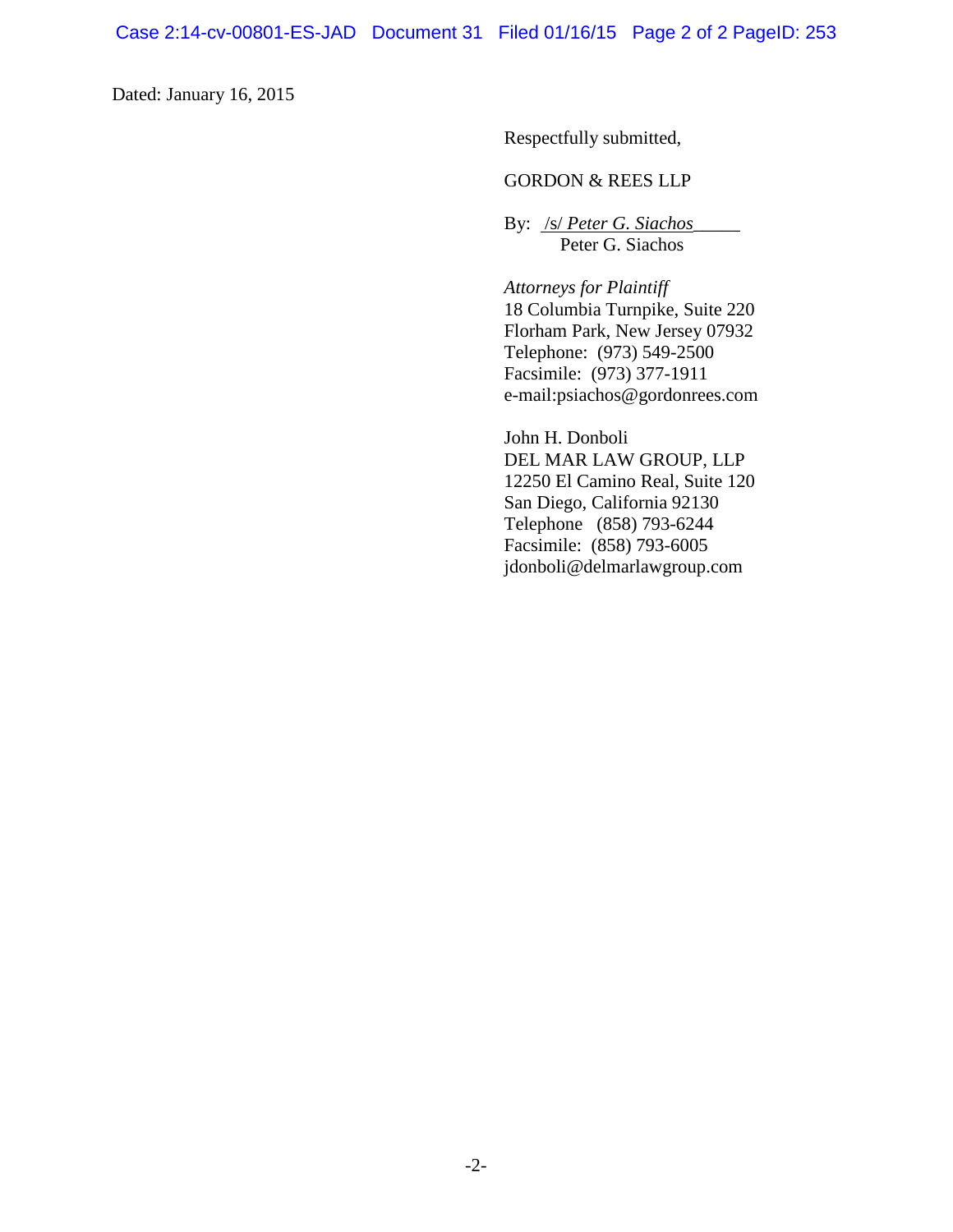### **UNITED STATES DISTRICT COURT DISTRICT OF NEW JERSEY**

DAMIAN MONTELEONE, an individual and on behalf of all others similarly situated,

Plaintiff,

vs.

THE NUTRO COMPANY, a Delaware corporation; MARS, INCORPORATED, a Delaware corporation; and DOES 1 through 100, inclusive,

Defendants.

**Case No. [2:14-cv-00801-ES-JAD](https://ecf.njd.uscourts.gov/cgi-bin/DktRpt.pl?299914)**

**CLASS ACTION**

**MEMORANDUM OF LAW IN SUPPORT OF PLAINTIFF'S MOTION FOR AN ORDER GRANTING PRELIMINARY APPROVAL OF CLASS ACTION SETTLEMENT, APPROVING FORM AND MANNER OF NOTICE, AND SCHEDULING FAIRNESS HEARING**

# **I.**

### **INTRODUCTION**

Plaintiff DAMIAN MONTELEONE ("Plaintiff") submits this Memorandum of Law in support of the proposed class action settlement ("Settlement"), and entry of an order: (1) preliminarily approving the proposed settlement in the above-captioned class action litigation with defendants THE NUTRO COMPANY ("Nutro") and MARS, INCORPORATED (collectively "Defendants"); (2) approving the form and manner of notice be given to Settlement Class Members; and (3) scheduling a Fairness Hearing. At the Fairness Hearing (alternatively referred to herein as the "Final Approval Hearing"), the following will be considered: (i) the request for final approval of the proposed Settlement, and (ii) the [Proposed] Final Order and Judgment of Dismissal. Plaintiff also intends to apply this Court for an award of attorneys' fees and reimbursement of expenses along with an enhancement fee award to Plaintiff for his service as the class representative at time of the Fairness Hearing.

The proposed Order Granting Preliminary Approval of Class Settlement, Approving Form and Manner of Notice, and Scheduling Fairness Hearing (the "Preliminary Approval Order"), filed concurrently herewith, establishes certain dates for the mailing of notice to the

-1-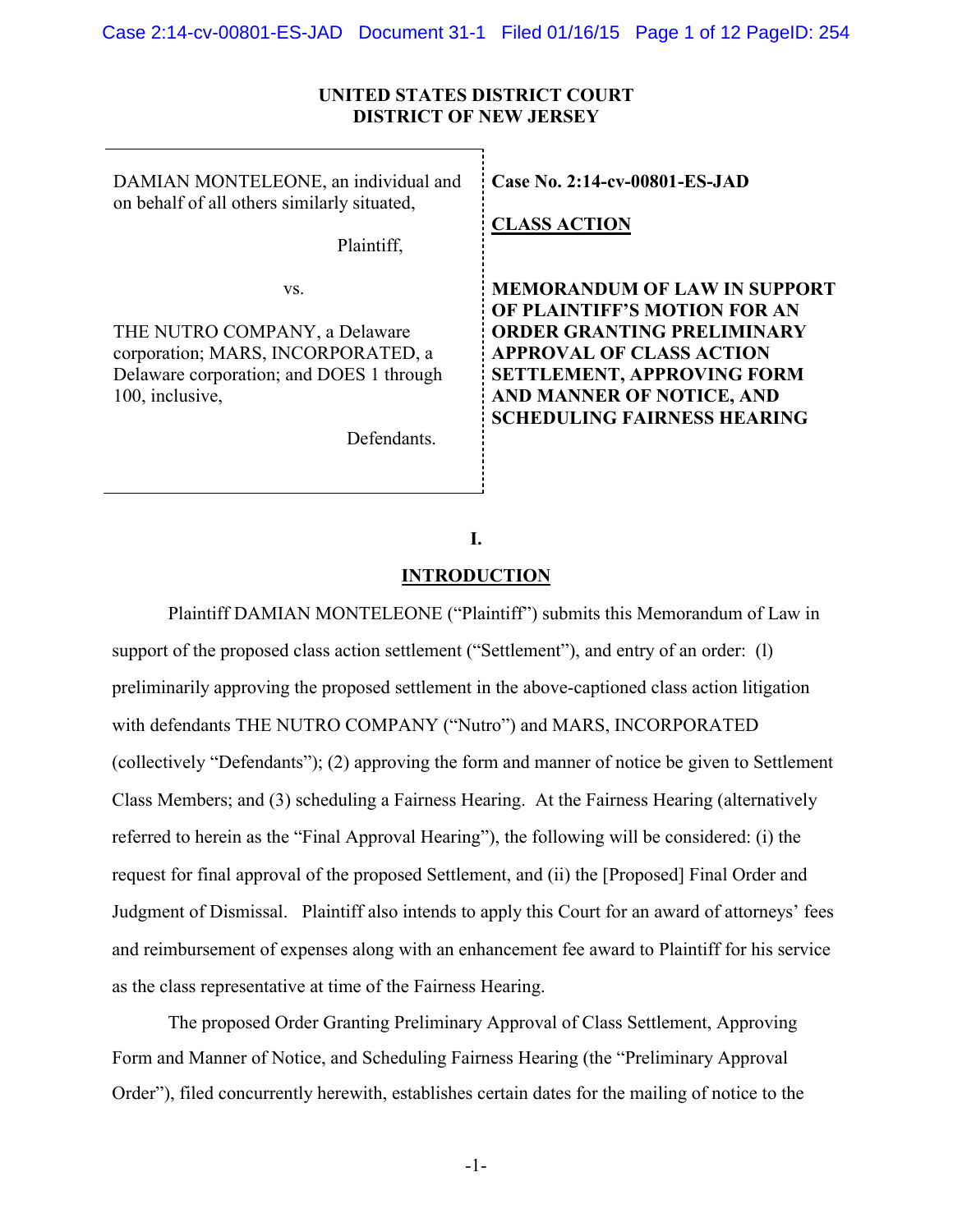Settlement Class and the procedure and timing for filing of objections, if any, to the settlement or requests for exclusion by members of the Settlement Class.

This case represents the culmination a four-year journey that began in California in December 2010 with an investigation into defendants THE NUTRO COMPANY ("Nutro") and MARS, INCORPORATED (collectively "Defendants") alleged unlawful practice of improperly labeling and selling certain dog food products with a "Guaranteed Analysis" regarding the amount of *Bacillus* Species (a probiotic) contained therein within the relevant four-year statutory time period. 1 This investigation led to the filing a California lawsuit captioned as *Clark v. The Nutro Company, et al.,* San Diego Superior Court Case No.: 37-2011-00090424-CU-BT-CTL (the "California Action") in May 2011. The California Action was mediated before a wellrespected former jurist of the San Diego Superior Court and a settlement was ultimately reached as to the California Class.

The Settlement Agreement in the California Action was ultimately deemed fair, reasonable, and adequate and in the best interest of the California Class by the Honorable Judge of the San Diego Superior Court on or about September 11, 2012, when the case was dismissed pursuant to a Final Order and Judgment of Dismissal. The Final Order and Judgment of Dismissal required Defendants to promulgate notice, establish a claims process, and a common fund of \$540,000 that was distributed to eligible Settlement Class Members who purchased an Affected Product (as defined in the Settlement Agreement). California Settlement Class Members who returned a valid Claim Form received a single payment of \$2.00 or a \$5.00 Gift Certificate towards the purchase of any Nutro product. Alternatively, California Settlement Class Members could have elected to donate Defendants' dry kibble product worth \$5.00 at retail price to a reputable California animal shelters.

The resolution and class wide settlement in the California Action, however, left consumers outside of California without any relief, which is what eventually led to the filing of

 $\mathbf{1}$ <sup>1</sup> Notwithstanding the accuracy of the afore-mentioned *Bacillus* labeling, at no time were animals ever at risk due to the presence or lack thereof of *Bacillus* in the dog food products at issue in this litigation. Rather, the allegation (if proven true) would establish that an additive (a probiotic) was substantially missing from the dog food products. See Declaration of John H. Donboli dated January 16, 2015.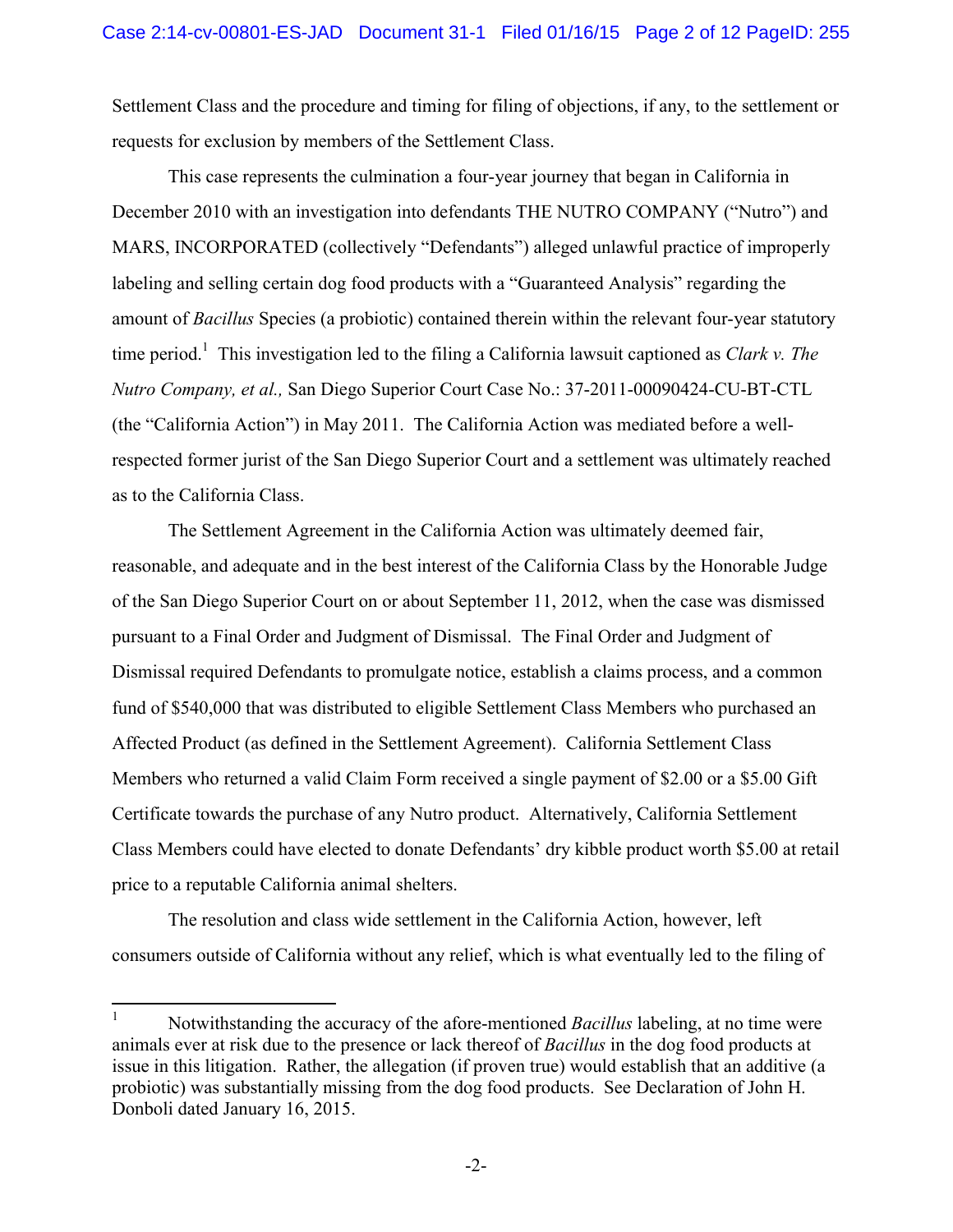this action on or about January 3, 2014. The New Jersey state court action was removed by Defendants to this Honorable Court on or about February 11, 2014. The litigation seeks, among other things, an award of damages and/or restitution against Defendants as a result of this alleged conduct. This Settlement is undoubtedly a fair result for the class as Defendants' customers nationwide (sans California) will receive the same benefit afforded California consumers in 2012, which is to receive cash and/or a gift certificate for their purchase of an Affected Product.

If Plaintiff would have rejected the Settlement and continued to litigate this action through trial, there would have been a significant risk that no monetary recovery would have been obtained. In view of this risk, this Settlement is undoubtedly fair, just and adequate.

### **II.**

#### **NATURE OF THE CASE**

On or about January 3, 2014, a putative class action Complaint was filed in the Superior Court of New Jersey Law Division: Essex County as Docket No. ESX-L9885013, styled as *Monteleone v. The Nutro Company et al.* (the "National Action"). The putative class action case extends to all of Defendants' customers nationwide (except for the already resolved California Class) based on three causes of action: (1) Equitable Fraud; (2) Negligent Misrepresentation (pursuant to state common law); and (3) Violations of New Jersey's Consumer Fraud Act. This is all predicated on Defendants' labeling of its dog food products with a "Guaranteed Analysis" regarding the amount of *Bacillus* Species (a probiotic) contained therein.

The Settlement Class in this case is comprised of a similar Class as in the California Action; however, the Settlement Class in this case extends to consumers in the other 49 states and the District of Columbia (the "National Class"). This National Class is defined as "all persons in the United States (excluding persons in California) who purchased or used the Affected Product. Excluded from the Settlement Class are all persons who are employees, directors, officers, and agents of Defendants or their subsidiaries and affiliated companies, as well as the Court and its immediate family and staff." (Exhibit "1", at page 5, Section II, 20)

The term "Affected Product" shall mean "the following Ultra brand dry dog kibble purchased between April 1, 2007 and June 30, 2009, and Ultra brand dog biscuits purchased between April 1, 2007 and April 30, 2011: (a) Ultra Adult Dry; (b) Ultra Large Breed Adult Dry;

-3-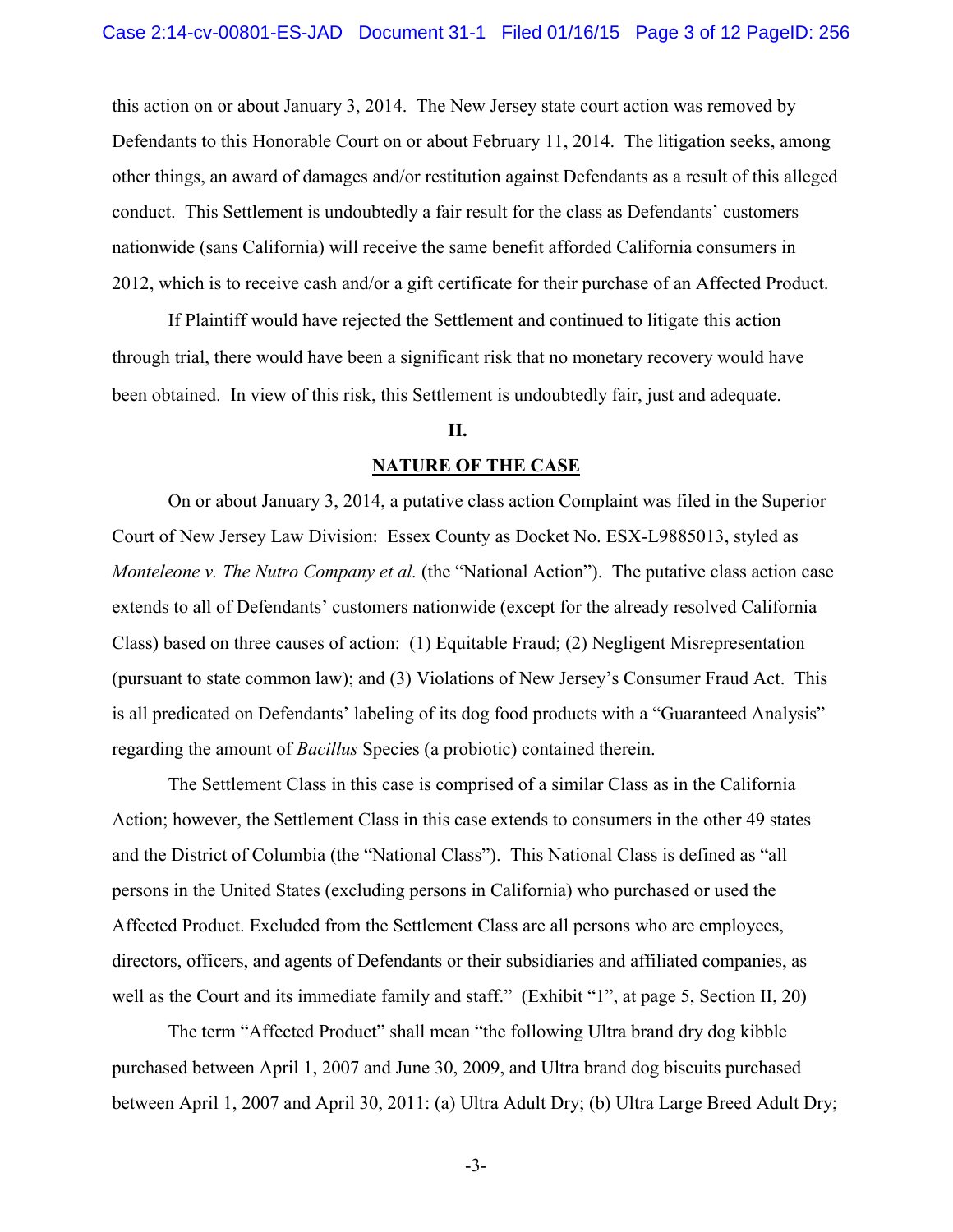(c) Ultra Large Breed Puppy Dry; (d) Ultra Puppy Dry; (e) Ultra Senior Dry; (f) Ultra Small Breed Adult Dry; (g) Ultra Weight Management Dry; (h) Ultra Adult Biscuits; (i) Ultra Puppy Biscuits; (j) Ultra Senior Biscuits; and (k) Ultra Weight Management Biscuits." (Exhibit "1", at page 3, Section II, 1).

Class Counsel and Defense Counsel conducted a thorough investigation into the facts of the class action, including diligently pursuing an investigation of the relevant facts. Class Counsel is of the opinion that the settlement with Defendants for the consideration and on the terms set forth in the Settlement Agreement is fair, reasonable, and adequate and is in the best interest of the Class in light of all known facts and circumstances, including the risk of significant delay, defenses asserted by Defendants, and the potential risk of no monetary recovery. The Settlement is undoubtedly fair and in the best interest of the Settlement Class. (Declaration of John H. Donboli, ¶ 19).

#### **III.**

### **DESCRIPTION OF THE PROPOSED SETTLEMENT**

The Parties agreed to a proposed settlement, which, if approved by this Honorable Court, will result in dismissal of the Action with prejudice and the provision of certain benefits to the Settlement Class Members. Under the terms of the Settlement Agreement, if the Settlement is finally approved by the Court, Defendants will reserve up to Five Hundred Thousand Dollars (\$500,000.00) for a common fund to be distributed to eligible Settlement Class Members who purchased the Affected Product (as that term is defined in the Settlement Agreement). Each eligible Settlement Class Member who returns a valid Claim Form may elect to receive a single payment of \$2.00 or a \$5.00 Gift Certificate towards the purchase of any Nutro product. Alternatively, Settlement Class Members can elect to donate Defendants' dry kibble product worth \$5.00 at retail price to animal shelters and/or animal charities of the Defendants' choice after consultation with Class Counsel.

Any of Defendants' customers nationwide (sans California) who complete and sign a Claims Form to attest to his or her purchase of an Affected Product (as defined by the Settlement Agreement) pursuant to the terms and conditions set forth in the Settlement Agreement, Notice, and Summary Notice shall receive payment as detailed above. (Declaration of John H. Donboli,

-4-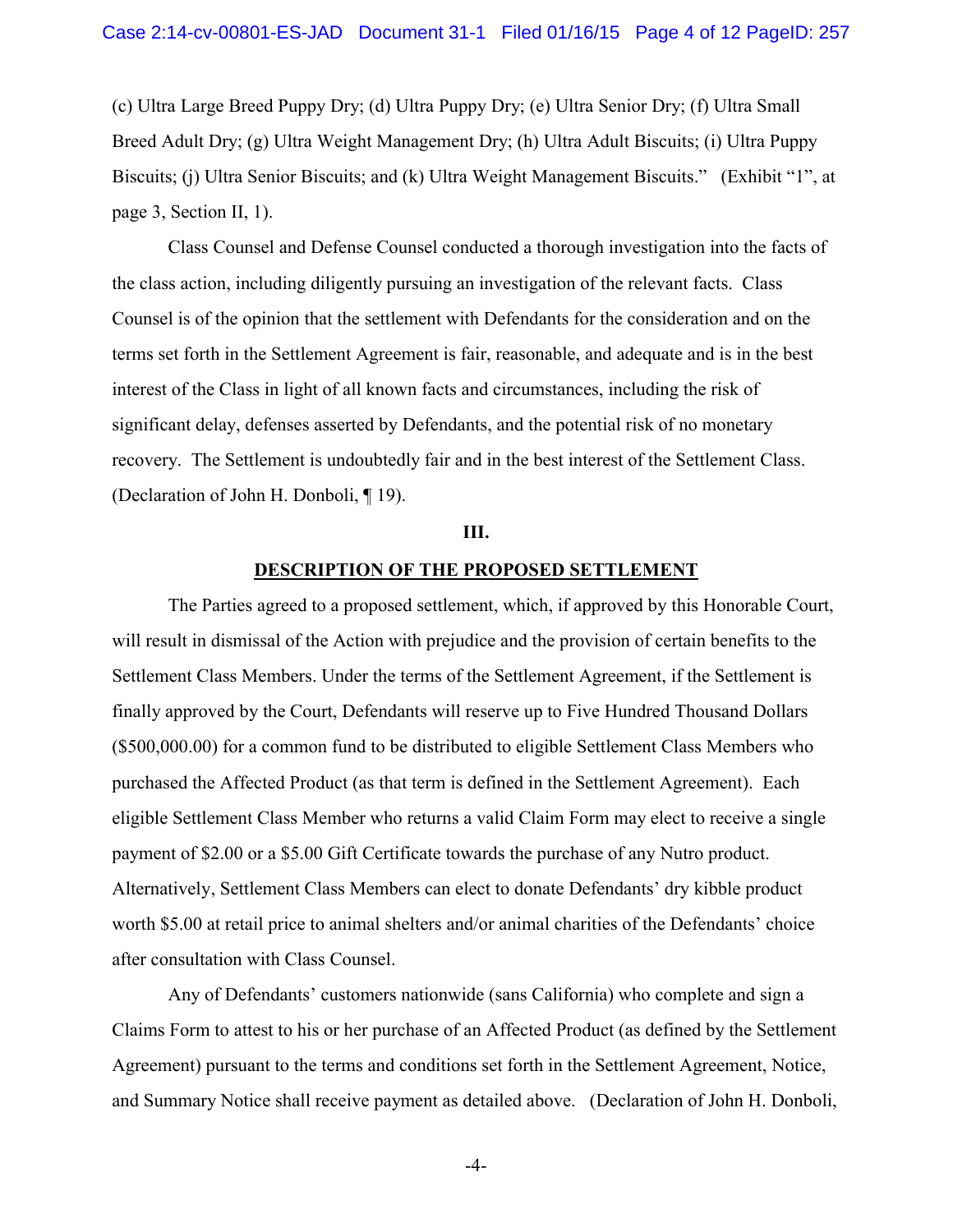¶ 4; Exhibit "1," at ¶¶ 26-32).

The settlement will administered by a professional Claims Administrator to administer the claims and payment process. Defendants and/or the Claims Administrator shall obtain an appropriate URL specifically to handle the Settlement process (the "Settlement Website"). (Declaration of John H. Donboli, ¶ 11).

Both Class Counsel and Defense Counsel shall ensure that Defendants properly reject invalid claims (if any) and reports all such determinations of invalidity to Class Counsel within thirty (30) days of any such determination. (Declaration of John H. Donboli, ¶ 11; Exhibit "1," at  $\P$  52).

Class Counsel intends to file and have heard a motion for the recovery of attorneys' fees and costs to be approved by this Honorable Court, including all reasonable fees, costs and expenses related to Plaintiff's prosecution of the Action in a *not to exceed* amount of \$375,000.00. Class Counsel shall also seek confirmation by this Court, at that time, of a single \$5,000 payment as an incentive award for Plaintiff for serving as Class Representative. (Declaration of John H. Donboli, ¶ 12; Exhibit "1," at ¶¶ 34-37).

### **IV.**

#### **NOTICE AND ADMINISTRATION OF THE SETTLEMENT**

The Settlement contains a Notice (Long-Form Notice) and Summary Notice (Short-Form Notice), substantially in the form set forth in Exhibits "B" and "E" to the Settlement Agreement that will be distributed to Settlement Class Members once the Court enters the Preliminary Approval Order. (See Exhibit "C" to Settlement Agreement for copy of proposed Preliminary Approval Order). Specifically, upon entry of the Preliminary Approval Order, Defendants, in cooperation with its professional Claims Administrator, shall take the following actions:

- 1. Publish a link to the Notice on the Nutro home webpage (http://www.Nutro.com), for the duration of the Claim Period.
- 2. Email, on or before the Notice Date as specified in the Preliminary Approval Order, the Notice (substantially in the form attached as Exhibit "B" to the Settlement Agreement), to the last known email addresses of the Settlement Class to the extent such email address information exists in Nutro's consumer

-5-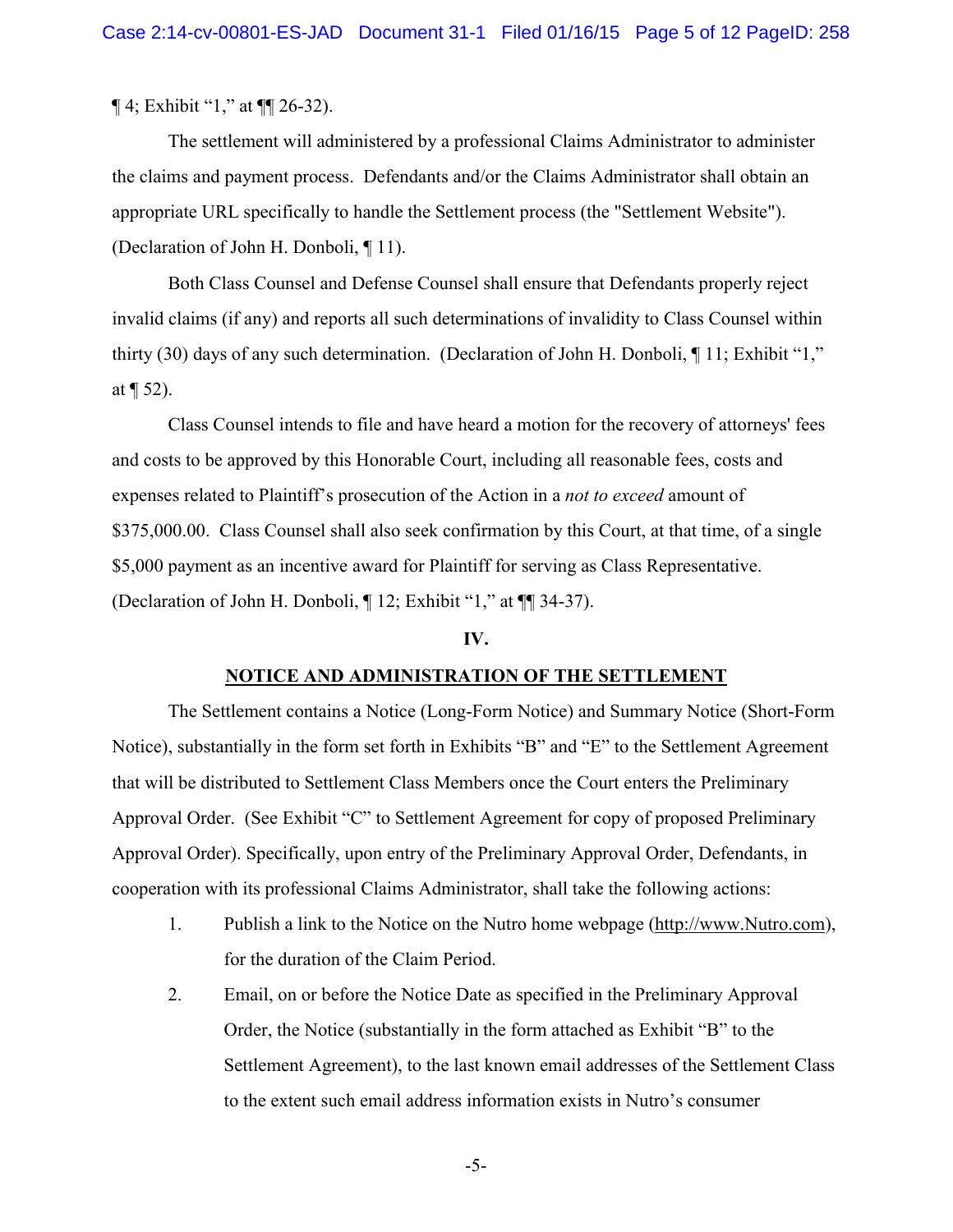databases, is a valid email address, and the Settlement Class Member has not withheld his/her consent to being contacted by Nutro via email.

- 3. Mail, on or before the notice date, to in-house counsel for PetSmart and Petco requesting that they post the Summary Notice of the settlement (substantially in the form attached as Exhibit "E" to the Settlement Agreement) at the point of purchase in their stores for the duration of the Claim Period, provided however that the parties shall not represent, warrant, or guarantee that PetSmart and Petco actually will post the Summary Notice in their stores.
- 4. Provide a website address in the Notice and Summary Notice to a settlement website to be designed and administered by the Settlement Administrator that will contain the settlement documents (including but not limited to the Notice and Claim Form), a list of important dates, and any other information to which the Parties may agree.

(Declaration of John H. Donboli ¶¶ 13-17; Exhibit "1" thereto). These methods are designed to meaningfully reach the largest possible number of potential Settlement Class Members.

Defendants agree to pay the Settlement Administrator up to Forty-Five Thousand Dollars (\$45,000.00) toward reasonable costs, fees, and expenses of providing notice to the Settlement Class and administering the Settlement in accordance with the Settlement Agreement. Class Counsel may pay up to an additional Five Thousand Dollars (\$5,000) to help further promulgate notice. (\$30,000.00) shall be the responsibility of Defendants. (Declaration of John H. Donboli  $\P$ 18; Exhibit "1" thereto at  $\P$  49).

**V.** 

# **THE SETTLEMENT MEETS THE CRITERIA NECESSARY FOR THIS COURT TO GRANT PRELIMINARY APPROVAL**

When a proposed class-wide settlement is reached, the settlement must be submitted to the court for approval. Newberg & Conte, NEWBERG ON CLASS ACTIONS (2003) at § 11.41. Preliminary approval is the first of three steps that comprise the approval procedure for settlements of class actions. The second step is the dissemination of notice of the settlement to all

-6-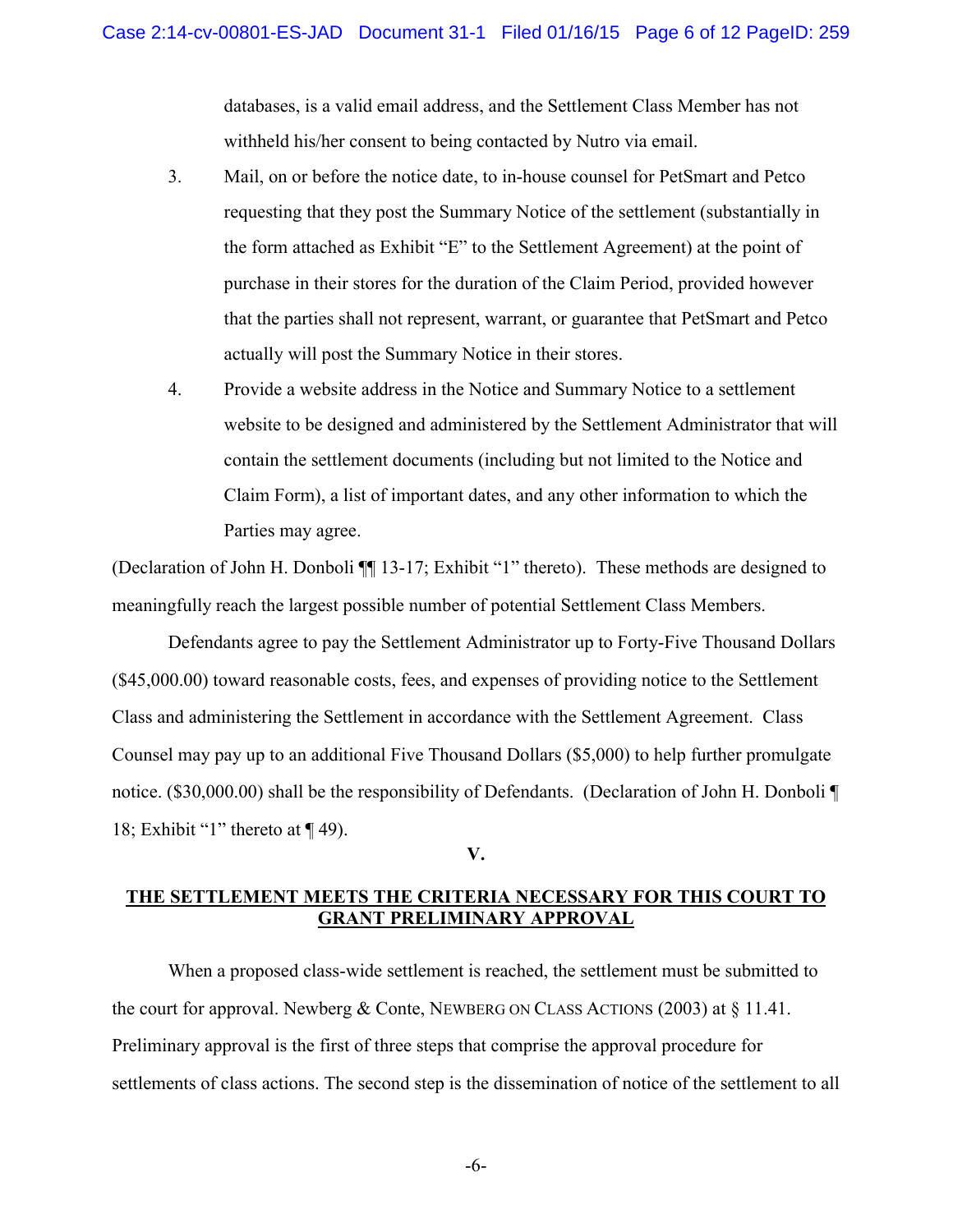Class Members. The third step is a final settlement approval hearing, at which evidence and argument concerning the fairness, adequacy, and reasonableness of the settlement may be presented and Class Members may be heard regarding the settlement. *Turner v. NFL (In re NFL Players' Concussion Injury Litigation)*, 301 F.R.D. 191, 197 (E.D. Pa. 2014); Manual for Complex Litigation (Fourth) § 21.61 (2004).

The question presented on a motion for preliminary approval of a proposed class action settlement is whether the proposed settlement is "within the range of possible approval." Manual for Complex Litigation (Fourth), §21.632 at 320, n. 976. Preliminary approval is merely the prerequisite to giving notice so that "the proposed settlement" may be submitted to members of the prospective Class for their acceptance or rejection. *Philadelphia Housing Authority v. American Radiator & Standard Sanitary Corp.*, 323 F.Supp. 364, 372 (E.D. Pa. 1970). There is an initial presumption of fairness when a proposed settlement, which was negotiated at arm's length by counsel for the Class, is presented for court approval. 4 Newberg §11.41. The ultimate question, however, of whether the proposed settlement is fair, reasonable and adequate is made after notice of the settlement is given to the Settlement Class Members and a final settlement hearing is held by the Court.

## **A. The Role of the Court in Preliminary Approval of a Class Action Settlement**

The approval of a proposed settlement of a class action suit is a matter within the broad discretion of the trial court. *Girsh v. Jepson*, 521 F.2d 153, 156 (3<sup>rd</sup> Cir. 1975). Preliminary approval does not require the trial court to answer the ultimate question of whether a proposed settlement is fair, reasonable and adequate. That determination is made only after notice of the settlement has been given to the class members and after they have been given an opportunity to voice their views of the settlement or to be excluded from the settlement, which is customarily addressed at the final settlement approval hearing. Manual for Complex Litigation (Fourth), §21.634 at 322; *In re General Motors Corp. Pick-up Truck Fuel Tank Prods. Liab. Litig.*, 55 F.3d 768, 797 (3<sup>rd</sup> Cir. 1995).<sup>2</sup>

 $\overline{2}$ <sup>2</sup> A lesser standard of scrutiny applies to certification of a *settlement* class as opposed to cases wherein certification is disputed. *Dunk v. Ford Motor Co.*, 48 Cal.App.4th 1794, 1801,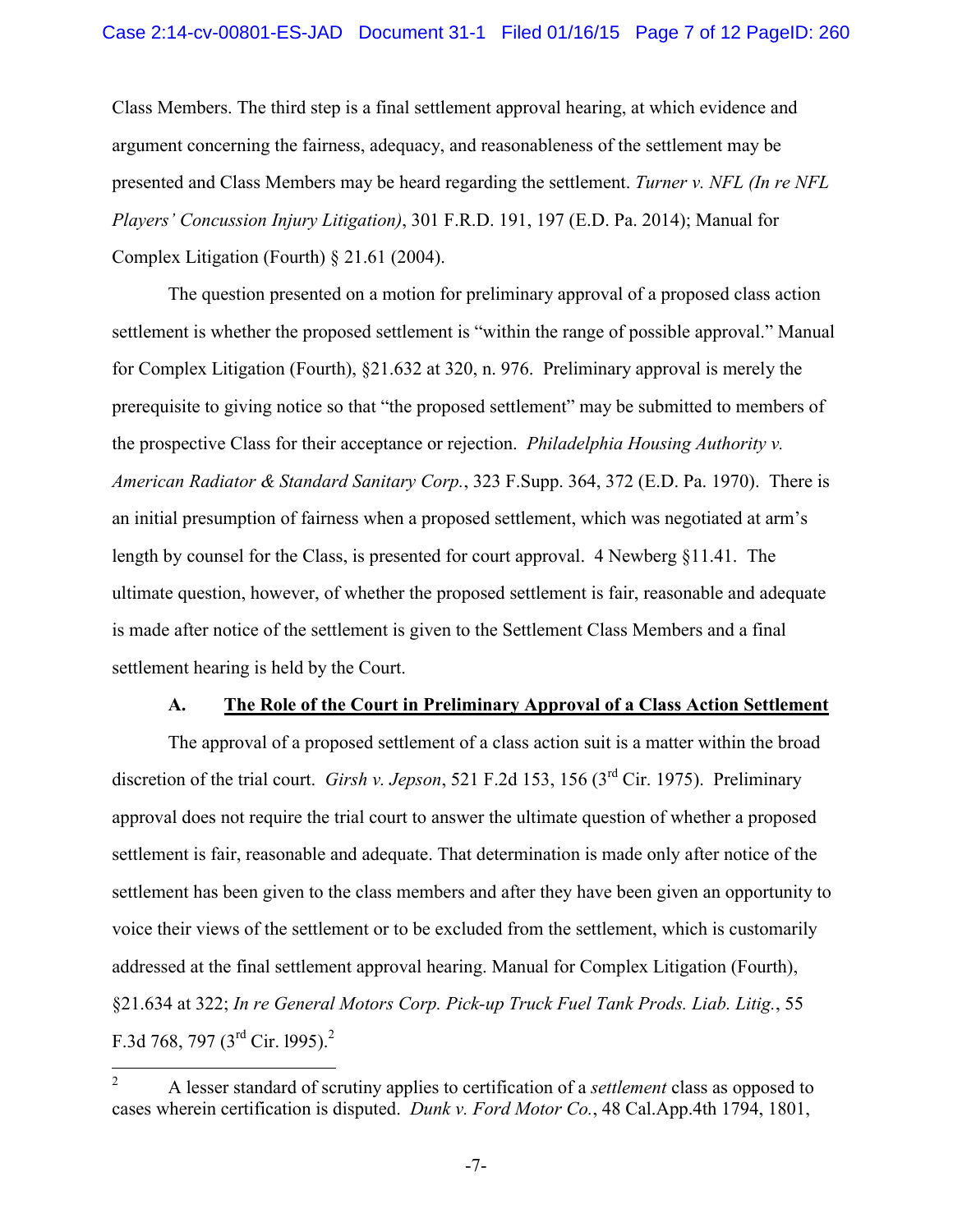The question whether a proposed settlement is fair, reasonable and adequate necessarily requires a judgment and evaluation by the attorneys for the parties based upon a comparison of "the terms of the compromise with the likely rewards of litigation." *Weinberger v. Kendrick*, 698 F.2d 61, 73 (2d Cir. 1982), *cert. denied* 464 U.S. 818 (1983). With regard to class action settlements, the opinions of counsel should be given considerable weight both because of counsel's familiarity with this litigation and previous experience with cases such as these. *Seidman v. American Mobile Systems*, 965 F. Supp. 612, 618-19 (E.D. Pa. 1997); *Austin v. Pennsylvania Department of Corrections*, 876 F. Supp. 1437, 1472 (E.D. Pa. 1995). Accordingly, the parties' decision regarding the respective merits of their position has an important bearing on this case.

### **B. Factors to Be Considered In Granting Preliminarily Approval**

A number of factors are to be considered in evaluating a settlement for purposes of preliminary approval. No one factor should be determinative, but rather all factors should be considered. The Settlement meets all of these criteria.

# **1. The Settlement is the Product of Serious, Informed and Noncollusive Negotiations**

This Settlement is the result of extensive negotiations. Defendants expressly deny and continue to deny any wrongdoing or legal liability arising out of the conduct alleged in the Action. Nonetheless, Defendants concluded that it is desirable that this Action be settled in the manner and upon the terms and conditions set forth in the Settlement Agreement in order to avoid the expense, inconvenience, and burden of further legal proceedings, and the uncertainties of trial and appeals. Defendants also determined that it is desirable and beneficial to put to rest the released claims of the Settlement Class.

Class Counsel and Defense Counsel conducted a thorough investigation into the facts of the class action, including diligently pursuing an investigation of the relevant facts. Class Counsel is of the opinion that the settlement with Defendants for the consideration and on the

1807, fn 19(1996); *Wershba v. Apple Computer. Inc.*, (2001) 91 Cal.App.4th 224, 239-240 (2001).

 $\overline{a}$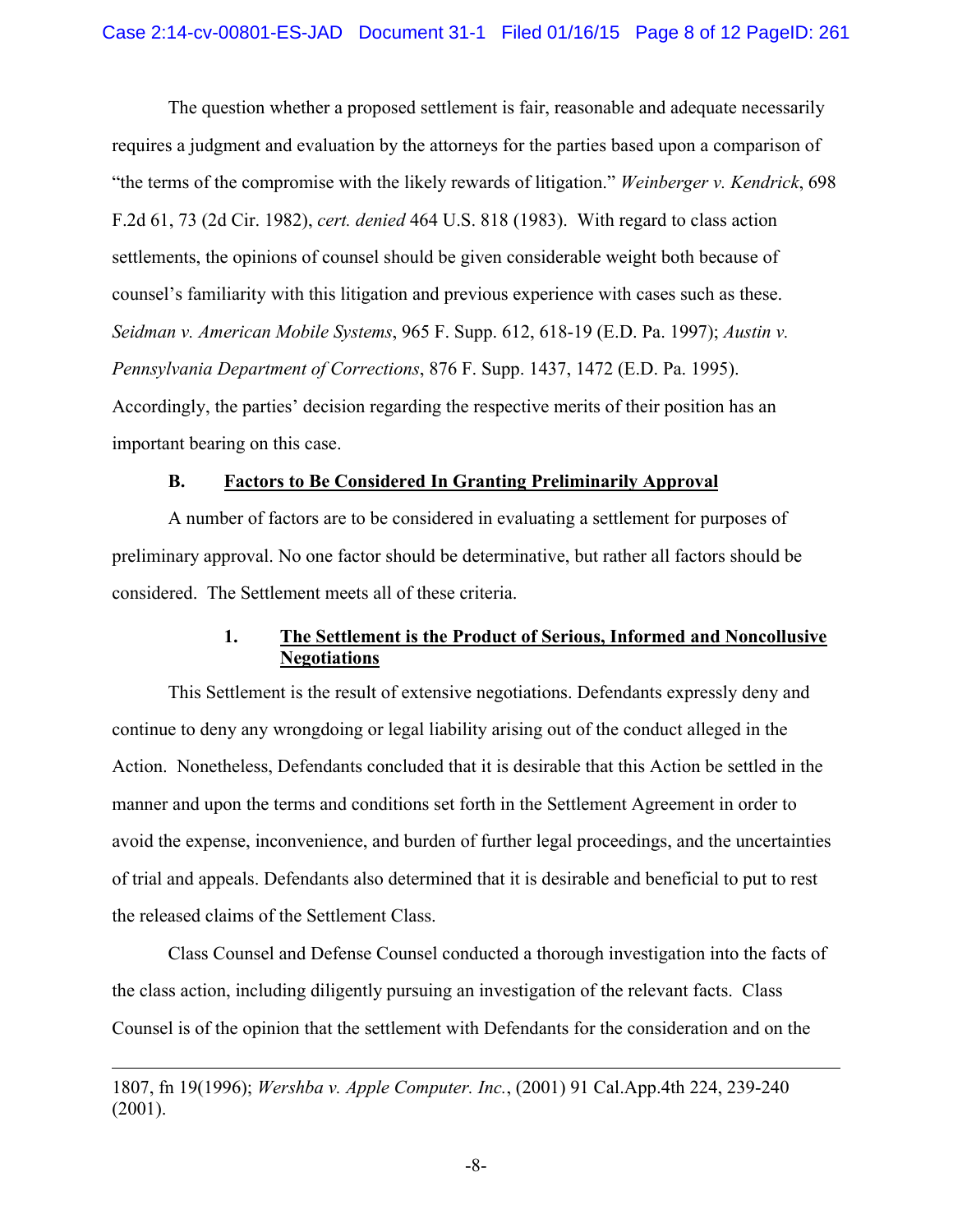terms set forth in the Settlement Agreement is fair, reasonable, and adequate and is in the best interest of the Class in light of all known facts and circumstances, including the risk of significant delay, defenses asserted by Defendants, and the potential risk of no monetary recovery. (Declaration of John H. Donboli, ¶ 19.)

Here, the litigation has been hard-fought with aggressive and capable advocacy on both sides, and the Settlement was the result of arms-length negotiations and a mediation session with a respected mediator, the Hon. Mark B. Epstein, J.S.C. (Ret.). "'[T]he participation of an independent mediator in settlement negotiations virtually insures that the negotiations were conducted at arm's length and without collusion between the parties.'" *Milliron v. T-Mobile USA, Inc*., 2009 U.S. Dist. LEXIS 101201, 15 (D.N.J. Sept. 10, 2009) citing *Bert v. AK Steel Corp.,* 2008 U.S. Dist. LEXIS 111711 (S.D. Ohio Oct. 23, 2008).

# **2. The Settlement Has No "Obvious Deficiencies" and Falls Well Within the Range for Approval**

The proposed Settlement has no "obvious deficiencies" and is well within the range of possible approval. All Settlement Class Members will receive the same opportunity to participate in and receive payment as those afforded Defendants' California customers (a settlement that was approved by a California Court in 2012). It is undeniable that the goal of this litigation, to seek redress for the Class, has been met. (Declaration of John H. Donboli, ¶ 19).

There is a substantial risk, given the current legal landscape in terms of properly quantifying and measuring damages in cases predicated on false advertising claims, that, if this action was not settled, Plaintiff would have been unable to either obtain class certification or prevail at trial; thereby ensuring zero recovery on behalf of consumers. (Declaration of John H. Donboli, ¶ 20).

Restitution is generally limited to measurable amounts acquired by a defendant from consumers by means of unfair competition. In this case, there was a serious risk that if Plaintiff was able to establish liability at trial, the remedy awarded would not have included any monetary relief to the Class. In light of the above-referenced risk, expense, and complexity of this case,

-9-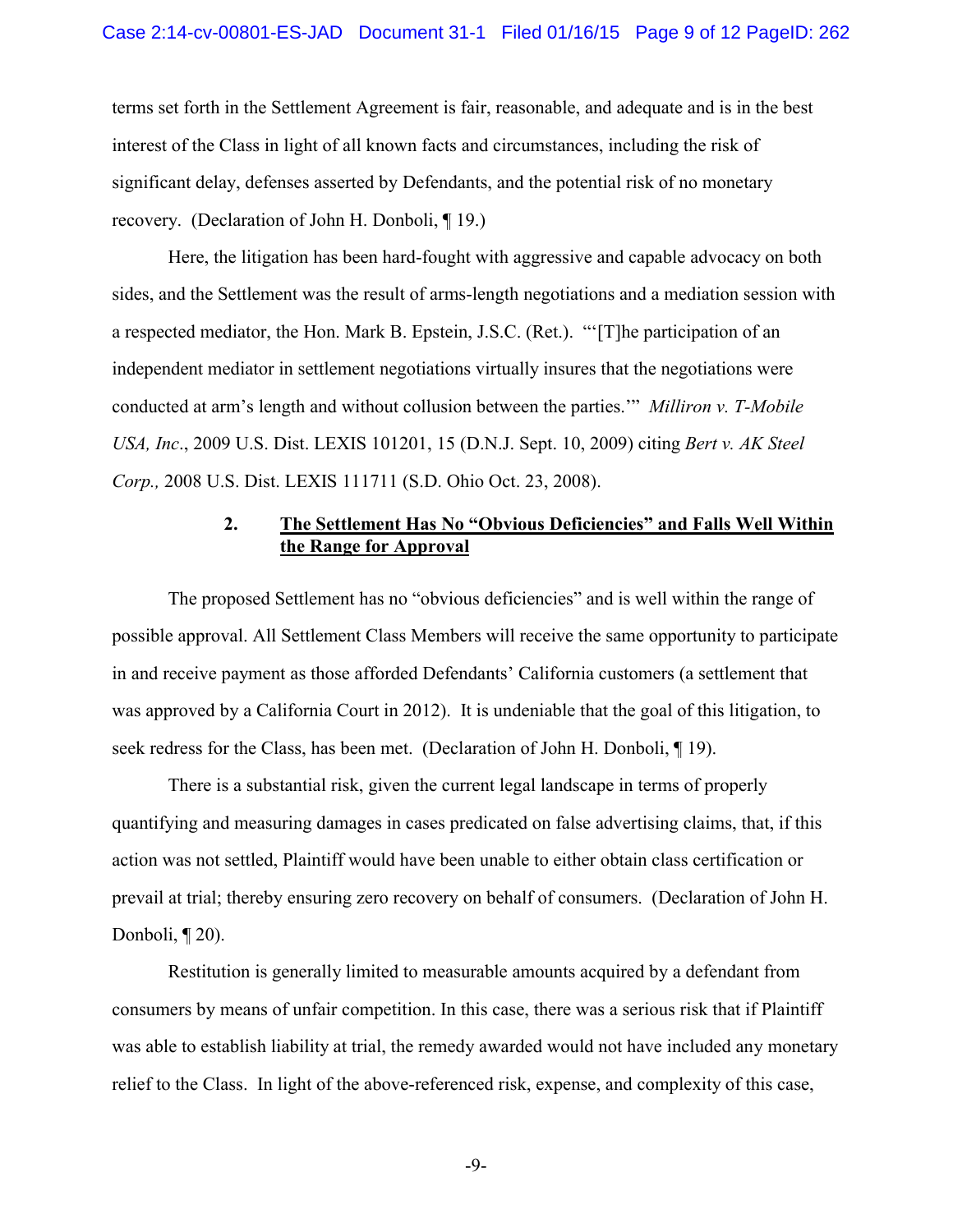the parties agreed to resolve this matter as set forth in the Settlement Agreement. (Declaration of John H. Donboli, ¶¶ 19-20).

# **3. The Settlement Does Not Improperly Grant Preferential Treatment to the Class Representative or Segments Of The Class**

The relief provided in the Settlement will benefit all Settlement Class Members equally. The Settlement does not improperly grant preferential treatment to Plaintiff or segments of the Class in any way. Each qualified Settlement Class Member, including Plaintiff, who files a timely claim, shall receive the aforementioned \$2.00 check or \$5.00 gift certificate or elect to have \$5.00 of Defendants' dry kibble product donated to animal charities. Plaintiff will receive no more than any other Class Member who submits a timely claim. In addition, Plaintiff will apply to the Court for a modest service award of \$5,000 to the extent permitted by this Court (enhancement fees are at times awarded in the \$50,000 range).

# **4. The Stage of The Proceedings Are Sufficiently Advanced To Permit Preliminary Approval Of The Settlement**

The stage of the proceedings at which this Settlement was reached militates in favor of preliminary approval and ultimately, final approval of the settlement. The agreement to settle did not occur until Class Counsel possessed sufficient information to make an informed judgment regarding the likelihood of success on the merits and the results that could be obtained through further litigation. Class Counsel conducted a thorough investigation into the facts, including litigating the underlying matter for nearly two years in California. (Declaration of John H. Donboli, ¶ 4).

Here, Class Counsel obtained sufficient information from Defendants during the pendency of the action to establish the following:

> a. **Relatively Low Price of Nutro Products** – Defendants' dog food products at issue in this case are sold to Defendants' retail customers for less than \$25 per unit (when averaged across all Affected Products sold in California). As such, a \$2.00 or \$5.00 restitution amount, as set forth in the Settlement Agreement, is

> > -10-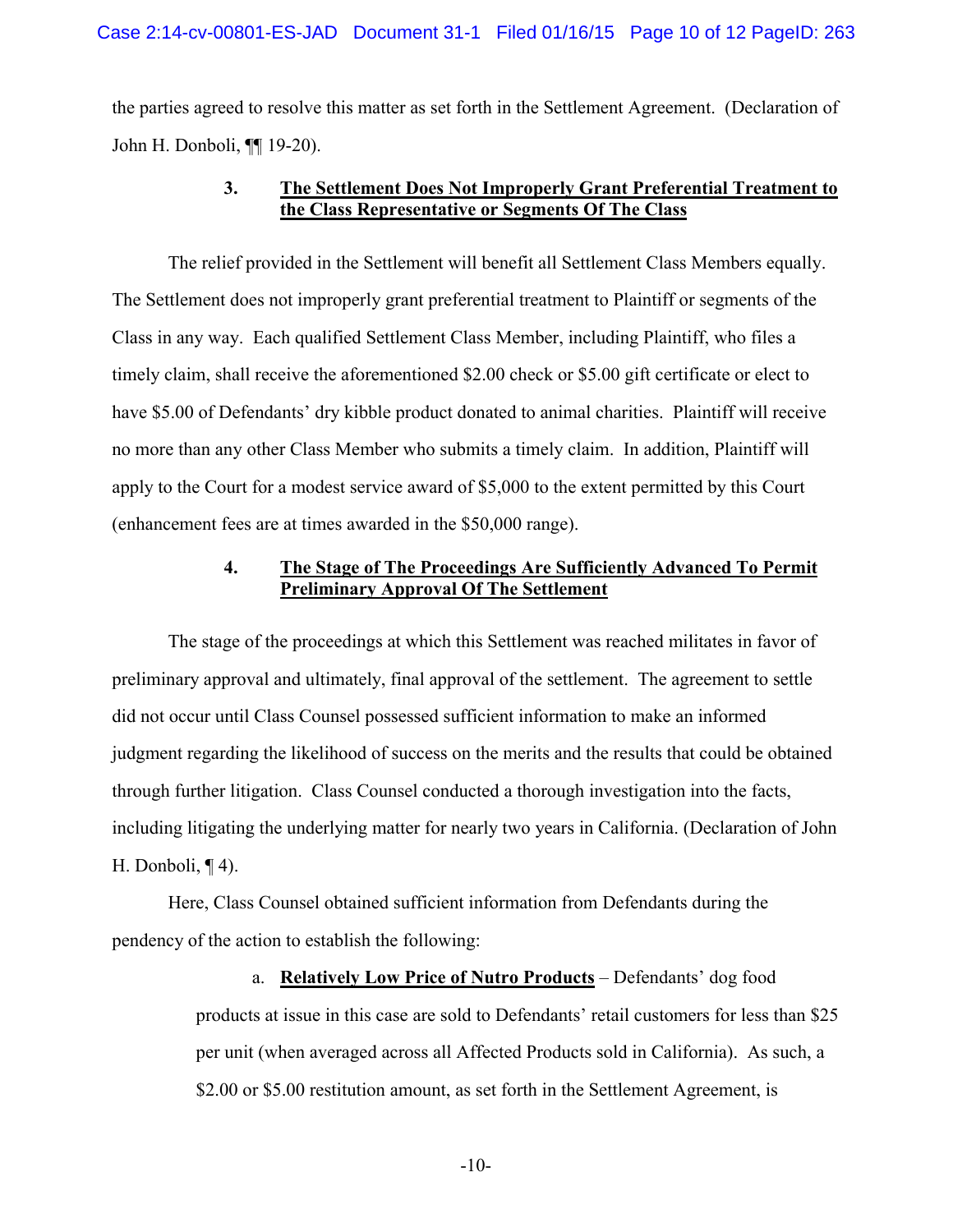commensurate with the level of harm (as alleged) that was bestowed upon Class Members. This is especially true given the lack of clarity as it relates to quantifying the measure of damages in false advertising cases. (Declaration of John H. Donboli, ¶¶ 19-20).

#### **5. The Settlement Class is Appropriate**

Generally speaking, a lesser standard of scrutiny applies to certification of a settlement class than to certification of a class in litigation where class certification is disputed. *See Dunk v. Ford Motor Co.*, 48 Cal.App.4th 1794, 1801, 1807, fn 19(1996).This Court is not required to determine that certification of a settlement class is appropriate until the final settlement approval. *See In re General Motors Corp. Pick-Up Truck Fuel Tank Prods. Liab. Litig.*, 55 F.3d 768, 797 (3d Cir. 1995). As such, the Settlement Class meets all the requirements for certification at this stage.

#### **VI.**

#### **THE PROPOSED METHOD OF CLASS NOTICE IS APPROPRIATE**

The Court has broad discretion in approving a practical notice program. The parties have agreed upon procedures by which the Class will be provided with notice of the Settlement. Class notice is sufficient when, as in this case, it informs potential class members about the amount of money that they could expect to receive under the settlement, the procedure for objecting, excluding oneself altogether from the settlement, the amount of fees and costs that may be awarded by the Court, and the date of the Fairness Hearing.

This notice program was designed to meaningfully reach the largest possible number of potential Class Members (including, for example, emailing Settlement Class Members directly and mailing notice to the in-house counsels at PetSmart and Petco where the Affected Products were sold to request that they post the Summary Notice of the Settlement in their stores). Therefore, it complies fully with applicable case law that the notice given should have a reasonable chance of reaching a substantial percentage of the Class Members. The notice program contemplated in this Settlement satisfies the requirements of due process, and is the best

-11-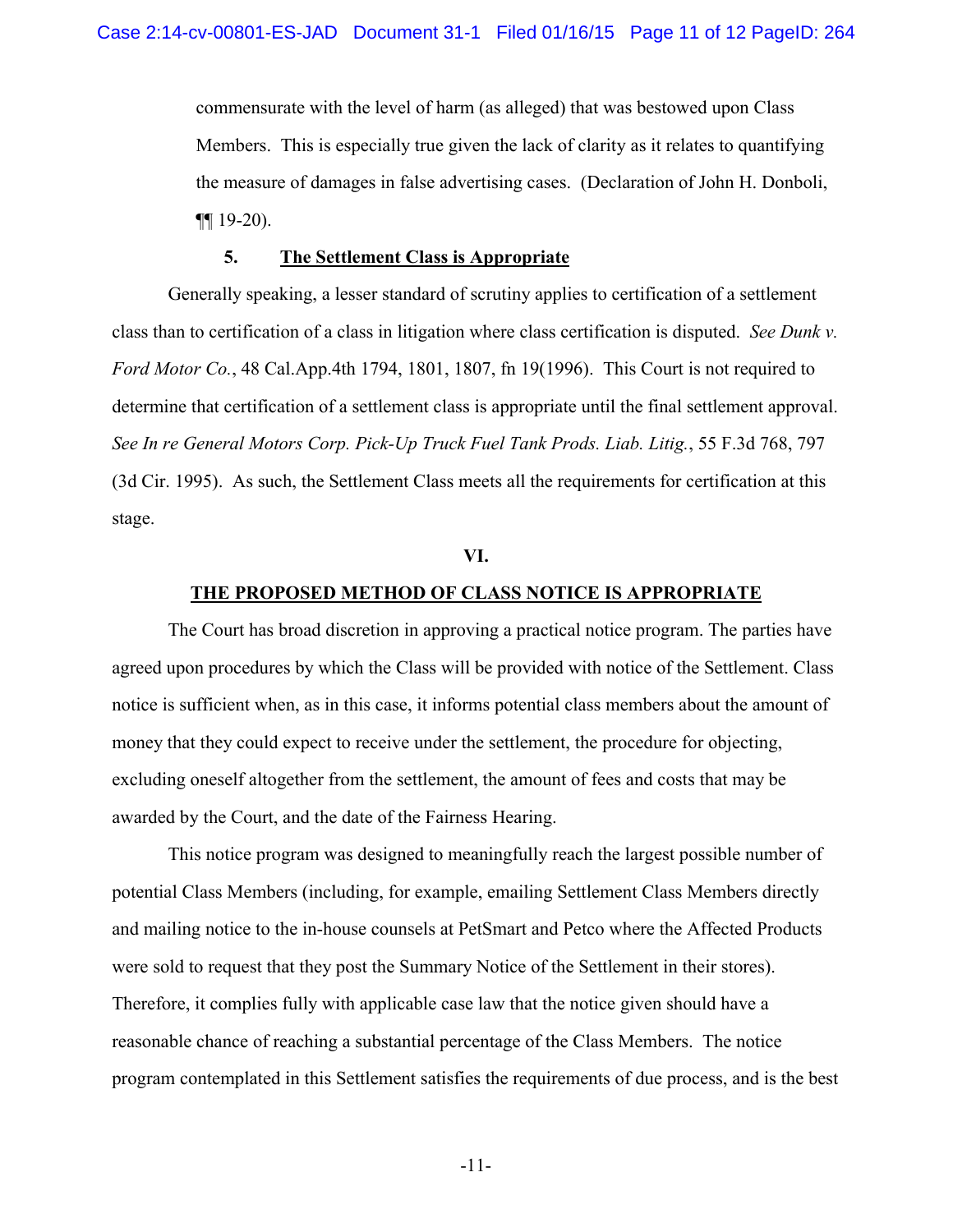notice practicable under the circumstances and constitutes due and sufficient notice to all persons entitled thereto. The Notice is accurate, informative, provides information on the terms and provisions of the settlement, the benefits that settlement provides for Class Members, and the procedure and deadlines for submitting comments, objections, and requests for exclusion.

Therefore, the proposed notice procedures comply fully with applicable case law because the notice should have a reasonable chance of reaching a substantial percentage of the Class members. See Manual for Complex Litigation (Fourth) § 21.311 at 291-92.

### **VIII.**

#### **CONCLUSION**

After weighing the substantial, certain, and immediate benefits of this settlement against the uncertainty of trial and appeal, Plaintiff and Class Counsel believe that the proposed settlement is fair, reasonable and adequate, and warrants this Court's preliminary approval. Accordingly, Plaintiff respectfully requests that the Honorable Court preliminarily approve and sign the proposed Preliminary Approval Order filed contemporaneously herewith to permit the distribution and manner of notice.

Dated: January 16, 2015

Respectfully submitted,

GORDON & REES LLP By: */s/ Peter G. Siachos* Attorneys for Plaintiff 18 Columbia Turnpike, Ste 220 Florham Park, New Jersey 07932 Telephone: (973) 549-2500 Facsimile: (973) 377-1911 e-mail:psiachos@gordonrees.com

John H. Donboli DEL MAR LAW GROUP, LLP 12250 El Camino Real, Suite 120 San Diego, California 92130 Telephone (858) 793-6244 Facsimile: (858) 793-6005 jdonboli@delmarlawgroup.com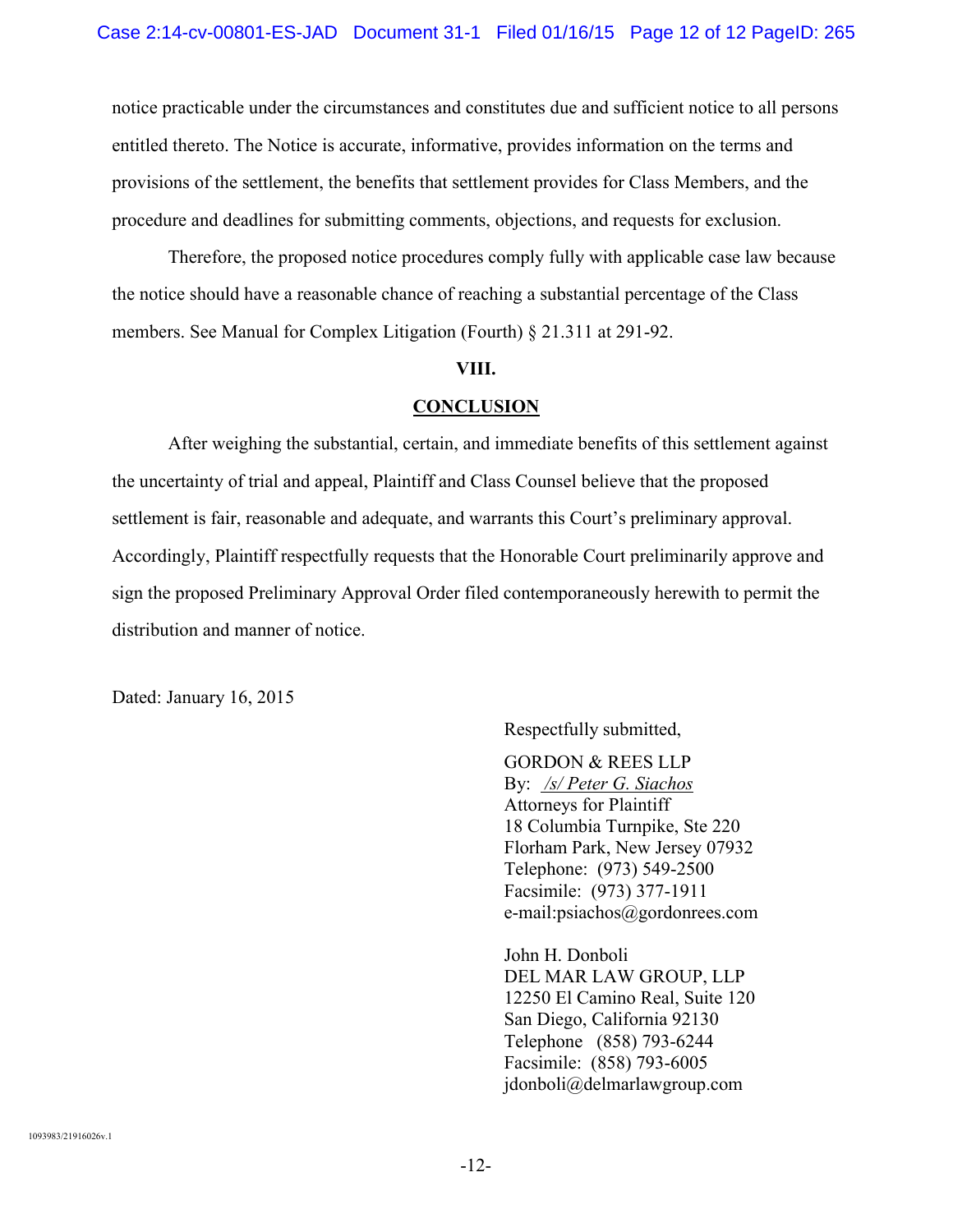## **UNITED STATES DISTRICT COURT DISTRICT OF NEW JERSEY**

DAMIAN MONTELEONE, an individual and on behalf of all others similarly situated,

Plaintiff,

vs.

THE NUTRO COMPANY, a Delaware corporation; MARS, INCORPORATED, a Delaware corporation; and DOES 1 through 100, inclusive,

Defendants.

**CaseNo. [2:14-cv-00801-ES-JAD](https://ecf.njd.uscourts.gov/cgi-bin/DktRpt.pl?299914)**

**CLASS ACTION**

**DECLARATION OF JOHN H. DONBOLI IN SUPPORT OF PLAINTIFF'S MOTION FOR AN ORDER GRANTING PRELIMINARY APPROVAL OF CLASS ACTION SETTLEMENT, APPROVING FORM AND MANNER OF NOTICE, AND SCHEDULING FAIRNESS HEARING**

JOHN H. DONBOLI, ESQ. hereby declares under the penalties of perjury, pursuant to 28 U.S.C. § 1746, that:

1. I am an attorney at law, duly licensed to practice before all the Courts of the State of California and admitted *pro hac vice* in this action. I am a partner with the law firm of Del Mar Law Group, LLP, co-counsel of record for Plaintiff DAMIAN MONTELEONE ("Plaintiff") and the putative class in the above-referenced action. I have personal knowledge of the facts set forth herein, and if called as a witness, I could and would testify competently to the matters set forth below.

2. This declaration is being submitted in support of Plaintiff's Motion for Preliminary Approval of Class Settlement. Lodged herewith as Exhibit "1" is a fully executed copy of the Settlement Agreement that contains within it separately marked Exhibits "A" through "E."

## Fairness of Settlement

3. This case represents the culmination a four-year journey that began in California in December 2010 with an investigation into Defendants THE NUTRO COMPANY ("Nutro") and MARS, INCORPORATED's (collectively "Defendants") alleged unlawful practice of improperly labeling and selling certain dog food products with a "Guaranteed Analysis"

-1-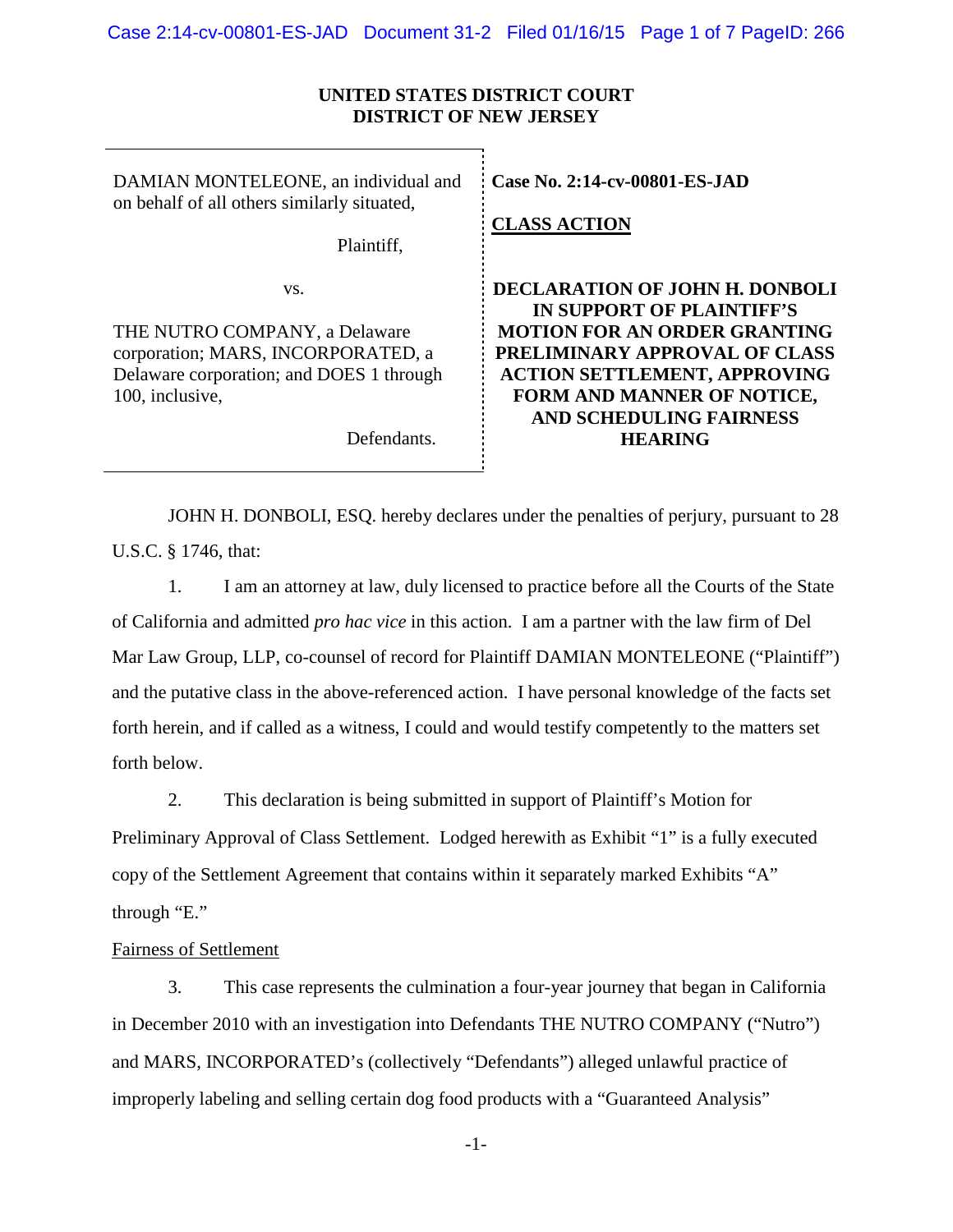regarding the amount of *Bacillus* Species (a probiotic) contained therein within the relevant fouryear statutory time period. $<sup>1</sup>$  $<sup>1</sup>$  $<sup>1</sup>$ </sup>

## The California Action

4. In December 2010, my firm was retained by a California consumer (Louise Clark) to investigate the improper "Guaranteed Analysis" on Defendants' dog food products. This investigation led to the filing a California lawsuit captioned as *Clark v. The Nutro Company, et al.,* San Diego Superior Court Case No.: 37-2011-00090424-CU-BT-CTL (the "California Action") in May 2011.

5. During the pendency of the California Action, our office conducted a thorough investigation into the facts of the class action case, including an extensive review of relevant documents and data, and diligently pursued an investigation of all relevant facts. The case was mediated before a well-respected former jurist of the San Diego Superior Court and a settlement was ultimately reached as the California Class.

6. The Settlement Agreement in the California Action was ultimately deemed fair, reasonable, and adequate and in the best interest of the California Class by the Honorable Judge of the San Diego Superior Court on or about September 11, 2012, when the case was dismissed pursuant to a Final Order and Judgment of Dismissal. The Final Order and Judgment of Dismissal required Defendants to promulgate notice, establish a claims process, and a common fund of \$540,000 that was distributed to eligible Settlement Class Members who purchased an Affected Product (as defined in the Settlement Agreement). California Settlement Class Members who returned a valid Claim Form received a single payment of \$2.00 or a \$5.00 Gift Certificate towards the purchase of any Nutro product. Alternatively, California Settlement Class Members could have elected to donate Defendants' dry kibble product worth \$5.00 at retail price to a reputable California animal shelters.

7. The resolution and class wide settlement in the California Action left consumers

<span id="page-15-0"></span><sup>1</sup> I am informed that notwithstanding the accuracy of the afore-mentioned *Bacillus* labeling, at no time were animals ever at risk due to the presence or lack thereof of *Bacillus* in the dog food products at issue in this litigation. Rather, the allegation (if proven true) would establish that an additive (a probiotic) was substantially missing from the dog food products.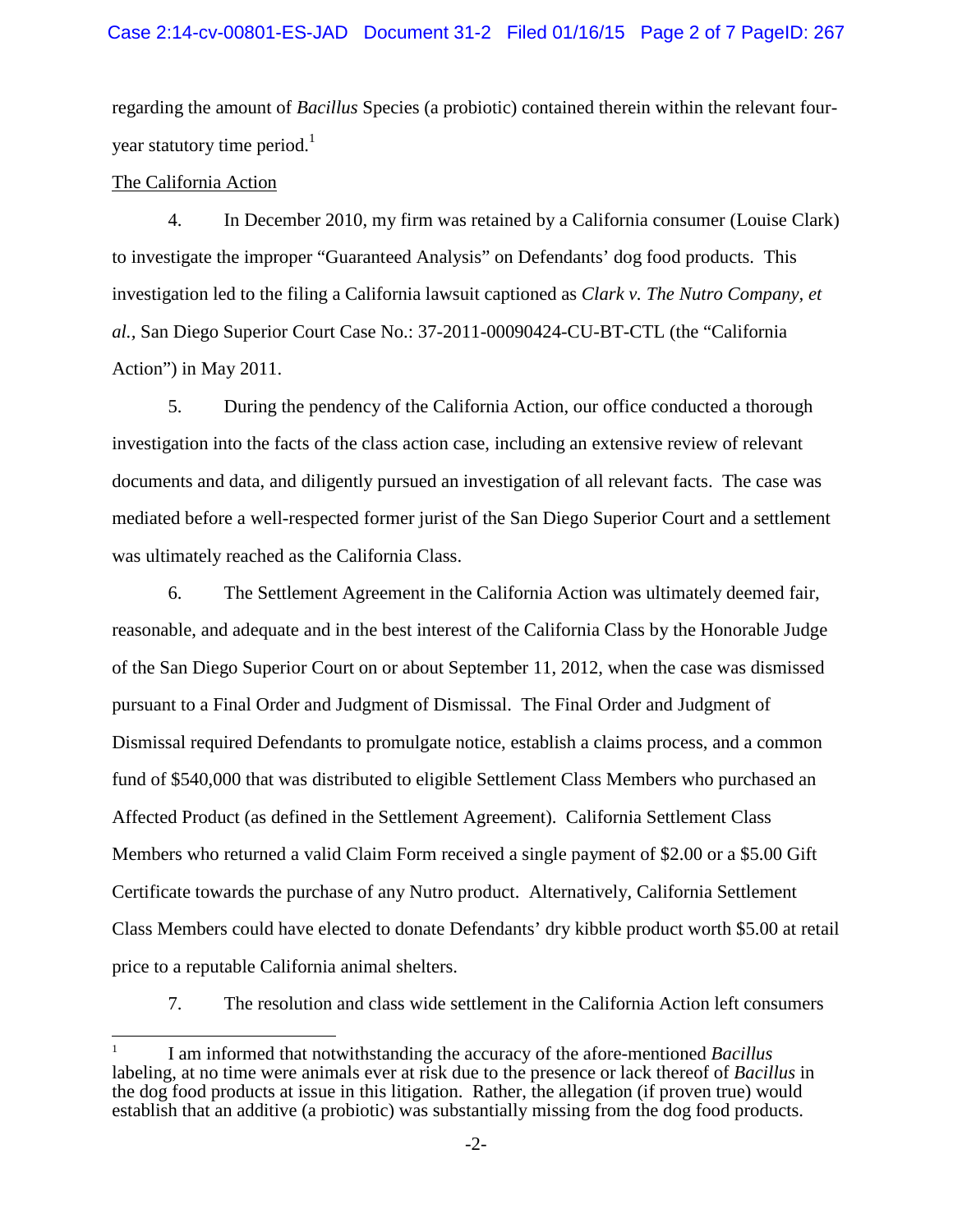outside of California without any relief, which is what eventually led to the filing of this action on or about January 3, 2014. The New Jersey state court action was removed by Defendants to this Honorable Court on or about February 11, 2014.

### The Current New Jersey Action

8. The Settlement Class in this case is comprised of a similar Class as in the California Action; however, the Settlement Class in this case extends to consumers in the other 49 states and the District of Columbia (the "National Class"). This National Class is defined as "all persons in the United States (excluding persons in California) who purchased or used the Affected Product. Excluded from the Settlement Class are all persons who are employees, directors, officers, and agents of Defendants or their subsidiaries and affiliated companies, as well as the Court and its immediate family and staff." (Exhibit "1", at page 5, Section II, 20).

9. The term "Affected Product" shall mean "the following Ultra brand dry dog kibble purchased between April 1, 2007 and June 30, 2009, and Ultra brand dog biscuits purchased between April 1, 2007 and April 30, 2011: (a) Ultra Adult Dry; (b) Ultra Large Breed Adult Dry; (c) Ultra Large Breed Puppy Dry; (d) Ultra Puppy Dry; (e) Ultra Senior Dry; (f) Ultra Small Breed Adult Dry; (g) Ultra Weight Management Dry; (h) Ultra Adult Biscuits; (i) Ultra Puppy Biscuits; (j) Ultra Senior Biscuits; and (k) Ultra Weight Management Biscuits." (Exhibit "1", at page 3, Section II, 1).

#### Description of the Proposed Settlement

10. Under the terms of the current Settlement Agreement, if the Settlement is finally approved by the Court, Defendants will reserve up to Five Hundred Thousand Dollars (\$500,000.00) for a common fund to be distributed to eligible Settlement Class Members who purchased the Affected Product (as that term is defined in the Settlement Agreement). Each eligible Settlement Class Member who returns a valid Claim Form will receive the same benefit afforded Defendants' California consumers, which is either a single payment of \$2.00 or a \$5.00 Gift Certificate towards the purchase of any Nutro product. Alternatively, Settlement Class Members can elect to donate Defendants' dry kibble product worth \$5.00 at retail price to California animal shelters and/or animal charities of the Defendants' choice after consultation with Class Counsel. Any of Defendants' customers (sans its California customers) who

-3-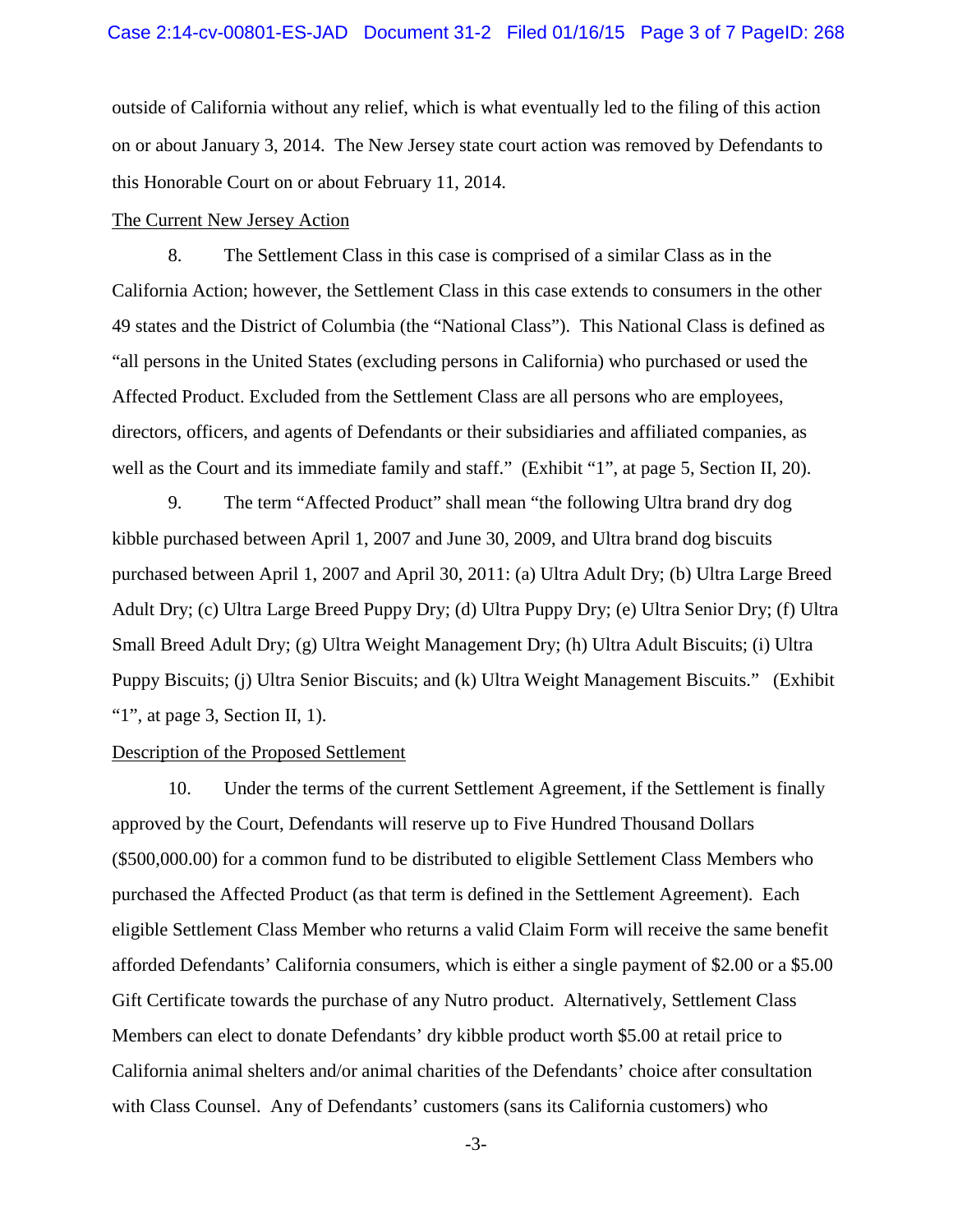complete and sign a Claims Form to attest to his or her purchase of an Affected Product (as defined by the Settlement Agreement) shall receive payment as detailed above. (See Settlement Agreement, ¶¶ 26-33; Exhibit "1" hereto).

11. The settlement will be administered by a professional Claims Administrator to administer the claims and payment process. Defendants and/or the Claims Administrator shall obtain an appropriate URL specifically to handle the Settlement process. Both Class Counsel and Defense Counsel shall ensure that Defendants properly reject invalid claims (if any) and reports all such determinations of invalidity to Class Counsel within thirty (30) days of any such determination. (See Exhibit "A" hereto, at ¶ 52).

12. Our office intends to file and have heard a motion for the recovery of attorneys' fees and costs to be approved by this Honorable Court, including all reasonable fees, costs and expenses related to Plaintiff's prosecution of the Action in a *not to exceed* amount of \$375,000.00. We shall also seek confirmation by this Court, at that time, of a single \$5,000 payment as an incentive award for Plaintiff for serving as Class Representative. (See Exhibit "A" hereto, at ¶¶ 34-38).

## Notice and Administration of the Settlement

13. The Settlement contains a Notice (Long-Form Notice) and Summary Notice (Short-Form Notice), substantially in the form set forth in Exhibits "B" and "E" to the Settlement Agreement that will be distributed to Settlement Class Members once the Court enters the Preliminary Approval Order. (See Exhibit "C" to Settlement Agreement for copy of proposed Preliminary Approval Order). Specifically, upon entry of the Preliminary Approval Order, Defendants, in cooperation with its professional Claims Administrator, shall take the following actions:

14. Publish a link to the Notice on the Nutro home webpage (http://www.nutro.com) for the duration of the Claim Period.

15. Email, on or before the Notice Date as specified in the Preliminary Approval Order, the Notice (substantially in the form attached as Exhibit "B" to the Settlement Agreement), to the last known email addresses of the Settlement Class to the extent such email address information exists in Nutro's consumer databases, is a valid email address, and the

-4-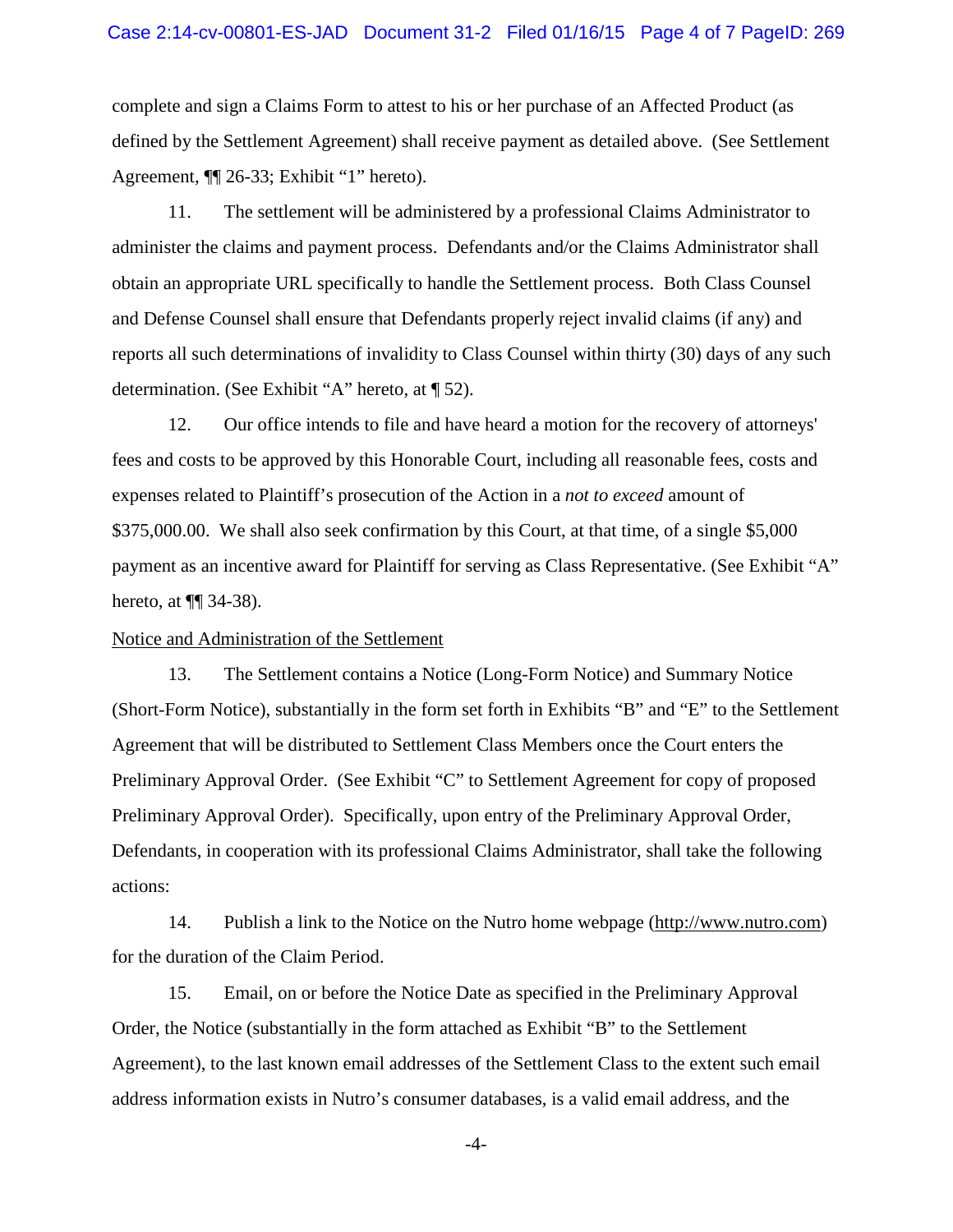Settlement Class Member has not withheld his/her consent to being contacted by Nutro via email.

16. Mail, on or before the notice date, to in-house counsel for PetSmart and Petco requesting that they post the Summary Notice of the settlement (substantially in the form attached as Exhibit "E" to the Settlement Agreement) at the point of purchase in their stores for the duration of the Claim Period, provided however that the parties shall not represent, warrant, or guarantee that PetSmart and Petco actually will post the Summary Notice in their stores.

17. Provide a website address in the Notice and Summary Notice to a settlement website to be designed and administered by the Settlement Administrator that will contain the settlement documents (including but not limited to the Notice and Claim Form), a list of important dates, and any other information to which the Parties may agree.

18. Defendants agree to pay the Settlement Administrator up to Forty-Five Thousand Dollars (\$45,000.00) toward reasonable costs, fees, and expenses of providing notice to the Settlement Class and administering the Settlement in accordance with the Settlement Agreement. Class Counsel may pay up to an additional Five Thousand Dollars (\$5,000) to help further promulgate notice. (See Exhibit "A" hereto, at ¶ 49).

### The Settlement

19. The proposed settlement herein has no "obvious deficiencies" and is well within the range of possible approval. All Class members (sans California consumers) will receive the same opportunity to participate in and receive payment. It is undeniable that the goal of this litigation, to seek redress for the National Class (that was never afforded any relief in 2012), has been met in that all participating National Class Members will receive real value (including cash/checks in the amount of \$2.00 or a \$5.00 gift card).

20. There is a substantial risk, given the current legal landscape in terms of properly quantifying and measuring damages in cases predicated on false advertising claims, that, if this action was not settled, Plaintiff would have been unable to either obtain class certification or prevail at trial; thereby ensuring zero recovery on behalf of consumers.

-5-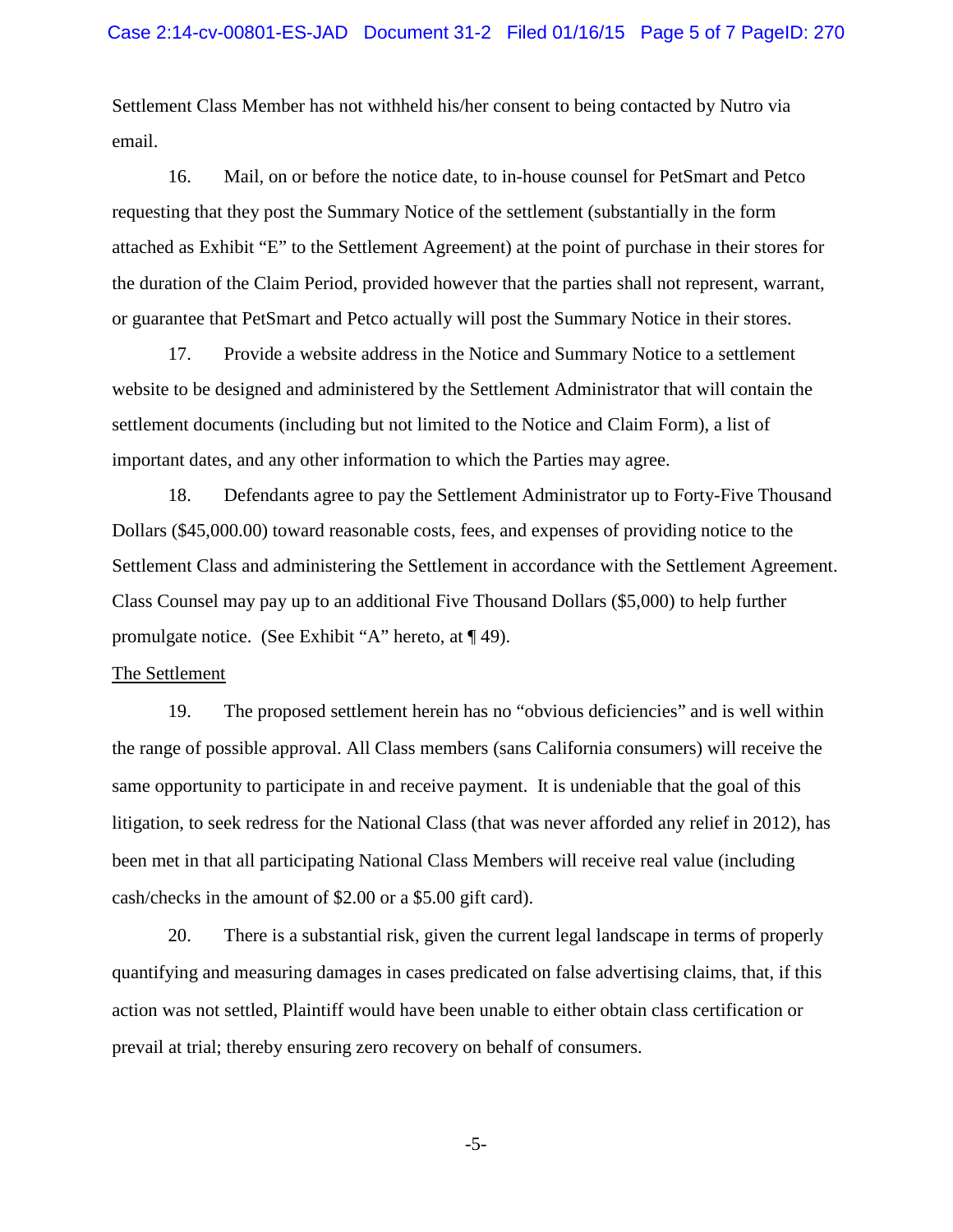#### Experience of Class Counsel

21. Del Mar Law Group, LLP, and myself in particular, are competent counsel to represent the Class. I have had significant class action and litigation experience. I have been licensed to practice law in all Courts in the State of California since 1999 and have been actively involved in the representation of both plaintiffs and defendants in many complex class action and representative plaintiff cases pending in federal and state courts that have involved hundreds of millions of dollars in controversy.

22. The law firm of Del Mar Law Group, LLP has represented plaintiffs in consumer class actions since its inception in 2006. Del Mar Law Group, LLP and its attorneys have extensive experience in consumer protection, false advertising, and cases involving violations of various consumer statutes. Specifically, I have been personally involved with virtually all aspects of litigation in this matter along with my esteemed co-counsel of Gordon & Rees, LLP. Our firm, myself included, have been certified as class counsel in multiple class action cases, including, but not limited to the following:

- a. *Cleary v. Door to Door Storage, Inc.*, San Diego Superior Court ("SDSC"), Case No. GIC875359;
- b. *Goestl v. Thunder Power, Inc.*, SDSC, Case No. GIC879513;
- c. *Hofmann v. Horizon Hobby, Inc.*, SDSC, Case No. GIC881803;
- d. *Stewart v Channellock,* SDSC, Case No. 37-2008-00081963-CU-BT-CTL;
- e. *Paz v. Lights of America, Inc.,* SDSC, Case No. 37-2009-00091565-CU-BT-CTL;
- f. *Card v Bell Sports, Inc.*, SDSC, Case No. 37-2010-00083292-CU-BT-CTL.
- g. *Chambers v. Weber-Stephen Products, LLC,* SDSC, Case No. 37-2011- 00085919-CU-BT-CTL;
- h. *Paz v. Ideal Industries, Inc.,* SDSC, Case No. 37-2011-00087389-CU-BT-CTL;
- i. *Clark v The Nutro Company,* SDSC, Case No. 37-2011-00090424-CU-BT-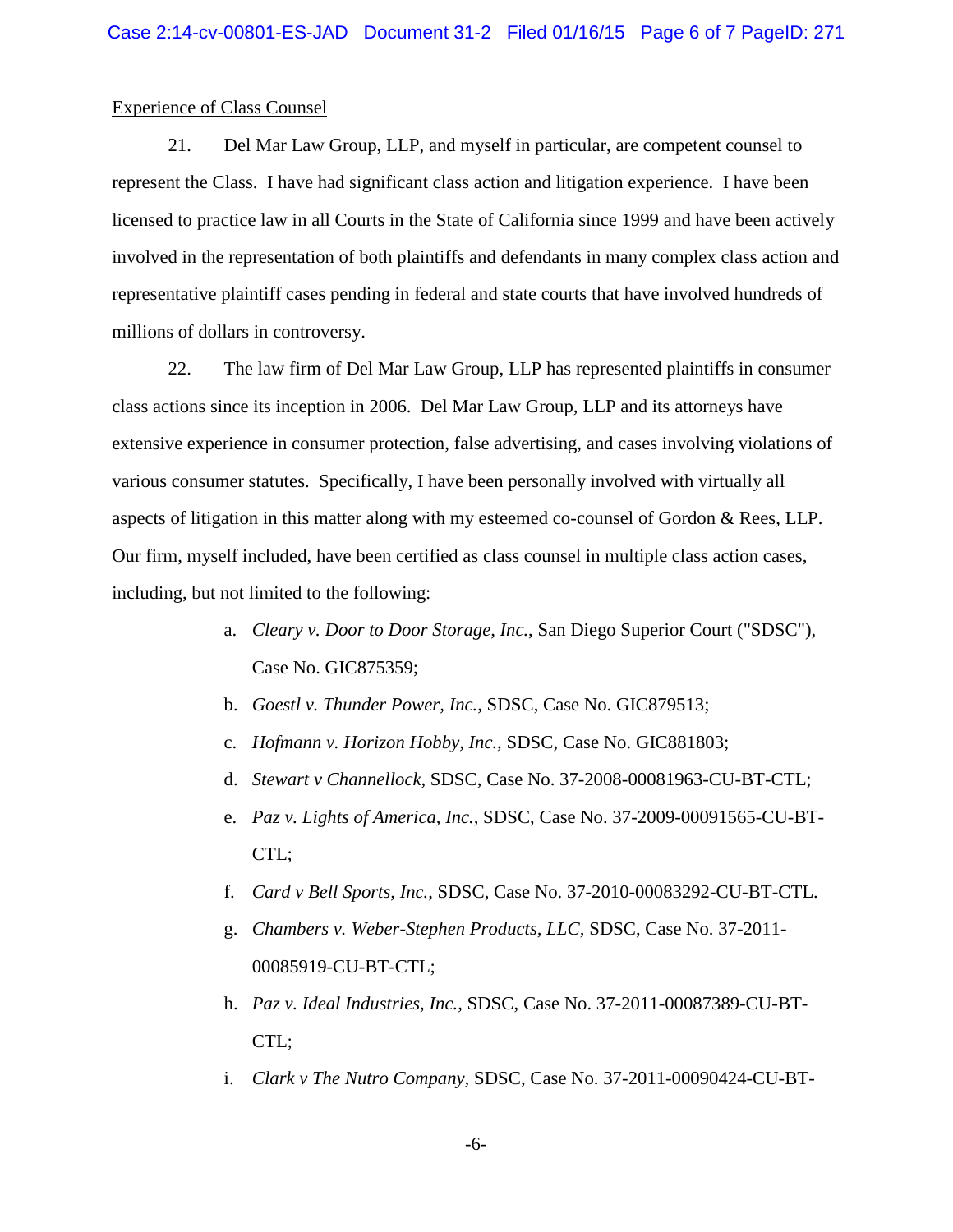CTL;

- j. *Hofmann v. K-Tec, Inc.*, SDSC, Case No. 37-2012-00093192-CU-BT-CTL.
- k. *Hecht-Nielsen v. Lifetime Products, Inc.,* SDSC Case No. 37-2011-00089380- CU-BT-CTL.

### Class Size and Restitution Calculation

23. Defendants' dog food products at issue in this case are sold to Defendants' retail customers for less than \$25 per unit (when averaged across all Affected Products sold in California). As such, a \$2.00 or \$5.00 restitution amount, as set forth in the Settlement Agreement, is commensurate with the level of harm (as alleged) that was bestowed upon Class Members. This is especially true given the lack of clarity in California case law as it relates to quantifying the measure of damages in false advertising cases.

I declare under penalty of perjury under the laws of the State of New Jersey and the United States of America that the foregoing is true and correct. Executed this  $16<sup>th</sup>$  day of January, 2015.

Respectfully submitted,

*/s/ John H. Donboli* JOHN H. DONBOLI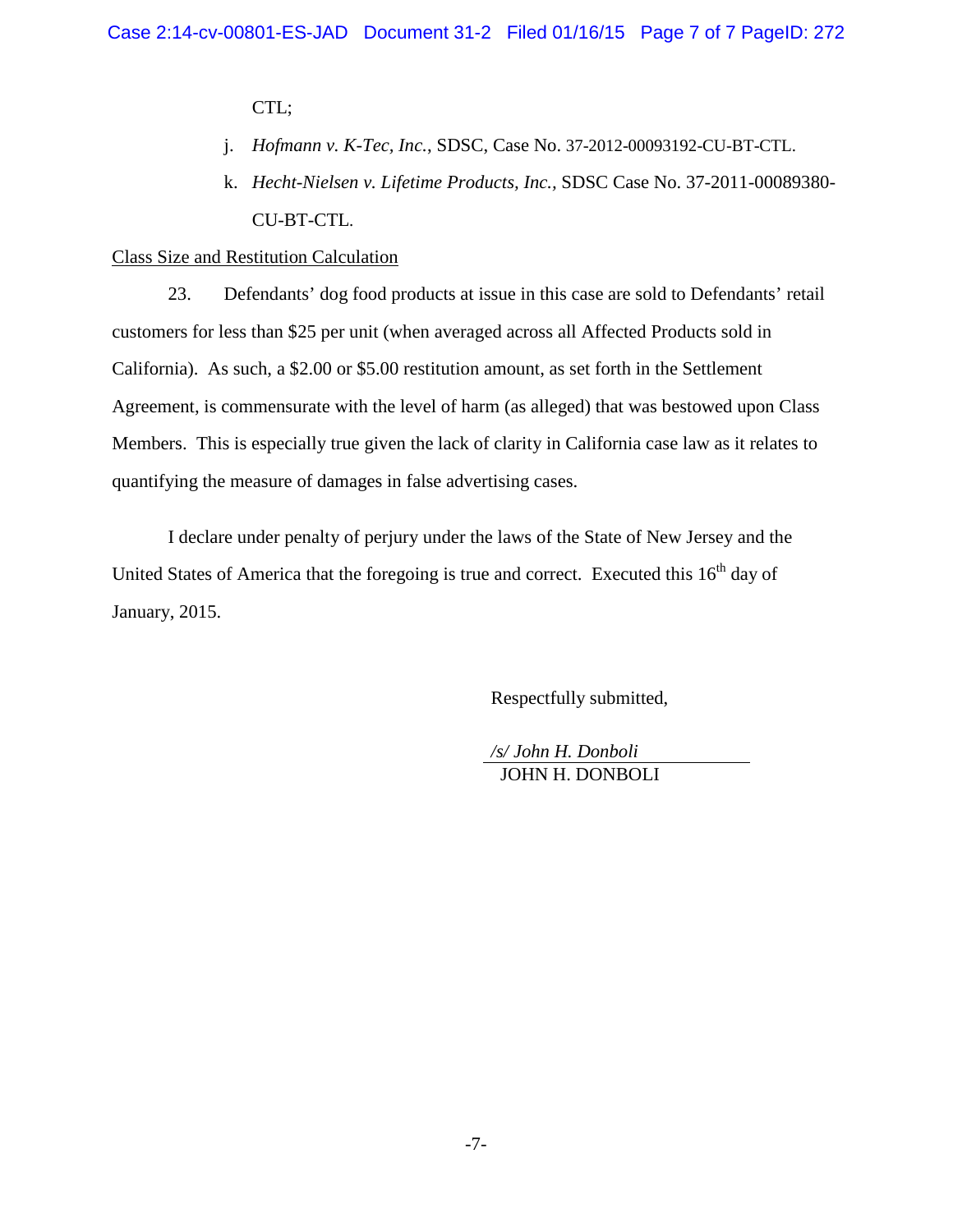Case 2:14-cv-00801-ES-JAD Document 31-3 Filed 01/16/15 Page 1 of 60 PageID: 273

 $\sim 10^7$ 

 $\mathcal{L}^{\text{max}}_{\text{max}}$ 

 $\sim 10^{11}$ 

 $\sim$   $\sim$ 

 $\sim 10^{11}$ 

**EXHIBIT 1** 

 $\sim 10$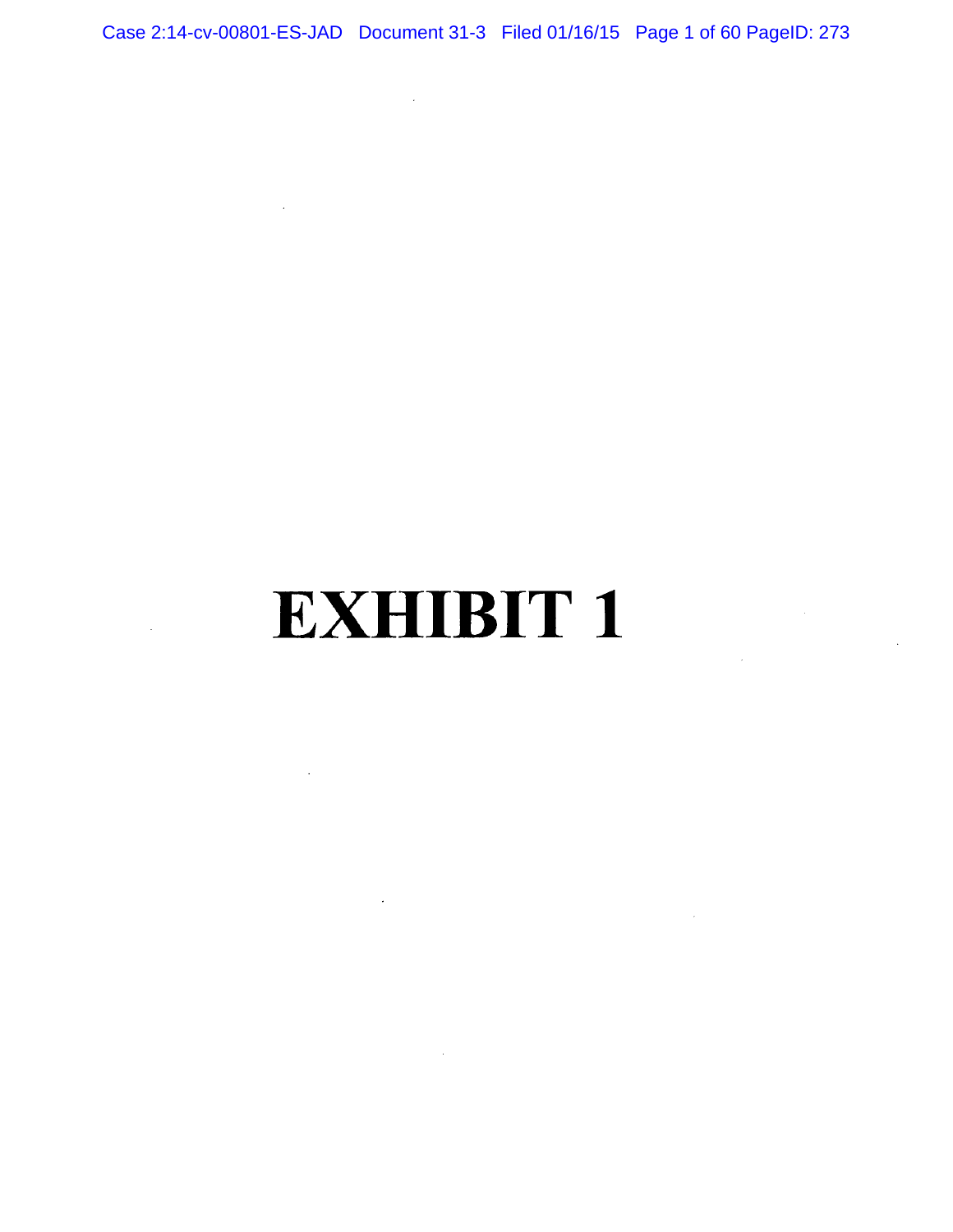#### **SETTLEMENT AGREEMENT**

This Settlement Agreement (the "Agreement") is made and entered into by and between Damian Monteleone ("Plaintiff") as class representative on behalf of the putative class, on the one hand, and The Nutro Company ("Nutro") and Mars, Incorporated (collectively, "Defendants"), on the other hand, by and through their respective counsel, in consideration for and subject to the promises, terms, and conditions contained in this Agreement, subject to Court approval pursuant to Federal Rule of Civil Procedure 23(e). Plaintiff and Defendants are sometimes referred to herein as "the Parties."

#### **I. RECITALS**

WHEREAS, on or about December 26, 2013, Plaintiff initiated a putative class action lawsuit on behalf of a nationwide class of consumers (excluding California consumers) against Defendants in the Superior Court of New Jersey, Essex County, alleging equitable fraud, negligent misrepresentation, and violation of the New Jersey Consumer Fraud Act, N.J. Stat. § 56:8-1 *et seq.*, in an action captioned *Damian Monteleone v. The Nutro Company, et al*., Case No. ESX-L 9885-13 (the "Action");

 WHEREAS, Defendants removed the Action to the United States District Court for the District of New Jersey on February 7, 2014, where it proceeded under the caption *Damian Monteleone v. The Nutro Company, et al*., Case No. 2:14-cv-00801-ES-JAD;

WHEREAS, Plaintiff made several allegations relating to Defendants' products in his complaint, including: (l) Defendants manufactured, marketed, and sold a variety of dog food products to the general public with a "Guaranteed Analysis" pertaining to live microbials ("*Bacillus*") when Defendants' dog food products were incapable of forming live *Bacillus* species once ingested as marketed; (2) Plaintiff and class members relied on Defendants' false representation concerning the *Bacillus* guarantee when purchasing Defendants' dog food products; (3) Defendants' *Bacillus* guarantee is false and misled consumers; and (4) Defendants' dog food products with the *Bacillus* guarantee are not worth the purchase price paid by consumers;

WHEREAS, Defendants represent that their only dog food products sold in the United States that have contained a *Bacillus* guarantee were Nutro's Ultra brand dry dog kibble and Ultra brand dog biscuits;

WHEREAS, the Parties acknowledge that Nutro removed the *Bacillus* guarantee from the Ultra brand dry dog kibble in June 2009 and from the Ultra brand dog biscuits in April 2011 before the Plaintiff filed the above-referenced Action. The Parties agree that the relevant time period for purposes of calculating a potential award to the Class would be April 1, 2007 to June 30, 2009 for the Ultra brand dry dog kibble and April 1, 2007 to April 30, 2011 for the Ultra brand dog biscuits;

WHEREAS, Defendants have vigorously denied and continue to vigorously deny all of Plaintiff's allegations, deny any and all allegations of wrongdoing, fault, liability or damage of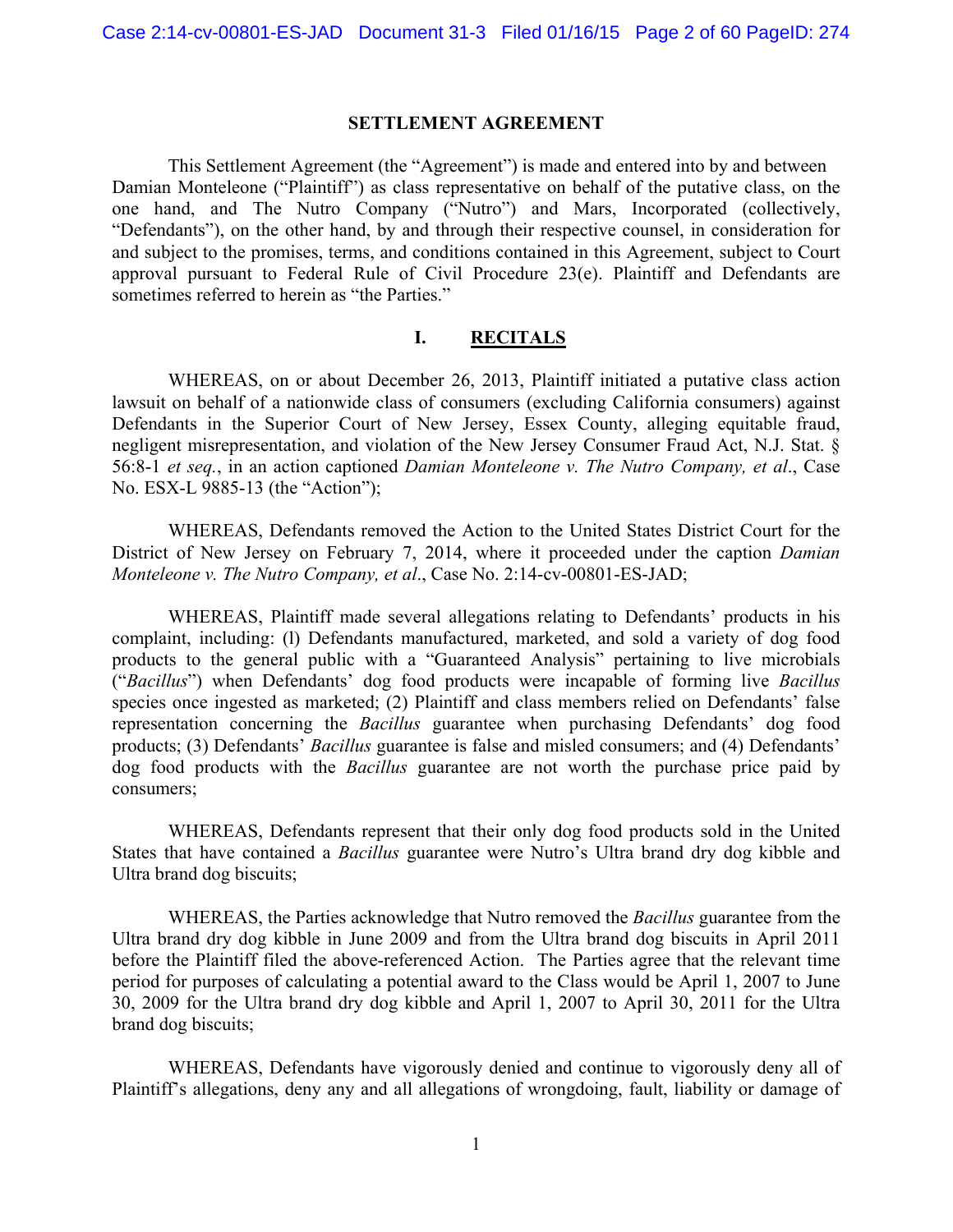any kind to Plaintiff and the putative class, deny that they acted improperly or wrongfully in any way, and believe that the Action has no merit;

WHEREAS, Plaintiff, by and through his respective counsel, has conducted an extensive investigation into the facts and law relating to the matters alleged in his complaint, including conducting scientific tests of some of the products at issue as well as legal research as to the sufficiency of the claims;

WHEREAS, Plaintiff and his counsel hereby acknowledge that in the course of their investigation they received, examined, and analyzed information and materials that they deem necessary and appropriate to enable them to enter into the Agreement on a fully informed basis;

WHEREAS, this Agreement was reached us a result of extensive arm's length negotiations between counsel for Plaintiff and counsel for Defendants, and a mediation session with a respected mediator: the Honorable Mark B. Epstein (Ret.);

WHEREAS, counsel for Plaintiff has considered that, if the claims asserted in his lawsuit are not settled now by voluntary agreement among the Parties, future proceedings (including appeals) would be protracted and expensive, would involve highly complex legal and factual issues relating to class certification, liability, and damages, and would involve substantial uncertainties, delays, and other risks inherent in litigation. In light of these factors, counsel for Plaintiff has concluded that it is desirable and in the best interests of Plaintiff and the members of the putative class to settle the claims asserted in the Action at this time upon the terms set forth in this Agreement, and that the settlement terms confer exceptional benefits upon putative class members, particularly in light of the damages that Plaintiff and his counsel believe are potentially recoverable at trial;

WHEREAS, based on their evaluation, Plaintiff and his counsel have determined that the terms and conditions of this Agreement are fair, reasonable, and in the best interests of Plaintiff and the putative class;

WHEREAS, Defendants also have considered the risks and potential costs of continued litigation of the Action, on the one hand, and the benefits of the proposed settlement, on the other hand, and desire to settle the Action upon the terms and conditions set forth in this Agreement;

WHEREAS, Defendants have agreed to class action treatment of the claims alleged in the Action solely for the purpose of compromise and settlement of these claims on a class basis as set forth herein;

NOW, THEREFORE, it is hereby agreed, by and between the Parties, through their respective counsel, that: (a) the Action will be fully and finally compromised, settled, and released upon final settlement approval by the Court after the hearings as provided for in this Agreement; and (b) upon such approval by the Court, a Final Order and Judgment, substantially in the form attached hereto as Exhibit "A," be entered dismissing the Action with prejudice, once the Effective Date (as defined below) has been reached, all upon the following terms and conditions: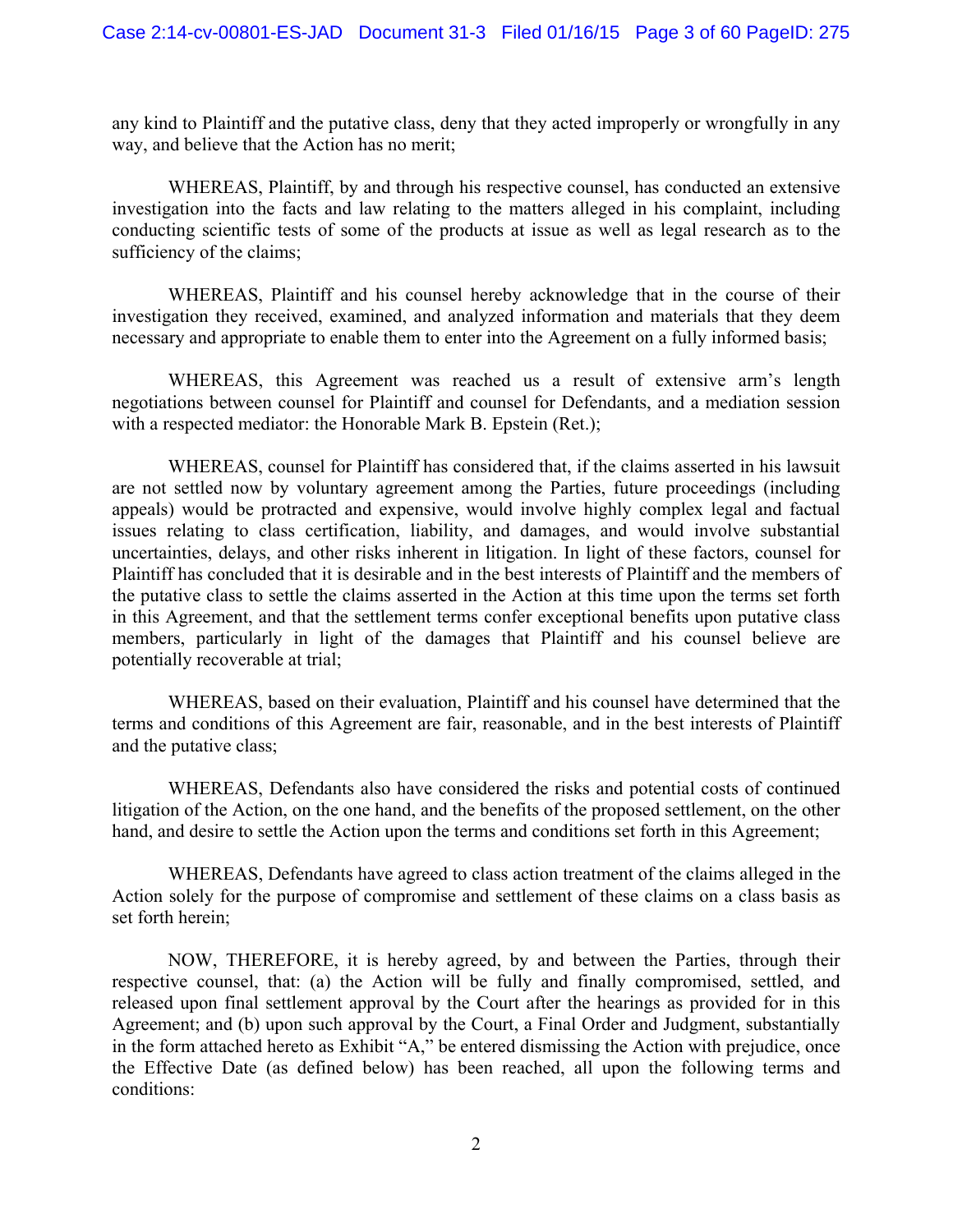### **II. DEFINITIONS**

In addition to the foregoing defined terms, for purposes of the Agreement and all Exhibits hereto, the following terms shall have the meanings as set forth below:

1. "Affected Product" shall mean the following Ultra brand dry dog kibble purchased between April 1, 2007 and June 30, 2009, and Ultra brand dog biscuits purchased between April 1, 2007 and April 30, 2011: (a) Ultra Adult Dry; (b) Ultra Large Breed Adult Dry; (c) Ultra Large Breed Puppy Dry; (d) Ultra Puppy Dry; (e) Ultra Senior Dry; (f) Ultra Small Breed Adult Dry; (g) Ultra Weight Management Dry; (h) Ultra Adult Biscuits; (i) Ultra Puppy Biscuits; (j) Ultra Senior Biscuits; and (k) Ultra Weight Management Biscuits.

2. "*Bacillus* Guarantee" shall mean the "Total Bacillus Species" (Listed as Colony Forming Units ("CFUs") per pound) that Nutro added to its "Guaranteed Analysis" on its Ultra kibble and biscuit products in March 2005.

3. "Bar Date" means the final time and date by which a Claim Form must be received by the Settlement Administrator in order for a Settlement Class Member to be entitled to any of the settlement consideration contemplated in this Agreement.

4. "Claim Form" means the proof of claim and release form(s) substantially in the form attached hereto as Exhibit "D," which may be modified to meet the requirements of the Claims Administrator, pursuant to which Settlement Class Members can recover one of the benefits described in Paragraphs 26 through 33.

5. "Claim Period" means the time period from the Notice Date through the Bar Date, which is the time period that Settlement Class Members will have to claim the award contemplated by Paragraphs 26 through 33 of this Agreement.

6. "Class Counsel" means John H. Donboli and his firm, the Del Mar Law Group, LLP, together with Peter G. Siachos and JoAnna Doherty with their law firm, Gordon & Rees, LLP.

7. "Court" means the United States District Court for the District of New Jersey and the Judge assigned to the Action.

8. "Defense Counsel" means David A. Forkner and his firm, Williams & Connolly LLP, together with Stephen J. DeFeo with his law firm, Brown & Connery, LLP.

9. "Effective Date" means the date on which the Final Order and Judgment (defined below) in the Action becomes "Final." As used in this Agreement, "Final" means three (3) business days after all of the following conditions have been satisfied:

(a) the Final Order and Judgment has been entered; and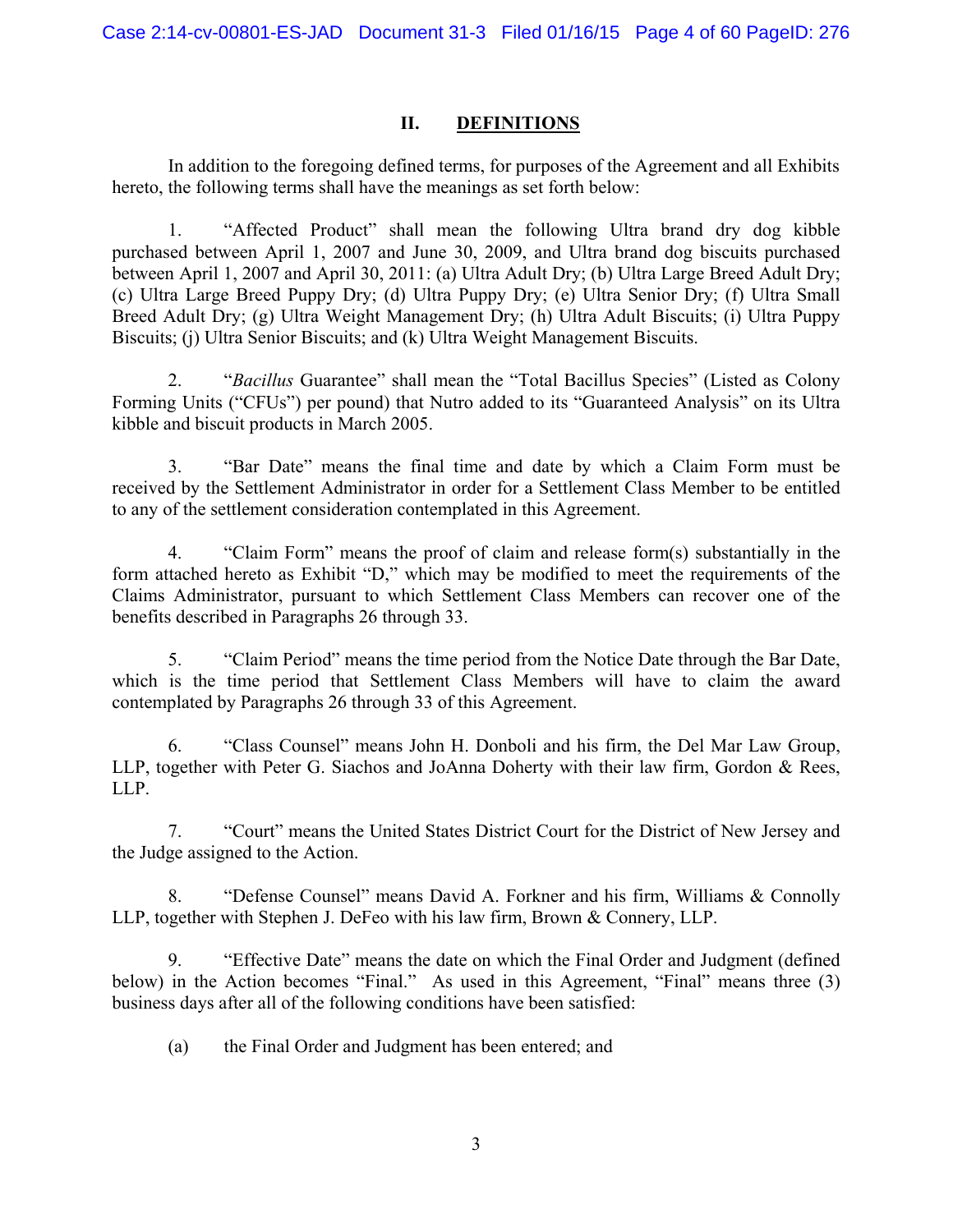- (b)(i) if reconsideration and/or appellate review is not sought from the Final Order and Judgment, the expiration of the time for the filing or noticing of any motion for reconsideration, appeal, petition, and/or writ; or
- (b)(ii) if reconsideration and/or appellate review is sought from the Final Order and Judgment: (A) the date on which the Final Order and Judgment is affirmed and is no longer subject to judicial review, or (B) the date on which the motion for reconsideration, appeal, petition, or writ is dismissed or denied and the Final Order and Judgment is no longer subject to judicial review.

10. "Fairness Hearing" means the hearing that is to take place after the entry of the Preliminary Approval Order and after the Notice Date for purposes of: (a) entering the Final Order and Judgment and dismissing the Action with prejudice; (b) determining whether the Settlement should be approved as fair, reasonable, adequate and in the best interests of the Settlement Class Members; and (c) to rule upon an application by Class Counsel for an award of attorneys' fees.

11. "Final Order and Judgment" means an order fully and finally approving the Settlement and dismissing the Action with prejudice, substantially in the form attached hereto as Exhibit "A."

12. "Notice" means the form "NOTICE OF SETTLEMENT," substantially in the form attached hereto as Exhibit "B."

13. "Notice Date" means the date that the Notice and/or Summary Notice is initially published (as appropriate).

14. "Preliminary Approval Order" means the Order Preliminarily Approving Settlement and Notice Procedures, substantially in the form attached hereto as Exhibit "C."

15. "Released Claims" means and includes any and all claims, demands, rights, damages, obligations, suits, debts, liens, and causes of action of every nature and description whatsoever, ascertained or unascertained, suspected or unsuspected, existing or claimed to exist, including unknown claims (as described in Paragraph 42 below) as of the Effective Date by Plaintiff and all Settlement Class Members (and Plaintiff's and Settlement Class Members' respective heirs, executors, administrators, representatives, agents, attorneys, partners, successors, predecessors-in-interest, and assigns) that:

 (a) were brought or that could have been brought against the Released Parties (as hereinafter defined), or any of them, and that arise out of or are related in any way to any or all of the acts, omissions, facts, matters, transactions, or occurrences that were or could have been directly or indirectly alleged or referred to in the Action (including, but not limited to alleged violations of state consumer protection and unfair competition laws (including, but not limited to, N.J. Stat. 56:8-1 *et seq*.); fraud; negligent misrepresentation; breach of contract; breach of express or implied warranty; unjust enrichment, restitution, trespass, conversion,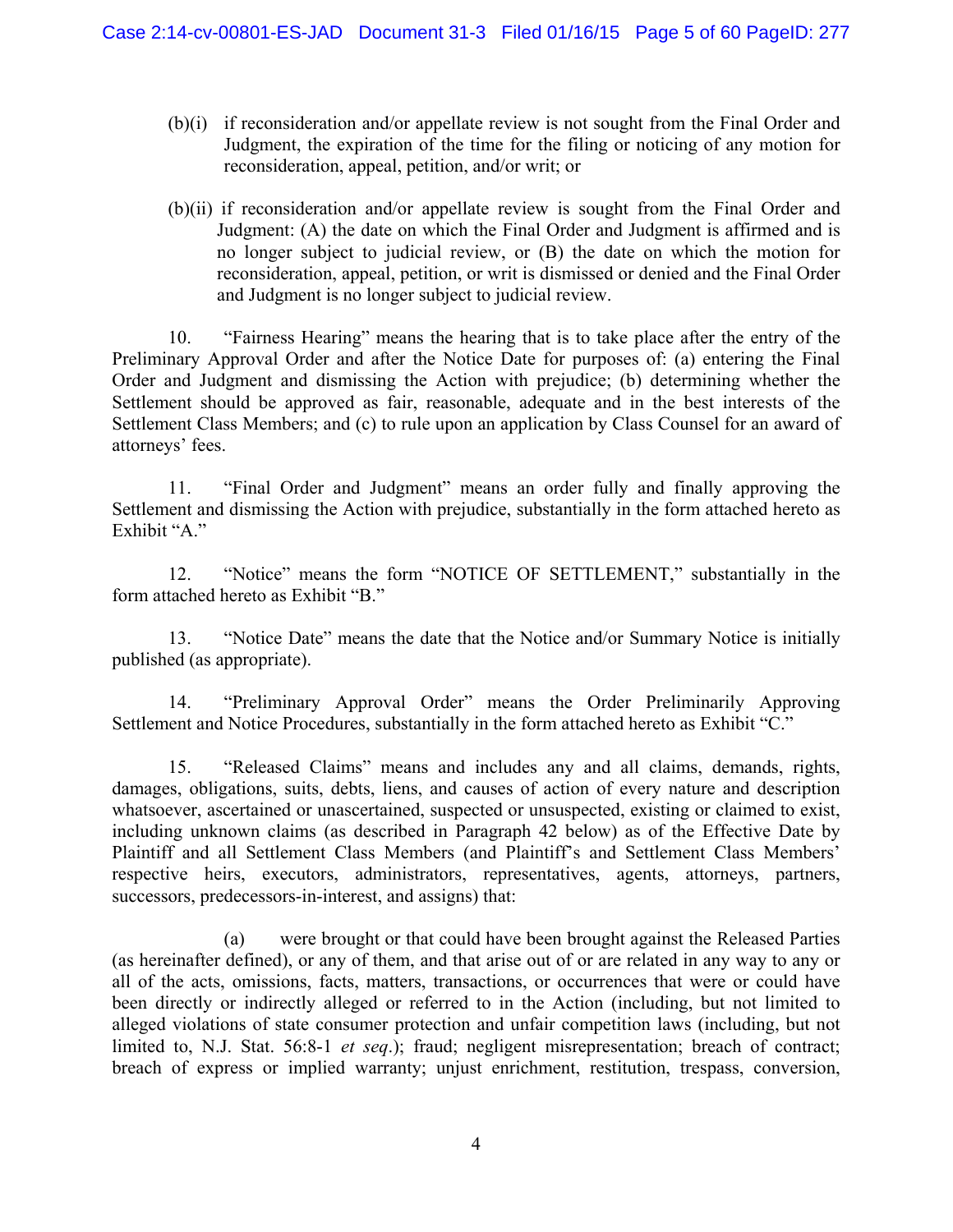declaratory or injunctive relief, and other equitable claims or claims sounding in contract and tort); and

 (b) relate in any way to the *Bacillus* Guarantee, including but not limited to all claims that relate in any way to (i) Nutro's representation that its Ultra kibble and biscuits contained a specified amount of "Total Bacillus Species" (listed as CFUs per pound) in its "Guaranteed Analysis" or (ii) Nutro's representation that its Ultra kibble and biscuits were a source of live microbials.

16. "Released Parties" means:

 (a) Defendants and each of their employees, assigns, attorneys, agents, and all of their past, present, and future officers and directors;

 (b) All of Defendants' parents, subsidiaries, divisions, affiliates, predecessors, and successors, and each of their respective employees, assigns, attorneys, agents, resellers and past, present, and future officers and directors; and

 (c) Any and all persons, entities, or corporations involved in any way in the manufacture and sale of *Bacillus* to the Defendants.

17. "Releasing Parties" means Plaintiff, all Settlement Class Members, and each of their predecessors, successors, assigns, heirs, or executors.

18. "Settlement" means the settlement embodied in this Agreement.

19. "Settlement Administrator" means the qualified third party selected by the Parties and approved by the Court in the Preliminary Approval Order to administer the Settlement, including providing Notice and Summary Notice. The Parties agree to recommend that the Court appoint The Garden City Group, Inc. as the Settlement Administrator.

20. "Settlement Class" means all persons in the United States (excluding persons in California) who purchased or used the Affected Product. Excluded from the Settlement Class are all persons who are employees, directors, officers, and agents of Defendants or their subsidiaries and affiliated companies, as well as the Court and its immediate family and staff.

21. "Settlement Class Member(s)" means any member of the Settlement Class who does not elect exclusion or opt out from the Settlement Class pursuant to the terms and conditions for exclusion set out in this Agreement, the Notice, and the Summary Notice.

22. "Summary Notice" means the summary "Notice of Proposed Class Action Settlement," substantially in the form attached hereto as Exhibit "E."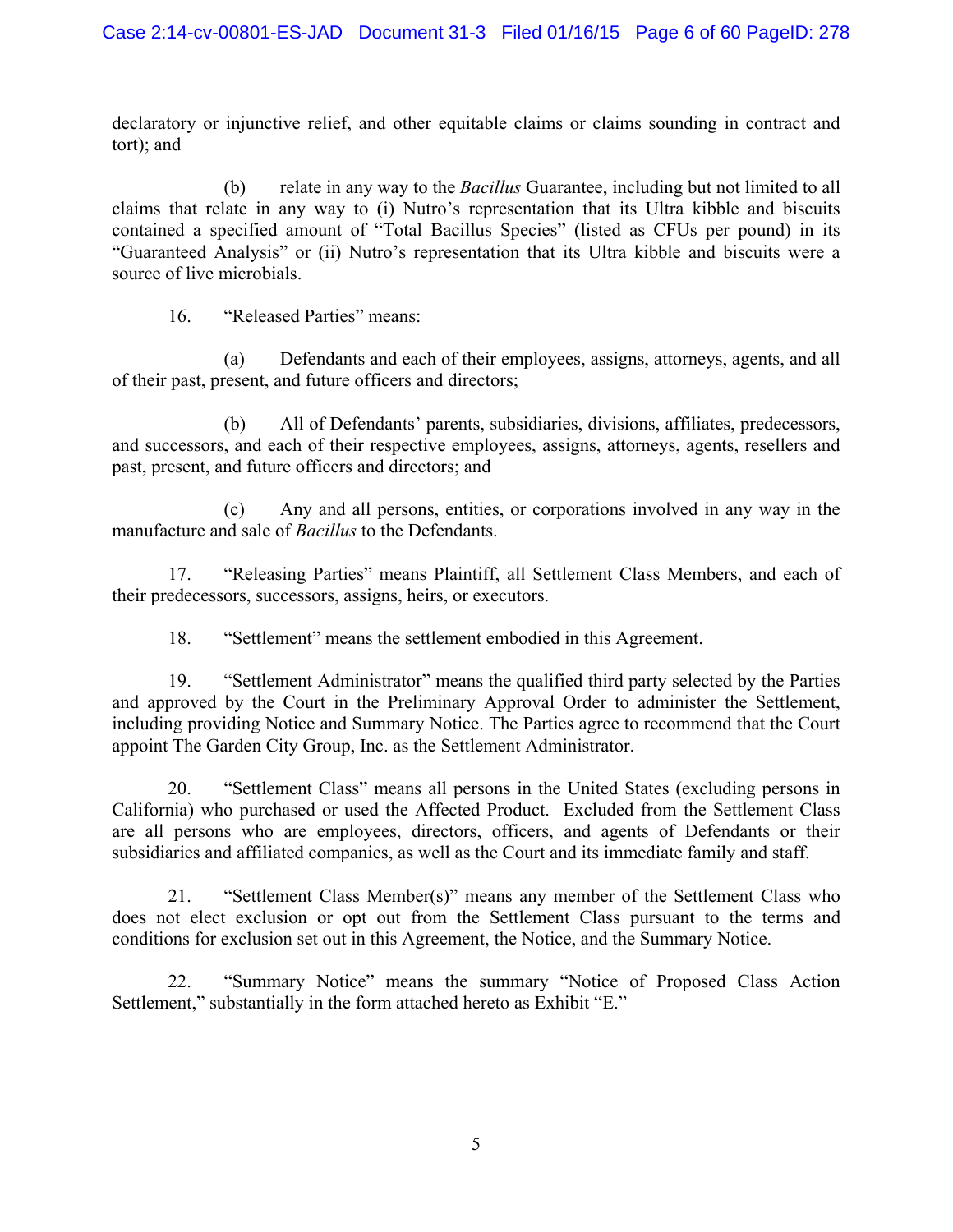# **III. SUBMISSION OF THE SETTLEMENT TO THE COURT FOR REVIEW**

23. As soon as is practicable but no later than December 19, 2014, Class Counsel shall apply to the Court for entry of the Preliminary Approval Order (substantially in the form attached as Exhibit "C"), for the purpose of, among other things:

(a) Approving the Notice and Summary Notice, substantially in the forms set forth in Exhibits "B" and "E," respectively;

(b) Finding that the requirements for provisional certification of the Settlement Class have been satisfied, appointing Plaintiff as the representative of the Settlement Class, and Class Counsel as counsel for the Settlement Class, and preliminarily approving the Settlement as being within the range of reasonableness such that the Notice and Summary Notice should be provided pursuant to this Agreement;

(c) Scheduling the Fairness Hearing not earlier than 120 days following the entry of the Preliminary Approval Order and not later than ninety (90) days following the Notice Date to determine whether the Settlement should be approved as fair, reasonable, adequate and in the best interests of the Settlement Class Members, and to determine whether a Final Order and Judgment should be entered dismissing the Action with prejudice.

(d) Preliminarily approving the form of the Final Order and Judgment;

(e) Directing that notice of the Settlement and of the Fairness Hearing shall be given to the Settlement Class as follows:

(i) by emailing, on or before the Notice Date as specified in the Preliminary Approval Order, the Notice substantially in the form attached as Exhibit "B" hereto, to the last known email addresses of the Settlement Class to the extent such email address information exists in Nutro's consumer databases, is a valid email address, and the Settlement Class Member has not withheld his/her consent lo being contacted by Nutro via email;

(ii) by mailing, on or before the Notice Date as specified in the Preliminary Approval Order, the Notice and Summary Notice substantially in the forms attached as Exhibit "B" and "E" hereto, to in-house counsel for PetSmart and Petco requesting that they post the Summary Notice of the settlement substantially in the form attached as Exhibit "E" hereto at the point of purchase in their stores for the duration of the Claim Period, provided however that the parties shall not represent, warrant, or guarantee that PetSmart and Petco actually will post the Summary Notice in their stores;

(iii) by publishing a link to the Notice on Nutro's website (nutro.com), to be marked for "Customers Only" on the top half of the website's homepage, for the duration of the Claim Period; and

(iv) by providing a website address in the Notice and Summary Notice to a settlement website to be designed and administered by the Settlement Administrator that will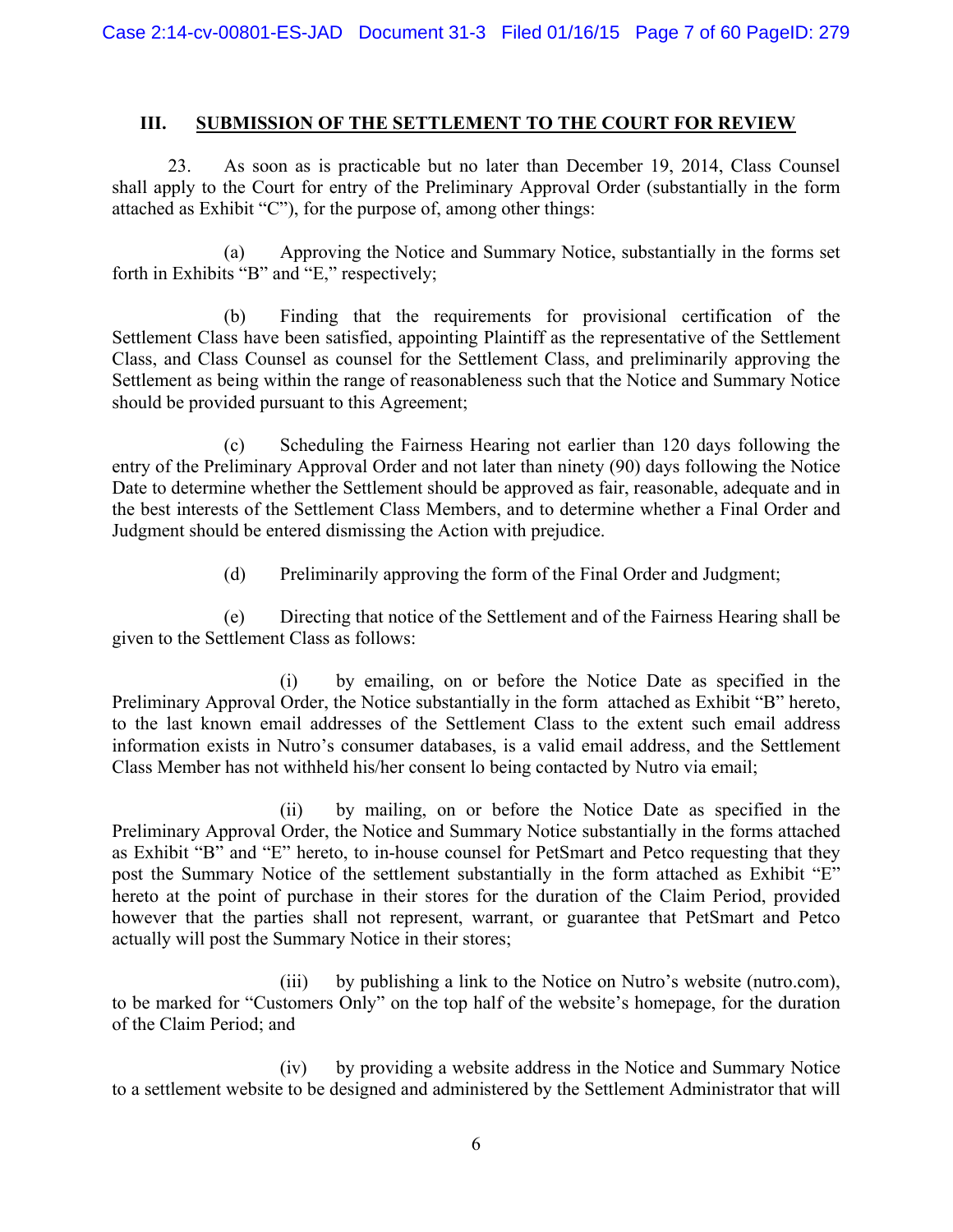contain the settlement documents (including but not limited to the Notice and Claim Form), a list of important dates, and any other information to which the Parties may agree;

(f) Providing that Settlement Class Members will have until the Bar Date to submit Claim Forms;

(g) Providing that any objections by any Settlement Class Member to the certification of the Settlement Class and the proposed Settlement contained in this Agreement, and/or the entry the Final Order and Judgment, shall be heard and any papers submitted in support of said objections shall be considered by the Court at the Fairness Hearing only if, on or before the date(s) specified in the Notice, the Summary Notice and Preliminary Approval Order, such objector files with the Court a notice of the objector's intention to appear, and otherwise complies with the requirements in Paragraphs 61 through 66 of this Agreement;

(h) Establishing dates by which the Parties shall file and serve all papers in support of the application for final approval of the Settlement and/or in response to any valid and timely objections;

(i) Providing that all Settlement Class Members will be bound by the Final Order and Judgment dismissing the Action with prejudice unless such members of the Settlement Class timely file valid written requests for exclusion or opt out in accordance with this Agreement and the Notice;

(j) Providing that Settlement Class Members wishing to exclude themselves from the Settlement will have until the date specified in the Notice, the Summary Notice and the Preliminary Approval Order to submit a valid written request for exclusion or opt out to the Settlement Administrator;

(k) Providing a procedure for Settlement Class Members to request exclusion or opt out from the Settlement;

(l) Pending the Fairness Hearing, staying all proceedings in the Action, other than proceedings necessary to carry out or enforce the terms and conditions of this Agreement and the Preliminary Approval Order; and

(m) Pending the Fairness Hearing, enjoining Plaintiff and Settlement Class Members, or any of them, from commencing or prosecuting, either directly or indirectly, any action asserting any of the Released Claims.

24. Following the entry of the Preliminary Approval Order, the Notice and Summary Notice shall be given and published in the manner directed and approved by the Court. The Notice and Summary Notice will expressly state that at no time were animals ever at risk due to the presence or lack thereof of *Bacillus* CFUs in Defendants' products.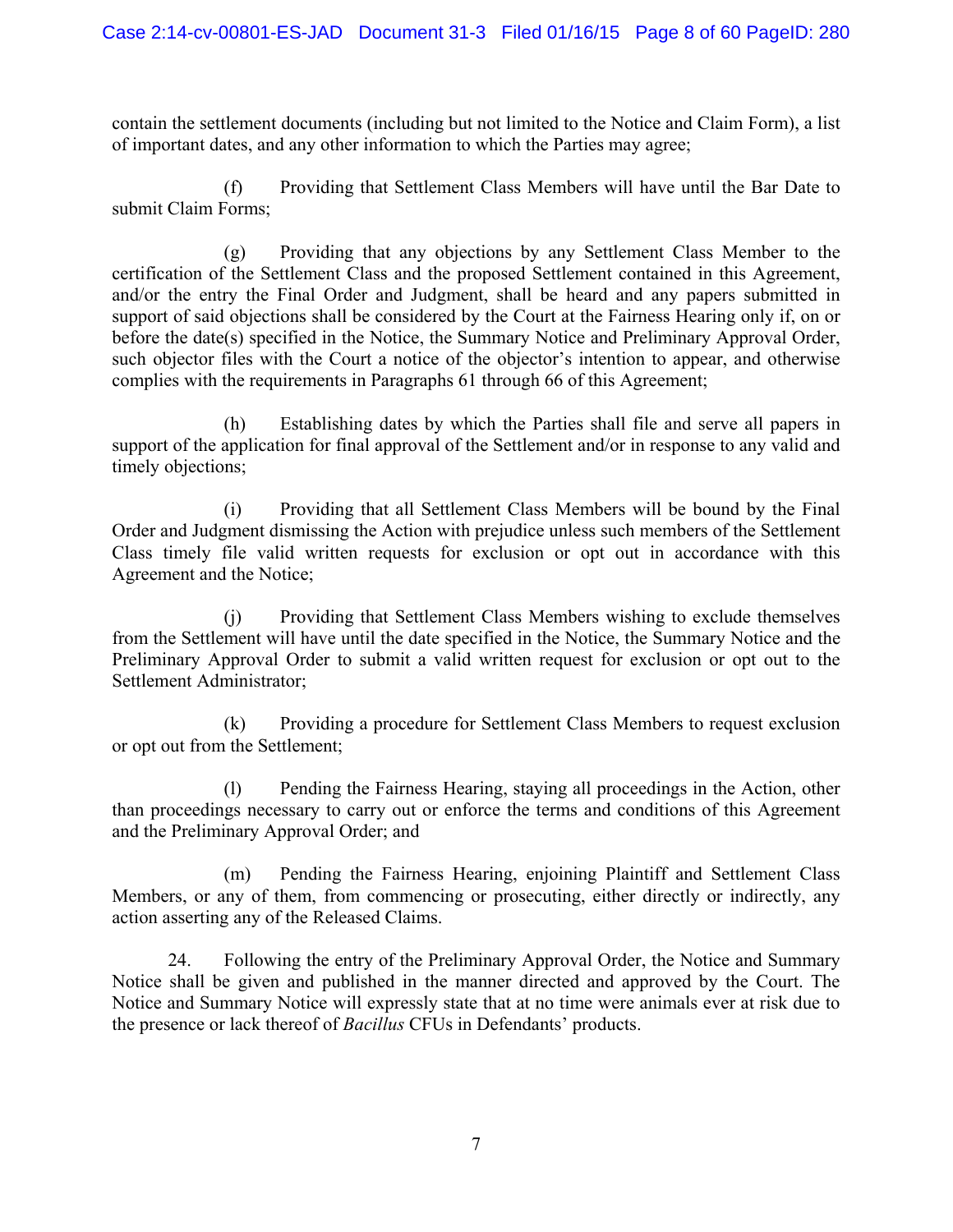25. The Parties agree that the notice plan contemplated by this Agreement is valid and effective, that it provides reasonable notice to the Settlement Class, and that it represents the best practicable notice under the circumstances.

# **IV. THE SETTLEMENT CONSIDERATION**

26. Subject to Paragraph 49, Defendants will reserve up to Five Hundred Thousand Dollars (\$500,000.00) for a common fund to be distributed to eligible Settlement Class Members who purchased the Affected Product. Each eligible Settlement Class Member will be given the following election of awards on the Notice and Claim Form:

- (a) one \$5 Gift Certificate for any Nutro product (the "Gift Certificate"); or
- (b) one \$2 check (the "Check"); or

(c) one donation of Defendants' dry kibble product worth \$5 at retail price to animal shelters and/or animal charities of the Defendants' choice (the "Donation").

Separately, Defendants will donate dry kibble worth a total of Five Hundred Thousand Dollars (\$500,000.00) at retail price to animal shelters and/or animal charities of the Defendants' choice. Defendants will meet and confer with Class Counsel concerning the animal shelters and charities that Defendants choose prior to making this donation.

27. Settlement Class Members who purchased the Affected Product may, during the Claim Period, make their election to receive the Gift Certificate, Check, or Donation described in Paragraph 26 provided they satisfy the eligibility requirements set forth below. Regardless of the number of Affected Products purchased, Settlement Class members may only elect to receive one award under this Agreement. The actual amount of this award may be reduced on a *pro rata*  basis as provided in Paragraph 29. Settlement Class Members seeking this award must complete the Claim Form by providing their name, email address, mailing address, and the date (month and year) and location (retailer) where they purchased the Affected Product. The Claim Form and signed attestation form can be submitted electronically on the settlement website or by mail to the Settlement Administrator. Settlement Class Members seeking this award must further submit a signed attestation form in which they represent that they saw and relied upon a "Guaranteed Analysis" that included a reference to *Bacillus* CFUs in purchasing the product. For online claims submissions, Class Members will be permitted to check an appropriate box to affirm their attestation, and the online form shall notify Class members that checking such box shall have the same legal force and effect as submitting a personally signed attestation.

28. The Gift Certificates described in Paragraphs 26 through 33 shall have the following characteristics:

(a) They will be fully transferrable;

(b) They cannot be used in combination with other rebates or coupons for Nutro's products;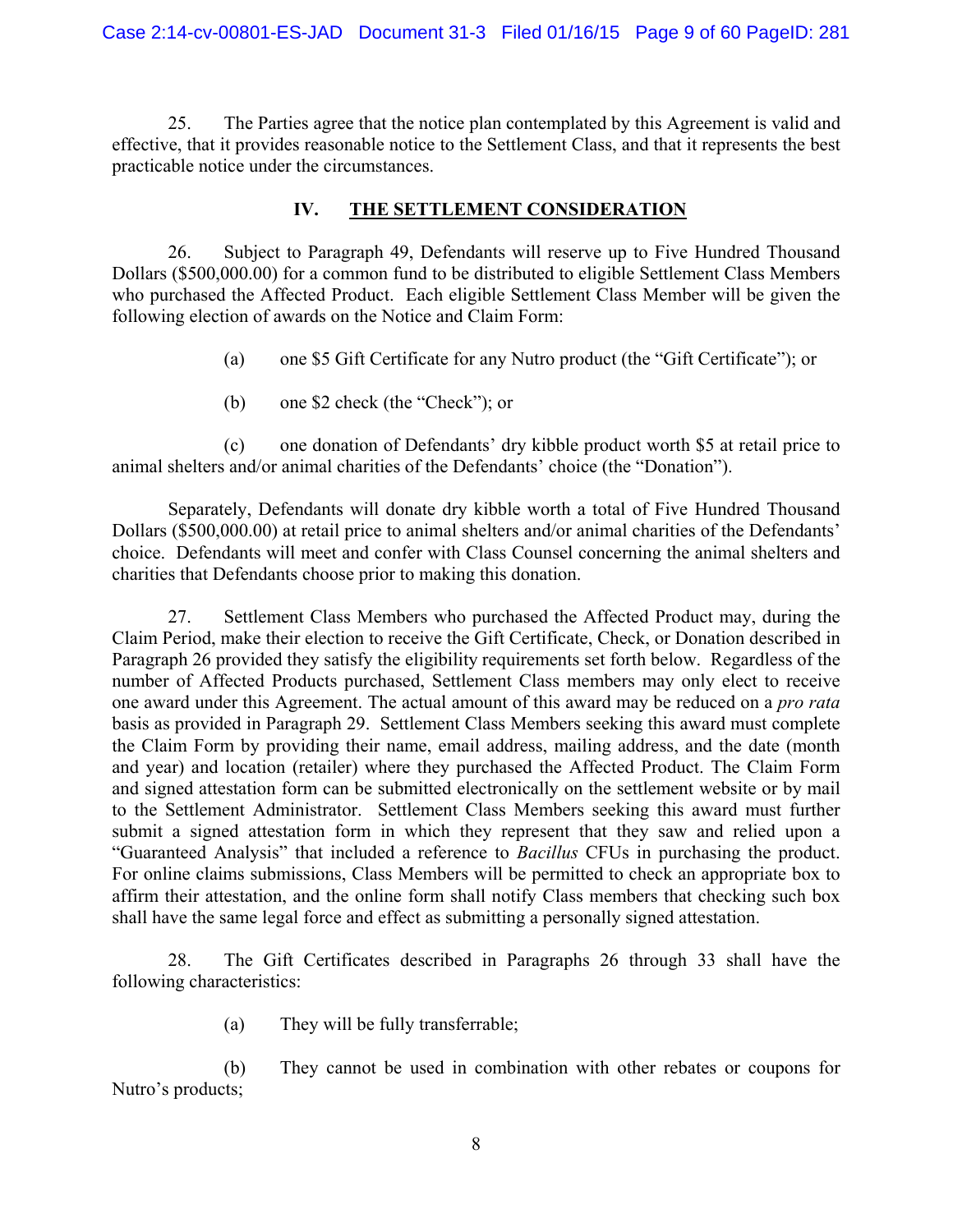- (c) Only one Gift Certificate may be used per purchase order;
- (d) A Gift Certificate may be used only once;
- (e) Each Gift Certificate will be valid for six (6) months from the date of

issuance;

(f) Gift Certificates cannot be exchanged for cash and will not have cash value; and

(g) Gift Certificates will be redeemable for any Nutro product at participating pet specialty stores, including but not limited to, Petco and PetSmart.

29. Subject to Paragraph 49, if the aggregate value of the Gift Certificates, Checks, and Donations to be awarded to Settlement Class Members pursuant to valid Claim Forms exceeds Five Hundred Thousand Dollars (\$500,000.00), then the value of the individual Gift Certificate, Check and Donation to be provided shall be reduced on a *pro rata* basis, such that the aggregate value of the award does not exceed \$500,000.00. For example and by way of illustration only, if the aggregate value of the total number of Gift Certificates, Checks and Donations redeemed by Settlement Class Members is \$1,000,000.00, then the value of each Gift Certificate, Check and Donation shall be reduced by fifty per cent (50%) to ensure that the aggregate value of the total number of Gift Certificates, Checks and Donations does not exceed \$500,000.00.

30. The Settlement Administrator shall determine each authorized Settlement Class Member's *pro rata* share based upon each Settlement Class Member's Claim Form, the total number of valid Claim Forms received, and the total amount of the Settlement Administrator's reasonable costs, fees and expenses. Accordingly, the actual amount recoverable by each Settlement Class Member will not be determined until after the Claims Period has ended and all Claims Form have been received. In no event shall an individual Settlement Class Member's award exceed the individual recovery cap established in Paragraph 26.

31. Subject to Paragraph 49, Defendants are not obligated to provide the full amount of \$500,000.00 in the form of Gift Certificates, Checks and Donations unless there are sufficient Claim Forms submitted and approved to reach the \$500,000.00 limit. For example, and for purposes of illustration only, if \$100,000.00 in valid Claim Forms are submitted and accepted, Defendants shall only be obligated to provide \$100,000.00 to Settlement Class Members in the form of Gift Certificates, Checks and Donations, with the remaining \$400,000.00 dispensed as provided for in Paragraph 32. The attorneys' fees and stipend payment to named Plaintiff described in Paragraphs 34 through 38 are not included in this \$500,000.00 limitation.

32. Subject to Paragraph 49, if Defendants do not provide \$500,000.00 in Gift Certificates, Checks and Donations because there are insufficient Claim Forms to reach the \$500,000.00 limit at the close of the Claims Period, then Defendants will contribute the remaining balance in the form of Defendants' kibble products to animal shelters and/or animal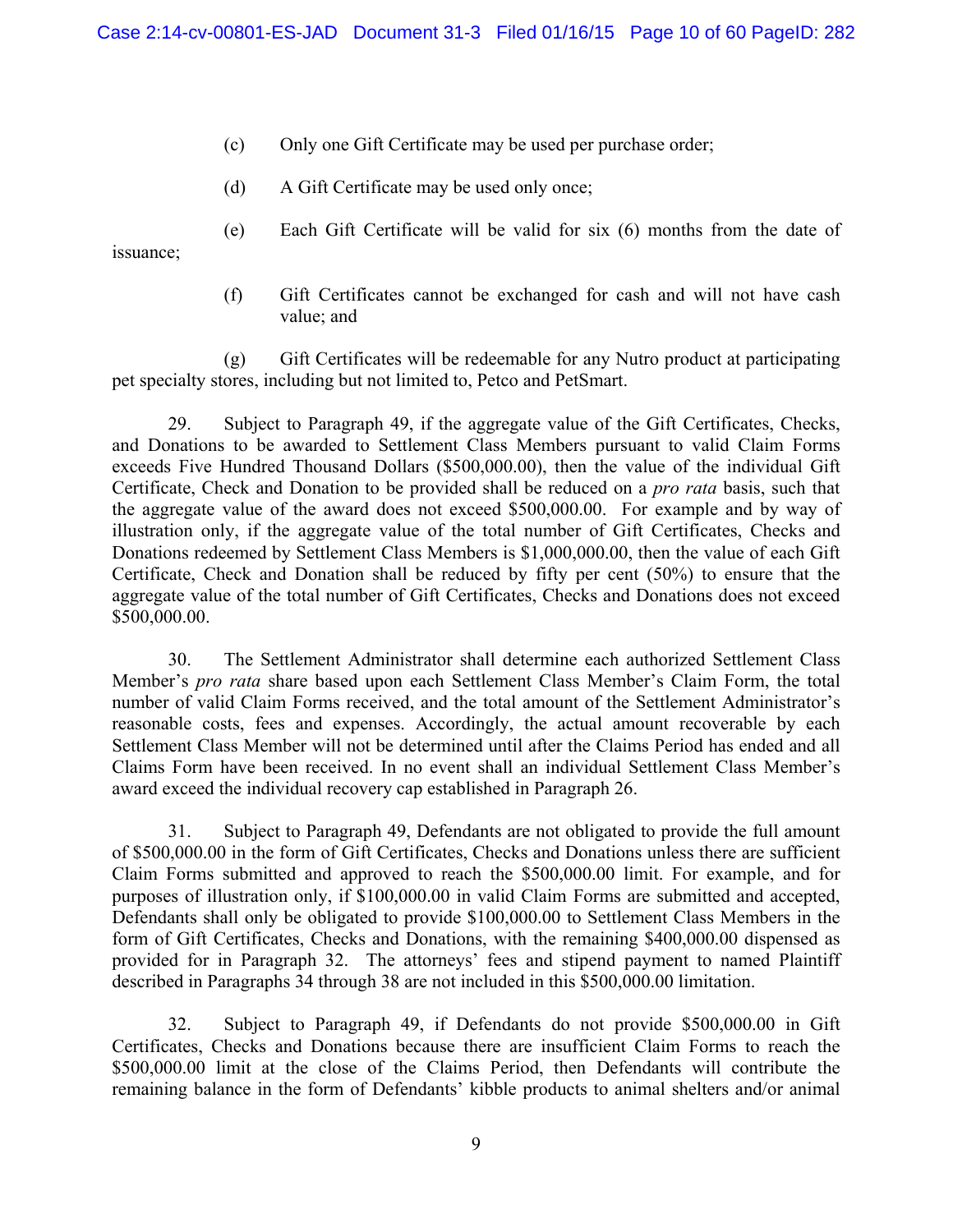charities of Defendants' choice. Defendants will meet and confer with Class Counsel concerning the animal shelters and charities that Defendants choose prior to making this donation. The value of Defendants' donation of kibble products will be calculated at retail price.

33. No Settlement Class Member shall receive any benefits described in Paragraphs 26 through 33 prior to the Effective Date.

# **V. ATTORNEYS' FEE-AND-EXPENSE AWARD AND CLASS REPRESENTATIVE AWARD**

34. Class Counsel may submit an application to the Court for an award of attorneys' fees, costs, and expenses. Defendants do not oppose, and will not encourage or assist a third party in opposing, Class Counsel's request for attorneys' fees, costs and expenses up to Three Hundred Seventy-Five Thousand Dollars (\$375,000.00), nor do Defendants contest the reasonableness of the amount. The ultimate amount awarded is to be determined by the Court, and Defendants are not agreeing to pay any specific amount other than the amount awarded by the Court. Class Counsel acknowledges and agrees that any award of attorneys' fees, costs, and expenses shall be inclusive of any incentive award to be paid to the named Plaintiff herein, as set forth in paragraph 37 below, for serving as class representative.

35. Subject to Court approval, Defendants will pay Class Counsel the sum of Three Hundred Seventy-Five Thousand Dollars (\$375,000.00). Such payment by Defendants will be in lieu of statutory fees Plaintiff and/or his attorneys might otherwise have been entitled to recover, and this amount shall be inclusive of all fees and costs of Class Counsel in the Action. Class Counsel will not seek in excess of \$375,000.00 for attorneys' fees, costs and expenses and, in any event, Class Counsel agree that Defendants shall not pay, or be obligated to pay, in excess of \$375,000.00 for attorneys' fees, costs and expenses. The Parties negotiated attorneys' fees, costs, and expenses only after reaching an agreement upon the relief provided to the Settlement Class as provided in Paragraphs 26 through 33.

36. The attorneys' fees are based on the amount of time Class Counsel reasonably expended working on this Action. Class Counsel shall support their fee application with appropriate documentation to establish their fees.

37. In recognition of the time and effort the named Plaintiff expended in pursuing this action and in fulfilling his obligations and responsibilities as class representative, and of the benefits conferred on all Settlement Class Members by the Settlement, Class Counsel will ask the Court for the payment of an incentive award from Defendants to the named Plaintiff (Damian Monteleone) not to exceed \$5,000.00. Defendants do not oppose this request by Class Counsel for stipend payment. Class Counsel will not seek in excess of \$5,000.00 for the named Plaintiff's incentive award and, in any event, Class Counsel agrees that Defendants shall not pay, or be obligated to pay, in excess of \$5,000.00 to the Plaintiff for stipend. Class Counsel further agrees that named Plaintiff's stipend shall be paid from any award of costs and attorneys' fees made to Class Counsel in accordance with paragraphs 34 and 35, above.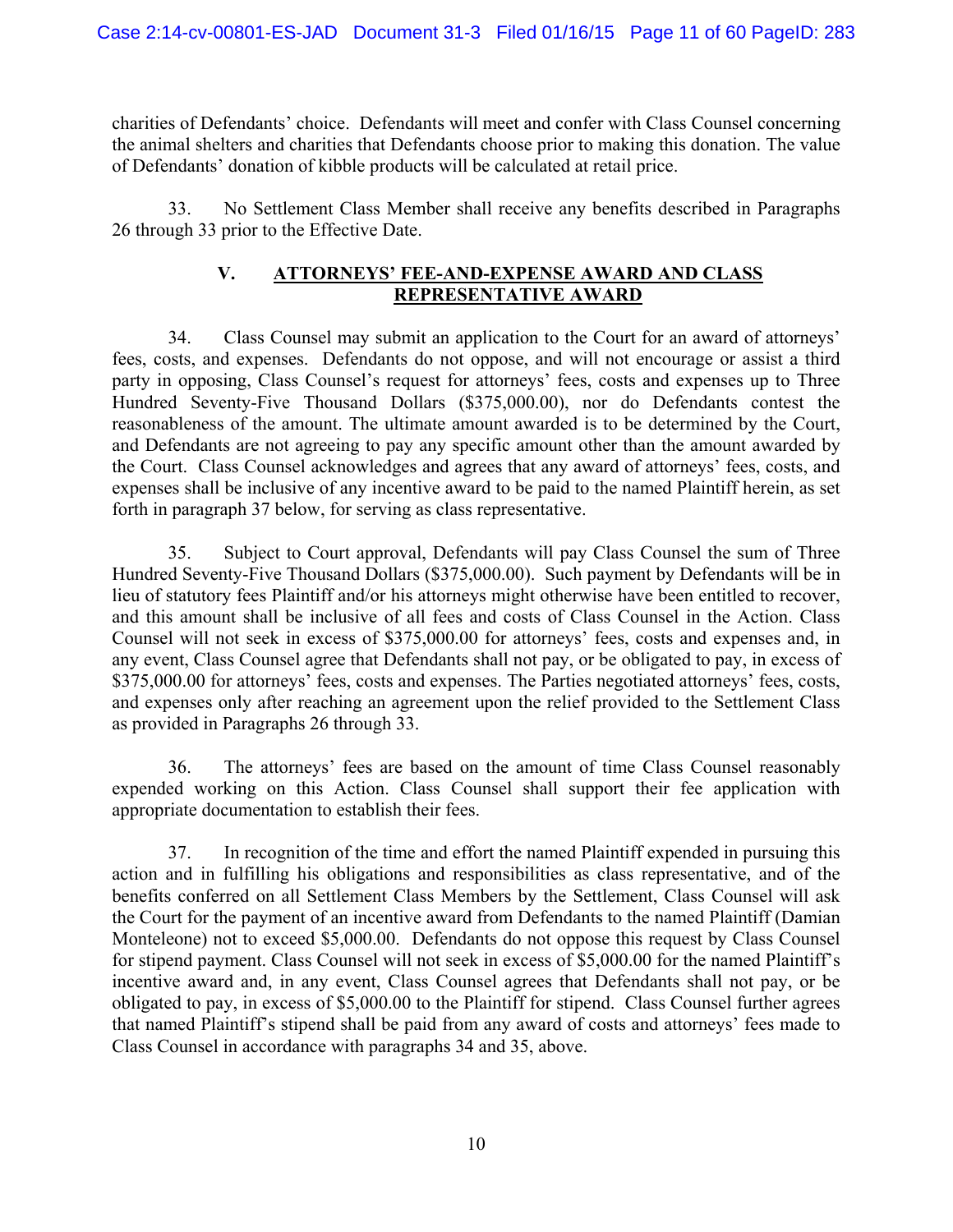38. Defendants shall pay such attorneys' fees-and-expenses and class representative incentive award as awarded by the Court by wire to the Del Mar Law Group Client Trust Account within thirty (30) days after the Effective Date or by August 3, 2015 (whichever is later), subject to compliance with the terms of the Agreement. Class Counsel shall have discretion to allocate the attorneys' fees amongst Class Counsel as they may see fit subject to the applicable rules of professional responsibility. Defendants shall have no liability or other responsibility for allocation of any such attorneys' fees and costs awarded, and, in the event that any dispute arises relating to the allocation of fees, Class Counsel agree to hold Defendants harmless from any and all such liabilities, costs, and expenses of such dispute.

39. The procedure for and the allowance or disallowance by the Court of any application for attorneys' fees, costs, expenses, or reimbursement to be paid to Class Counsel are not part of the settlement of the Released Claims as set forth in this Agreement, and are to be considered by the Court separately from the Court's consideration of the fairness, reasonableness, and adequacy of the settlement of the Released Claims as set forth in this Agreement. Any such separate order, finding, ruling, holding, or proceeding relating to any such applications for attorneys' fees, or any separate appeal from any separate order, finding, ruling, holding, or proceeding relating to them or reversal or modification of them, shall not operate to terminate or cancel this Agreement or otherwise affect or delay the finality of the Final Order and Judgment or the Settlement.

# **VI. RELEASES AND DISMISSAL OF ACTION**

40. Upon the Effective Date, the Releasing Parties shall be deemed to have, and by operation of the Final Order and Judgment shall have, fully, finally and forever released, relinquished, and discharged all Released Claims against the Released Parties.

41. Members of the Settlement Class who have opted out of the Settlement by the date set by the Court do not release their claims and will not obtain any benefits of the Settlement.

42. The Released Claims include known and unknown claims relating to the Action, and this Agreement is expressly intended to cover and include all such injuries or damages, including all rights of action thereunder. To the fullest extent possible, Settlement Class Members hereby expressly, knowingly, intelligently, and voluntarily waive any and all rights they may have under applicable state or federal laws restricting or limiting the scope and effect of the general release given herein to claims known or suspected by Settlement Class Members at the time this Agreement is executed. In connection with such waiver and relinquishment, the Settlement Class Members hereby acknowledge that they are aware that they or their attorneys may hereafter discover claims or facts in addition to or different from those that they now know or believe exist with respect to Released Claims, but that it is their intention to hereby fully, finally, and forever settle and release all of the Released Claims known or unknown, suspected or unsuspected, that they have against the Released Parties. In furtherance of such intention, the release herein given by the Settlement Class Members to the Released Parties shall be and remain in effect as a full and complete general release notwithstanding the discovery or existence of any such additional different claims or facts. Each of the Parties expressly acknowledges that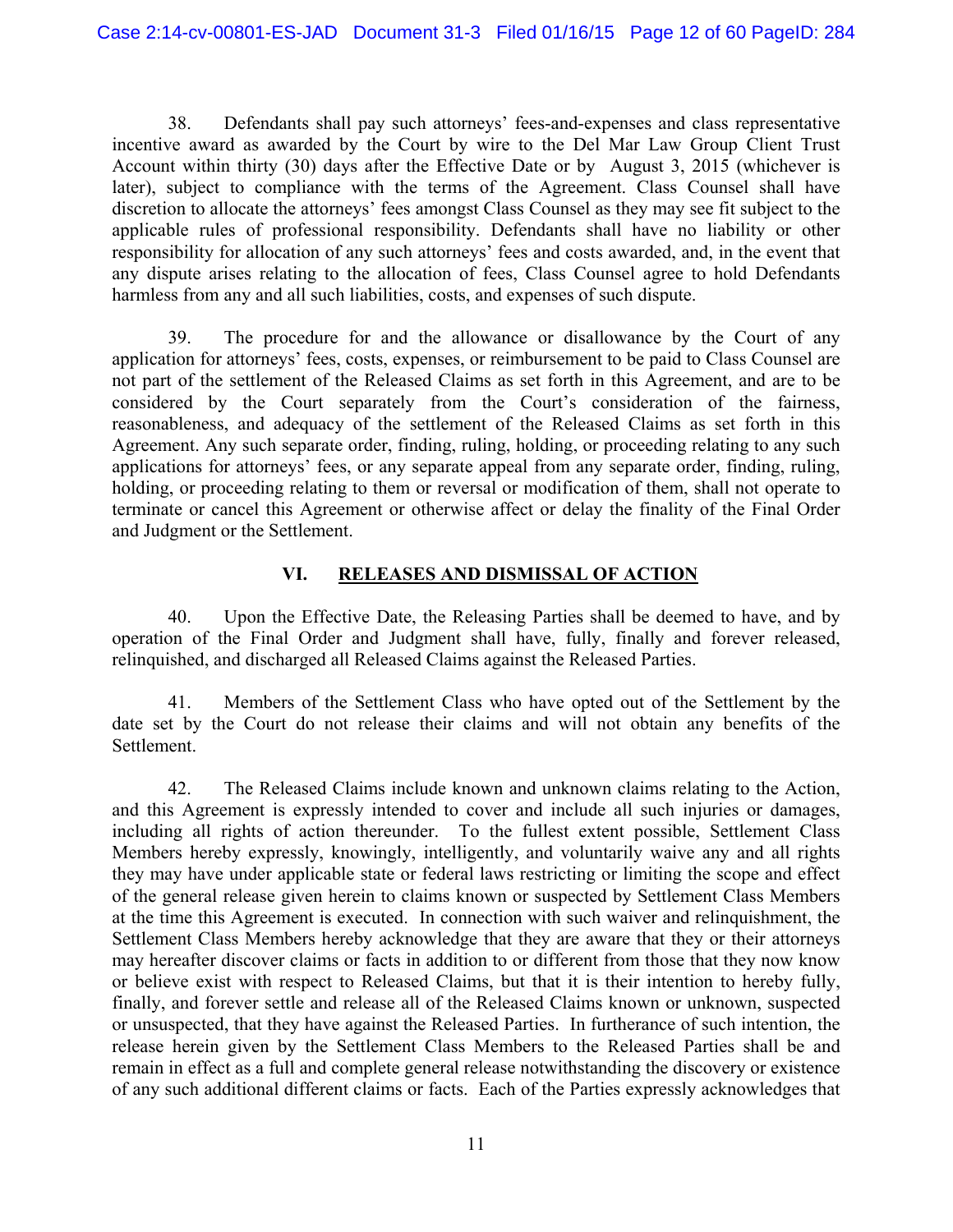it has been advised by its attorney of the contents and effect of any state and federal law restricting or limiting the scope and effect of the general release given herein to claims known or suspected at the time this Agreement is executed, and with knowledge, each of the Parties hereby expressly waives whatever benefits it may have had pursuant to such laws. Plaintiff acknowledges, and the Settlement Class Members shall be deemed by operation of the Final Judgment to have acknowledged, that the foregoing waiver was separately bargained for and a material element of the Settlement of which this release is a part.

43. Upon the Effective Date, the Action shall be dismissed with prejudice. Class Counsel shall have the responsibility for ensuring that the Action is dismissed with prejudice in accordance with the terms of this Agreement.

44. The Court shall retain jurisdiction over the Parties to this Agreement with respect to the future performance of the terms of this Agreement. In the event that any applications for relief are made, such applications shall be made to the Court.

45. Upon the Effective Date: (a) the Agreement shall be the exclusive remedy for any and all Released Claims of Settlement Class Members; and (b) the Settlement Class Members shall be permanently barred and enjoined from initiating, asserting, or prosecuting against the Released Parties in any federal or state court or tribunal any and all Released Claims.

# **VII. ADMINISTRATION OF THE SETTLEMENT**

46. Within thirty (30) days after the entry of the Preliminary Approval Order, Defendants will coordinate with the Settlement Administrator to provide notice to the Settlement Class as provided in this Agreement. Defendants will use information from Nutro's consumer databases reflecting the names and email addresses of the Settlement Class Members, to the extent such information is available, for purposes of providing email notice pursuant to the Settlement. Defendants will not send emails to those Settlement Class Members who have expressly indicated to Defendants that they do not consent to being contacted via email. The Notice and Summary Notice will expressly state that at no time were animals ever at risk due to the presence or lack thereof of *Bacillus* CFUs in Defendants' products.

47. Because the names, email addresses, and other personal information about Settlement Class Members will be provided to the Settlement Administrator for purposes of providing Gift Certificates, Checks, and Donations, and for purposes of processing opt out requests, the Settlement Administrator will execute a non-disclosure agreement with Defendants and will take all reasonable steps to ensure that any information provided to it by Settlement Class Members will be used solely for the purpose of effecting this Settlement. Any such information provided to the Settlement Administrator will not be provided to Plaintiff or Class Counsel; however, Class Counsel will designate one attorney as its representative who may inspect such information upon his or her execution of, and subject to, the terms of the nondisclosure agreement. Defendants will not be obligated to send emails to those Settlement Class Members who have expressly indicated to Defendants that they do not consent to being contacted via email.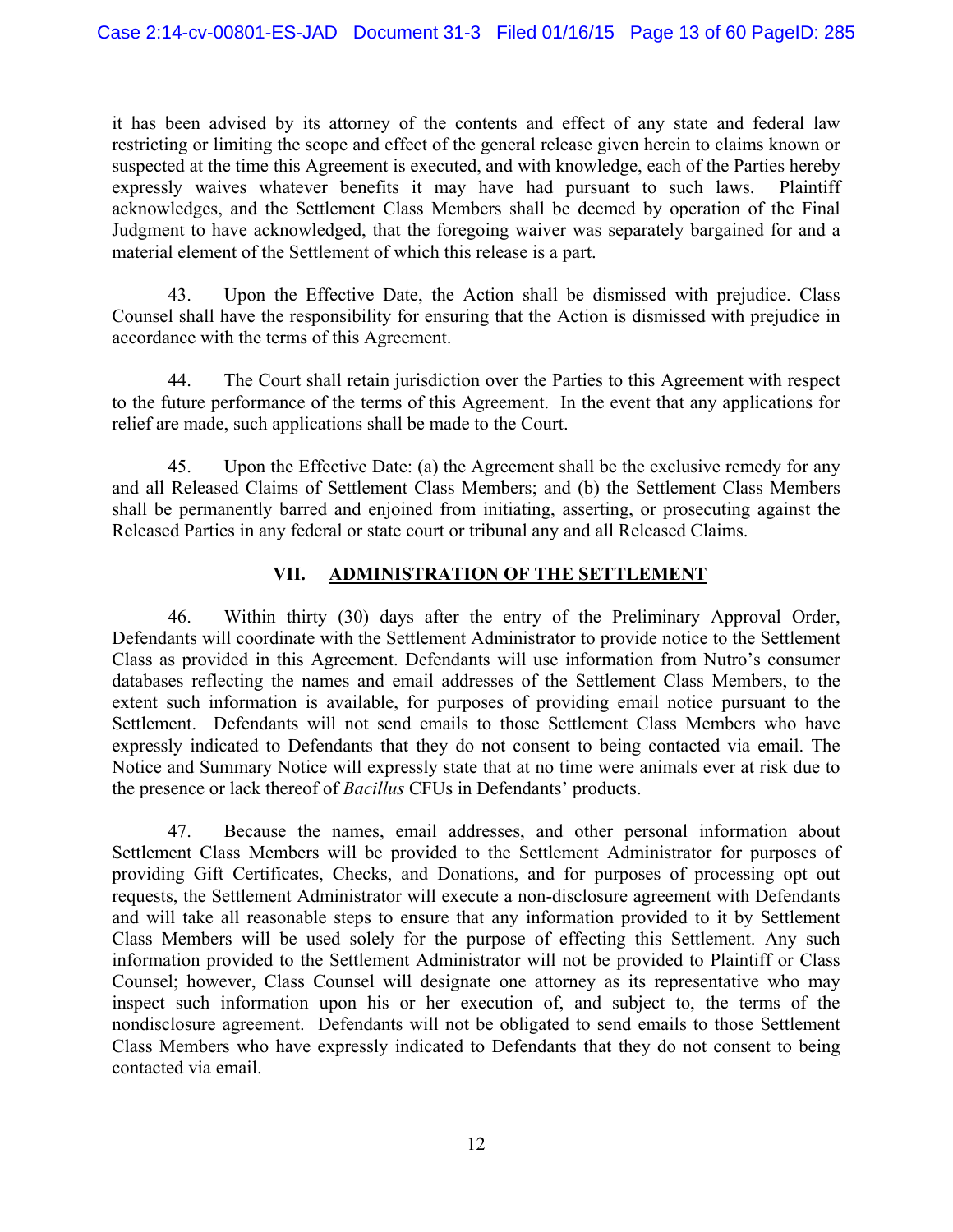48. The Settlement Administrator shall administer the Settlement in accordance with the terms of this Agreement and, without limiting the foregoing, shall:

 (a) Treat any and all documents, communications and other information and materials received in connection with the administration of the Settlement as confidential and shall not disclose any or all such documents, communications or other information to any person or entity except as provided for in this Agreement or by court order;

 (b) Receive opt out and other requests from members of the Settlement Class to exclude themselves from the Settlement and provide to Class Counsel and Defense Counsel a copy thereof within three (3) days of receipt. If the Settlement Administrator receives any exclusion forms or other requests from Settlement Class Members to exclude themselves from the Settlement after the deadline for the submission of such forms and requests, the Settlement Administrator shall promptly provide Class Counsel and Defense Counsel with copies thereof.

49. Defendants agree to pay the Settlement Administrator up to Forty-Five Thousand Dollars (\$45,000.00) toward reasonable costs, fees, and expenses of providing notice to the Settlement Class and administering the Settlement in accordance with this Agreement. The Settlement Administrator shall notify and obtain the approval of Class Counsel in the event that it appears that the Settlement Administrator's reasonable costs, fees, and expenses are likely to exceed \$45,000.00. Class Counsel may pay up to Five-Thousand (\$5,000) of any administration fees or expenses that exceed \$45,000. Counsel shall make every effort to accomplish the notice required to implement and obtain Court approval for this Settlement.

50. Each Settlement Class Member shall submit a Claim Form as prescribed in paragraph 27.

51. Any Settlement Class Member who, in accordance with the terms and conditions of this Agreement, neither seeks exclusion from the Settlement Class nor files a Claim Form will not be entitled to receive any Gift Certificate, Check, Donation, or any other relief pursuant to this Agreement, but will be bound together with all Settlement Class Members by all of the terms of this Agreement, including the terms of the Final Order and Judgment to be entered in the Action and the releases provided for herein, and will be barred from bringing any action against any of the Released Parties concerning the Released Claims.

52. Claim Forms that do not meet the requirements set forth in this Agreement and in the Claim Form instructions shall be rejected by the Claims Administrator. Where a good faith basis exists, the Settlement Administrator may reject a Settlement Class Member's Claim Form for, among other reasons, the following:

(a) The Settlement Class Member did not purchase an Affected Product;

(b) The Settlement Class Member fails to submit a signed attestation form that represents (or, in the case of an online submission, fails to check the appropriate box on the online Claim Form to attest) that they saw and relied upon a "Guaranteed Analysis" that included a reference to *Bacillus* CFUs in purchasing the Affected Product;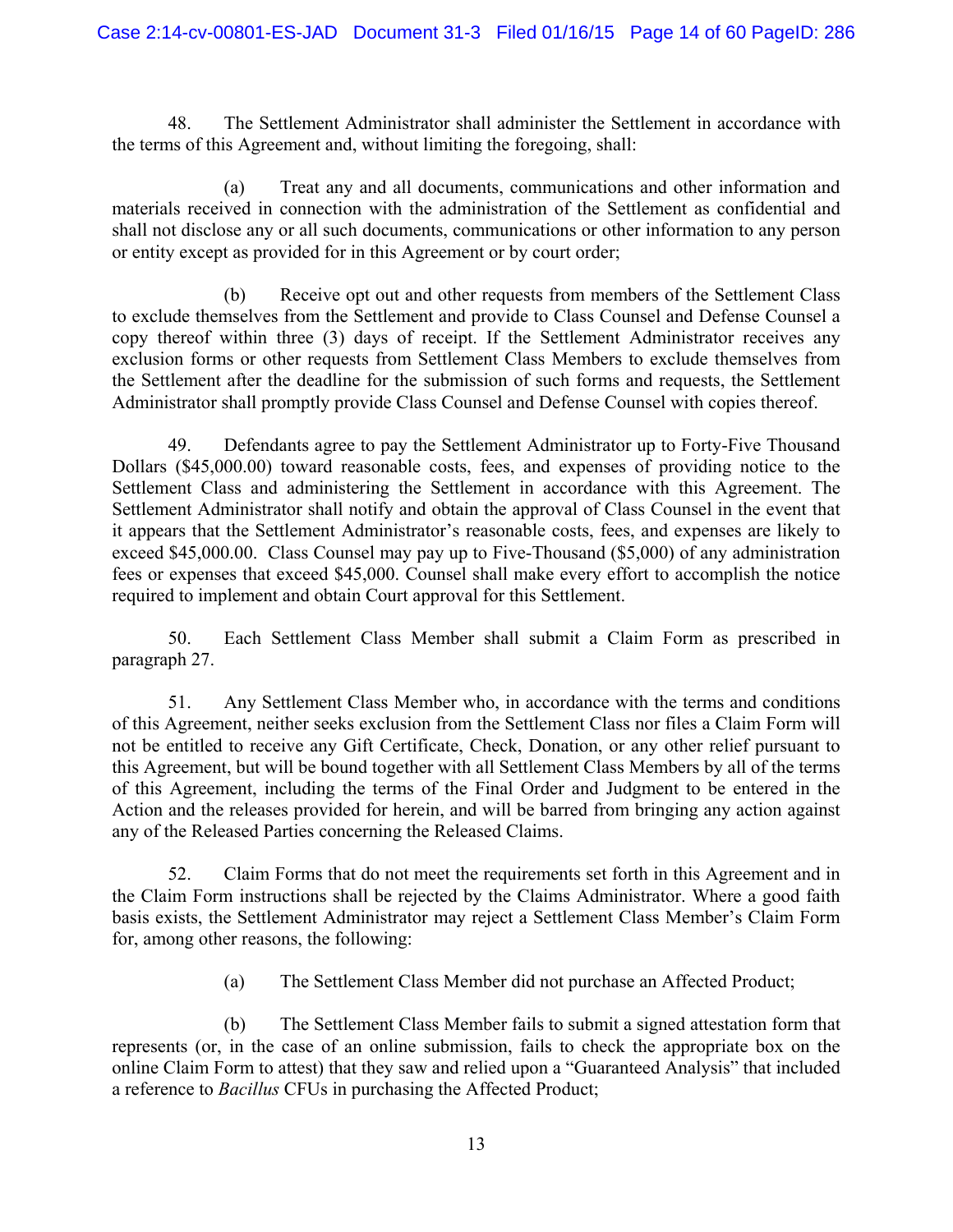- (c) Failure to materially complete and/or sign the Claim Form;
- (d) Illegible Claim Form;
- (e) The Claim Form is fraudulent;
- (f) The Claim Form is duplicative of another Claim Form;
- (g) The person submitting the Claim Form is not a Settlement Class Members;
- (h) Failure to submit a Claim Form by the Bar Date; and/or
- (i) The Claim Form otherwise does not meet the requirements of this Agreement.

53. The Settlement Administrator shall determine whether a Claim Form meets the requirements set forth in this Agreement. Each Claim Form shall be submitted to and reviewed by the Settlement Administrator, who shall determine in accordance with the terms and conditions of this Agreement the extent, if any, to which each claim shall be allowed. The Settlement Administrator shall use all reasonable efforts and means to identify and reject duplicate and/or fraudulent claims, including, without limitation, indexing the name, email address, and mailing address of the Settlement Class Member to whom any award has been provided.

54. Claim Forms that do not meet the terms and conditions of this Agreement shall be promptly rejected by the Settlement Administrator. The Settlement Administrator shall have thirty (30) days from the end of the Claim Period to exercise the right of rejection. The Settlement Administrator shall notify the Settlement Class Member through the email address provided in the Claim Form of the rejection. Class Counsel and Defense Counsel shall be provided with copies of all such notifications to Settlement Class Members. If any claimant whose Claim Form has been rejected, in whole or in part, desires to contest such rejection, the claimant must, within ten (10) business days from receipt of the rejection, transmit to the Settlement Administrator by e-mail or U.S. mail a notice and statement of reasons indicating the claimant's grounds for contesting the rejection, along with any supporting documentation, and requesting further review by the Settlement Administrator, in consultation with Class Counsel and Defense Counsel, of the denial of the claim. If Class Counsel and Defense Counsel cannot agree on a resolution of claimant's notice contesting the rejection, the disputed claim shall be presented to the Court or a referee appointed by the Court for summary and non-appealable resolution.

55. No person shall have any claim against Defendants, Defense Counsel, Plaintiff, Plaintiff's counsel, the Settlement Class, Class Counsel, and/or the Settlement Administrator based on any eligibility determinations, distributions, or awards made in accordance with this Agreement. This provision does not affect or limit in any way the right of review by the Court or referee of any disputed Claim Forms as provided in this Agreement.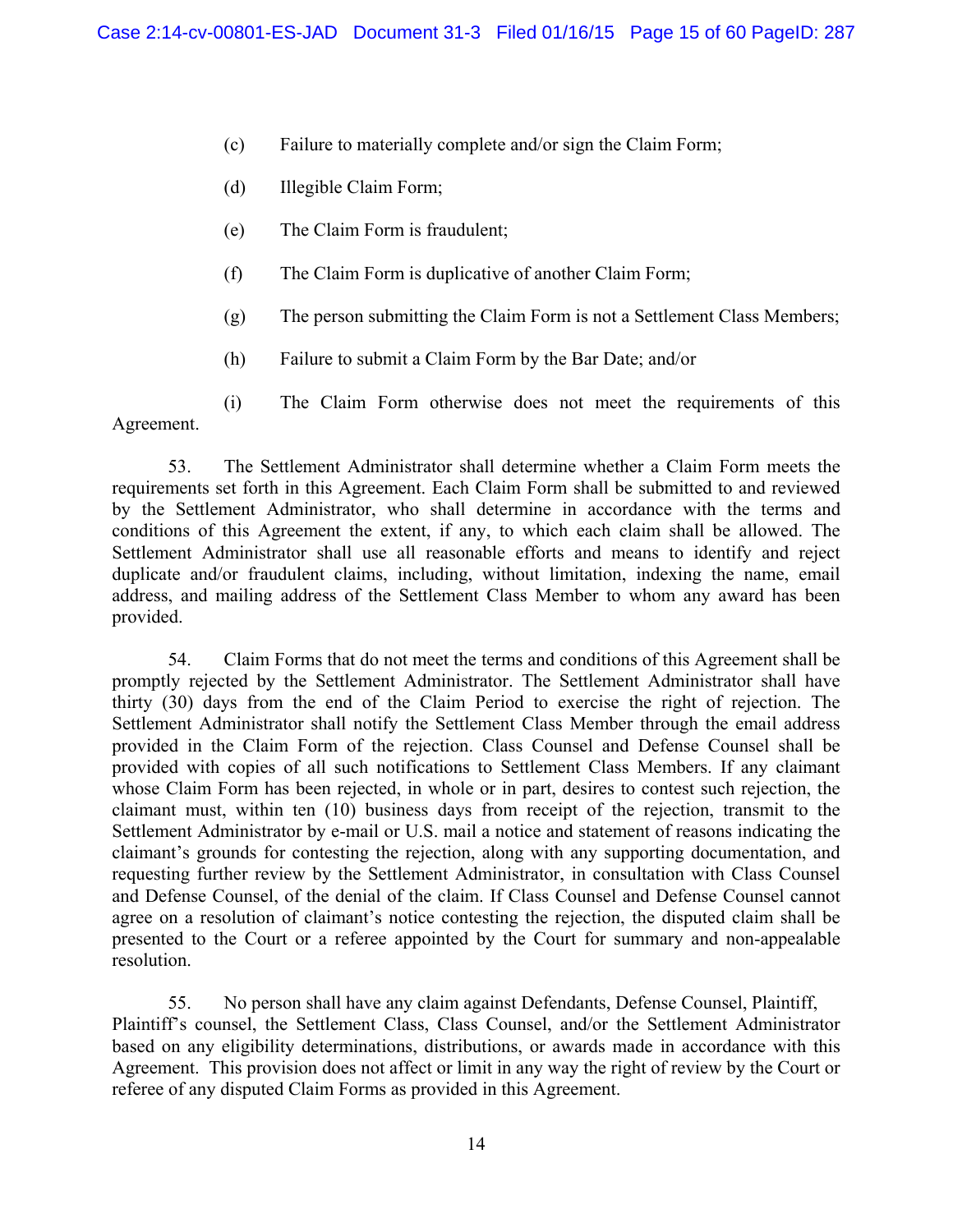56. Any Settlement Class Member who fails to submit a Claim Form by the Bar Date shall be forever barred from receiving any benefit pursuant to this Agreement, but shall in all other respects be bound by all of the terms of this Agreement including the terms of the Final Order and Judgment to be entered in the Action and the releases provided for herein, and will be barred from bringing any action against any of the Released Parties concerning any of the Released Claims. A Claim Form shall be submitted electronically at the settlement website to be designed and administered by the Settlement Administrator or by mail to the Settlement Administrator's address. The Claim Form will be deemed to have been submitted when it is either electronically submitted or posted, if received with a postmark, or equivalent mark by a courier company indicated on the envelope or mailer and if mailed with pre-paid postage and addressed in accordance with the instructions set out in the Claim Form.

57. Class Counsel and Defense Counsel shall have the right to inspect the Claim Forms and supporting documentation received by the Settlement Administrator at any time upon reasonable notice.

58. The Settlement Administrator shall distribute benefits to eligible Settlement Class Members on a date that occurs only after the Effective Date.

59. If the Settlement is not approved or for any reason the Effective Date does not occur, no payments or distributions of any kind shall be made pursuant to this Agreement.

60. Defendants and the Released Parties are not and will not be obligated to compute, estimate, or pay any taxes on behalf of Plaintiff, any Settlement Class Member, Plaintiff's counsel, Class Counsel, and/or the Settlement Administrator.

#### **VIII. OBJECTIONS AND OPT-OUTS BY SETTLEMENT CLASS MEMBERS**

61. Any Settlement Class Member who intends to object to the fairness, reasonableness, and/or adequacy of the Settlement must send a written objection by fax, U.S. mail, or e-mail to the Settlement Administrator and send by U.S. mall or e-mail a copy to Class Counsel and Defense Counsel at the address set forth below postmarked no later than the date specified in the Preliminary Approval Order. Settlement Class Members who object must set forth their full name, current address, and telephone number. Objections must be served:

Upon Class Counsel at:

JOHN H. DONBOLI DEL MAR LAW GROUP, LLP 12250 El Camino Real Suite 120 San Diego, CA 92130 (858) 793-6244 (tel.) (858) 724-1490 (fax) Email: JDonboli@delmarlawgroup.com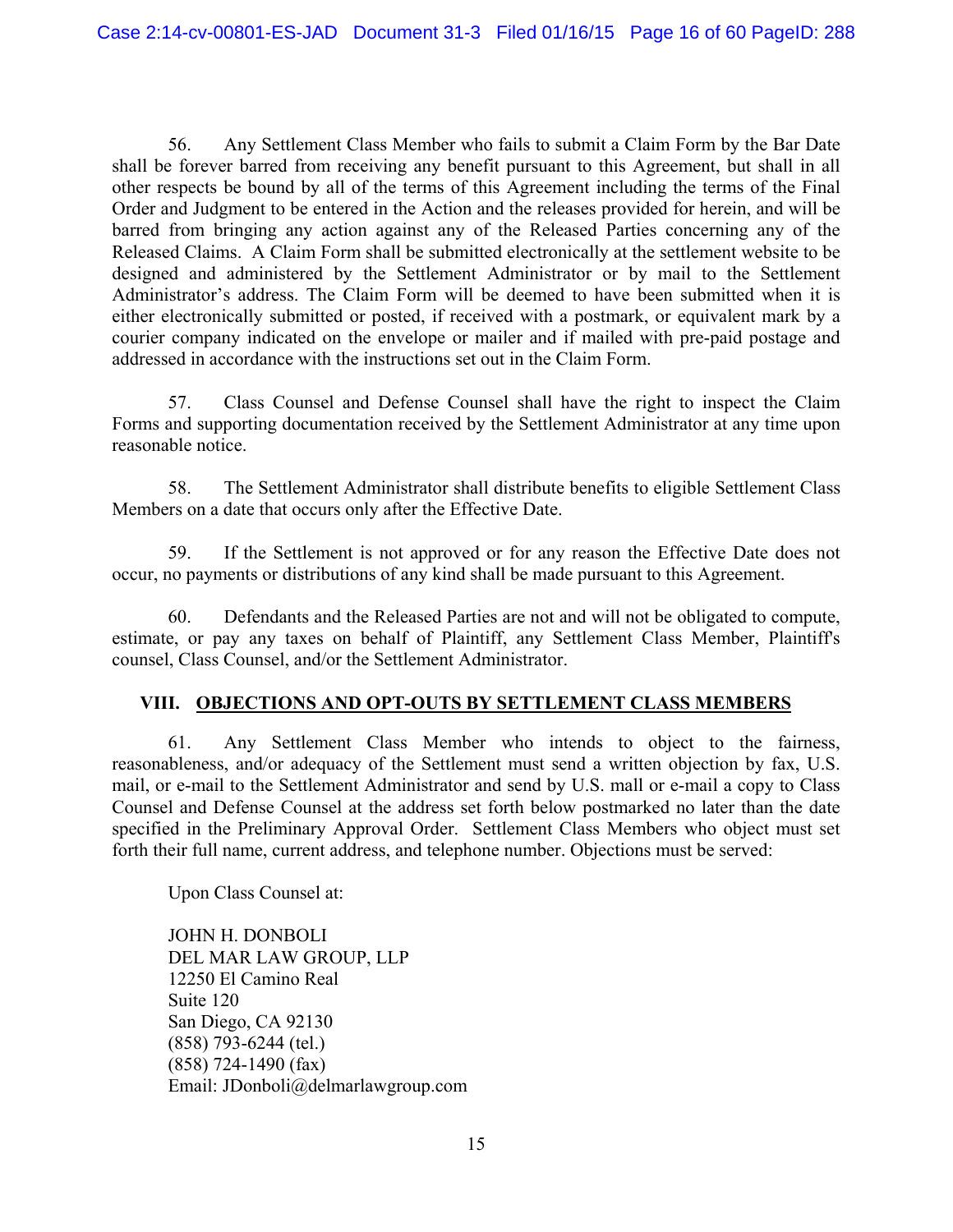Upon Defendants at:

DAVID F. FORKNER WILLIAMS & CONNOLLY LLP 725 Twelfth Street NW Washington, DC 20005 (202) 434-5000 (tel.) (202) 434-5029 (fax) Email: DForkner@wc.com

62. Objecting class members must state in writing all objections and the reasons for each objection, and state whether the objecting class member intends to appear at the Fairness Hearing either with or without separate counsel. No member of the Settlement Class shall be entitled to be heard at the Fairness Hearing (whether individually or through separate counsel) or to object to the Settlement, and no written objections or briefs submitted by any member of the Settlement Class shall be received or considered by the Court at the Fairness Hearing, unless written notice of the objecting class member's intention to appear at the Fairness Hearing and copies of any written objections and/or briefs shall have been filed with the Court and served on Class Counsel and Defense Counsel on or before the date specified in the Preliminary Approval Order. Members of the Settlement Class who fail to file and serve timely written objections in the manner specified above shall be deemed to have waived all objections and shall be foreclosed from making any objection (whether by appeal or otherwise) to the Settlement.

63. Settlement Class Members may elect to opt out of the settlement, relinquishing their rights to benefits hereunder. Settlement Class Members who opt out of the Settlement will not release their claims pursuant to this Agreement. Putative class members wishing to opt out of the Settlement must send to the Settlement Administrator by fax, U.S. Mail, or email a letter including their name, address, and telephone number and providing a clear statement communicating that they elect to be excluded from the Settlement Class, do not wish to be a Settlement Class Member, and elect to be excluded from any judgment entered pursuant to the Settlement. Any request for exclusion or opt out must be post-marked on or before the opt-out deadline provided in the Court's Preliminary Approval Order. The date of the postmark on the return mailing envelope shall be the exclusive means used to determine whether a request for exclusion has been timely submitted. Members of the Settlement Class who fail to submit a valid and timely request for exclusion on or before the date specified in the Court's Preliminary Approval Order shall be bound by all terms of this Agreement and the Final Order and Judgment, regardless of whether they have requested exclusion from the Settlement.

64. Any member of the Settlement Class who submits a timely request for exclusion or opt-out may not file an objection to the Settlement and shall be deemed to have waived any rights or benefits under this Agreement.

65. Not later than three (3) business days after the deadline for submission of requests for exclusion or opt out, the Settlement Administrator shall provide to Class Counsel and defense Counsel a complete opt out list together with copies of the opt out requests. Notwithstanding any other provision of this Agreement, if more than one hundred (100) members of the Settlement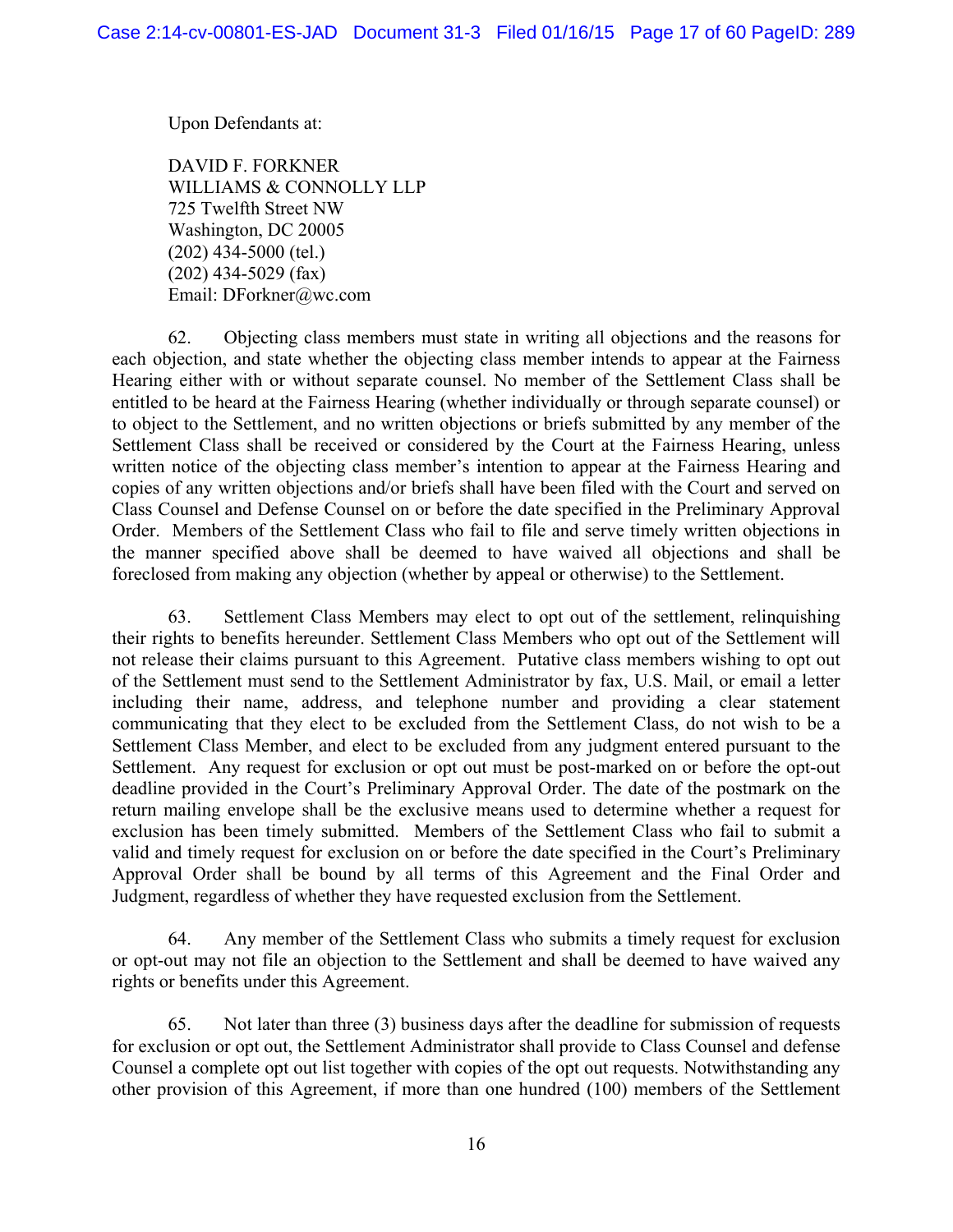Class opt out of the Settlement, Defendants, in their sole discretion, may rescind and revoke the entire Settlement and this Agreement, thereby rendering the Settlement null and void in its entirety, by sending written notice that Defendants revoke the Settlement pursuant to this paragraph to Class Counsel within ten (10) business days following the date the Settlement Administrator informs Defendants of the number of Settlement Class members who have requested to opt out of the Settlement pursuant to the provisions set forth above.

66. On the date set forth in the Preliminary Approval Order, a Fairness Hearing shall be conducted to determine final approval of the Settlement. Upon final approval of the Settlement by the Court at or after the Fairness Hearing, the Parties shall present the Final Order and Judgment, substantially in the form attached to this Agreement as Exhibit "A," to the Court for approval and entry.

#### **IX. SCOPE AND EFFECT OF CERTIFICATION OF THE SETTLEMENT CLASS**

67. For purposes of settlement only, the Parties and their counsel agree that the Court should make preliminary findings and enter the Preliminary Approval Order (substantially in the form attached at Exhibit "C") granting provisional certification of the Settlement Class subject to final findings and ratification in the Final Order and Judgment, and appointing Plaintiff as the representative of the Settlement Class and Class Counsel as counsel for the Settlement Class.

68. Defendants do not consent to certification of the Settlement Class for any purpose other than to effectuate the Settlement of the Action. If this Agreement is terminated pursuant to its terms, or the Effective Date for any reason does not occur, the order certifying the Settlement Class for purposes of effectuating this Agreement, and all preliminary and/or final findings regarding that class certification order, shall be automatically vacated upon notice of the same to the Court, the Action shall proceed as though the Settlement Class had never been certified pursuant to this Agreement and such findings bad never been made, and the Action shall return to the procedural status quo in accordance with this paragraph.

69. In the event the terms or conditions of this Agreement, other than terms pertaining to attorneys' fees and/or stipend payments, are materially modified by any court, either party in its sole discretion to be exercised within fourteen (14) days after such a material modification may declare this Agreement null and void. For purposes of this paragraph, material modifications include but are not limited to any modifications to the definitions of the Settlement Class, Settlement Class Members, or Released Claims, changes to the notice plan described in Paragraph 23, and/or any modifications to the terms of the settlement consideration described in Paragraphs 26 through 33.

### **X. SETTLEMENT NOT EVIDENCE AGAINST PARTIES**

70. The provisions contained in this Agreement are not and shall not be deemed a presumption, concession, or admission by Defendants of any default, liability, or wrongdoing as to any facts or claims alleged or asserted in the Action, or in any actions or proceedings, nor shall they be interpreted, construed, deemed, invoked, offered, or received in evidence or otherwise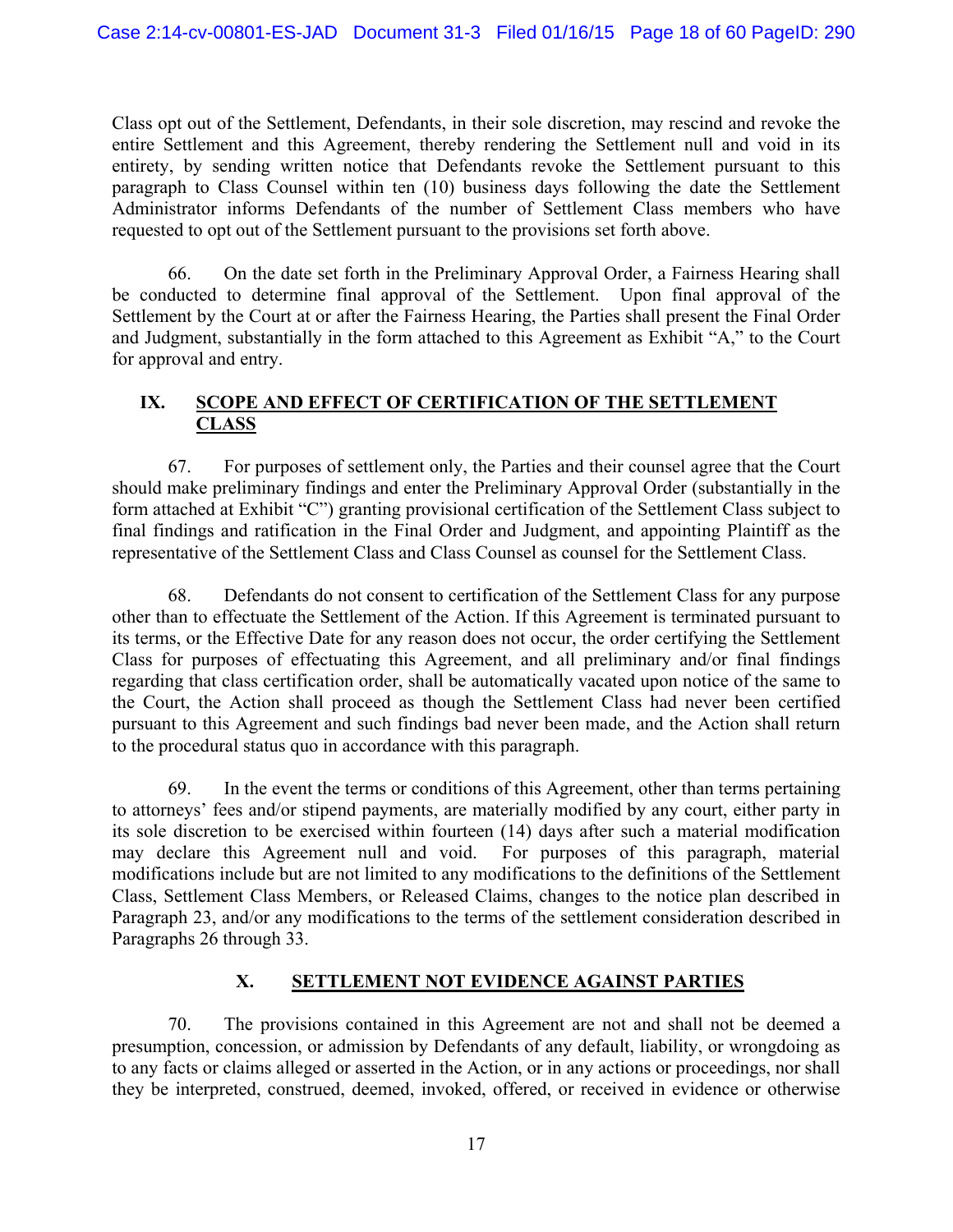used by any person in the Action, or in any other action or proceeding, whether civil, criminal or administrative. Defendants do not admit that they or any of the Released Parties have engaged in any illegal or wrongful activity or that any person has sustained any damage by reason of any of the facts complained of in the Action. Defendants do not consent to certification of the Settlement Class for any purpose other than to effectuate the Settlement of the Action.

#### **XI. BEST EFFORTS**

71. Class Counsel shall take all necessary actions to accomplish approval of the Settlement, notice, and dismissal of the Action. The Parties and their counsel agree to cooperate fully with one another and to use their best efforts to effectuate the Settlement, including without limitation in seeking preliminary and final Court approval of the Agreement and the Settlement embodied herein, carrying out the terms of this Agreement, and promptly agreeing upon and executing all such other documentation as may be reasonably required to obtain final approval by the Court of the Settlement. In the event that the Court fails to approve the Settlement or fails to issue the Final Order and Judgment, the Parties agree to use all reasonable efforts, consistent with this Agreement and subject to Paragraph 69, to cure any defect identified by the Court.

72. Each party will cooperate with the other party in connection with effectuating the Settlement or the administration of claims thereunder. Any requests for cooperation shall be narrowly tailored and reasonably necessary for the requesting party to recommend the Settlement to the Court, and to carry out its terms.

#### **XII. MISCELLANEOUS PROVISIONS**

73. Recitals. The Parties agree that the recitals are contractual in nature and form a material part of this Agreement.

74. Integration/Entire Agreement. This Agreement and its accompanying Exhibits constitute a single integrated contract setting forth the entire agreement and understanding of the Parties. No promise, inducement or agreement other than that expressed herein has been made by either party. The Parties represent, understand and expressly agree that this Agreement sets forth all of the agreements, covenants and understandings of the Parties, superseding all other prior and contemporaneous oral and written agreements, discussions, or promises, if any. The Parties agree that no other agreements or covenants will be binding upon the Parties unless set forth in a writing signed by the Parties or their authorized representatives, and that each of the Parties is authorized to make the representations and agreements herein set forth by or on behalf of each such party. No change or termination of this Agreement shall be effective unless in writing and signed by Class Counsel and Defense Counsel. Any and all previous agreements and understandings between or among the Parties regarding the subject matter of this Agreement, whether written or oral, are superseded by this Agreement.

75. Choice of Law. This Agreement and the Settlement contemplated herein shall be governed by, and construed in accordance with, the laws of the State of New Jersey, without regard to conflict of laws principles.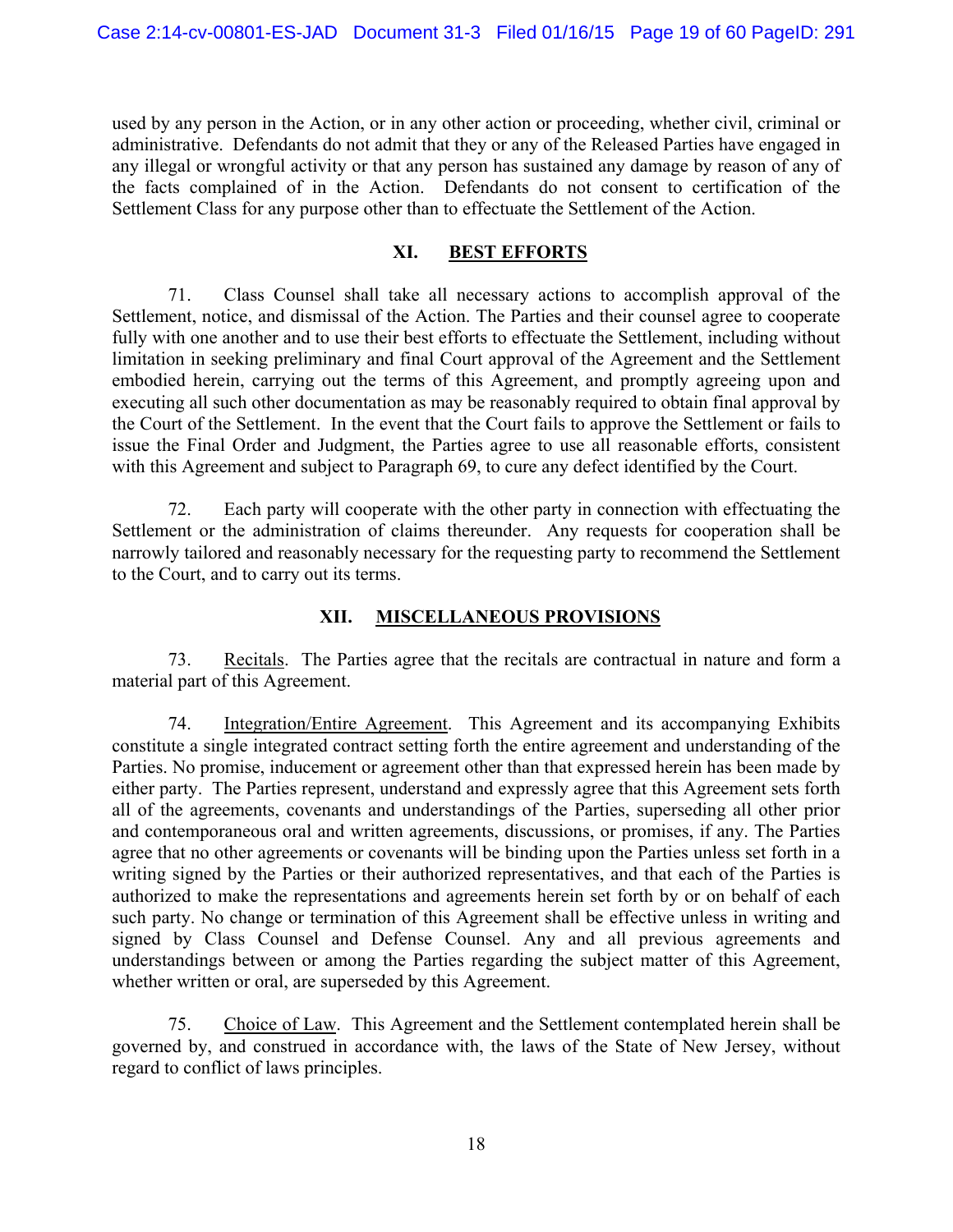76. Voluntary Agreement. This Agreement is freely and voluntarily executed by the Parties. All of the Parties warrant and represent that: (a) they have carefully and thoroughly read this Agreement; (b) they have obtained the advice of counsel with respect to the Agreement and its legal interpretation and implications; (c) they fully understand the terms of this Agreement and their significance; (d) they have had a full and complete opportunity to review this Agreement and to make suggestions or changes; (e) they have executed this Agreement willingly and without acting under duress; and (f) the terms of this Agreement have been bargained for after negotiations between the Parties. The Parties expressly acknowledge that no person has made any promise, representation or warranty whatsoever, express or implied, not contained herein, concerning the subject matter hereof, to induce such Parties to execute this Agreement, and further acknowledge that they are not executing this Agreement in reliance upon any promise, representation or warranty not expressly contained herein.

77. Waiver. The waiver by any party of a breach of any term of this Agreement shall not operate or be construed as a waiver of any subsequent breach by any party. The failure of a party to insist upon strict adherence to any provision of the Agreement shall not constitute a waiver or thereafter deprive such party of the right to insist upon strict adherence.

78. Headings. The headings in this Agreement are inserted merely for the purpose of convenience and shall not affect the meaning or interpretation of this document.

79. Authority and Capacity. The Parties expressly represent and warrant that they have the authority and capacity to execute this Agreement, to perform each of the respective obligations required of the Parties, and to provide the releases set forth herein. The Parties also represent that the individual executing this Agreement is authorized to do so on behalf of the respective party. As a condition to this Agreement, the Parties further expressly represent and warrant that they have not assigned, sold, conveyed, transferred or otherwise disposed of any rights, claims, or remedies being released by this Agreement or attempted to do so.

80. Construction. This Agreement has been negotiated among and drafted by Class Counsel and Defense Counsel. To the extent there is any uncertainty or ambiguity in this Agreement, none of the Parties will be deemed to have caused any such uncertainty or ambiguity. Accordingly, this Agreement shall not be construed against the party preparing it, but shall be construed as if all Parties hereto, and each of them, jointly prepared it, and any uncertainty or ambiguity shall not be interpreted against any one party.

81. Press Releases. Except as specifically provided in this Agreement, the Parties and/or their counsel will not issue any press releases or similar statements regarding the Settlement or the Action without prior approval of all Parties. The Parties agree that Class Counsel may promulgate the Notice in accordance with his duties as Class Counsel. In this regard, Class Counsel may post a notice of settlement on the Del Mar Law Group website and/or its social media. The content of such postings shall state as follows: "In December 2013, Plaintiff Damian Monteleone, represented by Del Mar Law Group, LLP, filed suit on behalf of a putative nationwide class (excluding California) of purchasers of certain Ultra™ brand dog food products manufactured by The Nutro Company. The suit alleged that an additive (a probiotic known as *Bacillus*) was substantially missing from the products. The suit did not allege that any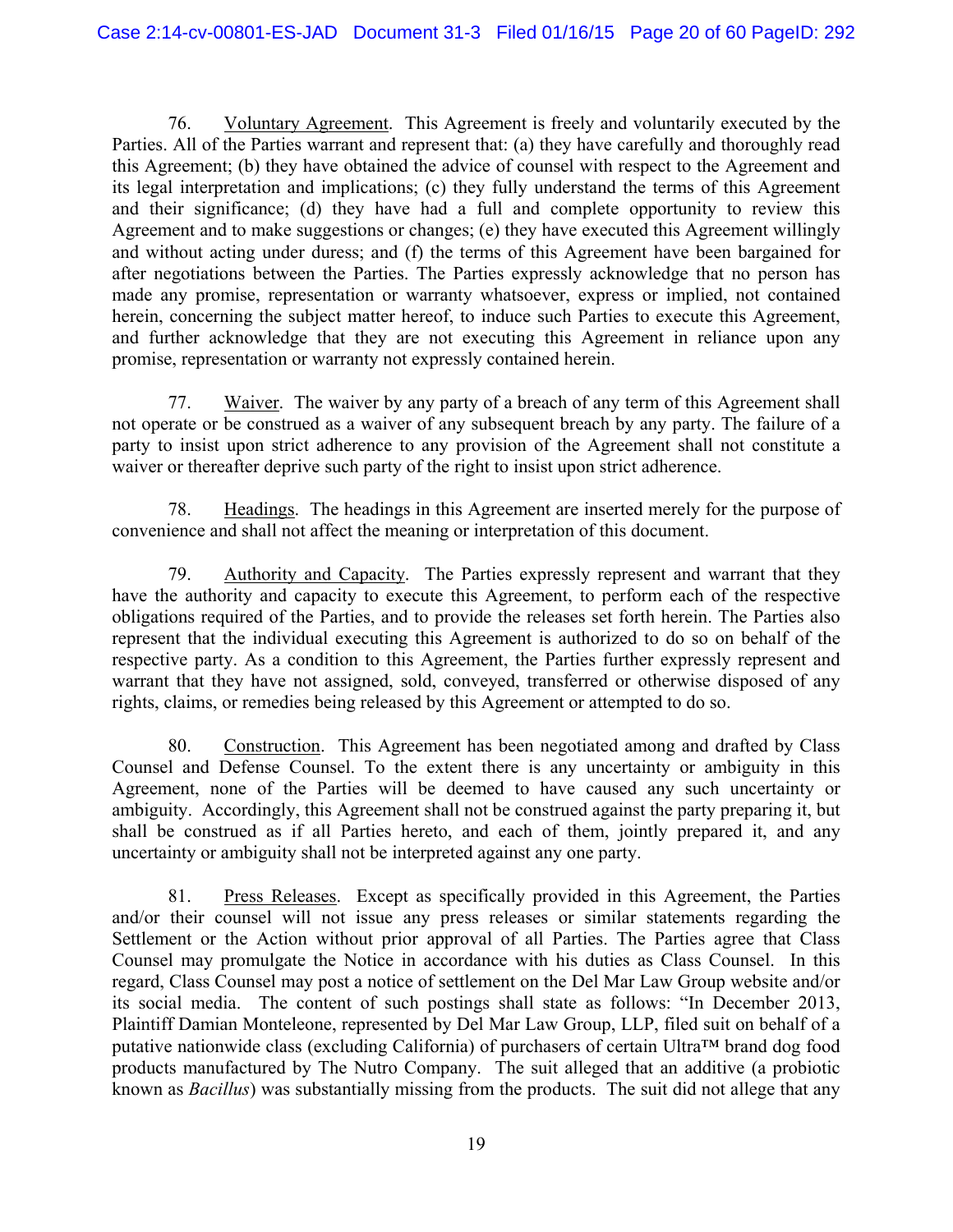dogs were at any time harmed or endangered by the absence of *Bacillus*. The parties agreed in 2014 to settle the suit on behalf of a settlement class consisting of all individuals nationwide (excluding California) who purchased certain Ultra™ brand dog food between April 2007 and June 2009 and/or certain Ultra™ brand dog biscuits between April 2007 and April 2011. In agreeing to the settlement, Nutro did not admit any of the facts alleged in Plaintiff's complaint and continues to deny any liability or wrongdoing. The parties also sought to avoid the costs and uncertainties associated with further litigation. If you are a Class Member and reside outside of California, you are entitled to participate in the settlement and receive one of three things: (1) a \$5.00 Gift Certificate for any Nutro product; (2) a Check for \$2.00; or (3) a Donation of Dry Kibble (worth \$5.00) to animal shelters and/or animal charities of Nutro's choice. Doing nothing may affect your legal rights. For further information on the settlement, please email info@gcginc.com or info@delmarlawgroup.com. To submit a claim, please visit www.ultradogfoodsettlement.com." In addition, the content of such postings shall in all respects comport with language in this Agreement and/or the related Exhibits hereto. Plaintiff and Class Counsel agree not to refer to MARS in promoting or publicizing the settlement of this action and shall simply refer to Defendants as "Nutro." If the Parties or their attorneys are ever asked by third parties (excluding their counsel or tax advisors (only to the extent that it is required for the rendering of professional services), or as required by any governmental agency or to comply with a lawfully-issued subpoena or court order) about the resolution of this matter, they may only refer them to the Notice attached as Exhibit B or say, in words or substance, the content of the language quoted above.

82. Dispute Resolution. In the event of any dispute concerning the validity, interpretation, enforcement or breach of this Agreement, the dispute shall be resolved by arbitration in Newark, New Jersey, in accordance with the then-existing rules of the JAMS, by a single Arbitrator who is a retired judge with JAMS chosen by the Parties, or if the Parties cannot agree, selected in accordance with the JAMS rules. Judgment upon any arbitration award may be entered by any state or federal court having jurisdiction thereof. The Arbitrator's decision in any such arbitration shall be final and binding on the Parties. The Parties intend this arbitration provision to be valid, enforceable, irrevocable and construed as broadly as possible. In the event of arbitration between the Parties to enforce or interpret any provision of this Agreement, the prevailing party shall be entitled to all reasonable costs, including attorneys' fees, actually incurred by the prevailing party.

83. Arms'-Length Agreement. The Parties believe that this Agreement is a fair, adequate, and reasonable settlement of the Action, and they have arrived at this Settlement through arms'-length negotiations, taking into account all relevant factors, present and potential.

84. Counterparts. This Agreement may be executed in counterparts, each of which shall be deemed an original and all of which, when taken together, shall constitute one and the same instrument. The date of execution shall be the latest date on which any party signs the Agreement.

85. Facsimile, Copy and pdf Signatures. A facsimile, copy or pdf signature on this Agreement shall have the same force and effect as an original signature thereto. This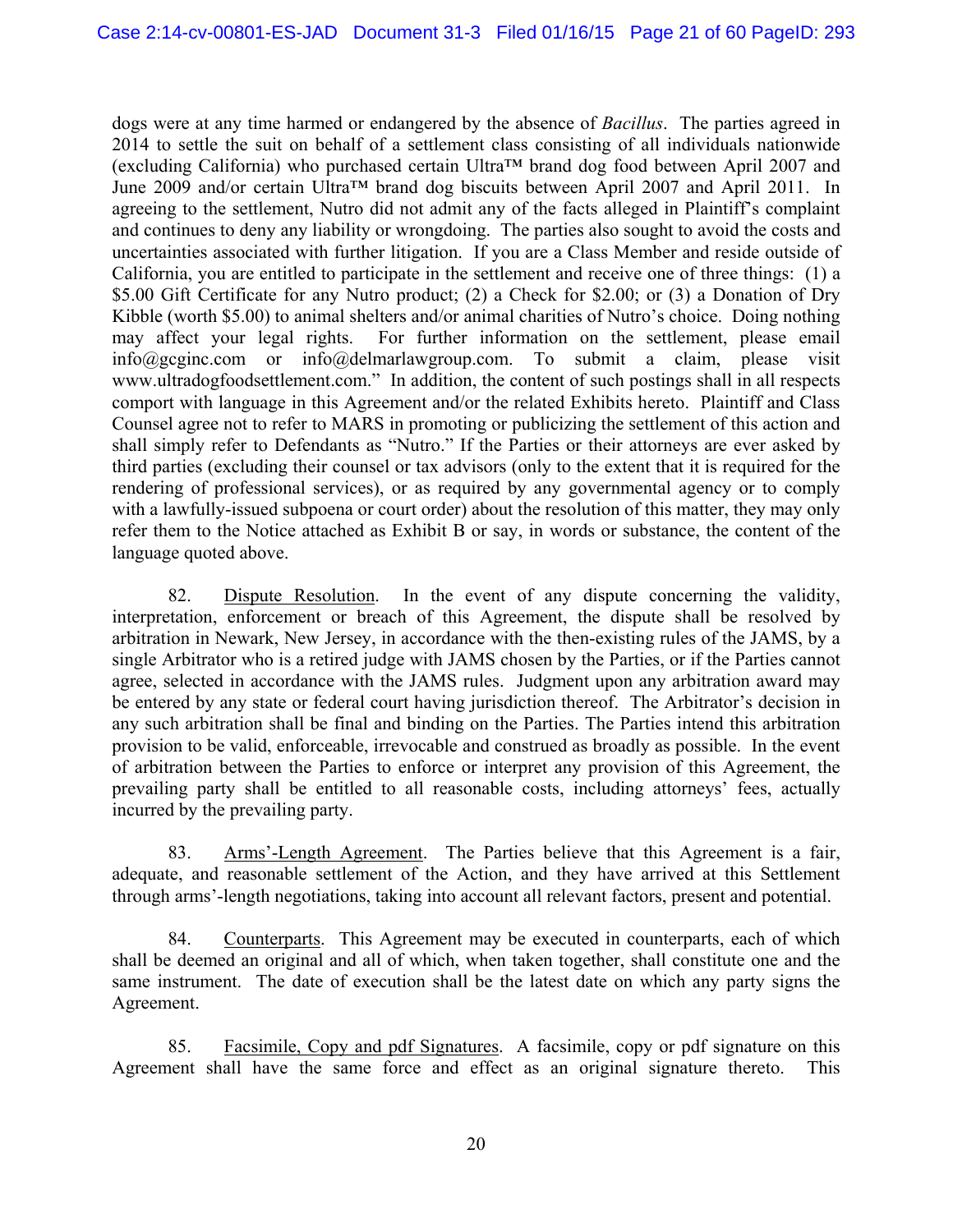Agreement, regardless of whether it has original, facsimile, copy, or pdf signatures, shall be binding and enforceable upon the affixing of such signatures of the Parties to this Agreement.

IN WITNESS WHEREOF, the Parties hereto, by and through their respective attorneys, and intending to be legally bound hereby, have duly executed this Agreement as of the date set forth below.

Dated: 2014

Damien Monteleone **Plaintiff** 

Dated: 2014

Dated:  $\angle 2 - 4$ , 2014

Dated:  $/2 - /7$ , 2014

Del Mar Law Group, LLP Attorneys for Plaintiff and Settlement Class

 $\angle$ Bo Segers

The Nutro Company and Mars, Incorporated

and tarker /by Bon Russer

Williams & Connolly LLP Attorneys for The Nutro Company and Mars, Incorporated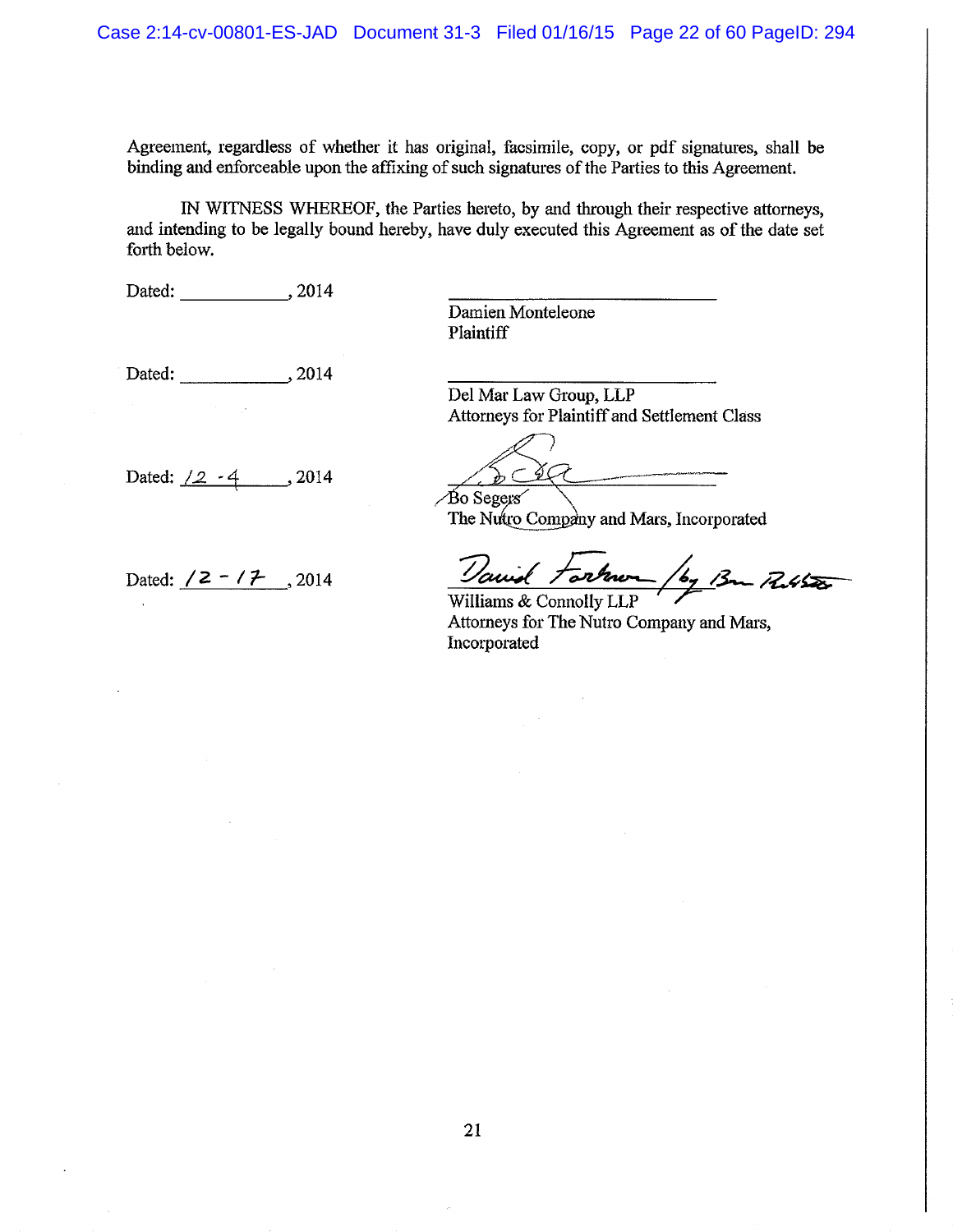Agreement, regardless of whether it has original, facsimile, copy, or penficatives, shall be binding and enforceable upon the affixing of such signatures of the Parties to this Agreement.

IN WITNESS WHEREOF, the Parties hereto, by and through their respective attorneys, and intending to be legally bound hereby, have duly executed this Agreement as of the date set forth below.  $1222$ 

| Dated: $ \lambda - \mathcal{F} $ , 2014 |                                                                                                   |
|-----------------------------------------|---------------------------------------------------------------------------------------------------|
|                                         | Damian Monteleone                                                                                 |
| Dated: $\frac{12-\cancel{8}}{2}$ , 2014 | Plaintiff $\mathcal{L}$<br>Del Mar Law Group, LLP<br>Attorneys-for Plaintiff and Settlement Class |
| Dated:<br>, 2014                        | Bo Segers<br>The Nutro Company and Mars, Incorporated                                             |
| 森<br>. 2014<br>Dated:                   | Williams & Connolly LLP                                                                           |
|                                         | Attorneys for The Nutro Company and Mars,<br>Incorporated                                         |

 $\mathcal{L}$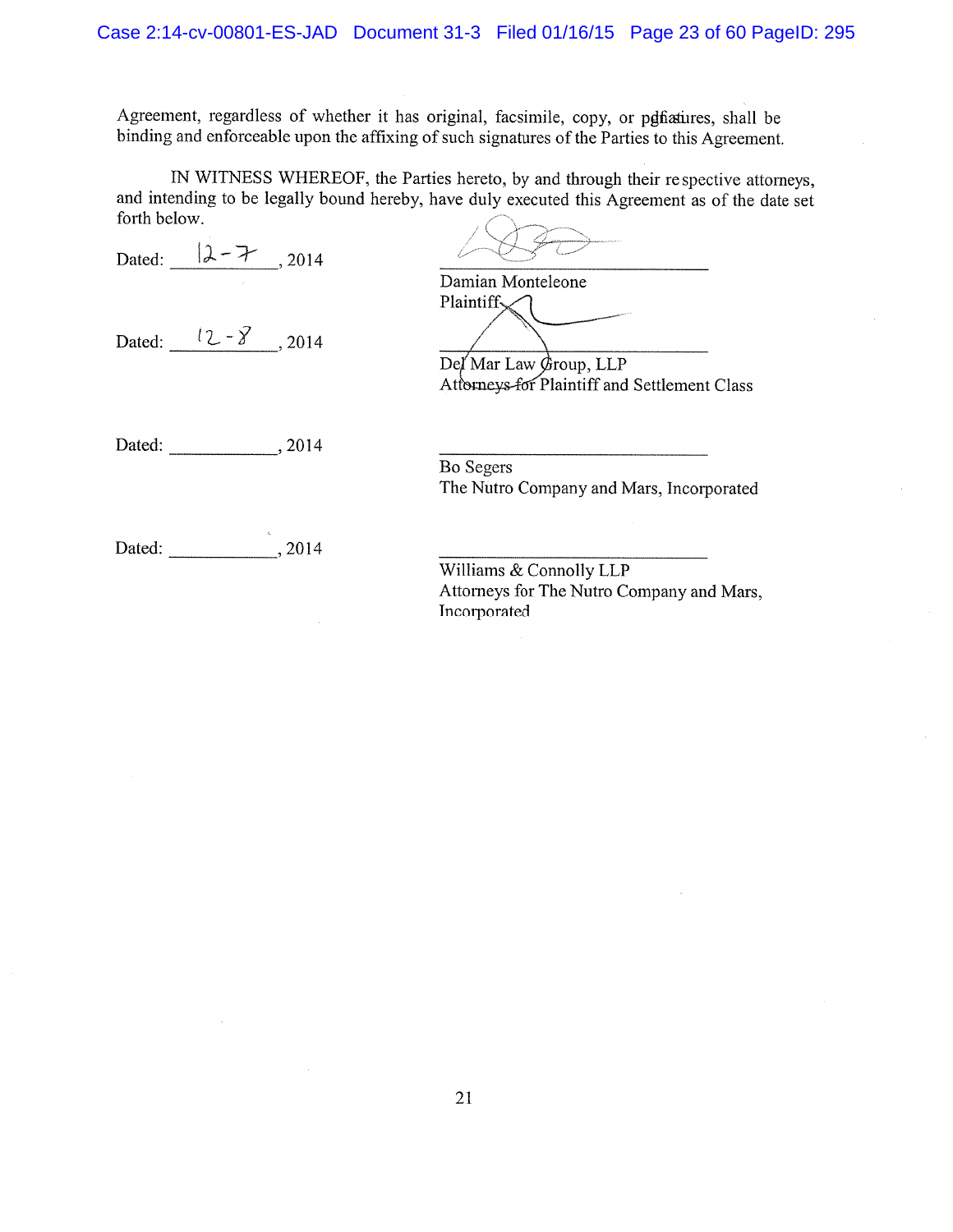Case 2:14-cv-00801-ES-JAD Document 31-3 Filed 01/16/15 Page 24 of 60 PageID: 296

# **EXHIBIT A**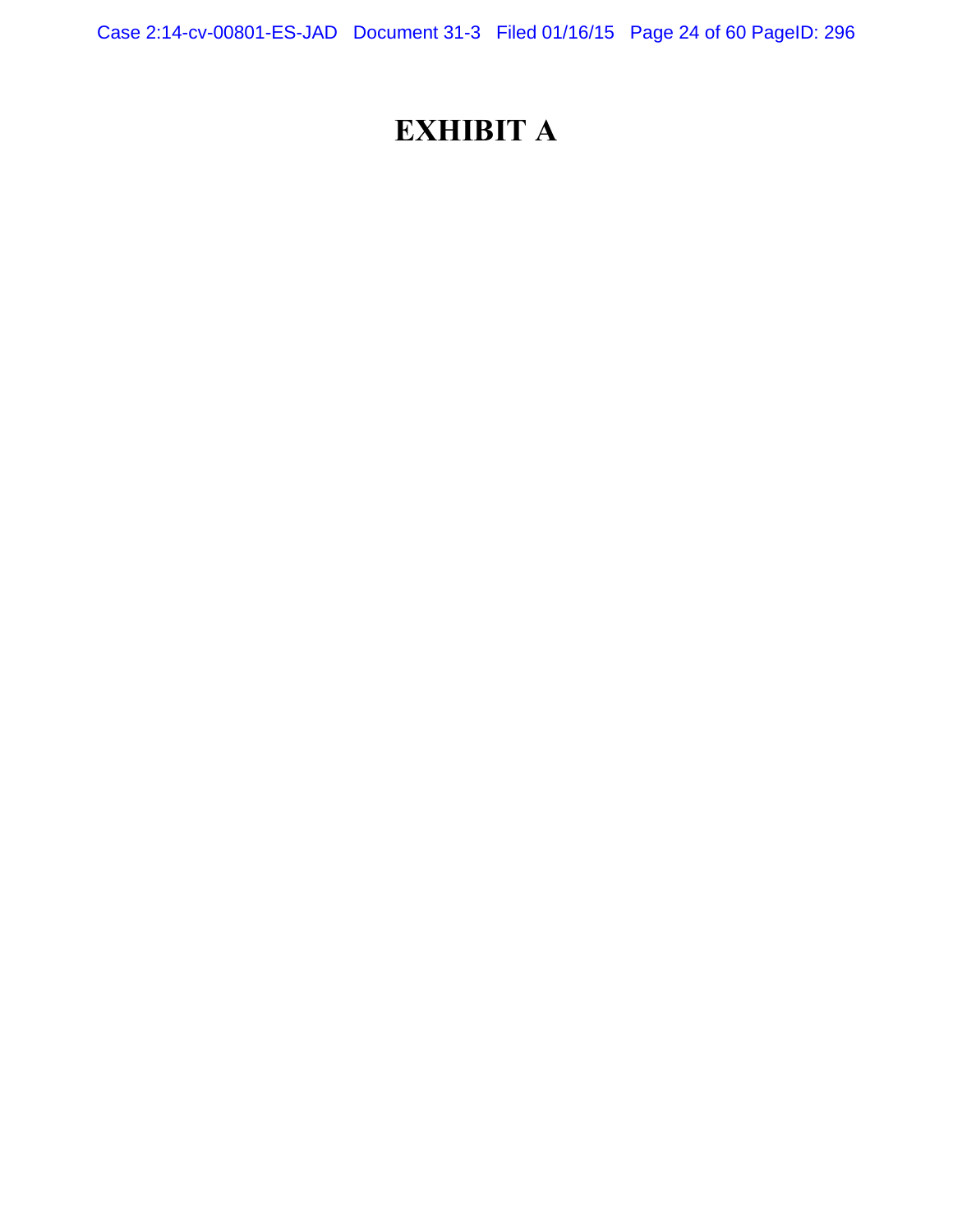Case 2:14-cv-00801-ES-JAD Document 31-3 Filed 01/16/15 Page 25 of 60 PageID: 297

#### **UNITED STATES DISTRICT COURT FOR THE DISTRICT OF NEW JERSEY**

DAMIAN MONTELEONE, an individual and on behalf of all others similarly situated,

Plaintiff,

v.

THE NUTRO COMPANY, a Delaware corporation; MARS, INCORPORATED, a Delaware corporation; and DOES 1 through 100, inclusive,

Defendants.

Electronically filed

**Case No.: 2:14-cv-00801-ES-JAD** 

#### **[PROPOSED] FINAL ODER AND JUDGMENT OF DISMISSAL WITH PREJUDICE**

**WHEREAS** Plaintiff DAMIAN MONTELEONE ("Plaintiff"), both individually and on behalf of all members of the class, and defendants THE NUTRO COMPANY and MARS, INCORPORATED ("Defendants"), through their respective attorneys of record, having stipulated to the entry of this Final Order and Judgment of Dismissal with Prejudice ("Final Order and Judgment") without the taking of proof, without trial or adjudication of any fact or law herein, without the Judgment constituting evidence of or an admission by Defendants regarding any issue of fact or law alleged in the complaint herein, and without Defendants admitting any liability, and good cause appearing;

**WHEREAS**, by order dated , 2015 ("Preliminary Approval") Order"), this Court granted preliminary approval of the proposed class action settlement between the Parties;

**WHEREAS**, the Court also provisionally certified a Settlement Class and appointed Class Counsel and a class representative for settlement purposes only, and approved the procedure for giving notice and the forms of notice.

WHEREAS, on  $\qquad \qquad$ , 2015, the Court held a duly noticed final fairness hearing ("Fairness Hearing") to consider, *inter alia*: (1) whether the terms and conditions of the Settlement Agreement (the "Agreement") are fair, reasonable, and adequate; (2) whether the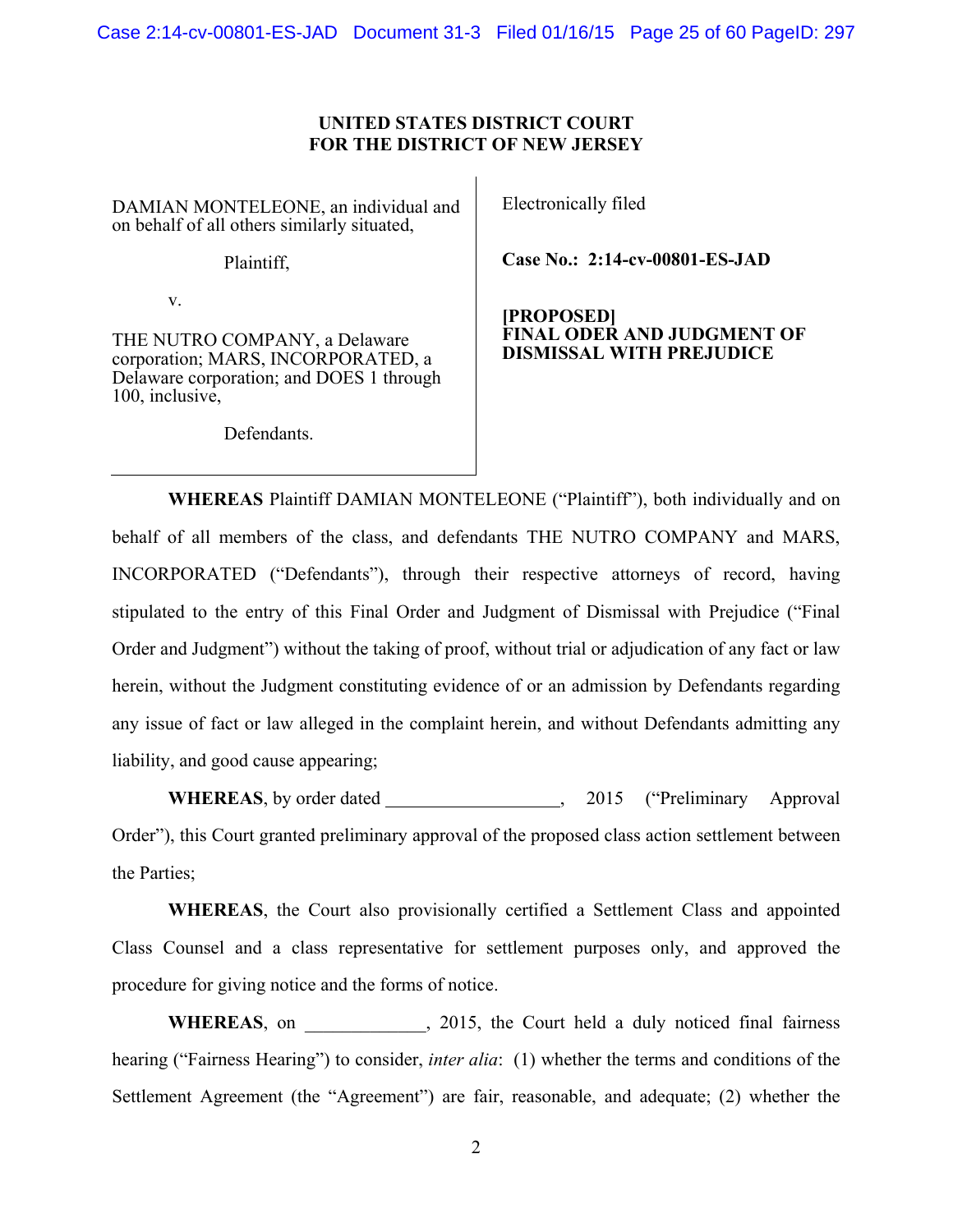Settlement Class should be finally certified for purposes of settlement only; (3) whether a judgment should be entered dismissing Plaintiff's complaint on the merits and with prejudice in favor of Defendants and against all persons or entities who are Settlement Class Members; and (4) whether and what amount to award attorneys' fees and expenses to counsel for the Settlement Class;

**WHEREAS**, the Court considered all matters submitted to it at the Fairness Hearing and otherwise, and it appears that notice substantially in the form approved by the Court in the Preliminary Approval Order was given in the manner that the Court ordered;

**WHEREAS**, the settlement was the result of extended, arms'-length negotiations as well as mediation with a respected mediator, the Honorable Mark B. Epstein (Ret.);

**WHEREAS**, counsel for the parties are highly experienced in this type of litigation, with full knowledge of the risks inherent in this Action, and independent investigations by counsel for the parties suffices to enable the parties to make an informed decisions as to the fairness and adequacy of the Settlement;

**WHEREAS**, the Court has determined after careful consideration that the proposed settlement of the claims of the Settlement Class Members against Defendants, as well as the release of Defendants and the Released Parties, the significant relief provided to the Settlement Class Members—in the form of Defendants' agreement to distribute up to Five Hundred Thousand Dollars (\$500,000.00) to eligible Settlement Class Members who purchased the Affected Product—as described in the Agreement, and the award of attorneys' fees and expenses requested, are fair, reasonable and adequate.

#### **NOW, THEREFORE,** it is hereby **ORDERED, ADJUDGED, AND DECREED** that:

1. **Incorporation of Settlement Agreement.** The Agreement, including any attachments thereto, is expressly incorporated by reference into this Final Order and Judgment and made a part hereof for all purposes. Except where otherwise noted, all capitalized terms used in this Final Order and Judgment shall have the meanings set forth in the Agreement.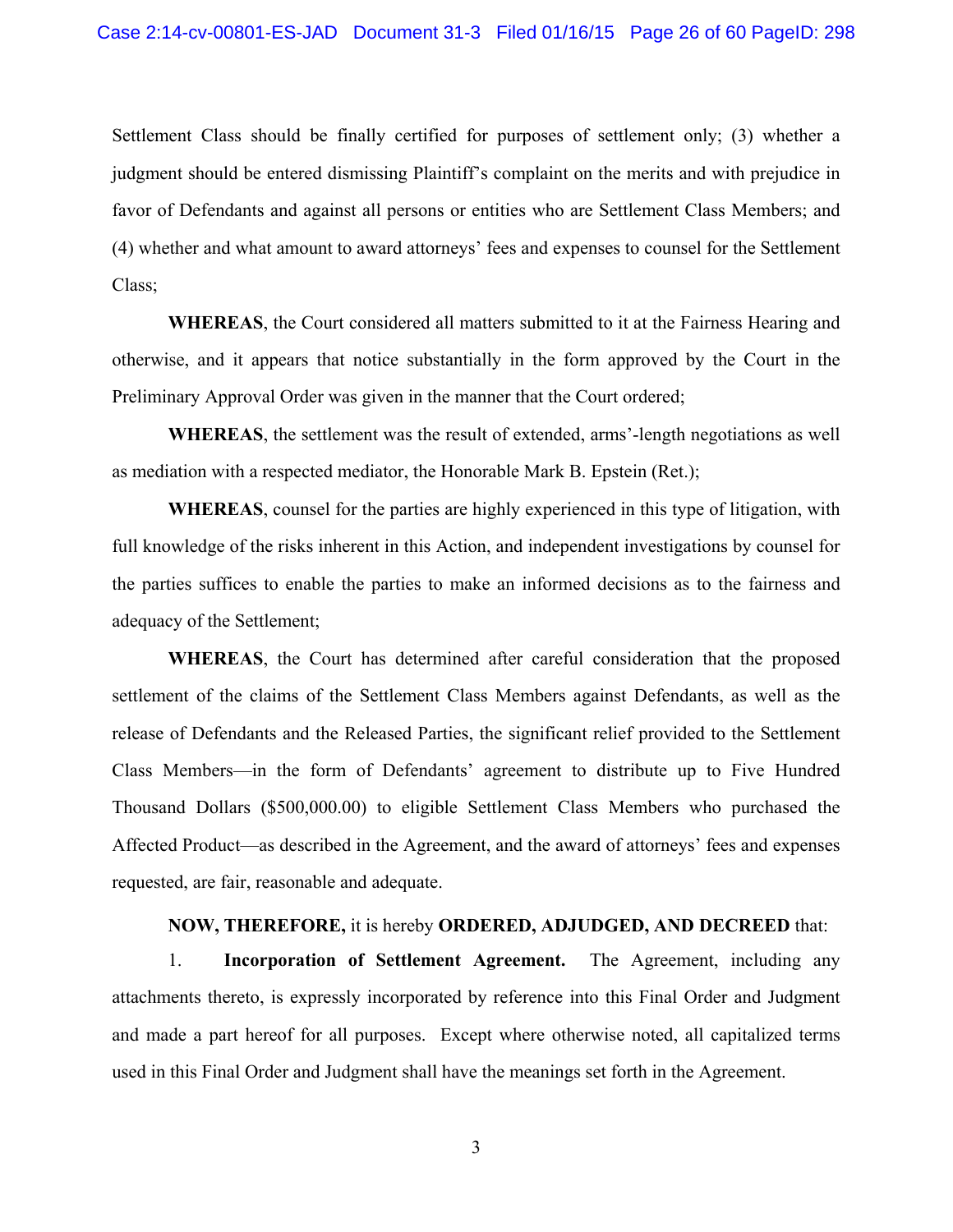2. **Jurisdiction.** This Court has subject-matter jurisdiction over this Action, including, without limitation, jurisdiction to approve the proposed settlement, to grant final certification of the Settlement Class, to settle and release all claims arising out of the transactions alleged in Plaintiff's complaint in the Action, and to dismiss this Action on the merits and with prejudice. This Court has personal jurisdiction over the parties to this action, including the Settlement Class Members.

3. **Final Certification of Settlement Class.** The Court finds, for settlement purposes only and conditioned upon the entry of this Final Order and Judgment and upon occurrence of the Effective Date, that the prerequisites for a class action under Federal Rule of Civil Procedure 23(a) and (b)(3) have been satisfied as provided for in the Preliminary Approval Order. The Court hereby finds that the Settlement Class meets all requirements of Federal Rule of Civil Procedure 23(a) and  $(b)(3)$  for certification of the class claims alleged in the Action, including: (a) numerosity; (b) commonality; (c) typicality; (d) adequacy of the class representative and Class Counsel; (e) predominance of common questions of fact and law among the Settlement Class; and (f) superiority.

4. The Court hereby finally certifies this Action for settlement purposes only as a class action on behalf of the following settlement class (the "Settlement Class"):

All person in the United States (excluding residents of the State of California) who purchased Ultra brand dry dog kibble between April 1, 2007 and June 30, 2009 and/or Ultra brand dog biscuits between April 1, 2007 and April 30, 2011. Excluded from the Settlement Class are all persons who are employees, directors, officers, and agents of Defendants or its subsidiaries and affiliated companies, as well as the Court and its immediate family and staff.

5. As defined in the Agreement, "Settlement Class Member(s)" means any member of the Settlement Class who does not elect exclusion or opt out from the Settlement Class pursuant to the terms and conditions for exclusion set out in the Agreement, the Notice, and the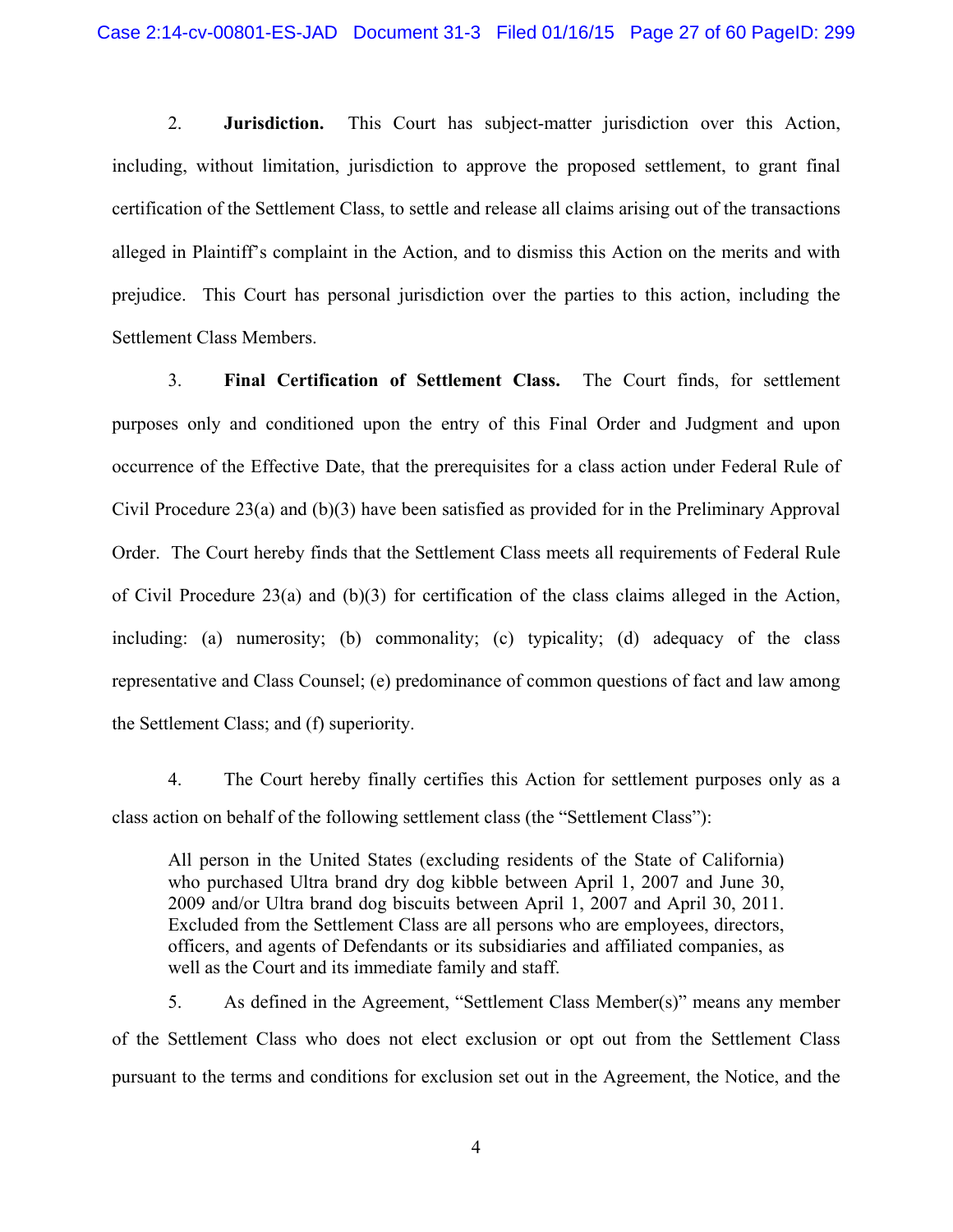Summary Notice. Pursuant to Federal Rule of Civil Procedure 23(c)(3), all Settlement Class Members are bound by this Final Order and Judgment.

6. Pursuant to Federal Rule of Civil Procedure, Rule 23(a), the Court finds that the Plaintiff in the Action, Damian Monteleone, is a member of the Settlement Class, his claims are typical of the Settlement Class, and he has fairly and adequately protected the interests of the Settlement Class throughout the proceedings in the Action. Accordingly, the Court hereby appoints Damian Monteleone as class representative.

7. Having considered the factors set forth in Federal Rule of Civil Procedure  $23(g)(1)$ , the Court finds that Class Counsel has fairly and adequately represented the Settlement Class for purposes of entering into and implementing the settlement, and thus, hereby appoints Class Counsel as counsel to represent the Settlement Class Members.

8. **Final Approval of Notice.** The Court finds that notice was provided in accordance with the terms of the Agreement and this Court's Preliminary Approval Order and that such notice:

(a) constituted the best practicable notice under the circumstances of this Action to Settlement Class Members and all other all persons and entities entitled to be provided with such notice;

(b) fully satisfied the requirements of Federal Rule of Civil Procedure 23, the requirements of due process, 28 U.S.C. § 1715, and any other applicable law(s); and

(c) was reasonably calculated, under the circumstances, to apprise Settlement Class Members of the (i) the nature and pendency of this class action, (ii) the definition of the class certified; (iii) the class claims, issues, and/or defenses; (iv) their right to enter an appearance through an attorney; (v) their right to exclude themselves from the Settlement Class and the proposed settlement upon request, (vi) their right to object to any aspect of the proposed settlement, (vii) the time and manner for requesting exclusion; (viii) their right to appear at the Fairness Hearing, and (ix) the binding effect of the orders and Final Order and Judgment in this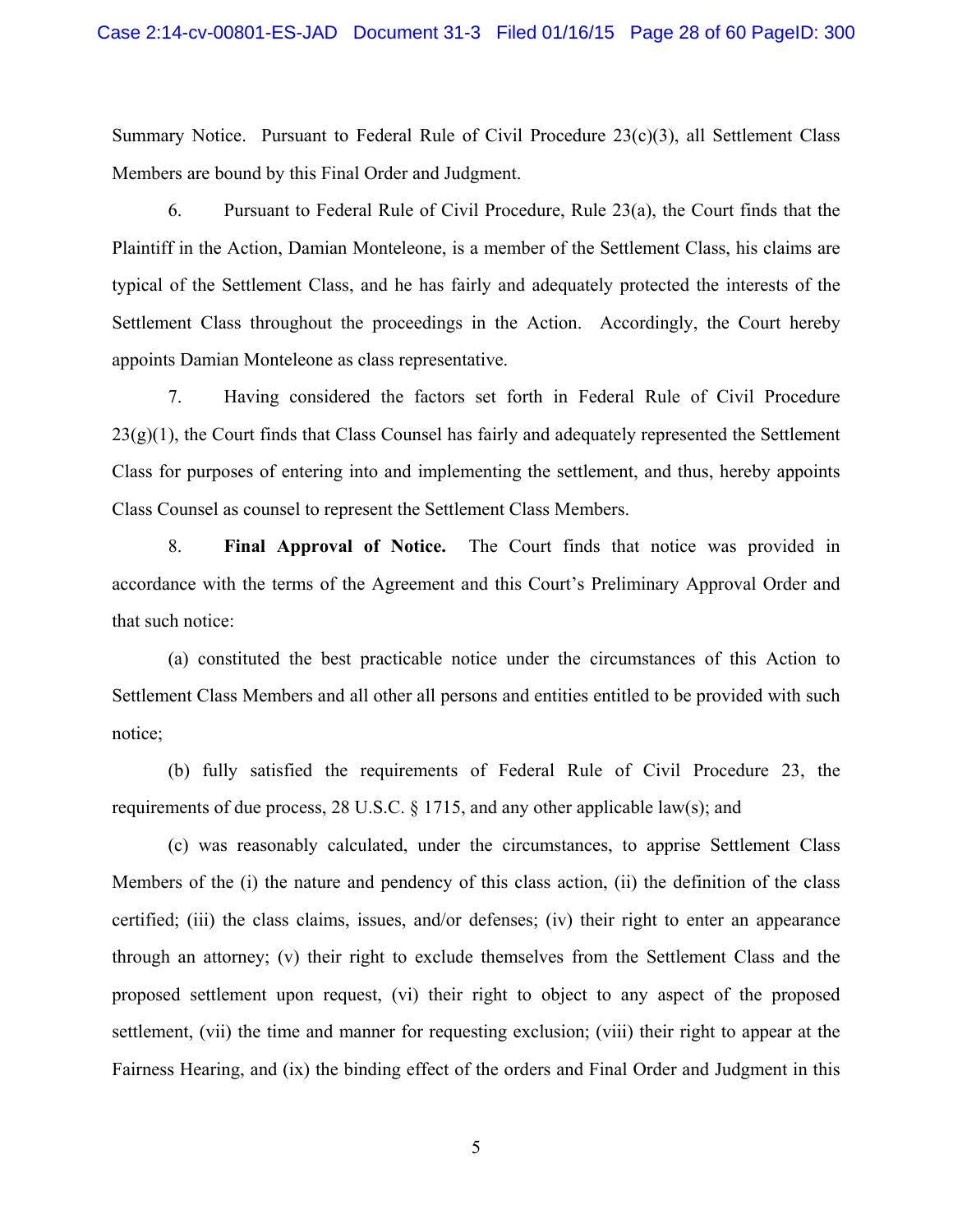Action, whether favorable or unfavorable, on all persons who do not request exclusion from the Settlement Class under Rule 23(c)(3);

9. **Final Approval of Settlement.** Because it appears that (1) settlement negotiations occurred at arm's length; (2) there was sufficient discovery and investigation of claims; (3) the proponents of the settlement are highly experienced in similar litigation; and (4) [only a small fraction] / [none] of the class objected, the Court will apply a presumption of fairness to the settlement. *See In re Warfarin Sodium Antitrust Litig.*, 391 F.3d 516, 535 (3d Cir. 2004). In addition, because settlement in this matter preceded class certification, the Court has applied a heightened standard and has carefully assessed whether the terms of the settlement, as reflected in the Agreement, are fair, reasonable, and adequate pursuant to Federal Rule of Civil Procedure 23(e)(2). *See In re Gen. Motors Corp. Prods. Liab. Litig.*, 55 F.3d 768, 805–06 (3d Cir. 1995). After application of the relevant factors, the Court finds that the terms and provisions of the settlement, as set forth in the Agreement, including any and all amendments and exhibits, have been entered into in good faith and are hereby fully and finally approved as fair, reasonable and adequate as to, and in the best interests of, Plaintiff and the Settlement Class Members. *See Girsh v. Jepson*, 521 F.2d 153, 157 (3d Cir. 1975); *In re Prudential Ins. Co. Sales Practice Litig.*, 148 F.3d 283, 323 (3d Cir 1998). Because this settlement includes a *cy pres* component, the Court has considered the degree of direct benefit provided to class members in making this determination. *See In re Baby Prods. Antitrust Litig.*, 708 F.3d 163, 174 (3d Cir. 2013).

10. **Dismissal.** This Action is hereby DISMISSED WITH PREJUDICE and without costs as against Defendants and the Released Parties. All Settlement Class Members who have not timely and validly opted out of this settlement are hereby bound by this Final Order and Judgment and the Release provided herein.

11. **Release.** Upon the Effective Date, the Releasing Parties (as that term is defined in the Agreement) shall be deemed to have, and by operation of this Final Order and Judgment shall have, fully, finally, and forever released, relinquished, and discharged all Released Claims against the Released Parties. Released Claims means and includes any and all claims, demands,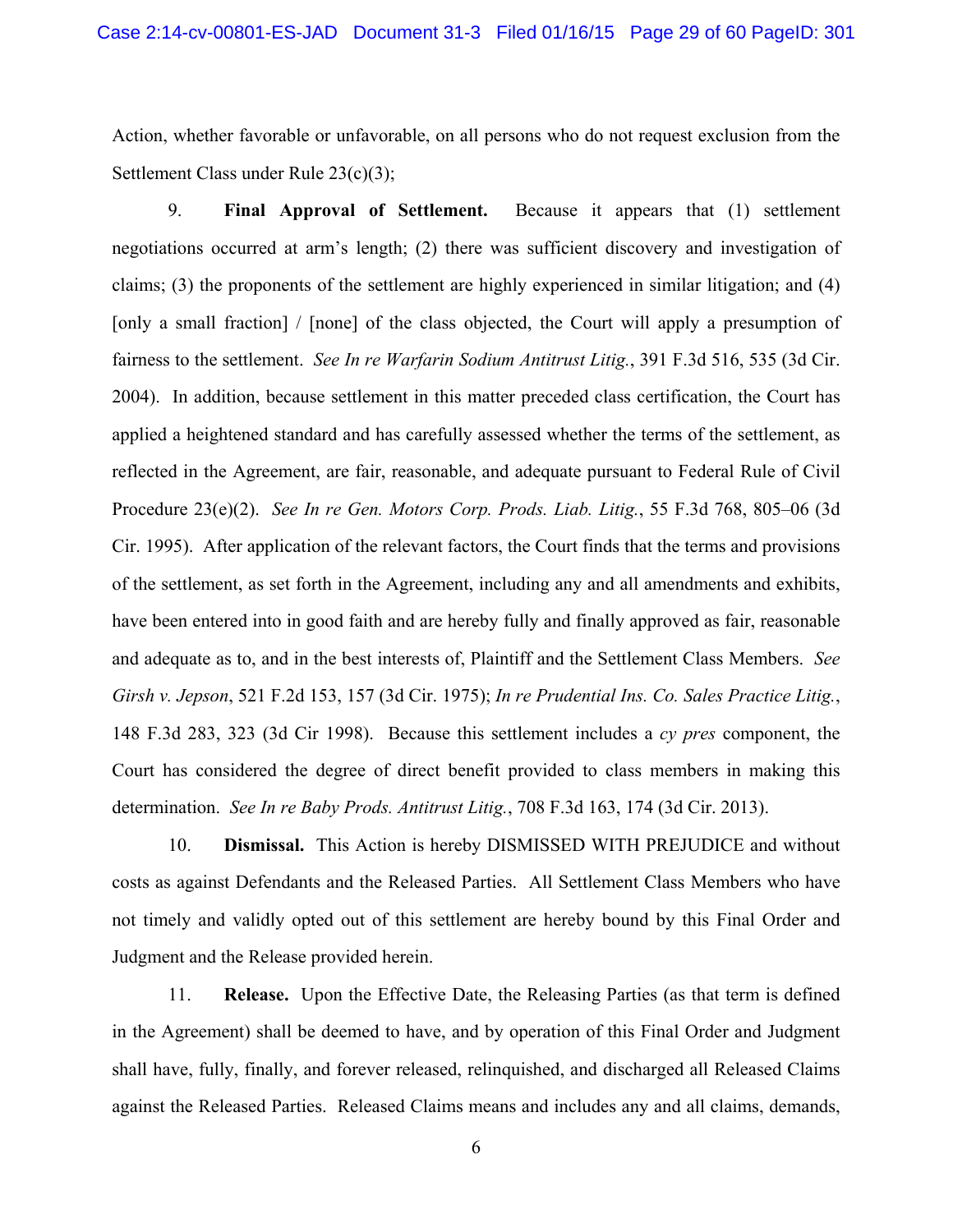rights, damages, obligations, suits, debts, liens, and causes of action of every nature and description whatsoever, ascertained or unascertained, suspected or unsuspected, existing or claimed to exist, including unknown claims as of the Effective Date by Plaintiff and all Settlement Class Members (and Plaintiff's and Settlement Class Members' respective heirs, executors, administrators, representatives, agents, attorneys, partners, successors, predecessorsin-interest, and assigns) that:

(a) were brought or that could have been brought against the Released Parties, or any of them, and that arise out of or are related in any way to any or all of the acts, omissions, facts, matters, transactions, or occurrences that were or could have been directly or indirectly alleged or referred to in the Action (including, but not limited to alleged violations of state consumer protection and unfair competition laws (including, but not limited to, N.J. Stat. § 56:8-1 *et seq*.); fraud; negligent misrepresentation; breach of contract; breach of express or implied warranty; unjust enrichment, restitution, trespass, conversion, declaratory or injunctive relief, and other equitable claims or claims sounding in contract and tort); and

(b) relate in any way to the *Bacillus* Guarantee, including but not limited to all claims that relate in any way to (i) Nutro's representation that its Ultra kibble and biscuits contained a specified amount of "Total Bacillus Species" (listed as CFUs per pound) in its "Guaranteed Analysis" or (ii) Nutro's representation that its Ultra kibble and biscuits were a source of live microbials.

12. The Released Claims include known and unknown claims relating to the Action, and the Agreement is expressly intended to cover and include all such injuries or damages, including all rights of action thereunder. To the fullest extent possible, Settlement Class Members hereby expressly, knowingly, intelligently, and voluntarily waive any and all rights they may have under applicable state or federal laws restricting or limiting the scope and effect of the general release given herein to claims known or suspected by Settlement Class Members at the time the Agreement was executed. Settlement Class Members have expressly waived and relinquished any and all rights and benefits that they may have under, or that may be conferred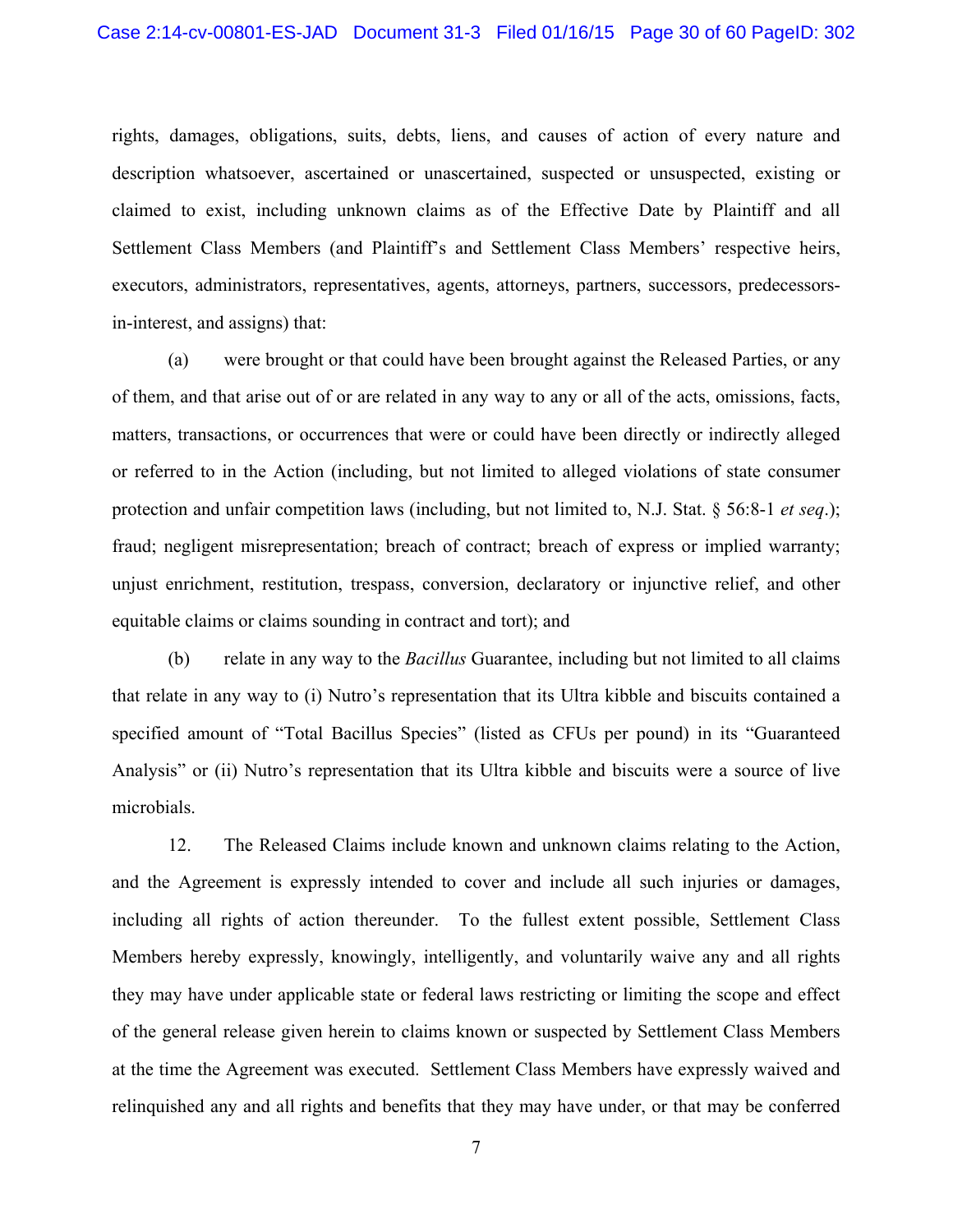upon them by such state or federal laws, to the fullest extent that they may lawfully waive such rights or benefits pertaining to the Released Claims. In connection with such waiver and relinquishment, the Settlement Class Members have acknowledged that they are aware that they or their attorneys may hereafter discover claims or facts in addition to or different from those that they now know or believe exist with respect to Released Claims, but that it is their intention to hereby fully, finally, and forever settle and release all of the Released Claims known or unknown, suspected or unsuspected, that they have against the Released Parties. In furtherance of such intention, the release herein given by the Settlement Class Members to the Released Parties shall be and remain in effect as a full and complete general release notwithstanding the discovery or existence of any such additional different claims or facts. Each of the parties expressly acknowledges that it has been advised by its attorney of the contents and effect of any state and federal law restricting or limiting the scope and effect of the general release given herein to claims known or suspected at the time the Agreement was executed, and with knowledge, each of the parties has expressly waived whatever benefits it may have had pursuant to such laws. Plaintiff has acknowledged, and the Settlement Class Members shall be deemed by operation of the Final Order and Judgment to have acknowledged, that the foregoing waiver was separately bargained for and a material element of the settlement of which this release is a part.

13. Members of the Settlement Class who have opted out of or sought exclusion from the settlement by the date set by the Court do not release their claims and will not obtain any benefits of the settlement.

14. **Other Actions.** The Court orders that, upon the Effective Date, the Agreement shall be the exclusive remedy for any and all Released Claims of Settlement Class Members. The Court thus hereby permanently bars and enjoins Plaintiff, all Settlement Class Members, and all persons acting on behalf of, or in concert or participation with such Plaintiff or Settlement Class Members (including but not limited to the Releasing Parties), from: (a) filing, commencing, asserting, prosecuting, supporting, maintaining, pursuing, continuing, intervening in, or participating in, or receiving any benefits from, any lawsuit, arbitration, or administrative,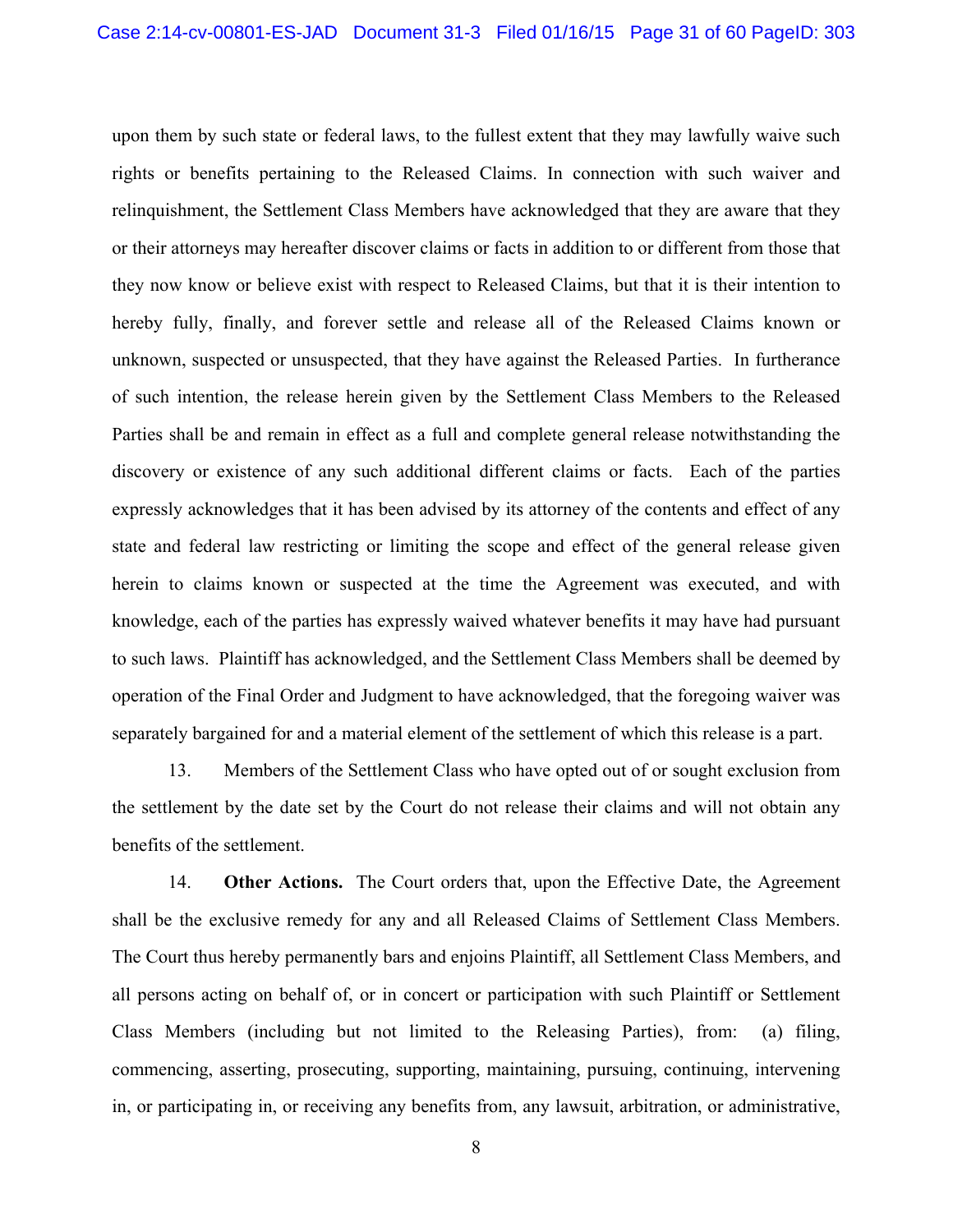regulatory or other proceeding or order in any jurisdiction based upon or asserting any of the Released Claims; (b) bringing a class action on behalf of Plaintiff or Settlement Class Members, seeking to certify a class that includes Plaintiff or Settlement Class Members, or continuing to prosecute or participate in any previously filed and/or certified class action, in any lawsuit based upon or asserting any of the Released Claims.

15. **No Admission.** Neither the Agreement, nor any of its terms and provisions, nor any of the negotiations or proceedings connected with it, nor any of the documents or statements referred to therein, nor any of the documents or statements generated or received pursuant to the claims administration process, shall be:

(a) offered by any person or received against Defendants as evidence or construed as or deemed to be evidence of any presumption, concession, or admission by Defendants of the truth of the facts alleged by the Plaintiff or any Settlement Class Member or the validity of any claim that has been or could have been asserted in the Action or in any litigation, or other judicial or administrative proceeding, or the deficiency of any defense that has been or could have been asserted in the Action or in any litigation, or of any liability, negligence, fault or wrongdoing of Defendants;

(b) offered by any person or received against Defendants as evidence of a presumption, concession or admission of any fault, misrepresentation or omission with respect to any statement or written document approved or made by Defendants or any other wrongdoing by Defendants;

(c) offered by any person or received against Defendants or as evidence of a presumption, concession, or admission with respect to any default, liability, negligence, fault, or wrongdoing, or in any way interpreted, construed, deemed, invoked, offered, received in evidence, or referred to for any other reason against any of the Parties, in any civil, criminal, or administrative action or proceeding; provided, however, that nothing contained in this paragraph shall prevent the Agreement (or any agreement or order relating thereto) from being used, offered, or received in evidence in any proceeding to approve, enforce, or otherwise effectuate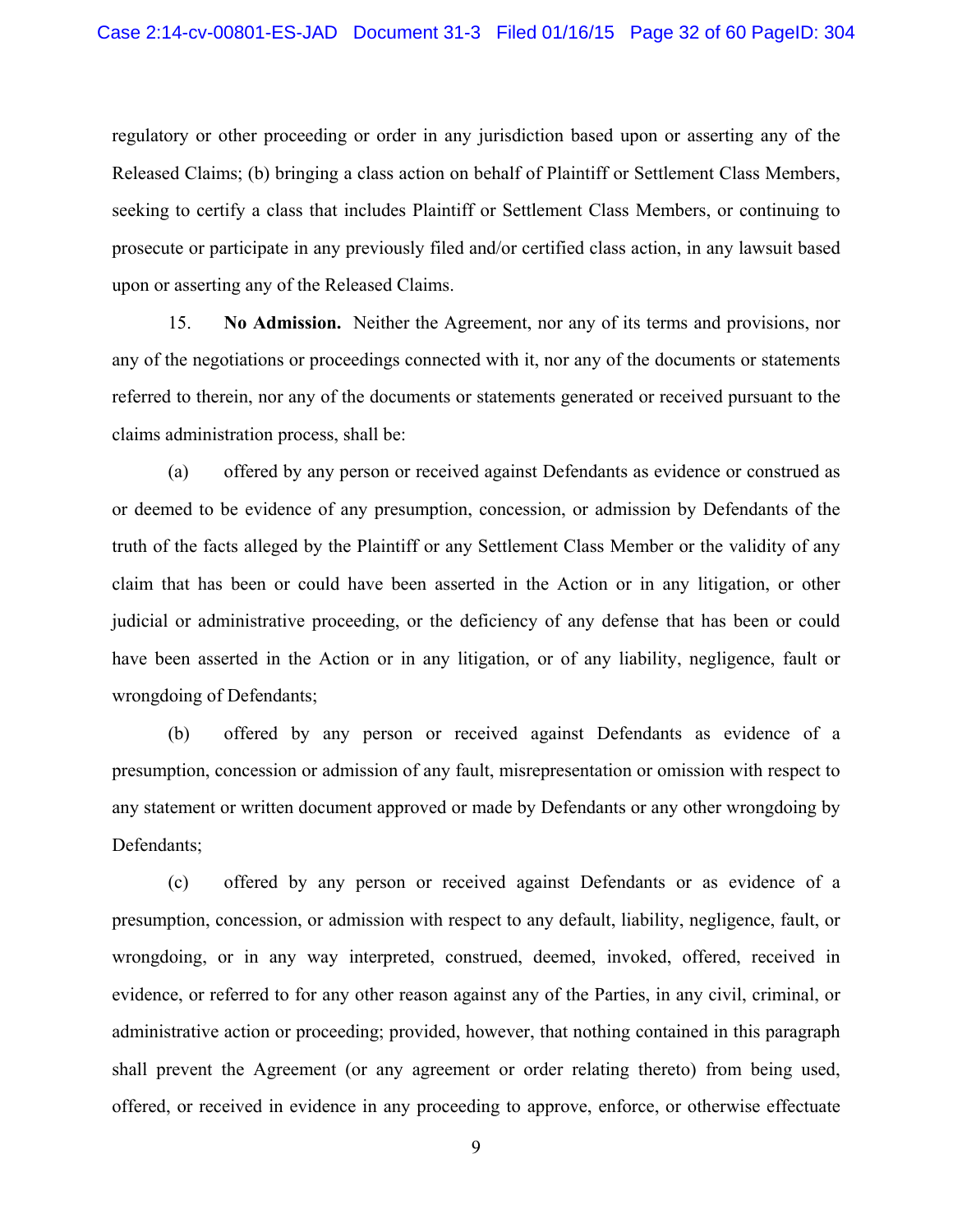the settlement (or any agreement or order relating thereto) or the Judgment, or in which the reasonableness, fairness, or good faith of the Parties in participating in the settlement (or any agreement or order relating thereto) is an issue, or to enforce or effectuate provisions of the Agreement or the Judgment; or

(d) offered by any person or received against Plaintiff as evidence or construed as or deemed to be evidence that any of Plaintiff's claims lack merit.

16. Notwithstanding the foregoing, Defendants may file the Agreement, this Final Order and Judgment, and/or any of the documents or statements referred to therein in support of any defense or claim that is binding on and shall have *res judicata*, *collateral estoppel*, and/or preclusive effect in all pending and future lawsuits or other proceedings maintained by or on behalf of Plaintiff and/or any other Settlement Class Members, and each of them as well as their heirs, executors, administrators, successors, assigns, and/or any other of the Releasing Parties.

17. **Retention of Jurisdiction.** Without in any way affecting the finality of this Final Order and Judgment, this Court retains exclusive and continuing jurisdiction over the Parties, including the Settlement Class, and all matter relating to the administration, consummation, validity, enforcement and interpretation of the Agreement and of this Judgment, including, without limitation, for the purpose of:

(a) enforcing the terms and conditions of the Agreement and resolving any disputes, claims or causes of action that, in whole or in part, are related to or arise out of the Agreement, and/or this Final Order and Judgment (including, without limitation, whether a person or entity is or is not a Settlement Class Member; whether claims or causes of action allegedly related to this Action are or are not barred or released by this Final Order and Judgment; and whether persons are enjoined from pursuing any claims against Defendants);

(b) enabling any party to this Final Order and Judgment to apply to this Court at any time for such further orders and directions as may be necessary or appropriate for the construction or carrying out of this Judgment;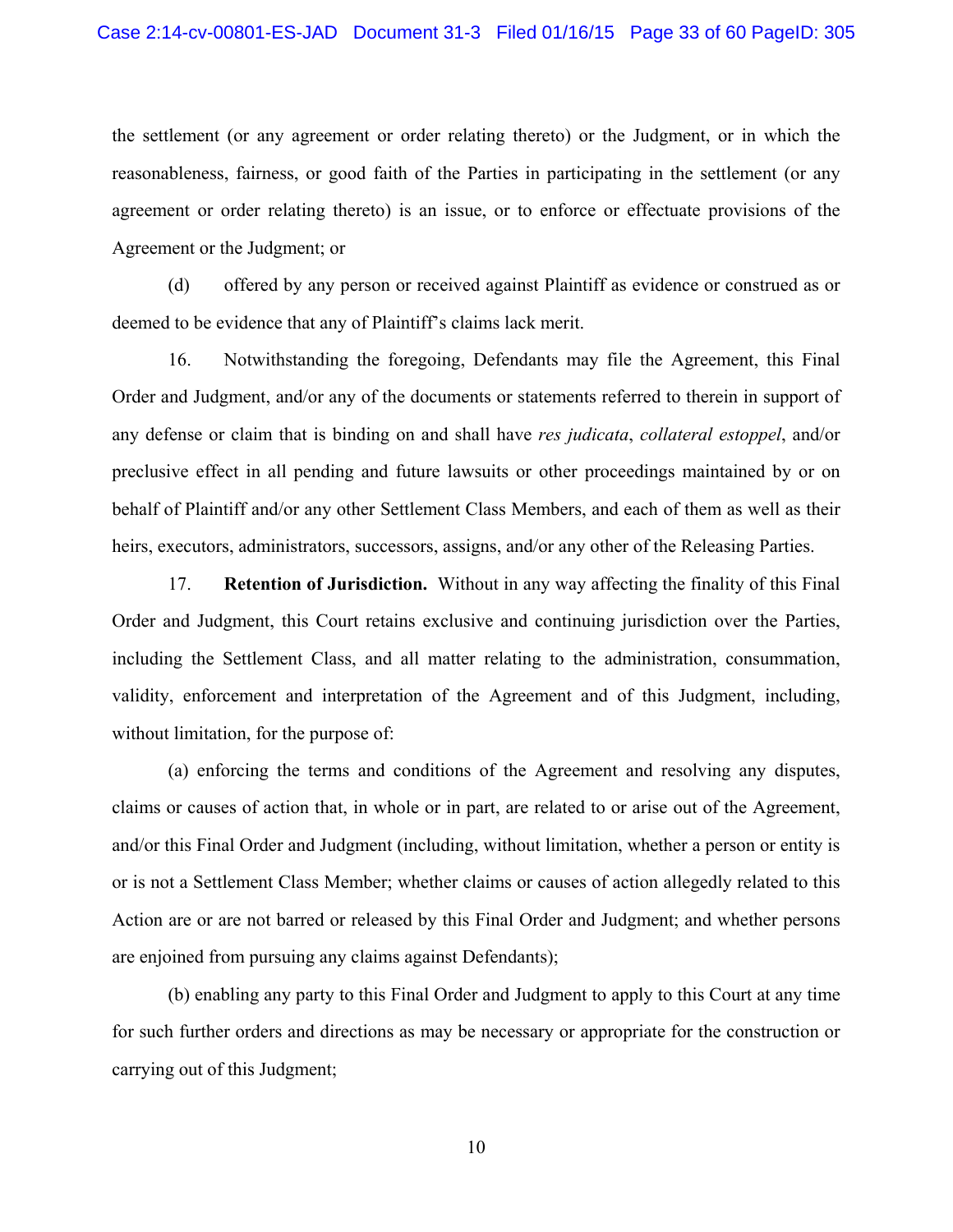(c) entering such additional orders, if any, as may be necessary or appropriate to protect or effectuate this Final Order and Judgment and the Agreement (including, without limitation, orders enjoining persons from pursuing any claims against Defendants), or to ensure the fair and orderly administration of the Settlement; and

(d) entering any other necessary or appropriate orders to protect and effectuate this Court's retention of continuing jurisdiction over the Agreement, the Parties, and the Settlement Class Members.

18. **Disputes.** The Parties agree to negotiate in good faith to try to resolve any disputes that may arise relating to this Final Order and Judgment. Plaintiff shall give Defendants twenty (20) days notice before filing an application or other pleading seeking contempt of court or other sanctions for any purported violation of this Judgment.

19. **Effective Date.** This Final Order and Judgment shall take effect immediately upon entry thereof, without further notice to Plaintiff, Defendants, or Settlement Class Members.

20. **Approval of Attorneys' Fees, Costs, and Incentive Award.** After considering the parties' submissions and all relevant factors, including the result achieved by Class Counsel on behalf of Settlement Class Members, the Court finds that an attorneys' fee award of \$375,000.00 is fair and reasonable and awards same to Class Counsel, which is in lieu of statutory fees Plaintiff and/or his attorneys might otherwise have been entitled to recover, and this amount shall be inclusive of any and all reimbursements to Class Counsel for litigation costs and expenses.

21. The Court further awards Plaintiff Damian Monteleone an incentive award of \$5,000.00, which the Court finds fair and reasonable, and which is to be paid out of the attorneys' fee award to Class Counsel.

22. The attorneys' fees award, reimbursement of expenses and the Plaintiff's incentive award shall be paid within sixty (60) days after this Final Order and Judgment becomes Final. If not so paid, then interest on such award, fees and expenses shall accrue from the date of this Final Order and Judgment until paid at the maximum rate allowed by applicable law.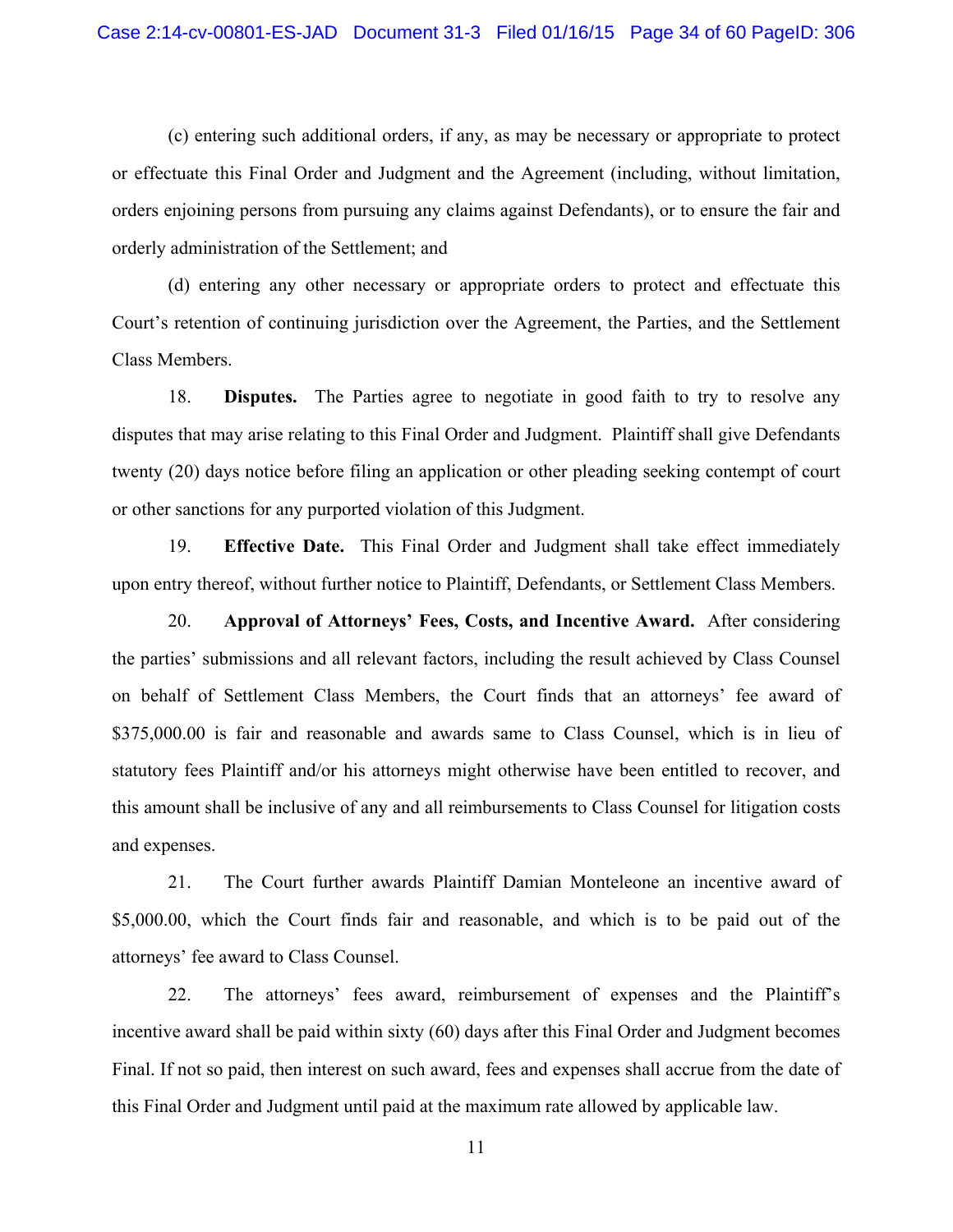23. **Miscellaneous.** Without further order of the Court, the Parties may agree to reasonably necessary extensions of time to carry out any provisions of the Agreement.

24. In the event that the Effective Date does not occur, class certification shall be automatically vacated and this Final Order and Judgment, and all other orders entered and releases delivered in connection herewith, shall be vacated and shall become null and void.

25. The Clerk shall enter this Final Order and Judgment forthwith.

**IT IS SO ORDERED** on this  $\qquad \qquad$  day of  $\qquad \qquad$ , 20  $\qquad$ .

Hon. Esther Salas, U.S. District Judge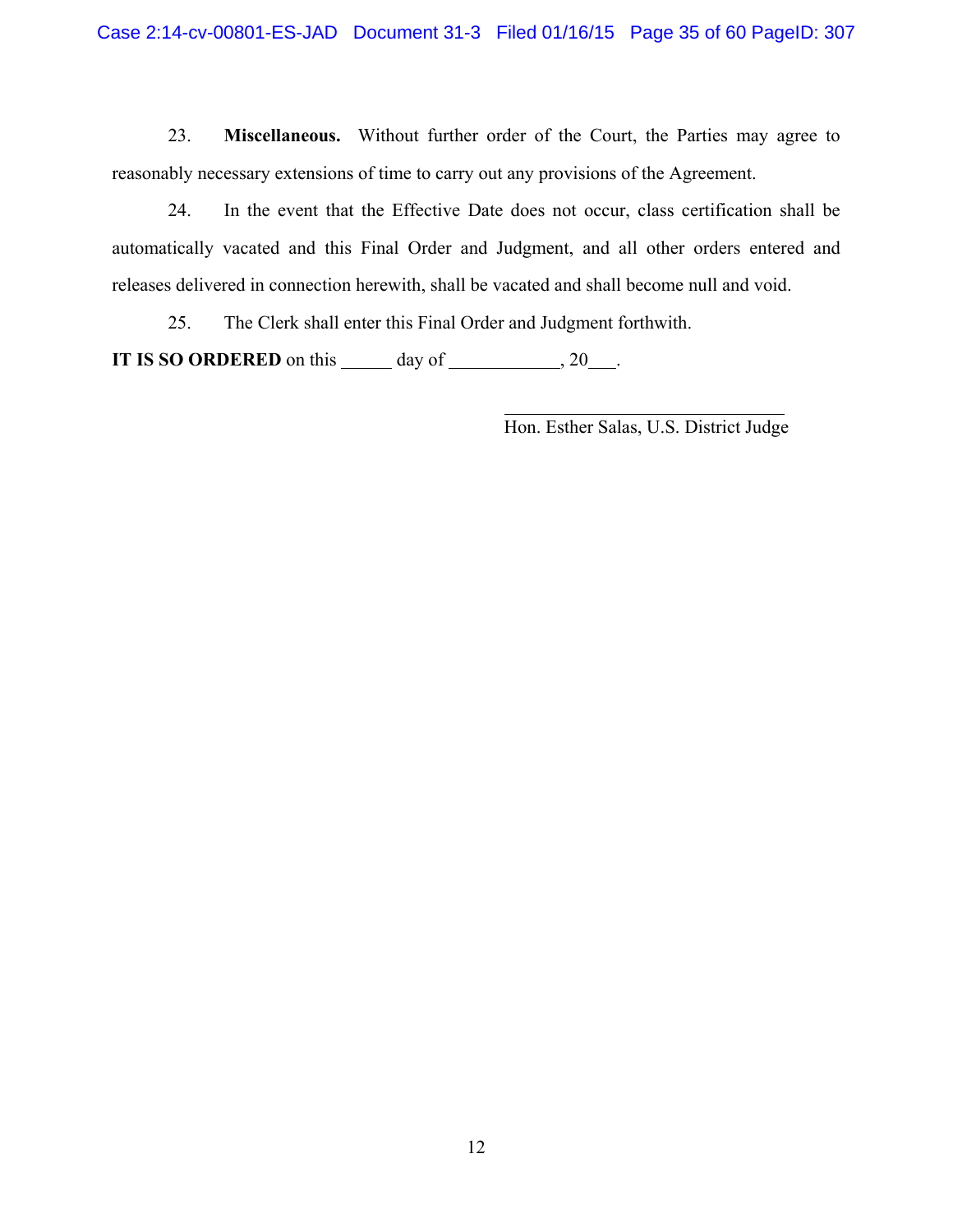Case 2:14-cv-00801-ES-JAD Document 31-3 Filed 01/16/15 Page 36 of 60 PageID: 308

## **EXHIBIT B**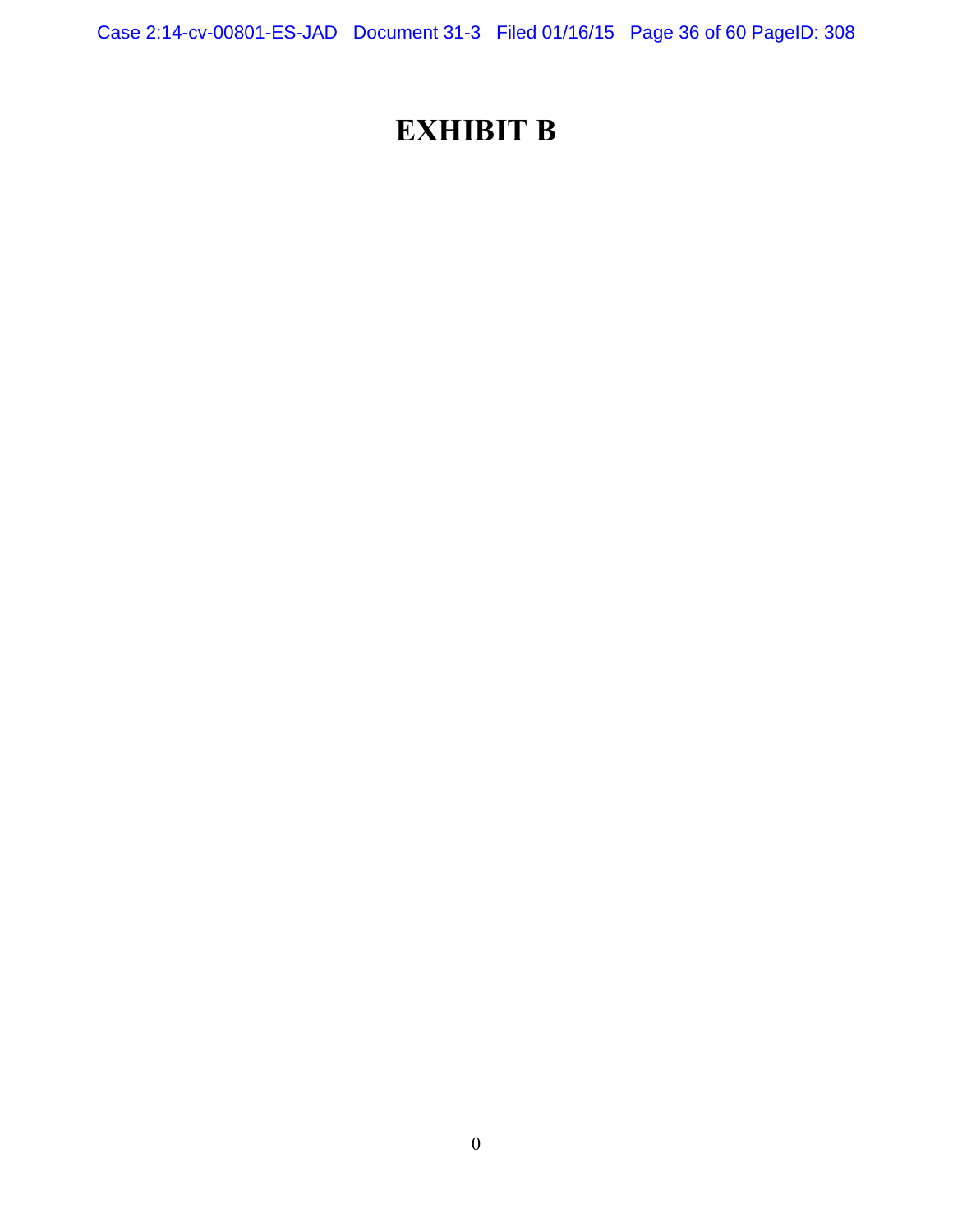Case 2:14-cv-00801-ES-JAD Document 31-3 Filed 01/16/15 Page 37 of 60 PageID: 309

#### **IN THE UNITED STATES DISTRICT COURT FOR THE DISTRICT OF NEW JERSEY**

DAMIAN MONTELEONE, an individual and on behalf of all others similarly situated,

Plaintiff,

v.

THE NUTRO COMPANY, a Delaware corporation; MARS, INCORPORATED, a Delaware corporation; and DOES 1 through 100, inclusive,

**Case No.: 2:14-cv-00801-ES-JAD** 

## **NOTICE OF CLASS ACTION SETTLEMENT**

Defendants.

#### **IF YOU PURCHASED THE NUTRO COMPANY'S ULTRA™ BRAND DOG FOOD OR BISCUITS IN THE UNITED STATES, YOU MAY BE ENTITLED TO RECOVERY IN A CLASS ACTION SETTLEMENT.**

#### **YOUR LEGAL RIGHTS ARE AFFECTED WHETHER YOU ACT OR DON'T ACT. PLEASE READ THIS NOTICE CAREFULLY.**

#### **A FEDERAL COURT AUTHORIZED THIS NOTICE. THIS IS NOT A SOLICITATION.**

**1. Introduction** - This notice advises you of a proposed settlement (the "Settlement") of a lawsuit (the "Action") against THE NUTRO COMPANY and MARS, INCORPORATED (collectively "Defendants") on behalf of all persons who purchased Ultra™ brand dry dog kibble between April 1, 2007 and June 30, 2009 and/or Ultra™ brand dog biscuits between April 1, 2007 and April, 30 2011 that contained a "Guaranteed Analysis" regarding the amount of *Bacillus* Species contained therein. The Action is currently pending in United States District Court for the District of New Jersey (the "Court"). The Court has certified the Action to proceed as a class action, for purposes of settlement only, on behalf of the class described below. The details of the proposed settlement are set forth below in the Proposed Settlement paragraph. This notice explains your legal rights, what benefits are available in the settlement, who can claim them, and how to get them. You should read this notice carefully because your legal rights may be affected whether you act or not.

**2. Court Approval** - This Notice of Settlement and the Settlement Agreement have been approved by the Court. This is not a solicitation from a lawyer.

**3. Purpose of This Notice** - This notice is intended (1) to inform you of the Settlement of the Action, (2) to describe the Settlement, and (3) to advise you of your rights and your options with respect to the Settlement, including how to make a claim in the Settlement, how to exclude yourself from the Settlement, and how to object to the Settlement.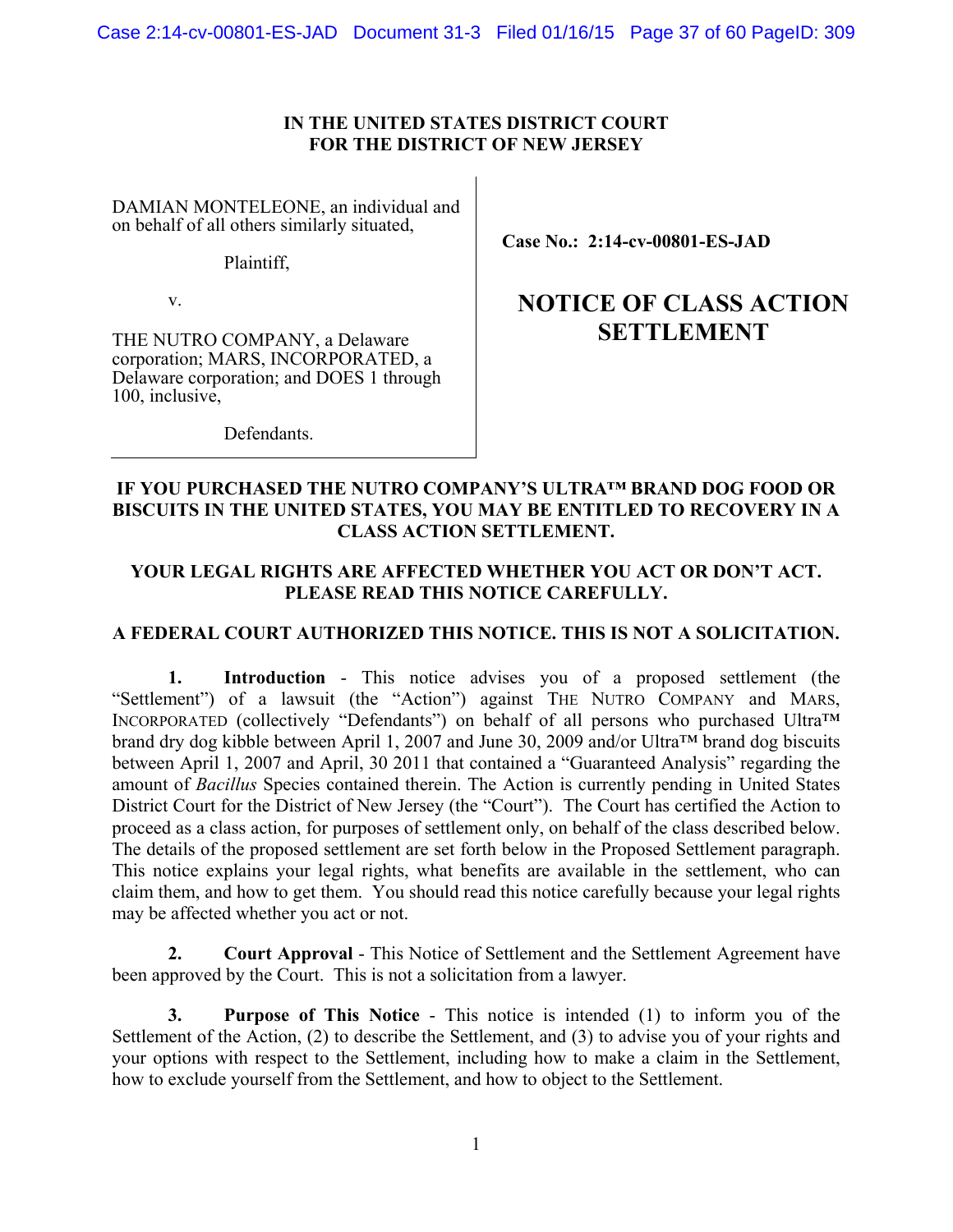**4. Description of the Action** – The Action alleges that Defendants violated New Jersey law by improperly labeling and selling certain dog food products with a "Guaranteed Analysis" regarding the amount of *Bacillus* Species contained therein. Notwithstanding the accuracy of the aforementioned *Bacillus* labeling, **AT NO TIME WERE ANIMALS EVER HARMED OR AT RISK DUE TO THE PRESENCE OR LACK THEREOF OF**  *BACILLUS* **IN THE DOG FOOD PRODUCTS AT ISSUE IN THIS LITIGATION.** Rather, the allegation (if proven true) would establish that an additive (a probiotic) was substantially missing from the dog food products. The Action seeks, among other things, an award of civil penalties against Defendants as a result of this alleged conduct.

**5. Defendants' Denial** – There has been no determination as to who is right in this Action. Defendants deny each and every one of the allegations of the Complaint and have asserted a number of defenses to the claims. Both sides have agreed to this settlement to avoid the costs and risk of a trial.

**6. Definition of the Class** – You should read the following carefully to determine whether you are a member of the Settlement Class. The Settlement Class is defined as all persons in the United States (excluding residents of California) who purchased the following Ultra™ brand dry dog kibble between April 1, 2007 and June 30, 2009, and Ultra™ brand dog biscuits between April 1, 2007 and April 30, 2011 that contained a "Guaranteed Analysis" regarding the amount of *Bacillus* Species contained therein:

- a. Ultra™ Adult Dry
- b. Ultra™ Large Breed Adult Dry
- c. Ultra™ Large Breed Puppy Dry
- d. Ultra™ Puppy Dry
- e. Ultra™ Senior Dry
- f. Ultra™ Small Breed Adult Dry
- g. Ultra™ Weight Management Dry
- h. Ultra™ Adult Biscuits
- i. Ultra™ Puppy Biscuits
- j. Ultra™ Senior Biscuits
- k. Ultra™ Weight Management Biscuits

**7. The Proposed Settlement** – The following describes the compensation you may receive if you are a Settlement Class member and if you submit a proper claim. The parties have reached a proposed settlement of this action, which the attorneys for the Settlement Class believe is fair, reasonable, adequate and in the best interest of class members. Defendants have agreed to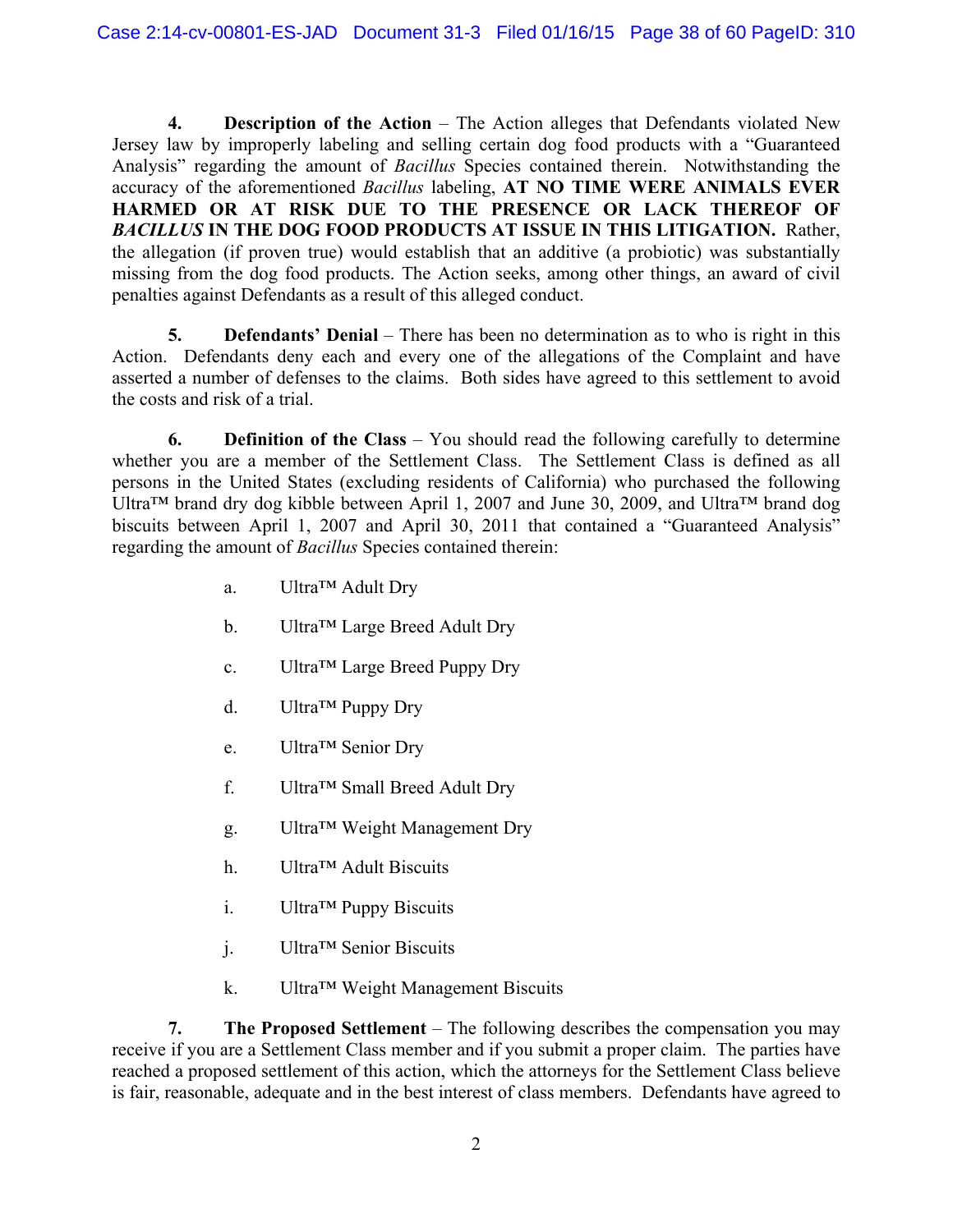the settlement, without admitting liability, to avoid the costs and other burdens of continued litigation. The parties acknowledge that Defendants removed the *Bacillus* guarantee from the Ultra™ brand dry dog kibble in June of 2009 and from the Ultra™ brand dog biscuits in April of 2011. The proposed settlement provides payment to every Class Member who does not opt out of the settlement and returns a valid Claim Form of either:

- (i) **Cash:** a \$2.00 check, subject to the terms and limitations described in paragraph 8 below;
- (ii) **Gift Certificate:** a \$5.00 Gift Certificate good towards the purchase of any Nutro product; or
- (iii) **Donation:** a donation of Defendants' dry kibble product worth \$5.00 at retail price to animal shelters and/or animal charities of the Defendants' choice after consultation with Class Counsel.

Subject to the total amount of the Settlement Administrator's reasonable costs, fees, and expenses, Defendants agreed to establish up to a **\$500,000.00 settlement fund** for Class Members. This fund will be used to pay claims by Class Members.

All claims made will be reduced from the fund and the unclaimed remainder, if any, will be donated in the form of Defendants' kibble products to animal shelters and/or animal charities of Defendants' choice. Defendants will meet and confer with Class Counsel concerning the animal shelters and charities that Defendants choose prior to making this donation. Defendants shall be required to submit a signed declaration under penalty of perjury establishing the value of the common fund at \$500,000.00. Defendants are required to submit a signed declaration, if necessary, confirming the transfer of Defendants' kibble products to the yet to be determined animal shelters and/or animal charities.

Pending Court approval, the parties also agreed to an incentive award to the class representative Damian Monteleone and payment by Defendants of Class Counsel's attorneys' fees (such payments will not diminish the settlement fund). As such, Plaintiff shall file a motion in the Court wherein Plaintiff will petition the Court for an award of:

- (i) a class representative incentive award to Damian Monteleone in the amount of **\$5,000.00**; and
- (ii) payment by Defendants of Class Counsel's attorneys' fees in the amount of **\$375,000.00**.

The incentive award will be paid out of Class Counsel's attorneys' fee award. Defendants have agreed not to oppose such request so long as it is within the stated limits.

**8. Terms of Payment to Class Members** - Class Members submitting a Claim Form must represent that they saw and relied upon a "Guaranteed Analysis" that included a reference to *Bacillus* in purchasing the product. Class Members who do not opt out and who return a valid Claim Form establishing their class membership will receive either (i) a \$2.00 check, (ii) a \$5.00 Gift Certificate towards the purchase of any Nutro product, or may elect (iii)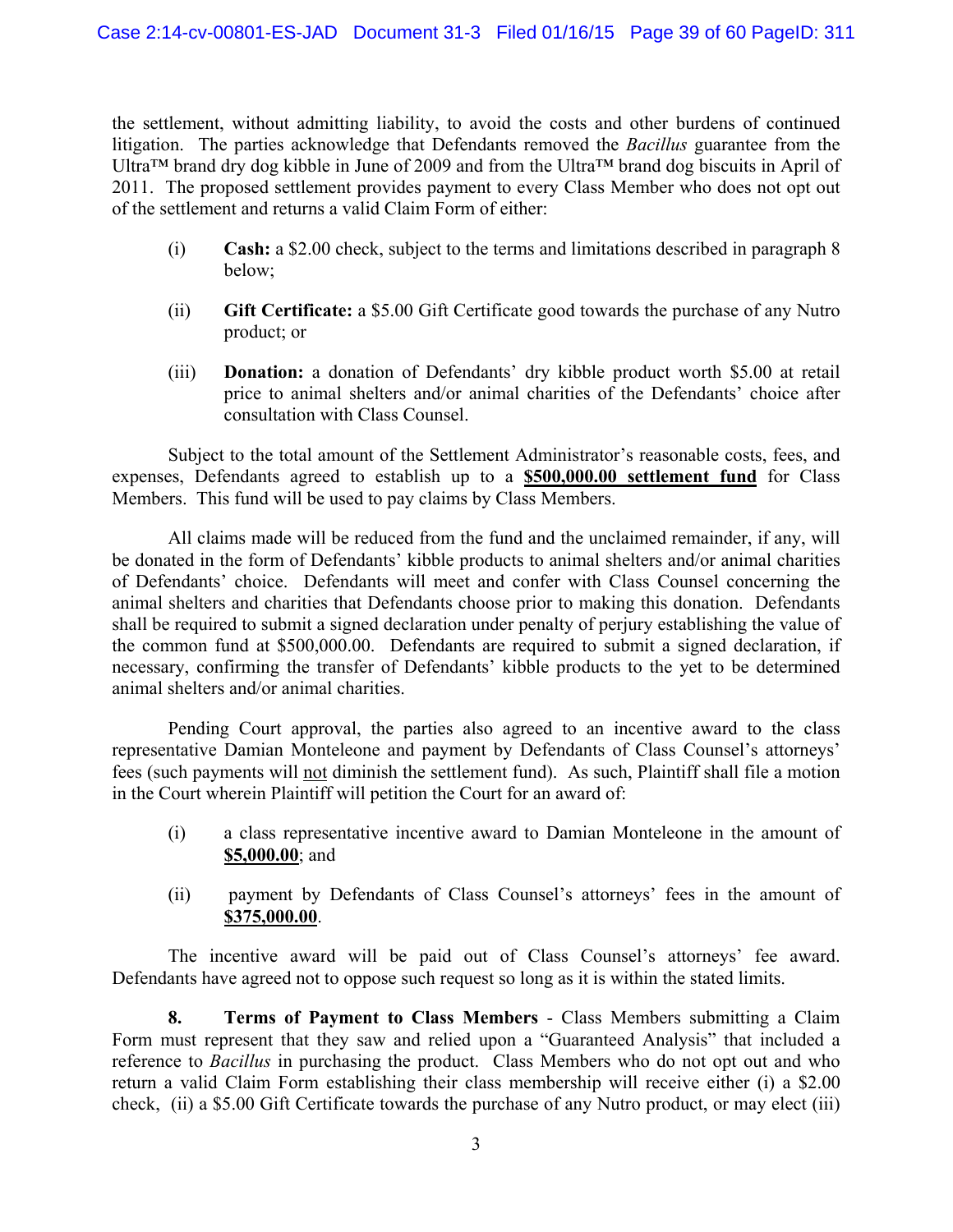a donation of Defendants' dry kibble product worth \$5.00 at retail price to animal shelters and/or animal charities of the Defendants' choice after consultation with Class Counsel.

The Gift Certificates shall have the following characteristics:

- a) They will be fully transferable;
- b) They cannot be used in combination with other rebates or coupons for Nutro's products;
- c) Only one Gift Certificate may be used per purchase order;
- d) A Gift Certificate may be used only once;
- e) Each Gift Certificate will be valid for six (6) months from the date of issuance;
- f) Gift Certificates will have no cash value; and
- g) Gift Certificates will be redeemable for any Nutro product at participating pet specialty stores, including but not limited to, Petco and PetSmart.

Subject to the total amount of the Settlement Administrator's reasonable costs, fees, and expenses, if the aggregate value of the Gift Certificates, Checks, and Donations to be awarded to Settlement Class Members pursuant to valid Claim Forms exceeds Five Hundred Thousand Dollars (\$500,000.00), then the value of the individual Gift Certificate, Check and Donation to be provided shall be reduced on a *pro rata* basis, such that the aggregate value of the award does not exceed \$500,000.00. For example and by way of illustration only, if the aggregate value of the total number of Gift Certificates, Checks and Donations redeemed by Settlement Class Members is \$1,000,000.00, then the value of each Gift Certificate, Check and Donation shall be reduced by fifty per cent (50%) to ensure that the aggregate value of the total number of Gift Certificates, Checks and Donations does not exceed \$500,000.00.

The Settlement Administrator will determine each authorized Settlement Class Member's *pro rata* share based upon each Settlement Class Member's Claim Form, the total number of valid Claim Forms received and the total amount of the Settlement Administrator's reasonable costs, fees and expenses. Accordingly, the actual amount recoverable by each Settlement Class Member will not be determined until after the Claims Period has ended and all Claims Form have been received. In no event shall an individual Settlement Class Member's award exceed the individual recovery cap described above.

Defendants have agreed to pay the Settlement Administrator up to Forty-Five Thousand Dollars (\$45,000.00) toward reasonable costs, fees, and expenses of providing notice to the Settlement Class and administering the Settlement in accordance with this Agreement. To the extent, if any, that the Settlement Administrator's reasonable costs, fees, and expenses exceed \$45,000.00, Class Counsel may pay up to Five-Thousand Dollars (\$5,000) of such excess.

Subject to the total amount of the Settlement Administrator's reasonable costs, fees, and expenses, Defendants are not obligated to provide the full amount of \$500,000.00 in Gift Certificates, Checks and Donations unless there are sufficient Claim Forms submitted and approved to reach the \$500,000.00 limit.

9. **Releases** - In return for the settlement award described above, members of the Settlement Class who do not request exclusion from the class agree to fully, finally and forever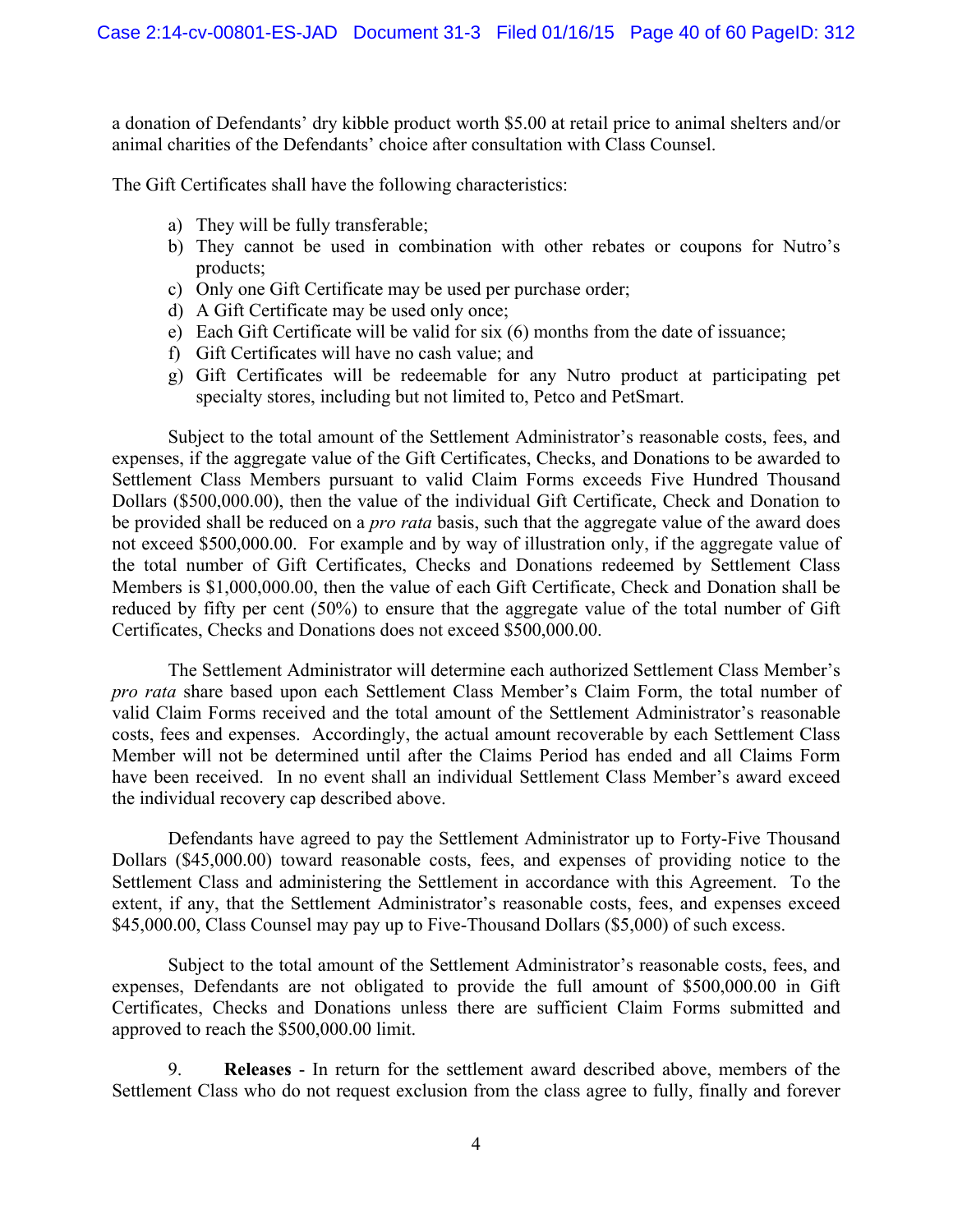release, relinquish, and discharge any current or future claims you might have against Defendants that relate to the claims in this lawsuit. The release provisions contained in the Settlement Agreement are set forth below:

"Released Parties" means (a) Defendants and each of their employees, assigns, attorneys, agents, and all of their past, present, and future officers and directors; (b) All of Defendants' parents, subsidiaries, divisions, affiliates, predecessors, and successors, and each of their respective employees, assigns, attorneys, agents, resellers and past, present and future officers and directors; and (c) Any and all persons, entities, or corporations involved in any way in the manufacture and sale of *Bacillus* to the Defendants.

"Released Claims" means and includes any and all claims, demands, rights, damages, obligations, suits, debts, liens, and causes of action of every nature and description whatsoever, ascertained or unascertained, suspected or unsuspected, existing or claimed to exist, including unknown claims (as described in Paragraph b) below) as of the Effective Date by Plaintiff and all Settlement Class Members (and Plaintiff's and Settlement Class Members' respective heirs, executors, administrators, representatives, agents, attorneys, partners, successors, predecessorsin-interest, and assigns) that:

- a) were brought or that could have been brought against the Released Parties (as hereinafter defined), or any of them, and that arise out of or are related in any way to any or all of the acts, omissions, facts, matters, transactions, or occurrences that were or could have been directly or indirectly alleged or referred to in the Action (including, but not limited to alleged violations of state consumer protection and unfair competition laws (including, but not limited to alleged violations of state consumer protection and unfair competition laws (including, but not limited to, N.J. Stat. 56:8-1 *et seq*.); fraud; negligent misrepresentation; breach of contract; breach of express or implied warranty; unjust enrichment, restitution, trespass, conversion, declaratory or injunctive relief, and other equitable claims or claims sounding in contract and tort); and
- b) relate in any way to the *Bacillus* Guarantee, including but not limited to all claims that relate in any way to (i) Nutro's representation that its Ultra<sup>TM</sup> kibble and biscuits contained a specified amount of "Total Bacillus Species" (listed as CFUs per pound) in its "Guaranteed Analysis" or (ii) Nutro's representation that its Ultra™ kibble and biscuits were a source of live microbials.

The Released Claims include known and unknown claims relating to the Action, and this Agreement is expressly intended to cover and include all such injuries or damages, including all rights of action thereunder. To the fullest extent possible, Settlement Class Members hereby expressly, knowingly, intelligently, and voluntarily waive any and all rights they may have under applicable state or federal laws restricting or limiting the scope and effect of the general release given herein to claims known or suspected by Settlement Class Members at the time this Agreement is executed. In connection with such waiver and relinquishment, the Settlement Class Members hereby acknowledge that they are aware that they or their attorneys may hereafter discover claims or facts in addition to or different from those that they now know or believe exist with respect to Released Claims, but that it is their intention to hereby fully, finally,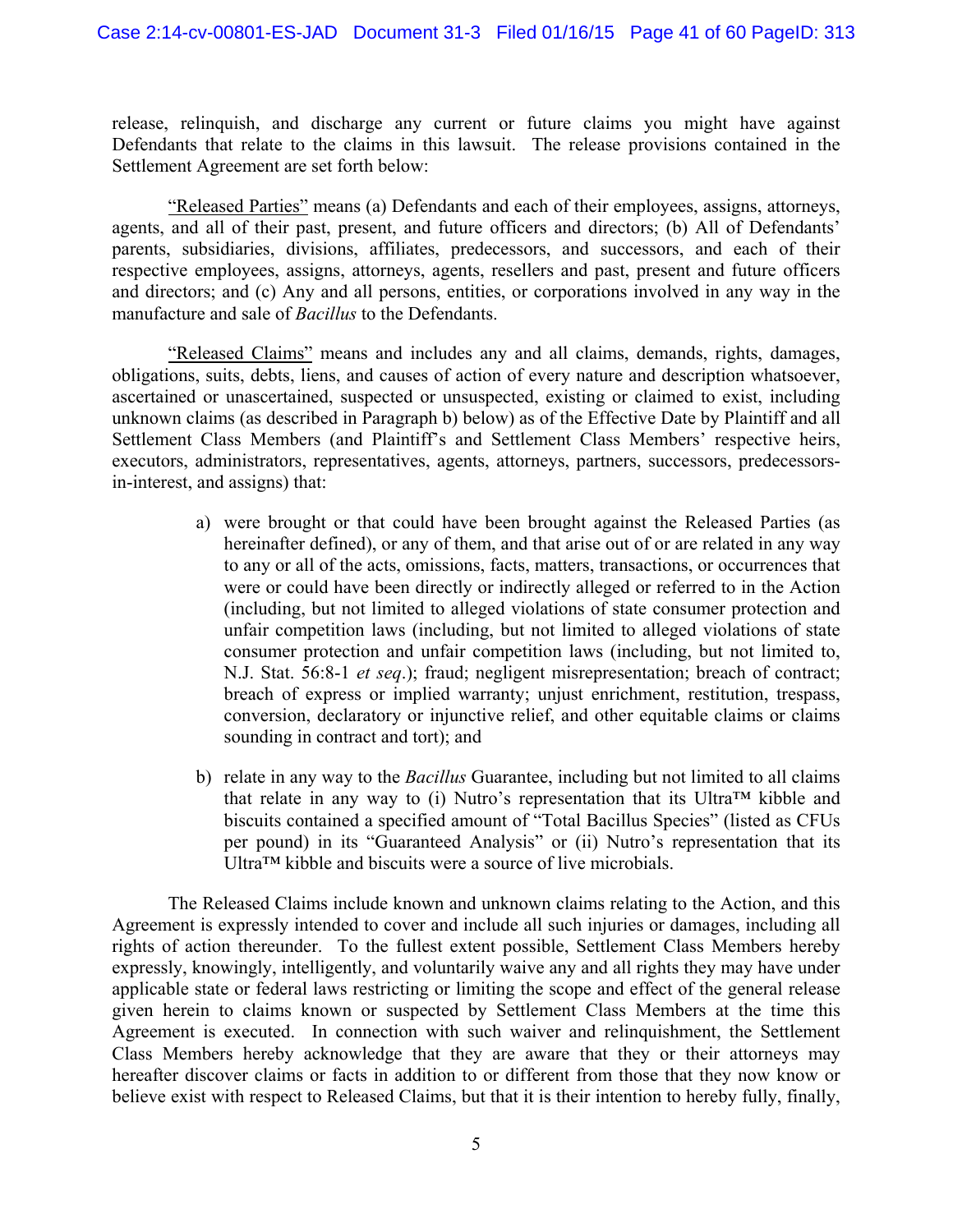and forever settle and release all of the Released Claims known or unknown, suspected or unsuspected, that they have against the Released Parties. In furtherance of such intention, the release herein given by the Settlement Class Members to the Released Parties shall be and remain in effect as a full and complete general release notwithstanding the discovery or existence of any such additional different claims or facts. Each of the Parties expressly acknowledges that it has been advised by its attorney of the contents and effect of any state and federal law restricting or limiting the scope and effect of the general release given herein to claims known or suspected at the time this Agreement is executed, and with knowledge, each of the Parties hereby expressly waives whatever benefits it may have had pursuant to such laws. Plaintiff acknowledges, and the Settlement Class Members shall be deemed by operation of the Final Judgment to have acknowledged, that the foregoing waiver was separately bargained for and a material element of the Settlement of which this release is a part.

**10**. **How to Make a Claim** - Only Class Members who submit a valid Claim Form postmarked no later than will be eligible to participate in the settlement. Claim Forms postmarked after will not be considered. If you received this Notice by email, a Claim Form is attached. If you received this Notice in any other way or do not have a Claim Form, you may go to **www.ultradogfoodsettlement.com** to obtain a copy of the form. Once completed, electronically submit the claim form at www.ultradogfoodsettlement.com, or mail the claim form to:

> Ultra Dog Food Class Action Settlement Administrator THE GARDEN CITY GROUP, INC. 815 Western Ave, Suite 200 Seattle, WA 98104

Approved claims will be paid after the Settlement Effective Date and processing of all Claims Forms.

**11**. **How To Request for Exclusion from the Class** - If you are a member of the Settlement Class, you have the right to be excluded from the class. If you wish to be excluded from the class, you must send to the Settlement Administrator by fax, U.S. Mail, or email a letter that it is postmarked no later than \_\_\_\_\_\_\_\_\_\_\_\_\_\_\_\_\_\_\_\_ at the address listed in paragraph 10 above. The letter must clearly state your full name, current mailing address, phone number, and signature and include the following statement: "I want to be excluded from the plaintiff class in *Monteleone v. The Nutro Company, et al.*, United States District Court for the District of New Jersey, Case No. 2:14-cv-00801-ES-JAD."

The request for exclusion must be submitted in your own name and signed by you personally; no individual may request that other persons be excluded from the class. Do not send a letter requesting exclusion if you wish to remain a class member or file a claim for an award under the settlement. **If you exclude yourself from the class, you will not be entitled to share in any benefits that the class may obtain.** If you do not exclude yourself, you will not be able to file a separate claim against Defendants based on the events, circumstances and/or practices alleged in the Action.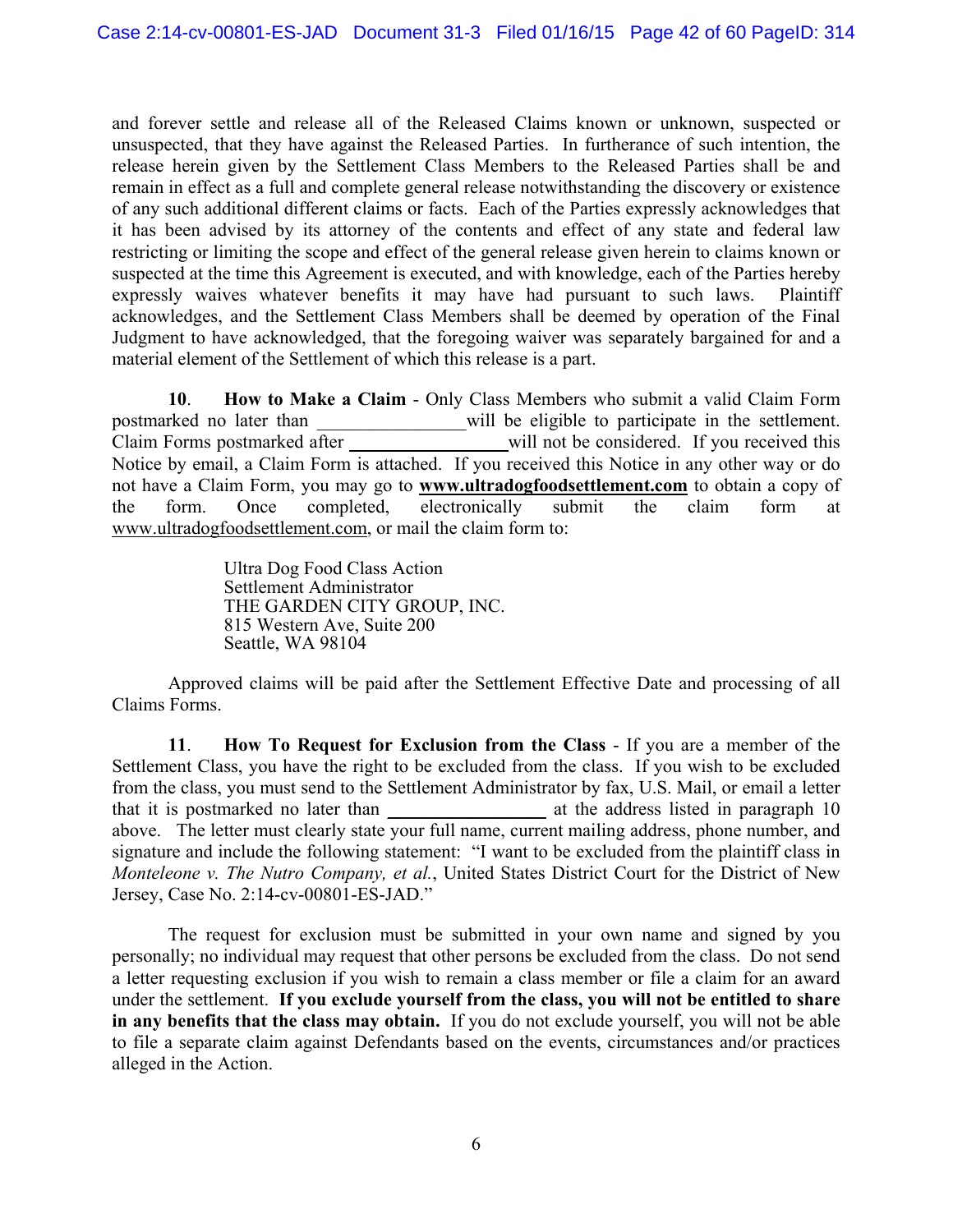**12. How To Object To This Settlement** - If you do not request exclusion, you may still object to the proposed settlement. You may also move to appear in the action.

If you wish to object, you must send a written objection by fax, U.S. mail, or email to the Settlement Administrator and send by U.S. mail or e-mail a copy to Class Counsel and Defense Counsel at the address set forth below postmarked no later than

If you wish to object, you must also file a written objection with the Court. The objection must include: (1) your complete name and current residence and business address (giving the address of any lawyer who represents you is not sufficient); (2) a statement that you fall within the definition of the class; (3) each ground for comment or objection and any supporting papers you wish the Court to consider (*i.e.*, a mere statement that "I object" will not be deemed sufficient); and (4) whether you intend to appear at the Fairness Hearing either with or without separate counsel.

You or your personal attorney may attend the settlement hearing and state your support or objection to this settlement orally, but you are not required to do so. If you intend to attend the hearing and orally state your opinion, your written objection must also state "**I intend to appear at the hearing.**" Only class members, or their attorneys, who have submitted a timely written objection, will have their objections considered by the Court, or be heard at the final hearing on approval of the settlement. To be considered, a written objection must be filed with the Court and mailed to the Settlement Administrator and both Class and Defense Counsel no later than at the following addresses:

Court

United States District Court for the District of New Jersey Newark Division Martin Luther King Building & U.S. Courthouse 50 Walnut Street Newark, NJ 07101

Class Counsel Defense Counsel

| John H. Donboli        | David F. Forkner        |
|------------------------|-------------------------|
| DEL MAR LAW GROUP, LLP | WILLIAMS & CONNOLLY LLP |
| 12250 El Camino Real   | 725 Twelfth Street NW   |
| San Diego, CA 92130    | Washington, DC 20005    |
| Tel: (858) 793-6244    | Tel: (202) 434-5000     |

If you wish to submit a brief to the Court in support of any objection, such brief must be filed with the Court, and served by mail on both Class and Defense Counsel, at the addresses listed above no later than

**13. Court Hearing On Settlement** - The Court will hold a Final Approval Hearing to consider: (a) whether the tentative settlement summarized above is fair, reasonable, adequate, and in the best interests of the plaintiff class, and (b) whether Plaintiff and his attorneys have fully, fairly and adequately represented the plaintiff class in the action and in negotiating the settlement. The Final Approval Hearing is scheduled for **2015 at**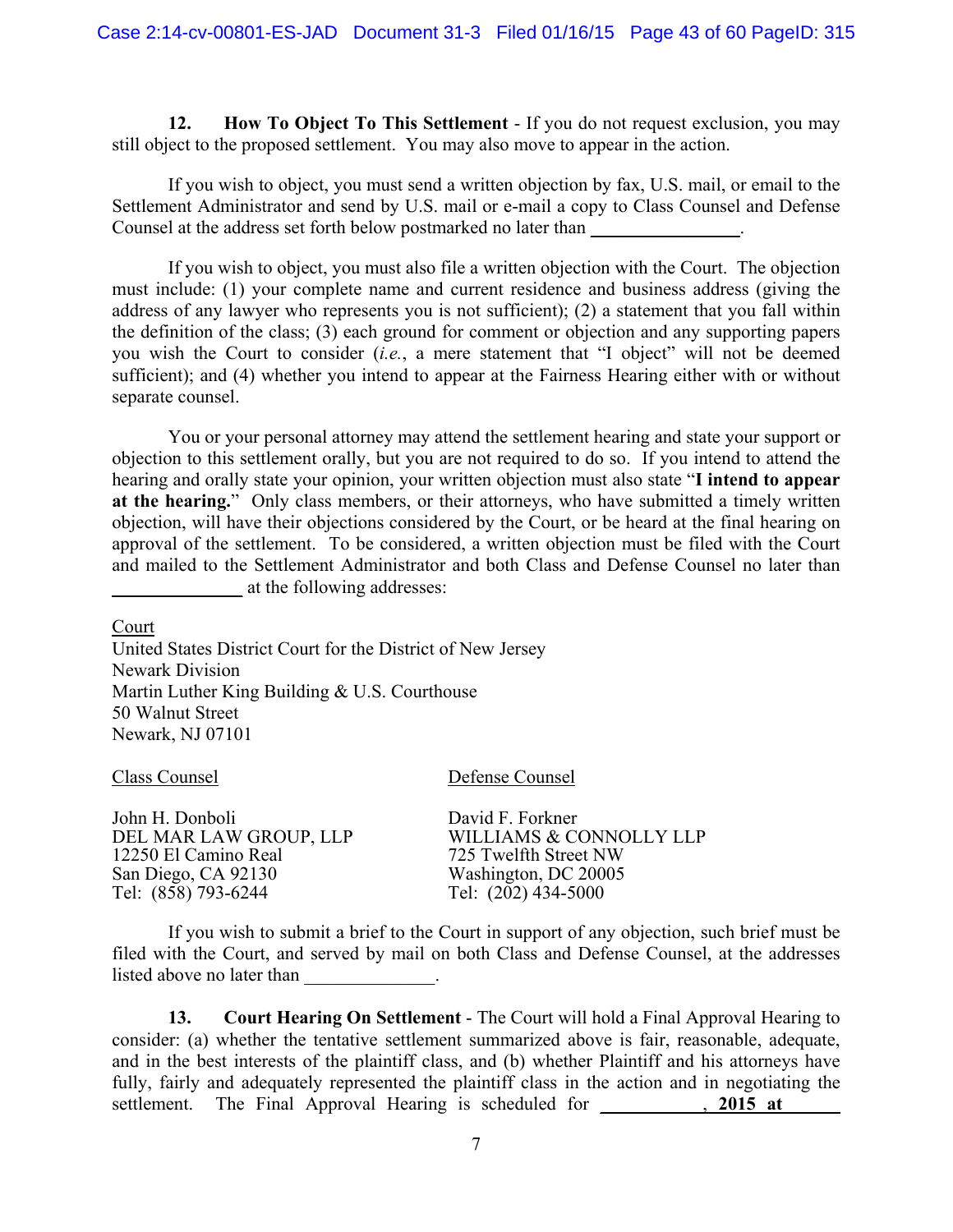**a.m./p.m.** before Judge Esther Salas in the United States District Court for the District of New Jersey, Newark Division, 50 Walnut Street, Newark, NJ 07101. The time and date of the approval may be changed by the court order without further notice to the class.

**14. Court Hearing On Class Counsel Fees and Class Representative Incentive**  Award - The Court will also hold a hearing on **.** 2015 at **a.m./p.m.** in the United States District Court for the District of New Jersey, Newark Division, 50 Walnut Street, Newark, NJ 07101, to consider whether to award attorneys' fees and costs to Class Counsel and whether to award a class representative fee to Damian Monteleone. The time and date of the hearing may be changed by the Court without further notice to the class. At this Court hearing, Plaintiff shall request that the Court grant: (i) a class representative incentive award to Damian Monteleone in the amount of \$5,000.00; and (ii) payment by Defendants of Class Counsel's attorneys' fees in the amount of  $$375,000.00$ . Defendants have agreed not to oppose the abovestated request.

**15. More Information -** If you wish to receive additional information about this notice or the settlement, you may:

- (i) Examine the Court's file on the case at the address shown above;
- (ii) Contact Class Counsel in writing at the address in paragraph 12 above; or
- (iii) Visit **www.ultradogfoodsettlement.com**

**Do not contact Defendants or the Court regarding this Notice or the lawsuit.**

#### **THE COURT HAS NOT RULED IN FAVOR OF OR AGAINST THE PLAINTIFF OR DEFENDANTS ON THE MERITS OF ANY OF THEIR CLAIMS, DENIALS, OR DEFENSES IN THIS CASE.**

#### **YOUR LEGAL RIGHTS ARE AFFECTED WHETHER YOU ACT OR DON'T ACT. PLEASE READ THIS NOTICE CAREFULLY.**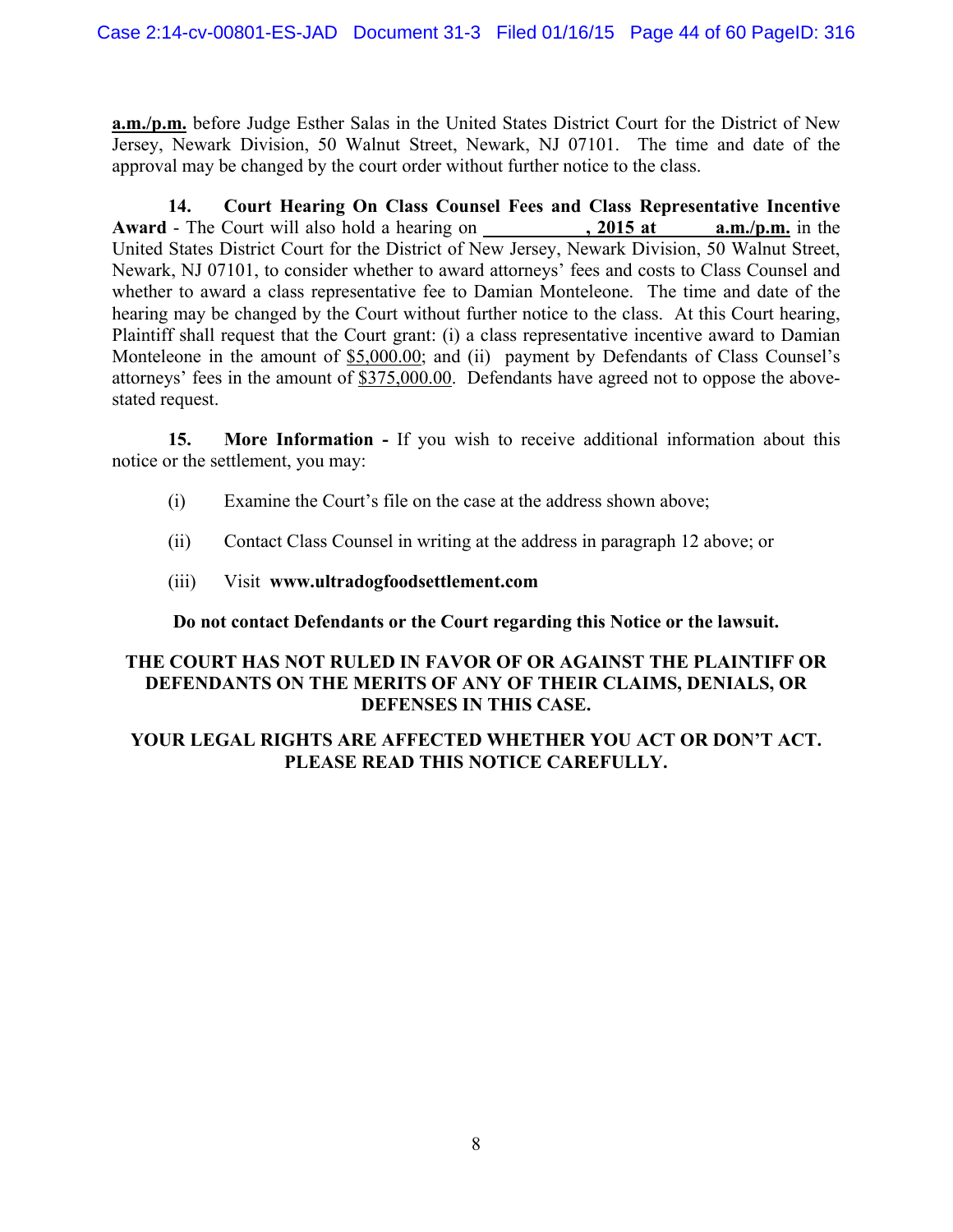Case 2:14-cv-00801-ES-JAD Document 31-3 Filed 01/16/15 Page 45 of 60 PageID: 317

## **EXHIBIT C**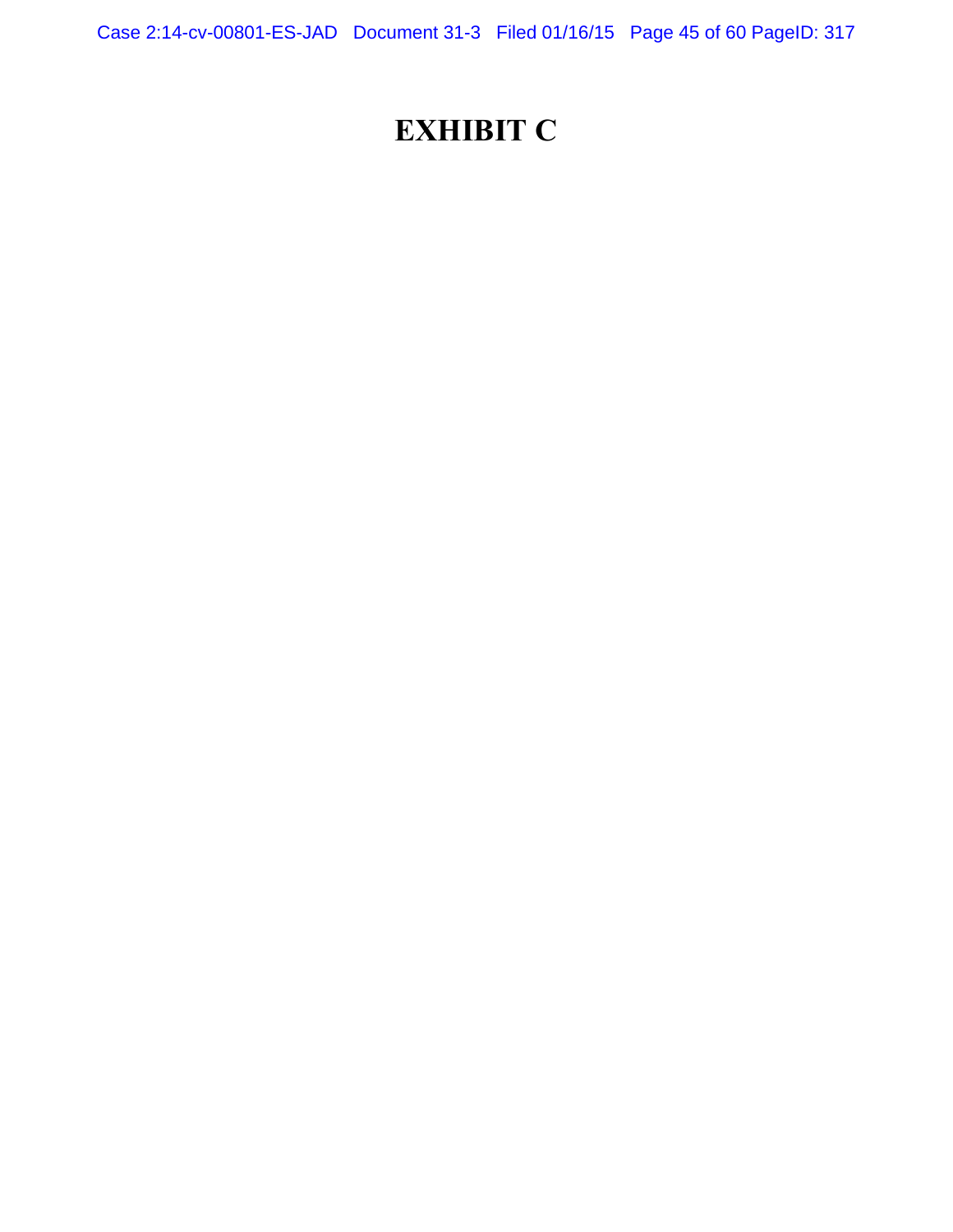Case 2:14-cv-00801-ES-JAD Document 31-3 Filed 01/16/15 Page 46 of 60 PageID: 318

#### **UNITED STATES DISTRICT COURT FOR THE DISTRICT OF NEW JERSEY**

DAMIAN MONTELEONE, an individual and on behalf of all others similarly situated,

Plaintiff,

v.

THE NUTRO COMPANY, a Delaware corporation; MARS, INCORPORATED, a Delaware corporation; and DOES 1 through 100, inclusive,

Defendants.

Electronically filed

**Case No.: 2:14-cv-00801-ES-JAD** 

**[PROPOSED] ORDER GRANTING PRELIMINARY APPROVAL OF CLASS ACTION SETTLEMENT, CONDITIONALLY CERTIFYING SETTLEMENT CLASS, APPROVING FORM AND MANNER OF NOTICE, AND SCHEDULING FAIRNESS HEARING** 

**WHEREAS**, this action is pending before this Court as a putative class action brought by plaintiff Damian Monteleone ("Plaintiff") on behalf of putative class members in 49 states; and

**WHEREAS**, the parties have applied to this Court for an Order preliminarily approving the settlement ("Preliminary Approval Order") of the above-captioned litigation ("Action") in accordance with the parties' Settlement Agreement ("Agreement"), dated **\_\_\_\_\_\_\_\_\_\_\_\_**, 2014, which, together with the exhibits annexed thereto, sets forth the terms and conditions for a proposed settlement of the Action (the "Settlement"), and for dismissal of the Action with prejudice against defendants The Nutro Company ("Nutro") and Mars, Incorporated ("Mars") (collectively, "Defendants") upon the terms and conditions set forth therein; and

**WHEREAS**, the Court having received, read and considered the Agreement and the exhibits annexed thereto, which have been filed with the Court, and the parties' submissions; and

**WHEREAS**, it appearing that the parties entered into the Agreement after lengthy, arm's-length negotiations, including a mediation session with a respected mediator; and

**WHEREAS**, the Court has reviewed the parties' application for the Preliminary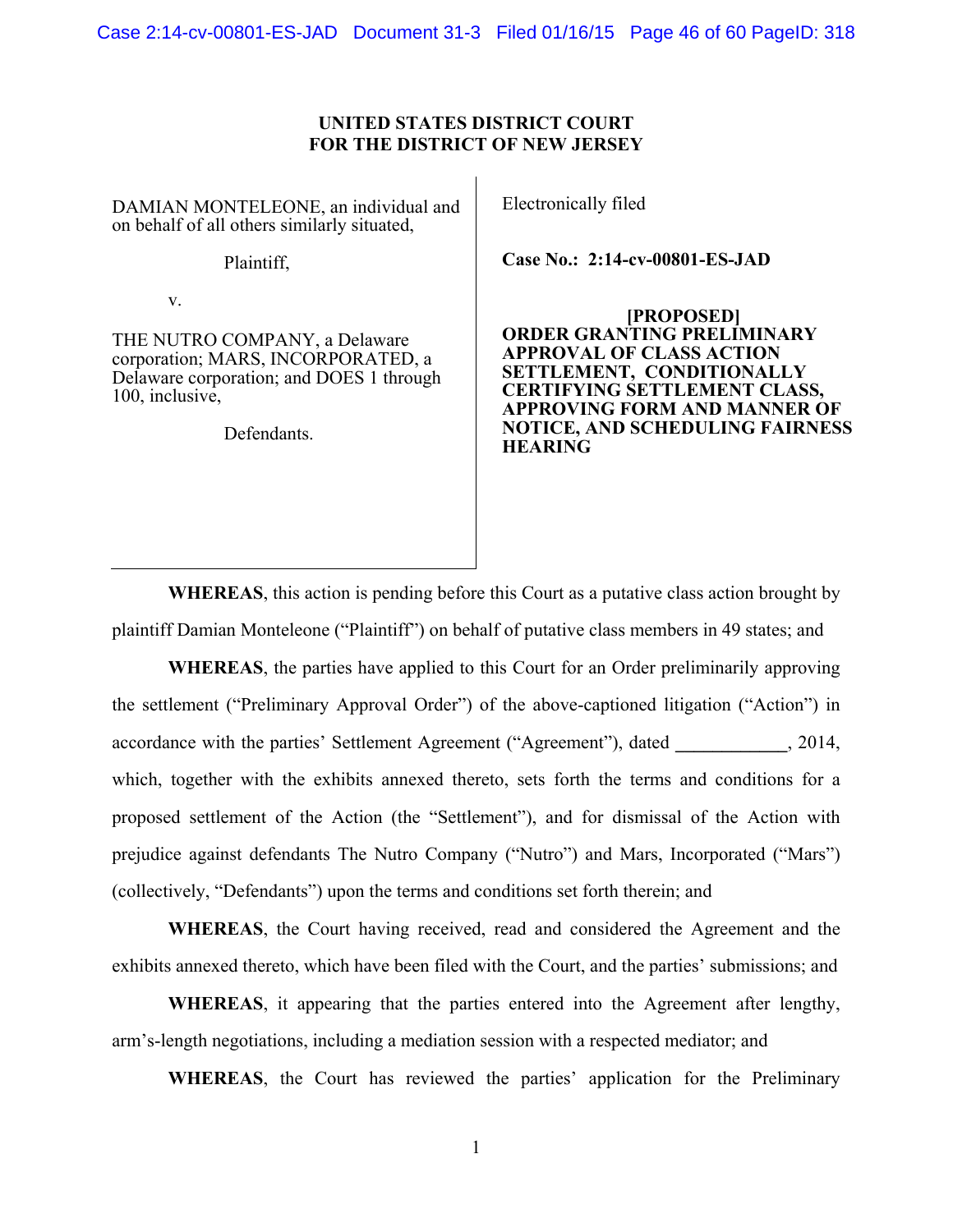Approval Order, and found good cause for the same,

**NOW, THEREFORE**, it is hereby **ORDERED, ADJUDGED** and **DECREED** as follows:

1. **Review of Settlement and Incorporation of Terms.** The Court has carefully reviewed the Agreement and the terms of the Settlement. This Preliminary Approval Order incorporates by reference the definitions in the Agreement, and all terms used herein shall have the same meaning as set forth in the Agreement.

2. **Preliminary and Conditional Certification of Settlement Class.** The Court conditionally finds, for settlement purposes only and conditioned upon the entry of this Preliminary Approval Order and the Final Order and Judgment, and the occurrence of the Effective Date, that the requirements of Federal Rule of Civil Procedure 23(a) and (b)(3) have been satisfied, in that (a) the Settlement Class is so numerous that joinder of all individual Settlement Class Members is impracticable; (b) there are questions of law and fact common to the Settlement Class and those common questions of law and fact predominate over any individual questions; (c) the claims of the Plaintiff are typical of the claims of the Class; (d) the Plaintiff and Class Counsel will fairly and adequately represent the interests of the Class; and (e) a class action is superior to other available methods for the fair and efficient adjudication of the controversy.

3. Accordingly, the Court hereby conditionally certifies the Settlement Class for settlement purposes only. The Settlement Class is defined as follows:

All person in the United States (excluding residents of the State of California) who purchased Ultra brand dry dog kibble between April 1, 2007 and June 30, 2009 and/or Ultra brand dog biscuits between April 1, 2007 and April 30, 2011. Excluded from the Settlement Class are all persons who are employees, directors, officers, and agents of Defendants or its subsidiaries and affiliated companies, as well as the Court and its immediate family and staff.

4. Having considered the relevant factors set forth in Rule 23, the Court has made a preliminary determination that Plaintiff Damian Monteleone and Class Counsel are adequate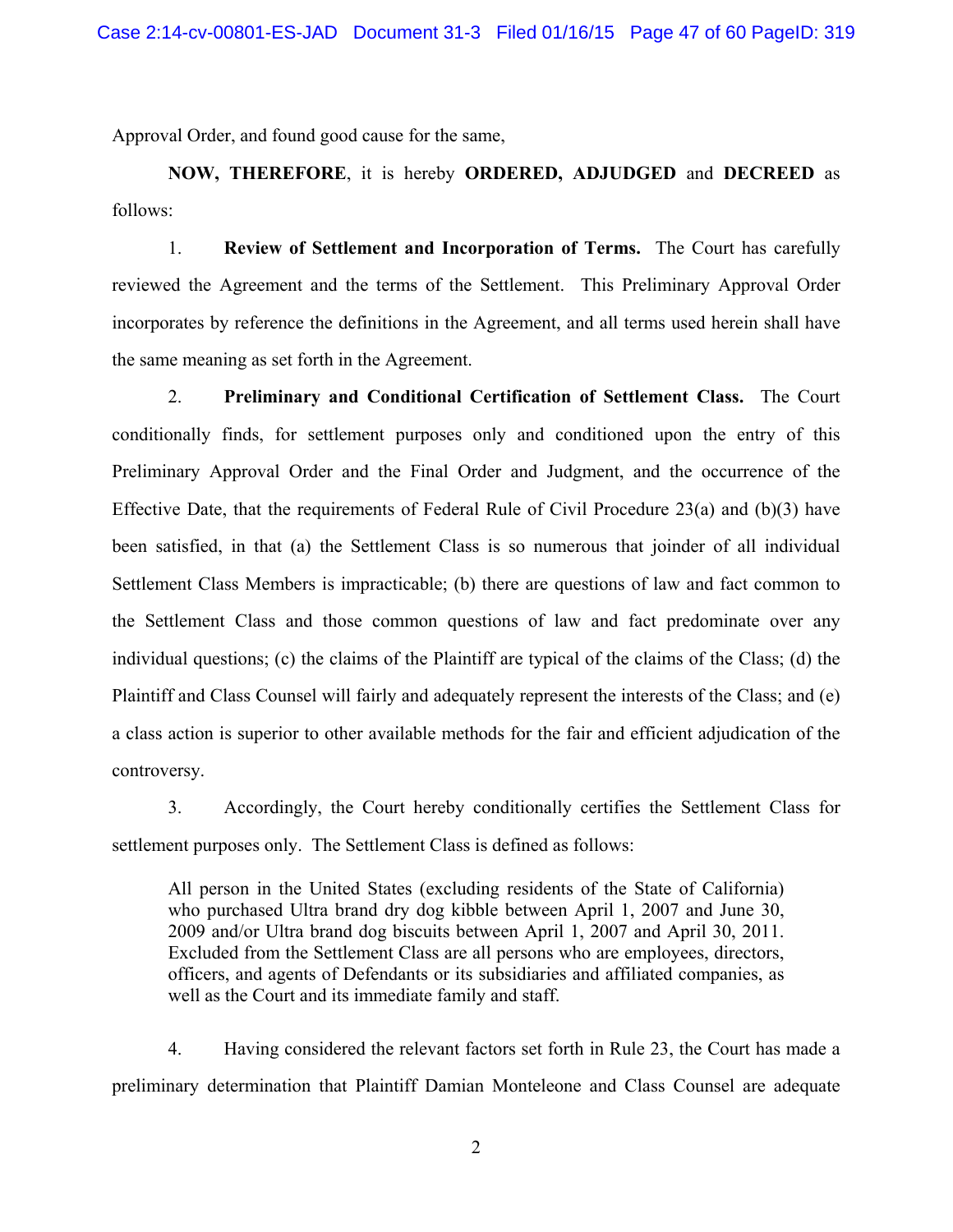representatives of the Settlement Class and hereby appoints them as such solely for purposes of settlement.

5. **Preliminary Approval of Settlement.** The Parties have agreed to settle the Action upon the terms and conditions set forth in the Agreement, which has been filed with and reviewed by the Court.

6. The Court preliminarily finds: (a) that Plaintiff in the Action, by and through his counsel, has investigated the facts and law relating to the matters alleged in his complaint and evaluated the risks associated with continued litigation, trial, and/or appeal; (b) that the Settlement was reached as a result of arm's-length negotiations between counsel for Plaintiff and counsel for Defendants and a mediation session with a respected mediator, the Honorable Mark B. Epstein (Ret.); (c) that the proponents of the settlement, counsel for the parties, are experienced in similar litigation; and (d) that the Settlement confers substantial benefits upon the Settlement Class, particularly in light of the damages that Plaintiff and Class Counsel believe are potentially recoverable or provable at trial, without the costs, uncertainties, delays, and other risks associated with continued litigation, trial, and/or appeal.

7. Accordingly, the Court preliminarily approves the Agreement and the terms and conditions of the Settlement as fair, reasonable, and adequate pursuant to Federal Rule of Civil Procedure 23(e), subject to further consideration at the Fairness Hearing (as described below).

8. **Fairness Hearing.** Pursuant to Rule 23(e), a hearing (the "Fairness Hearing") will be held before this Court at the Martin Luther King Building & U.S. Courthouse, 50 Walnut Street, Newark, NJ 07101 on , 2015 at a.m./p.m., for the following purposes: (a) to determine whether the Settlement Class meets all applicable requirements of Federal Rules of Civil Procedure 23 and, thus, the Settlement Class should be finally certified for purposes of effectuating the Settlement; (b) to determine whether the proposed Settlement of the Action on the terms and conditions provided for in the Agreement are fair, reasonable and adequate in accordance with Federal Rule of Civil Procedure 23(e) and therefore should be approved by the Court; (c) to consider the application of Class Counsel for attorneys' fees, costs,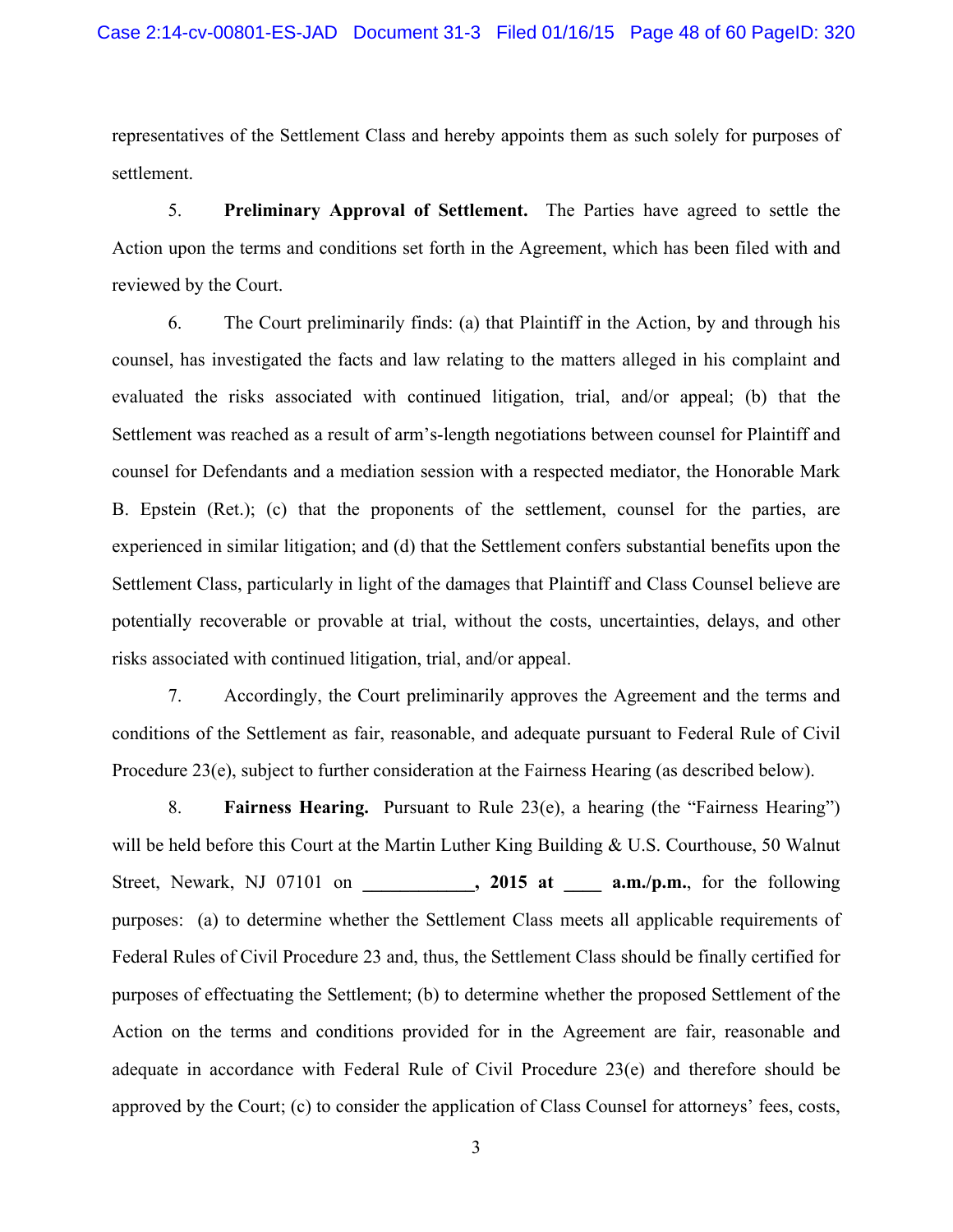and expenses, as provided for in the Agreement; (d) to consider the application of Plaintiff for an incentive award for serving as class representative, as provided for in the Agreement; (e) to determine whether a final approval order and judgment should be entered herein; (f) to consider the release provided for in the Settlement Agreement; and (g) to consider and determine such other matters as the Court deems just and appropriate.

9. The Court may adjourn or continue the Fairness Hearing without further notice to the Settlement Class.

10. The parties may further modify the Agreement prior to the Fairness Hearing so long as such modifications do not materially change the terms of the Settlement provided thereunder. The Court may approve the Agreement with such modifications as may be agreed to by the parties, if appropriate, without further notice to the Settlement Class.

11. After the Fairness Hearing, the Court may enter a Final Order and Judgment in accordance with the Agreement that will adjudicate the rights of the Settlement Class Members (as defined in the Agreement) with respect to the claims being settled.

12. **Approval of Form of Notice.** The Court hereby approves, as to form and content, the proposed notice annexed as Exhibit "B" to the Settlement Agreement ("Notice") and the short-form notice that is annexed as Exhibit "E" to the Settlement Agreement ("Summary Notice"). The Court finds that the Notice and Summary Notice meet the requirements of Federal Rule of Civil Procedure  $23(c)(2)(B)$  and (e), and due process, and are the best notice practicable under the circumstances, and shall constitute due and sufficient notice to all persons entitled thereto.

13. **Approval of Notice Procedures.** The Court hereby approves the procedures set forth in the Settlement Agreement, and described below, for providing notice to the proposed Settlement Class. The Court finds that the procedures are fair, reasonable, and adequate; the best notice practicable under the circumstances; consistent with due process; and shall constitute due and sufficient notice to all persons entitled thereto.

14. As soon as possible after the entry of this Preliminary Approval Order, but not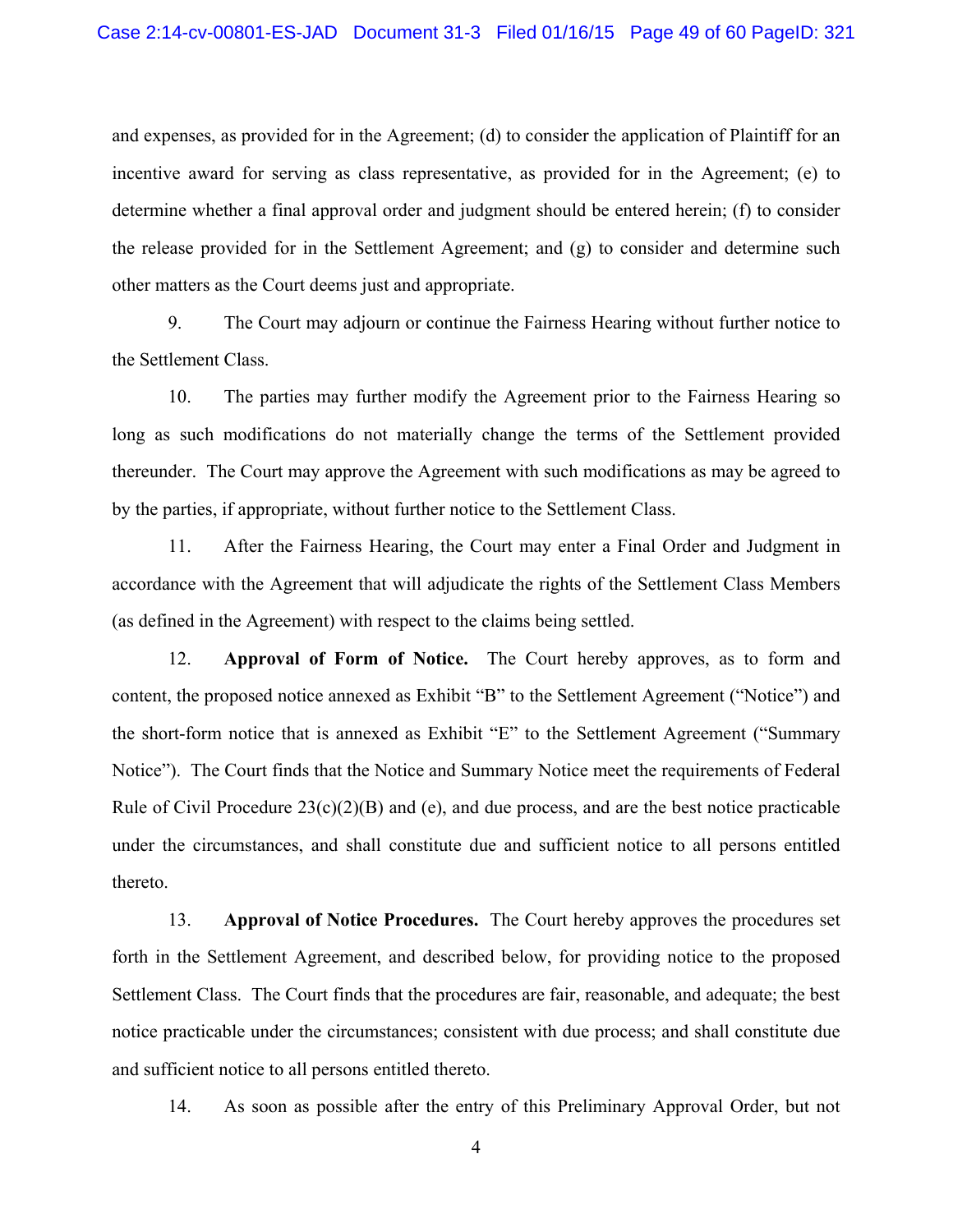later than thirty (30) days after the entry of this Preliminary Approval Order, Plaintiff and Defendants will coordinate with the Settlement Administrator (as defined below) to provide notice to the Settlement Class as follows:

(a) by emailing the Notice substantially in the form attached as Exhibit "B" to the Agreement, to the last known email addresses of each potential member of the Settlement Class to the extent such email address information exists in Nutro's consumer databases, is a valid email address, and the Settlement Class Member has not withheld his/her consent to being contacted by Nutro via email;

(b) by mailing the Notice and Summary Notice substantially in the forms attached as Exhibit "B" and "E" to the Agreement, to in-house counsel for PetSmart and Petco requesting that they post the Summary Notice of the settlement substantially in the form attached as Exhibit "E" to the Agreement at the point of purchase in their stores for the duration of the Claim Period, provided however that the Parties shall not represent, warrant, or guarantee that PetSmart and Petco actually will post the Summary Notice in their stores;

(c) by publishing the Notice on Nutro's website (www.nutro.com), to be marked for "Customers Only" on the top half of the website's homepage, for the duration of the Claim Period; and

(d) by providing a website address in the Notice and Summary Notice (www.ultradogfoodsettlement.com) to a settlement website to be designed and administered by the Settlement Administrator that will contain the settlement documents (including but not limited to the Notice and Claim Form), a list of important dates, and any other information to which the Parties may agree.

15. The costs of providing notice to potential Settlement Class members, the processing of claims, and all other administrative expenses shall be paid in accordance with the applicable provisions of the Agreement.

16. At least 14 days prior to the Fairness Hearing, Defendants, through their counsel of record, shall cause to be filed with the Court sworn affidavits evidencing compliance with the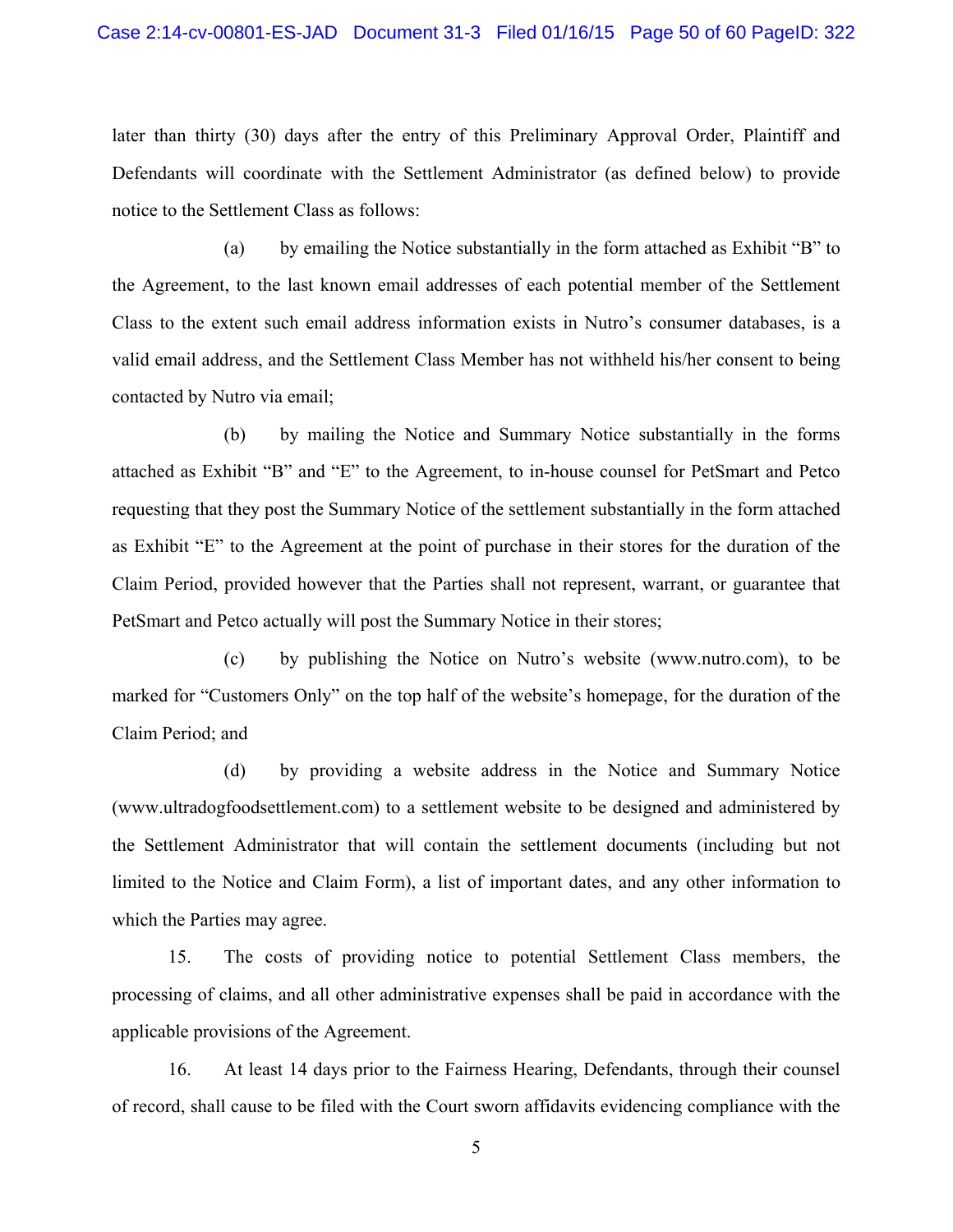provisions of Agreement as it relates to providing Notice.

17. **Appointment of Settlement Administrator.** The Garden City Group, Inc. is hereby approved and appointed as Settlement Administrator for the Settlement and shall perform all of the duties of the Settlement Administrator set forth in the Agreement, including dissemination of the Notice and Summary Notice, the processing of claims, responding to inquiries from potential members of the Settlement Class, and other administrative functions, all under the direction and supervision of the Court.

18. **Participation in Settlement and Submission of Claims.** To participate in the Settlement, Settlement Class Members will have until \_\_\_\_\_\_\_\_\_\_\_\_\_\_\_, 2015 to submit their Claim Forms, as provided for in the Notice and Summary Notice, which is due, adequate, and sufficient time. The Settlement Administrator shall have authority to accept or reject claims in accordance with the Agreement.

19. Any Class member may enter an appearance in the Litigation, at his or her own expense, individually or through counsel. All Class members who do not enter an appearance will be represented by Class Counsel. All Settlement Class Members shall be bound by all determinations and judgments in the Action concerning the settlement, whether favorable or unfavorable to the Settlement Class.

20. **Objections to Settlement.** Any Settlement Class Member may object to the Settlement, the certification of the Settlement Class, the entry of the Final Order and Judgment, the amount of fees received by Class Counsel, and/or the amount of the incentive award requested by the Plaintiff. Any Settlement Class Member who intends to object must send a written, signed objection by fax, U.S. mail or email to the Settlement Administrator and send by U.S. mail or email a copy to Class Counsel and Defense Counsel at the address set forth below, postmarked (or the equivalent for fax or email) no later than **\_\_\_\_\_\_\_\_\_\_\_\_\_\_\_\_\_\_**, 2015. Objections received after the deadline will not be considered. Settlement Class Members who object must set forth their full name, current address, and telephone number.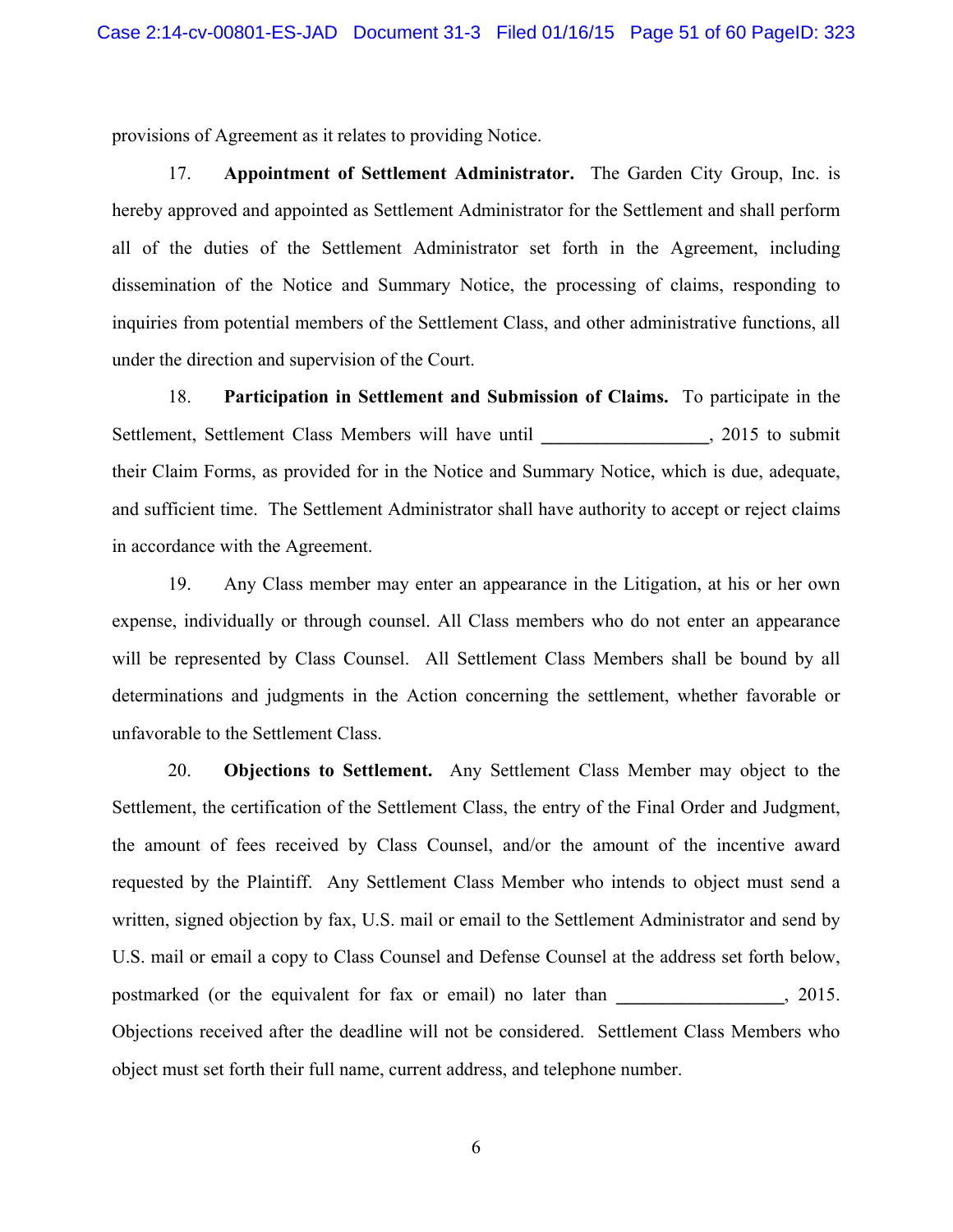## Settlement Administrator

THE GARDEN CITY GROUP, INC. 815 Western Ave., Suite 200 Seattle, WA 98104 Telephone: (206) 876-5241 Facsimile: (206) 876-5201

## Class Counsel

John H. Donboli DEL MAR LAW GROUP, LLP 12250 El Camino Real San Diego, CA 92130 Telephone: (858) 793-6244 Facsimile: (858) 724-1490 E-mail: JDonboli@delmarlawgroup.com

## **Defendants**

David F. Forkner WILLIAMS & CONNOLLY LLP 725 Twelfth Street NW Washington, DC 20005 Telephone: (202) 434-5000 Facsimile: (202) 434-5792 E-mail: DForkner@wc.com

21. Settlement Class Members who do not serve timely written objections in the manner provided for in this Preliminary Approval Order shall be deemed to have waived all objections and shall forever be foreclosed from making any objection to or appeal of the fairness, reasonableness or adequacy of the proposed Settlement, and to the award of fees and expenses to Class Counsel and other costs, all as set forth in the Agreement and this Preliminary Approval Order. No Settlement Class Member shall be entitled to be heard at the Fairness Hearing (whether individually or through separate counsel) or to object to the Settlement, and no written objections or briefs submitted by any Settlement Class Member shall be received or considered by the Court at the Fairness Hearing, unless written notice of the objecting class member's intention to appear at the Fairness Hearing and copies of any written objections and/or briefs shall have been filed with the Court and served on Class Counsel and Defense Counsel by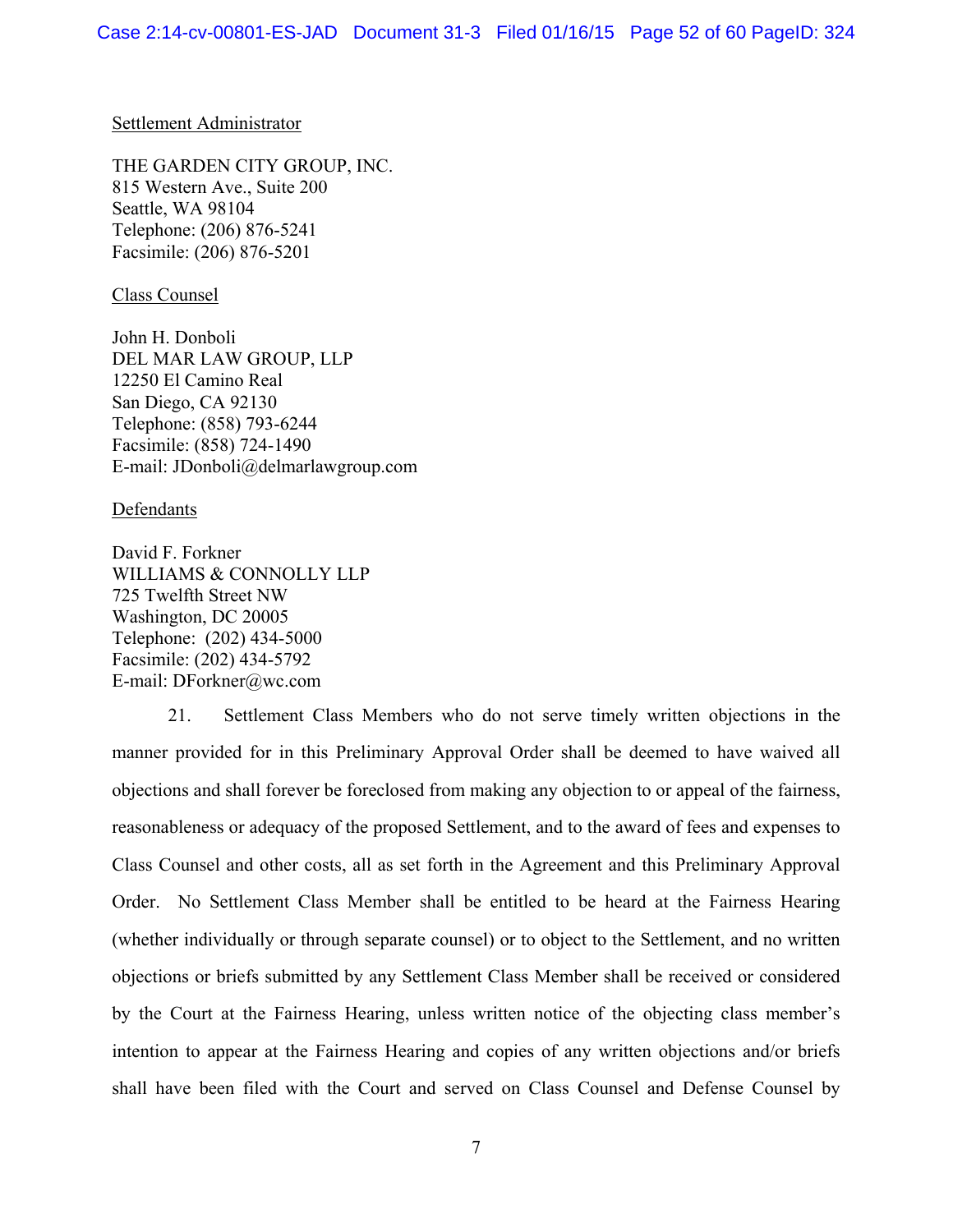**\_\_\_\_\_\_\_\_\_\_\_\_\_\_\_\_\_\_\_\_**, 2015. Settlement Class members who do not oppose the Settlement, Class Counsel's application for attorneys' fees, costs, and expenses, or Plaintiff's incentive fee aware need not take any action.

22. **Requesting Exclusion from Settlement Class.** Any member of the Settlement Class may choose to exclude himself or herself from the Settlement. Any such person who chooses to be excluded from the Settlement will not be a Settlement Class Member and shall relinquish his or her rights to benefits with respect to the Settlement, should it be approved. Any member of the Settlement Class who does not choose to exclude himself or herself from the Settlement shall be bound by the terms of the Agreement and Settlement, if finally approved by the Court, and any decisions made or orders entered in the Action.

23. Any putative Settlement Class Member who chooses to opt out of the Settlement must send a signed letter by fax, U.S. Mail, or email to: The Garden City Group, Inc., 815 Western Ave., Suite 200, Seattle, WA 98104, postmarked (or the equivalent for fax or email) no later than  $, 2015.$ 

24. Upon the Effective Date, as defined in the Agreement, all members of the Settlement Class who have not opted out of the settlement shall be enjoined and barred from asserting any of the Released Claims against Defendants, and each Settlement Class Member shall be deemed to release any and all such Released Claims as against Defendants, as these terms are defined in the Agreement. All members of the Settlement Class who submit valid and timely requests for exclusion in the manner set forth above and in the Agreement shall have no rights under the Agreement and shall not be bound by the Agreement or the Final Order and Judgment.

25. **Other Actions and Claims.** Pending resolution of these settlement proceedings, no other action now pending or hereinafter filed arising out of all or any part of the subject matter of the Action shall be maintained as a class action and, except as provided by further order of the Court, for good cause shown, all persons are hereby enjoined, during the pendency of these settlement proceedings, from filing or prosecuting purported class actions against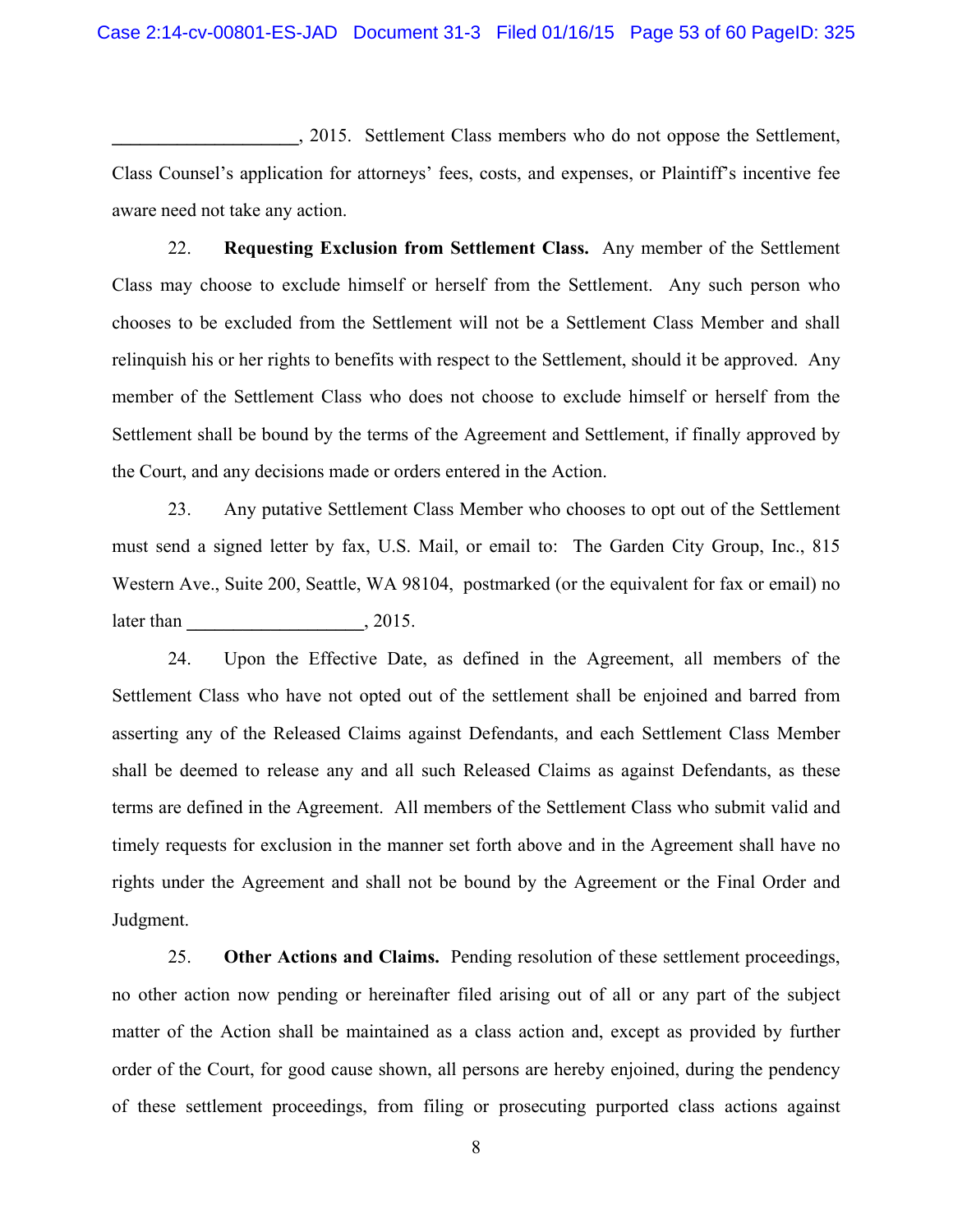Defendants with respect to any of the Released Claims as defined in the Agreement. Pending final determination of whether the proposed Settlement should be approved, no Settlement Class Member directly, derivatively, in a representative capacity, or in any other capacity, shall commence or continue any action against any of the Released Parties (as that term is defined in the Agreement) in any court or tribunal asserting any of the Released Claims (as that term is defined in the Agreement).

26. **Stay of Proceedings.** Pending the Fairness Hearing, all proceedings in the Action, other than proceedings necessary to carry out or enforce the terms and conditions of the Agreement and this Preliminary Approval Order, are stayed.

27. **Failure to Obtain Final Approval.** In the event the Agreement and Settlement are not finally approved by the Court, or for any reason the Parties fail to obtain entry of the Final Order and Judgment as contemplated in the Agreement, or the Agreement is terminated pursuant to its terms for any reason or the Effective Date does not occur for any reason, then the following shall apply:

(a) All orders and findings entered in connection with the Settlement and Agreement shall become null and void and have no force and effect whatsoever, shall not be used or referred to for any purposes whatsoever, and shall not be admissible or discoverable in this or any other proceeding;

(b) The conditional certification of the Settlement Class pursuant to this Preliminary Approval Order shall be vacated automatically, and the Action shall proceed as though the Settlement Class had never been certified pursuant to the Agreement and such findings had never been made;

(c) Nothing contained in this Preliminary Approval Order is, or may be construed as, a presumption, concession or admission by or against Defendants or Plaintiff of any default, liability or wrongdoing as to any facts or claims alleged or asserted in the Action, or in any actions or proceedings, whether civil, criminal or administrative, including, but not limited to, factual or legal matters relating to any effort to certify the Action as a class action;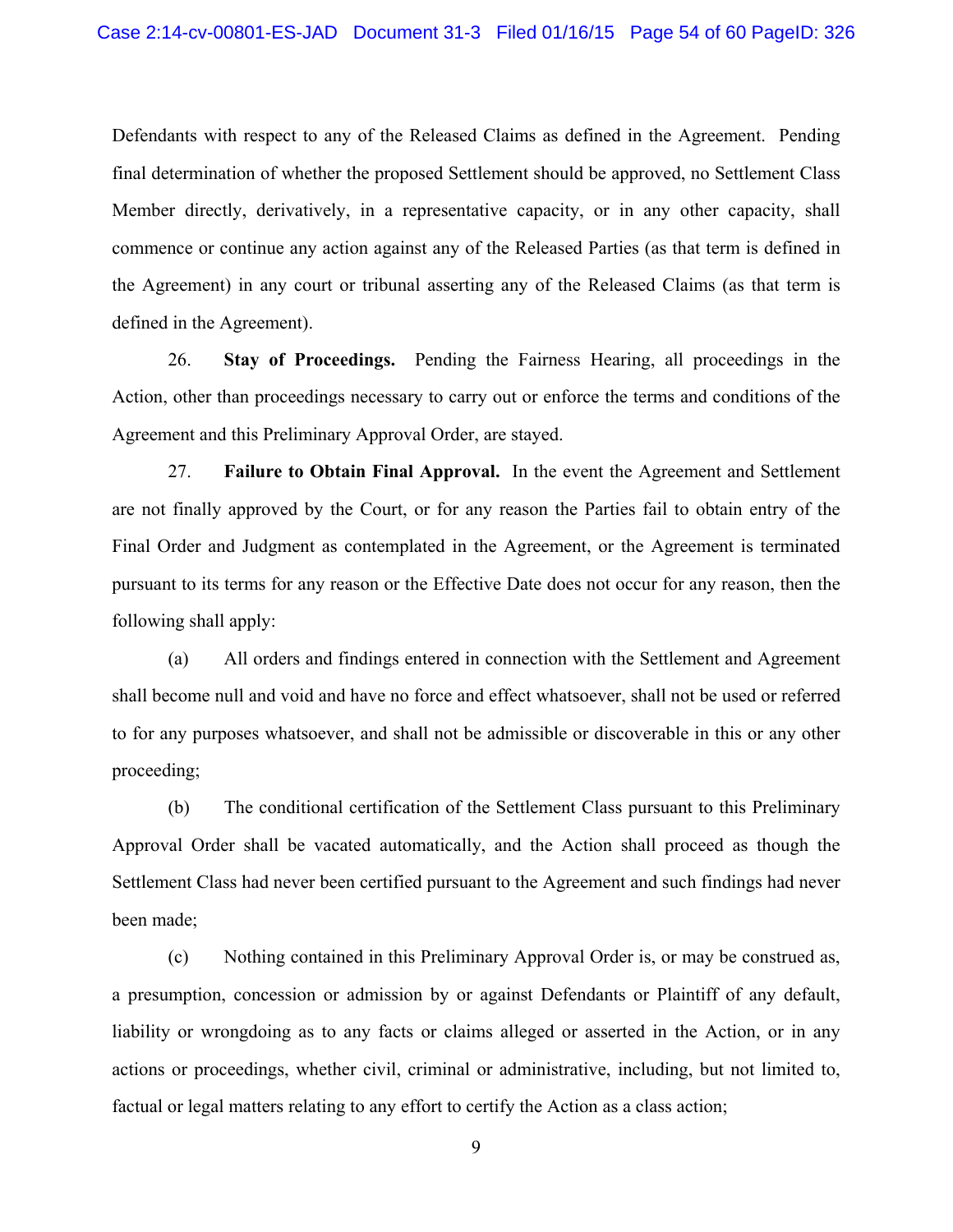(d) Nothing in this Preliminary Approval Order or pertaining to the Agreement, including any of the documents or statements generated or received pursuant to the claims administration process, shall be used as evidence in any further proceeding in the Action; and

(e) All of the Court's prior orders having nothing whatsoever to do with class certification shall, subject to this Preliminary Approval Order, remain in force and effect.

28. **No Admission.** Neither the Agreement, nor any of its terms or provisions, nor any of the negotiations or proceedings connected with it, nor this Order, shall be construed in this or any lawsuit as an admission or concession by Defendants of the truth of any of the allegations of the Action, or of any liability, fault, or wrongdoing of any kind, or by the named Plaintiff Damian Monteleone or any other member of the Settlement Class of the merit of any defense or lack of merit of any claim.

29. **Miscellaneous.** Class Counsel and Defense Counsel are hereby authorized to use all reasonable procedures in connection with approval and administration of the settlement that are not materially inconsistent with this Preliminary Approval Order or the Agreement, including making, without further approval of the Court, minor changes to the form or content of the Notice, Summary Notice, and other exhibits that they jointly agree are reasonable or necessary to effectuate the Settlement and the purposes of this Preliminary Approval Order.

30. **Continuances.** The Court reserves the right to adjourn or continue the date of the Fairness Hearing without further notice to the Settlement Class, and retains jurisdiction to consider all further applications arising out of or connected with the proposed Settlement.

**IT IS SO ORDERED** on this day of , 20 .

Hon. Esther Salas, U.S. District Judge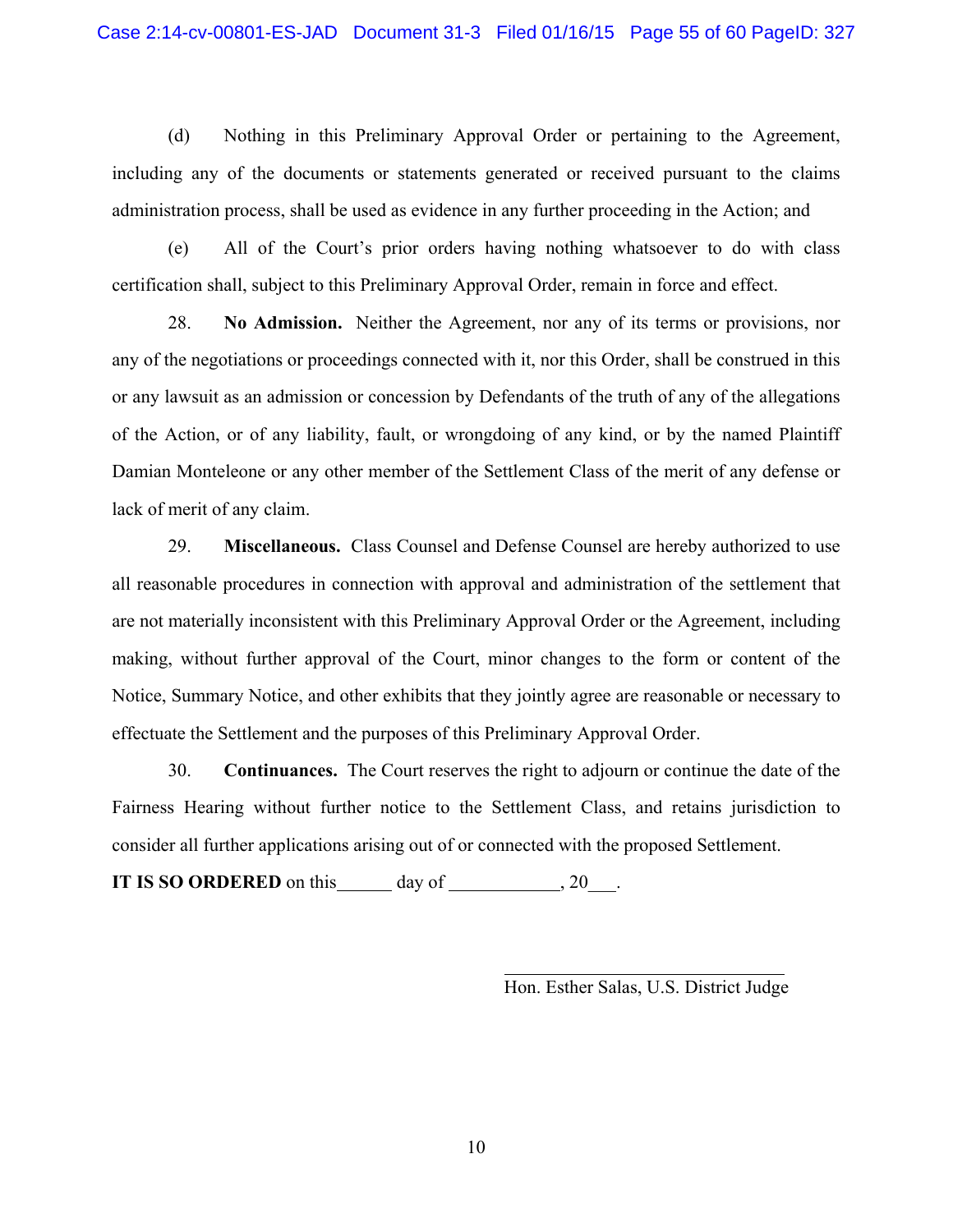Case 2:14-cv-00801-ES-JAD Document 31-3 Filed 01/16/15 Page 56 of 60 PageID: 328

# **EXHIBIT D**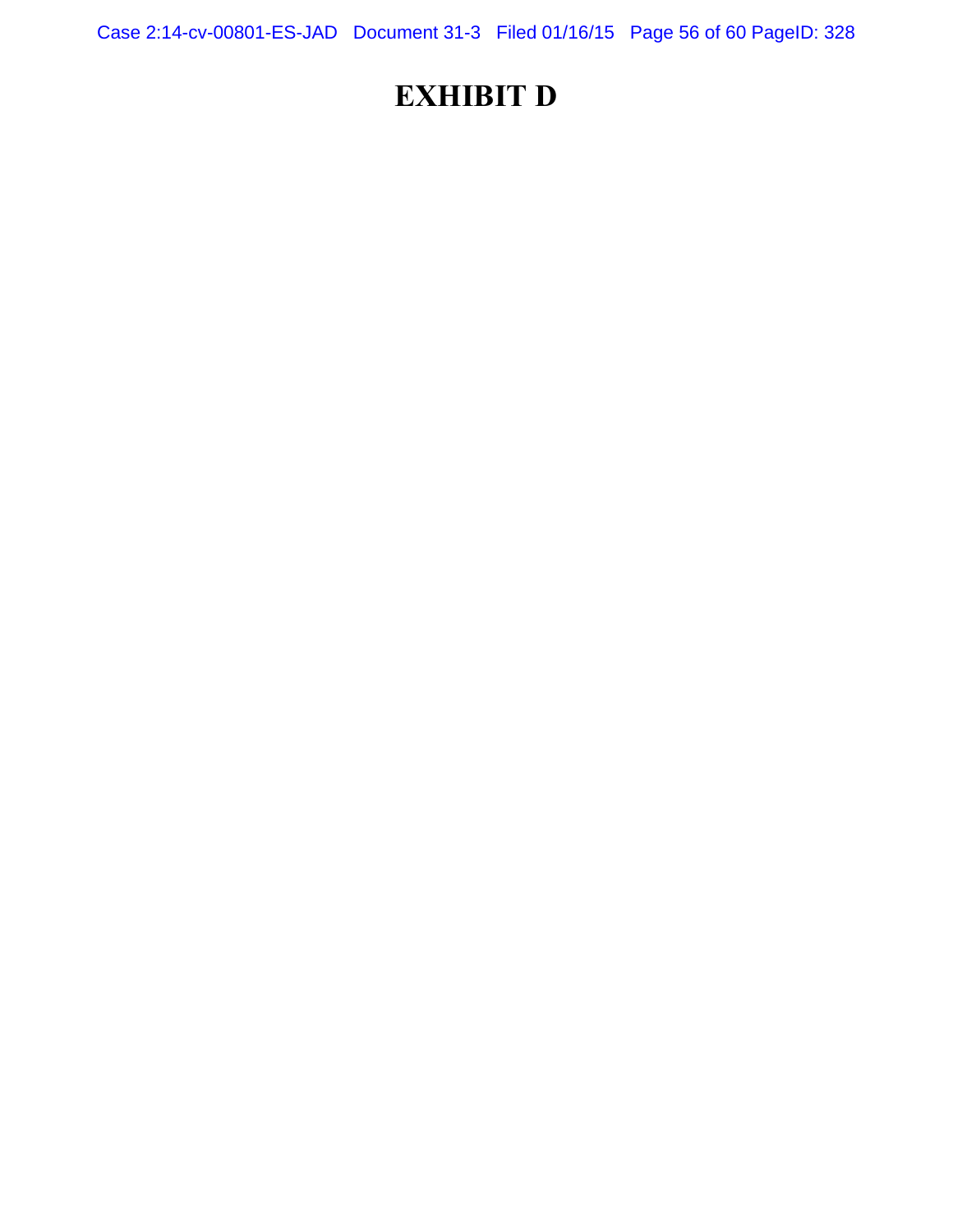**Ultra Dog Food Class Action Settlement Administrator THE GARDEN CITY GROUP, INC. 815 Western Ave, Suite 200 Seattle, WA 98104**

## **PROOF OF CLAIM**

To make a Claim, you must fully complete this Claim Form so that it is postmarked no later than \_\_\_\_\_\_\_\_\_\_\_\_\_\_\_. This Claim Form is subject to verification. A complete description of the class qualifications and claim benefits is provided in the Notice of Proposed Settlement of Class Action (www.ultradogfoodsettlement.com). The fully completed Claim Form must be returned to the following address: **THE GARDEN CITY GROUP, INC., 815 Western Ave, Suite 200, Seattle, WA 98104** prior to **b** to take part in the settlement.

THE WILLFUL SUBMISSION OF A FALSE CLAIM CONSTITUTES THE CRIME OF PERJURY AND IS PUNISHABLE BY LAW.

- I, certify that I purchased (*please circle all that apply*)
- (a) Ultra brand dry dog kibble between April 1, 2007 and June 30, 2009; and/or
- (b) Ultra brand dog biscuits between April 1, 2007 and April 30, 2011

at the following retailer: The same state of the same state of the same state of the same state of the same state of the same state of the same state of the same state of the same state of the same state of the same state upon a "Guaranteed Analysis" that included a reference to Bacillus CFUs in purchasing this product.

I further certify that in consideration for the right to receive either a cash payment of \$2.00, or a \$5.00 Gift Certificate for any Nutro product, or a donation of my claim to an animal shelter and/or charities, I expressly release and agree that I shall not hereinafter institute, maintain or assert in any way any claims against The Nutro Company and Mars Incorporated, their predecessors, heirs, representatives, assigns, agents, distributors, customers, wholesalers, retailers, or employees, past and present, arising out of or relating to the purchase of Nutro's Ultra brand dry dog kibble (manufactured and/or sold between April 1, 2007 and June 30, 2009) and/or Ultra brand dog biscuits (manufactured and/or sold between April 1, 2007 and April 30, 2011).

I hereby elect to receive (*please circle one*):

- (a) **Gift Certificate** I elect to receive one \$5.00 Gift Certificate for any Nutro product; or
- (b) **Check** I elect to receive a \$2.00 check from Nutro; or
- (c) **Donation** I elect to donate my claim towards Nutro's contribution of dry kibble product (worth \$5.00 at retail price) to animal shelters and/or animal charities of Nutro's choice.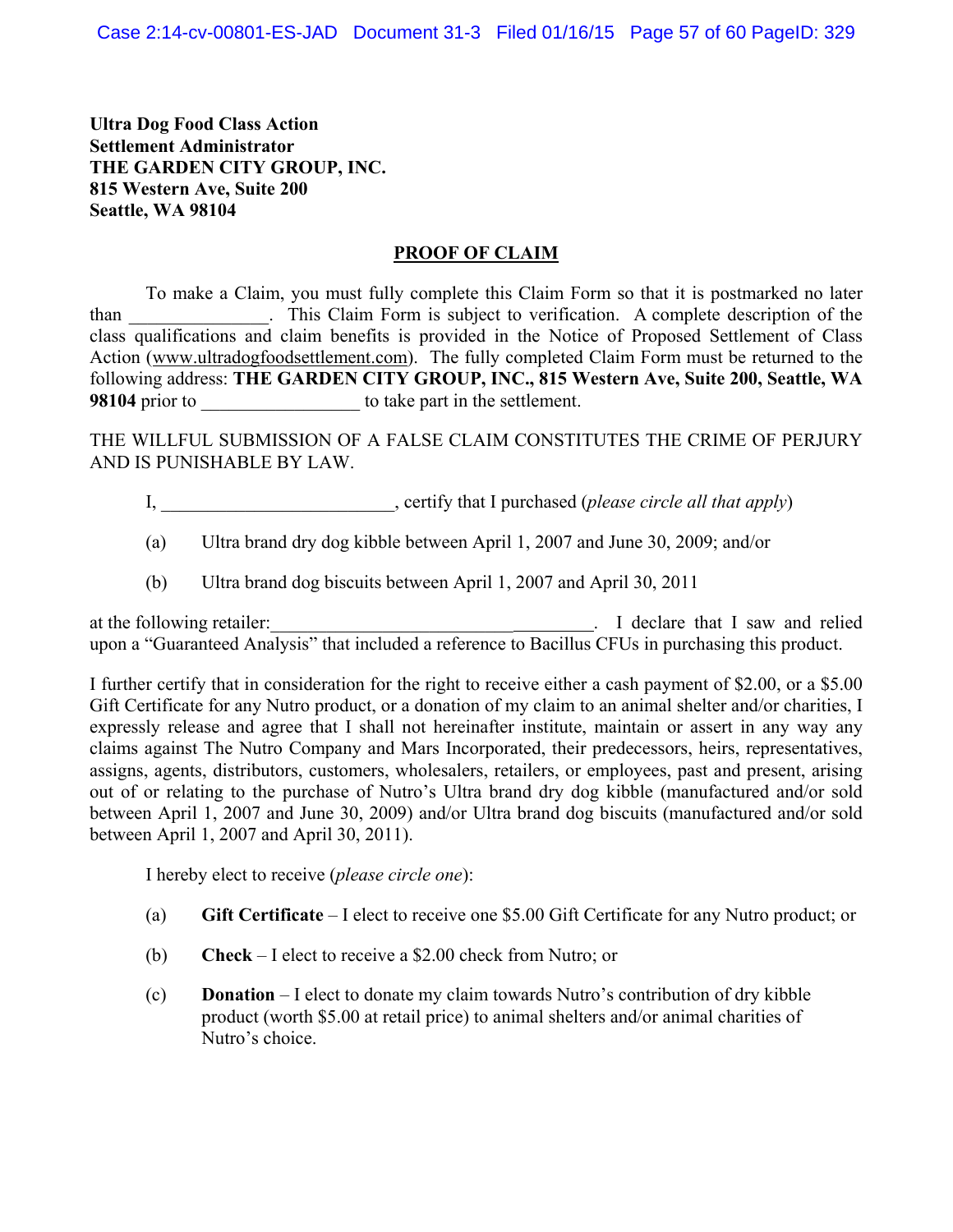I understand that The Nutro Company and Mars Incorporated have the right to verify and dispute this Claim. I declare under penalty of perjury under the laws of the state in which I execute this Claim Form and the United States of America that the foregoing is true and correct, and that this declaration was executed on:

Dated: \_\_\_\_\_\_\_\_\_\_\_\_\_\_\_\_\_

Signature

 $\mathcal{L}_\text{max}$  and  $\mathcal{L}_\text{max}$  and  $\mathcal{L}_\text{max}$  and  $\mathcal{L}_\text{max}$  and  $\mathcal{L}_\text{max}$  and  $\mathcal{L}_\text{max}$ 

Print Full Name

\_\_\_\_\_\_\_\_\_\_\_\_\_\_\_\_\_\_\_\_\_\_\_\_\_\_\_\_\_\_\_\_\_\_\_

 $\mathcal{L}_\text{max}$  , and the set of the set of the set of the set of the set of the set of the set of the set of the set of the set of the set of the set of the set of the set of the set of the set of the set of the set of the

 $\mathcal{L}_\text{max}$  , and the set of the set of the set of the set of the set of the set of the set of the set of the set of the set of the set of the set of the set of the set of the set of the set of the set of the set of the

 $\mathcal{L}_\text{max}$  , and the set of the set of the set of the set of the set of the set of the set of the set of the set of the set of the set of the set of the set of the set of the set of the set of the set of the set of the

Email Address

Mailing Address

City, State, Zip Code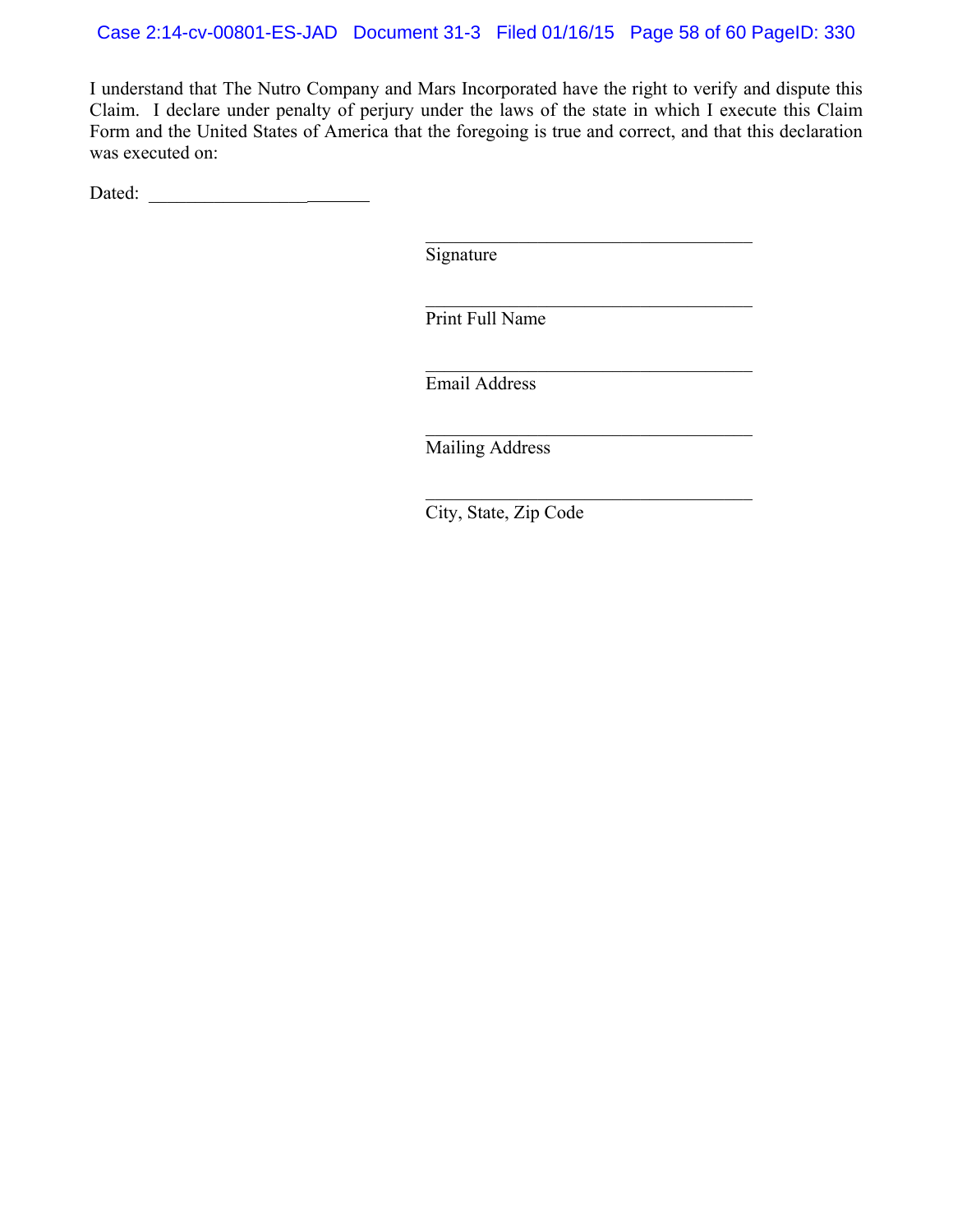Case 2:14-cv-00801-ES-JAD Document 31-3 Filed 01/16/15 Page 59 of 60 PageID: 331

# **EXHIBIT E**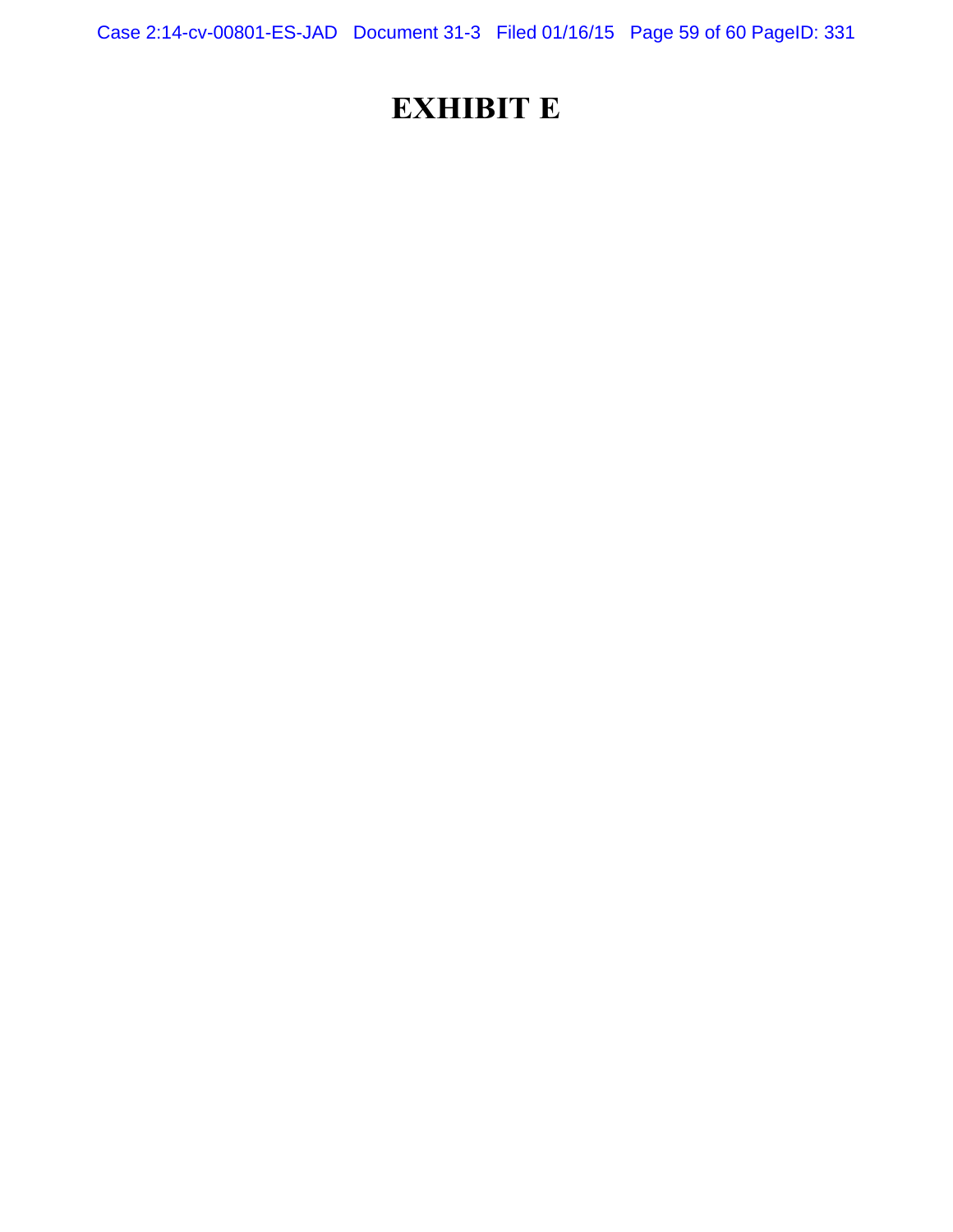## **NOTICE OF CLASS ACTION SETTLEMENT**

*Damien Monteleone v. The Nutro Company et al.* 

**Case No. 2:14-cv-00801-ES-JAD, United States District Court for the District of New Jersey, Newark Division**

### **ATTENTION ALL PERSONS WHO PURCHASED ULTRA™ BRAND DRY DOG KIBBLE PRODUCTS AND/OR ULTRA™ BRAND DOG BISCUIT PRODUCTS WITH A GUARANTEED ANALYSIS REFERENCING** *BACILLUS*

#### **A Federal Court has ordered distribution of this notice in connection with the settlement of a class action. This is not a solicitation.**

**THE ACTION AND THE SETTLEMENT.** This Notice concerns a proposed settlement of a class action lawsuit filed against THE NUTRO COMPANY and MARS, INCORPORATED ("Defendants"). The lawsuit alleges that Defendants violated the law by labeling and selling Nutro's Ultra™ brand dry dog kibble (between April 1, 2007 and June 30, 2009) and/or Ultra™ brand dog biscuits (between April 1, 2007 and April 30, 2011) with a "Guaranteed Analysis" regarding the amount of *Bacillus* Species contained therein. Plaintiff believes he has viable claims, both individually and on behalf of a nationwide class of consumers (excluding California consumers), against Defendants and Defendants believe they have valid defenses. Notwithstanding, Plaintiff and Defendants (collectively the "Parties") have agreed to settle the matter even though the Court has not held a trial or ruled in favor of either party on any disputed issues. It is important to note that notwithstanding the accuracy of the afore-mentioned *Bacillus* labeling, **at no time were animals ever harmed or at risk due to the presence or lack thereof of** *Bacillus* in the dog food products at issue in this litigation. Rather, the allegation (if proven true) would establish that an additive (a probiotic) was substantially missing from the dog food products.

WHO IS ENTITLED TO TAKE PART IN THE SETTLEMENT. If you reside in the United States (excluding residents of California) and purchased an Ultra™ brand dry dog kibble product (between April 1, 2007 and June 30, 2009) and/or an Ultra™ brand dog biscuit product (between April 1, 2007 and April 30, 2011) that contained a "Guaranteed Analysis" regarding the amount of *Bacillus* Species contained therein, you are a Class Member and a proposed class action settlement ("Settlement") could affect your legal rights. You may be entitled to file a claim for a cash payment from a fund that will be created by the Settlement. This Notice is only a summary. You can obtain the full class action notice, which explains the Settlement and your rights under it, by visiting www.ultradogfoodsettlement.com. Without admitting liability, Defendants have agreed to provide Class Members (who do not opt out and who return a valid claim form establishing their class membership) with either a \$2.00 check or a \$5.00 Gift Certificate towards the purchase of Nutro dog food products (Class Members can also elect to donate their claim to charity). Nutro also has agreed to pay court-approved attorneys' fees and expenses (in an amount *not to exceed* \$375,000.00) and a class representative incentive award (in an amount *not to exceed* \$5,000.00).

**HOW TO MAKE A CLAIM.** If you are a Class Member and wish to receive a settlement payment, you must fill out and submit a valid Claim Form. Claim Forms can be obtained or filled out online at the following website(s): **www.ultradogfoodsettlement.com** or **www.nutro.com**. This must be done no later than

**FINAL JUDGMENT AND RELEASE OF ALL CLAIMS.** If the Court approves the proposed settlement, it will enter a final judgment in the action on the merits as to all Class Members who do not request to be excluded from the Class. All Class Members who submit claims, and all Class Members who do not validly and timely request to be excluded from the proposed Settlement, shall be subject to a binding judgment. Such Class members will be forever barred from bringing their own lawsuits and shall be deemed to have released Defendants and their agents from all claims, causes of action or losses of whatever kind or nature that were asserted or could have been asserted in the lawsuit listed in this notice or that arise from that lawsuit.

**NOTICE OF SETTLEMENT APPROVAL HEARING.** The United States District Court for the District of New Jersey, Newark Division, will hold a hearing on **\_\_\_\_\_\_\_\_\_, 20** at **a.m./p.m.**, in the Martin Luther King Building & U.S. Courthouse, located at 50 Walnut Street, Newark, New Jersey 07101, to consider whether to grant final approval to the proposed Settlement and Class Counsel's request for attorneys' fees and costs, incentive awards to representative Plaintiffs, and certain settlement administration expenses. You have the right to appear at the hearing, although you do not have to. You may comment on, or object to, the terms of the proposed settlement by **[DATE]**. The full notice describes how to submit comments or objections.

**TO EXCLUDE YOURSELF FROM THE SETTLEMENT.** If you do not wish to participate in or be bound by the Settlement, you must exclude yourself as described in the full notice, by **[DATE]**, or you will be barred from prosecuting any legal action against Defendants related to the settled claims. If you exclude yourself, you may NOT file a claim and you will not receive any compensation under the Settlement. To view the full notice or fill out a Claim Form, please visit **www.ultradogfoodsettlement.com** or **www.nutro.com**.

#### **DO NOT CONTACT THE COURT WITH QUESTIONS**

#### **YOU MAY GET MORE INFORMATION OR SUBMIT A CLAIM AT WWW.ULTRADOGFOODSETTLEMENT.COM**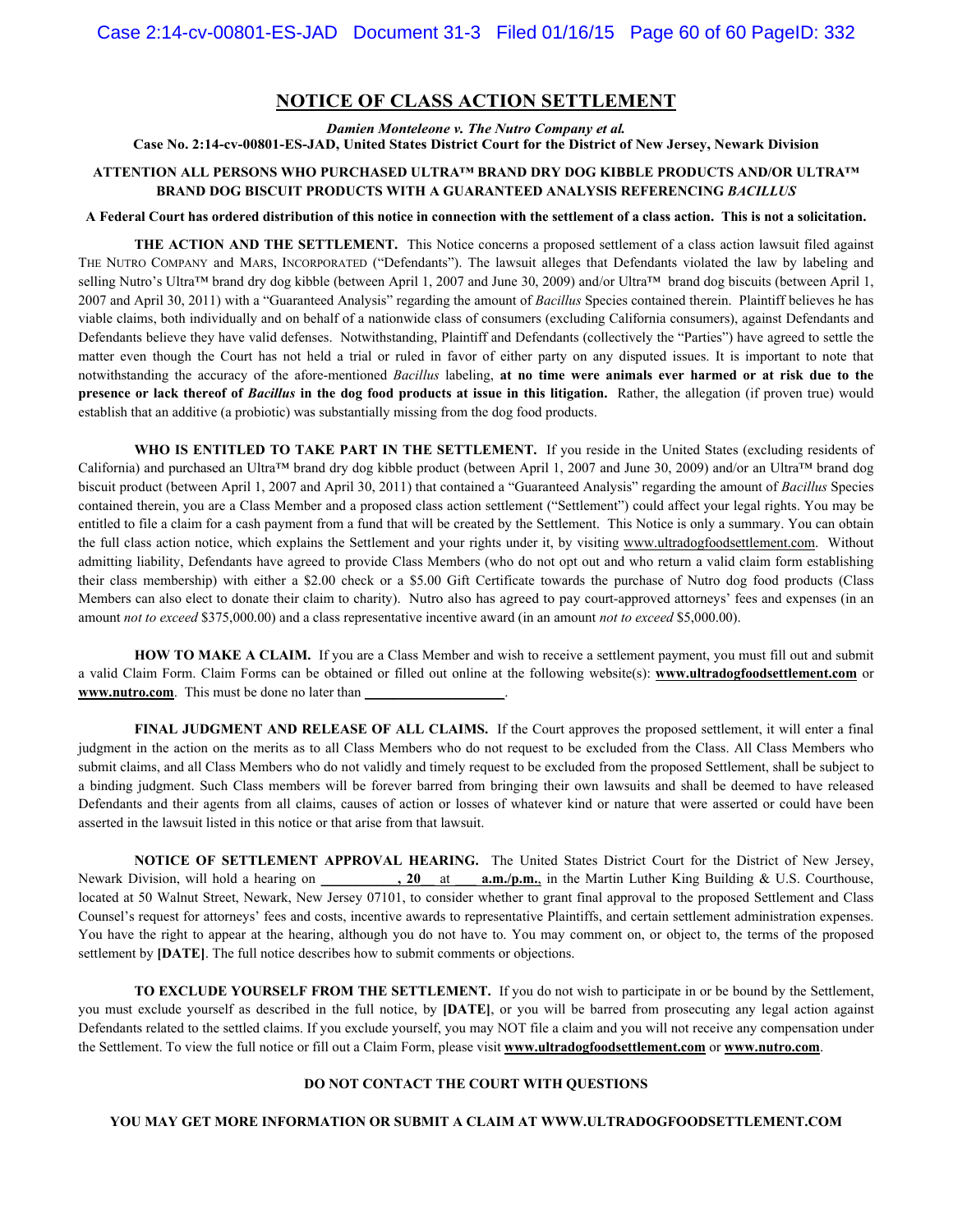Case 2:14-cv-00801-ES-JAD Document 31-4 Filed 01/16/15 Page 1 of 10 PageID: 333

## **UNITED STATES DISTRICT COURT FOR THE DISTRICT OF NEW JERSEY**

DAMIAN MONTELEONE, an individual and on behalf of all others similarly situated,

Plaintiff,

v.

THE NUTRO COMPANY, a Delaware corporation; MARS, INCORPORATED, a Delaware corporation; and DOES 1 through 100, inclusive,

Defendants.

Electronically filed

**Case No.: 2:14-cv-00801-ES-JAD** 

**[PROPOSED] ORDER GRANTING PRELIMINARY APPROVAL OF CLASS ACTION SETTLEMENT, CONDITIONALLY CERTIFYING SETTLEMENT CLASS, APPROVING FORM AND MANNER OF NOTICE, AND SCHEDULING FAIRNESS HEARING** 

**WHEREAS**, this action is pending before this Court as a putative class action brought by plaintiff Damian Monteleone ("Plaintiff") on behalf of putative class members in 49 states; and

**WHEREAS**, the parties have applied to this Court for an Order preliminarily approving the settlement ("Preliminary Approval Order") of the above-captioned litigation ("Action") in accordance with the parties' Settlement Agreement ("Agreement"), dated December 17, 2014, which, together with the exhibits annexed thereto, sets forth the terms and conditions for a proposed settlement of the Action (the "Settlement"), and for dismissal of the Action with prejudice against defendants The Nutro Company ("Nutro") and Mars, Incorporated ("Mars") (collectively, "Defendants") upon the terms and conditions set forth therein; and

**WHEREAS**, the Court having received, read and considered the Agreement and the exhibits annexed thereto, which have been filed with the Court, and the parties' submissions; and

**WHEREAS**, it appearing that the parties entered into the Agreement after lengthy, arm's-length negotiations, including a mediation session with a respected mediator; and

**WHEREAS**, the Court has reviewed the parties' application for the Preliminary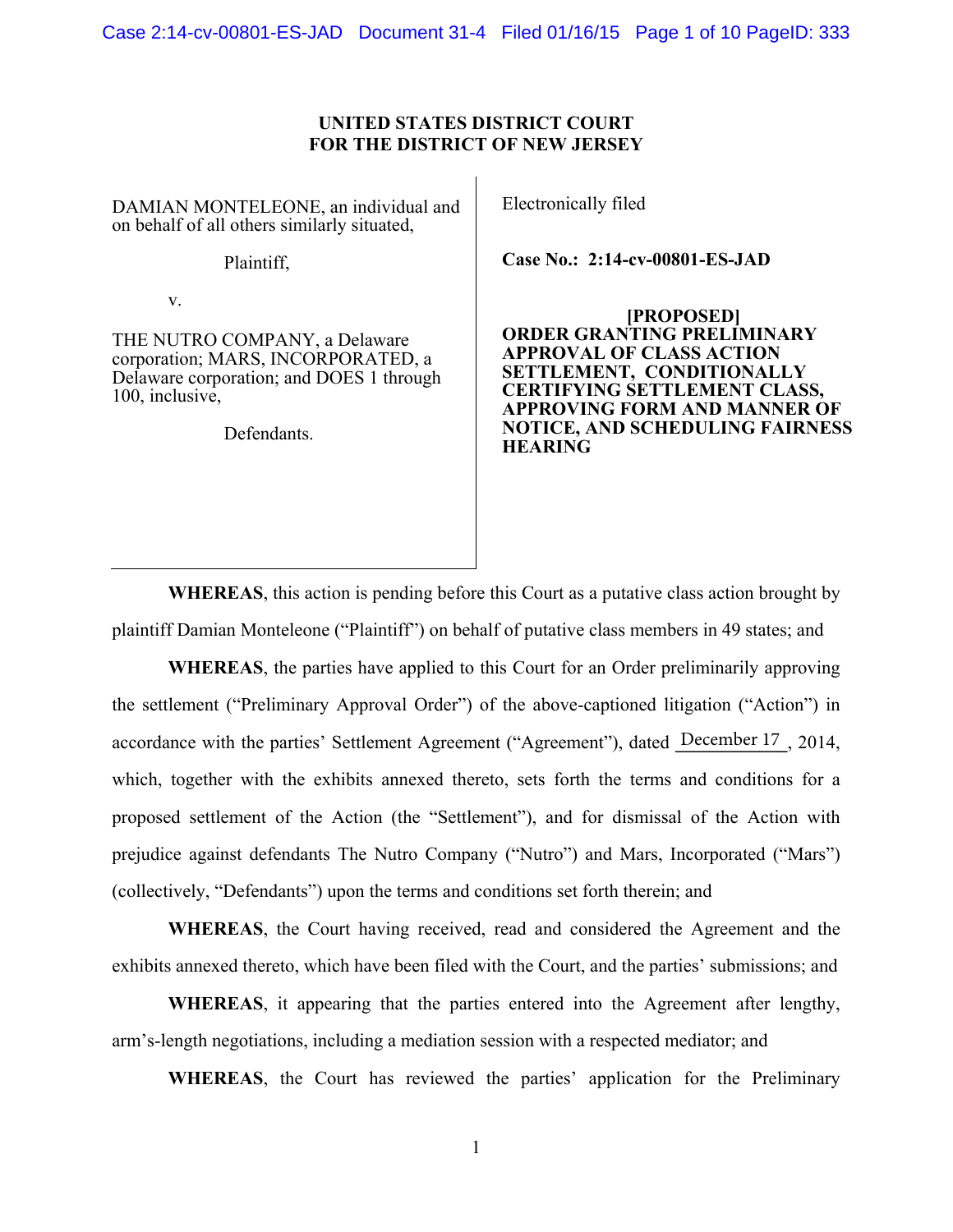Approval Order, and found good cause for the same,

**NOW, THEREFORE**, it is hereby **ORDERED, ADJUDGED** and **DECREED** as follows:

1. **Review of Settlement and Incorporation of Terms.** The Court has carefully reviewed the Agreement and the terms of the Settlement. This Preliminary Approval Order incorporates by reference the definitions in the Agreement, and all terms used herein shall have the same meaning as set forth in the Agreement.

2. **Preliminary and Conditional Certification of Settlement Class.** The Court conditionally finds, for settlement purposes only and conditioned upon the entry of this Preliminary Approval Order and the Final Order and Judgment, and the occurrence of the Effective Date, that the requirements of Federal Rule of Civil Procedure 23(a) and (b)(3) have been satisfied, in that (a) the Settlement Class is so numerous that joinder of all individual Settlement Class Members is impracticable; (b) there are questions of law and fact common to the Settlement Class and those common questions of law and fact predominate over any individual questions; (c) the claims of the Plaintiff are typical of the claims of the Class; (d) the Plaintiff and Class Counsel will fairly and adequately represent the interests of the Class; and (e) a class action is superior to other available methods for the fair and efficient adjudication of the controversy.

3. Accordingly, the Court hereby conditionally certifies the Settlement Class for settlement purposes only. The Settlement Class is defined as follows:

All person in the United States (excluding residents of the State of California) who purchased Ultra brand dry dog kibble between April 1, 2007 and June 30, 2009 and/or Ultra brand dog biscuits between April 1, 2007 and April 30, 2011. Excluded from the Settlement Class are all persons who are employees, directors, officers, and agents of Defendants or its subsidiaries and affiliated companies, as well as the Court and its immediate family and staff.

4. Having considered the relevant factors set forth in Rule 23, the Court has made a preliminary determination that Plaintiff Damian Monteleone and Class Counsel are adequate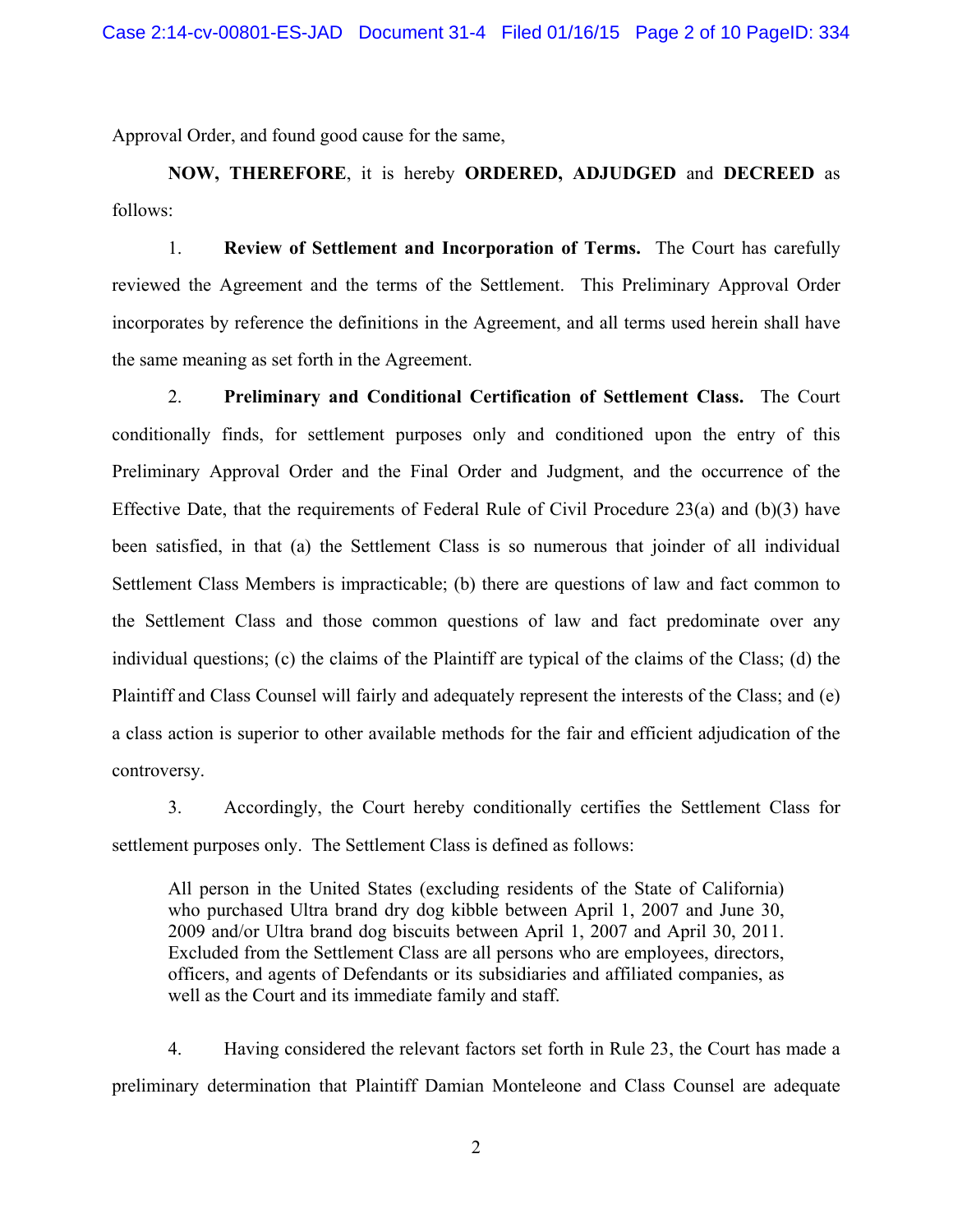representatives of the Settlement Class and hereby appoints them as such solely for purposes of settlement.

5. **Preliminary Approval of Settlement.** The Parties have agreed to settle the Action upon the terms and conditions set forth in the Agreement, which has been filed with and reviewed by the Court.

6. The Court preliminarily finds: (a) that Plaintiff in the Action, by and through his counsel, has investigated the facts and law relating to the matters alleged in his complaint and evaluated the risks associated with continued litigation, trial, and/or appeal; (b) that the Settlement was reached as a result of arm's-length negotiations between counsel for Plaintiff and counsel for Defendants and a mediation session with a respected mediator, the Honorable Mark B. Epstein (Ret.); (c) that the proponents of the settlement, counsel for the parties, are experienced in similar litigation; and (d) that the Settlement confers substantial benefits upon the Settlement Class, particularly in light of the damages that Plaintiff and Class Counsel believe are potentially recoverable or provable at trial, without the costs, uncertainties, delays, and other risks associated with continued litigation, trial, and/or appeal.

7. Accordingly, the Court preliminarily approves the Agreement and the terms and conditions of the Settlement as fair, reasonable, and adequate pursuant to Federal Rule of Civil Procedure 23(e), subject to further consideration at the Fairness Hearing (as described below).

8. **Fairness Hearing.** Pursuant to Rule 23(e), a hearing (the "Fairness Hearing") will be held before this Court at the Martin Luther King Building & U.S. Courthouse, 50 Walnut Street, Newark, NJ 07101 on , 2015 at a.m./p.m., for the following purposes: (a) to determine whether the Settlement Class meets all applicable requirements of Federal Rules of Civil Procedure 23 and, thus, the Settlement Class should be finally certified for purposes of effectuating the Settlement; (b) to determine whether the proposed Settlement of the Action on the terms and conditions provided for in the Agreement are fair, reasonable and adequate in accordance with Federal Rule of Civil Procedure 23(e) and therefore should be approved by the Court; (c) to consider the application of Class Counsel for attorneys' fees, costs,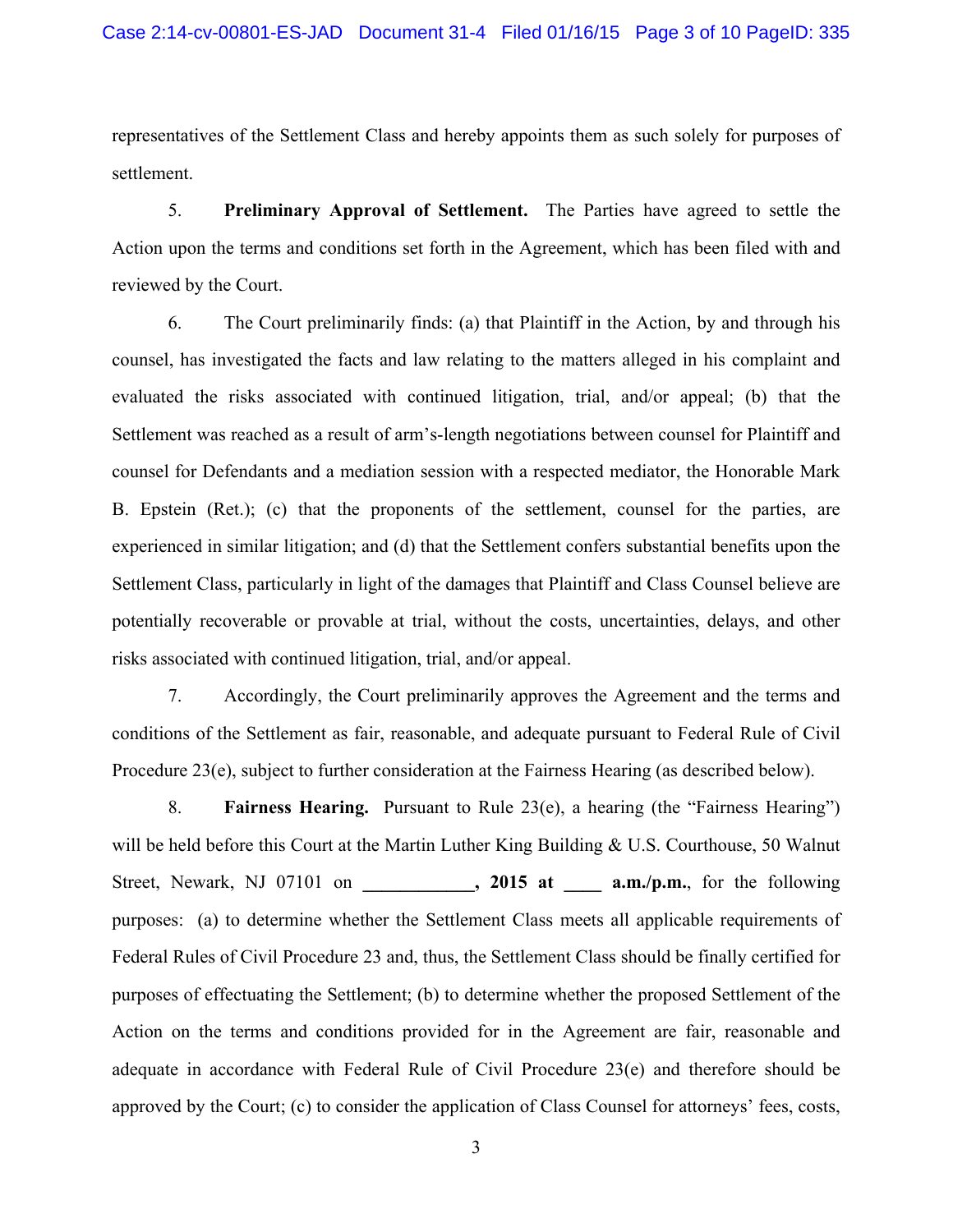and expenses, as provided for in the Agreement; (d) to consider the application of Plaintiff for an incentive award for serving as class representative, as provided for in the Agreement; (e) to determine whether a final approval order and judgment should be entered herein; (f) to consider the release provided for in the Settlement Agreement; and (g) to consider and determine such other matters as the Court deems just and appropriate.

9. The Court may adjourn or continue the Fairness Hearing without further notice to the Settlement Class.

10. The parties may further modify the Agreement prior to the Fairness Hearing so long as such modifications do not materially change the terms of the Settlement provided thereunder. The Court may approve the Agreement with such modifications as may be agreed to by the parties, if appropriate, without further notice to the Settlement Class.

11. After the Fairness Hearing, the Court may enter a Final Order and Judgment in accordance with the Agreement that will adjudicate the rights of the Settlement Class Members (as defined in the Agreement) with respect to the claims being settled.

12. **Approval of Form of Notice.** The Court hereby approves, as to form and content, the proposed notice annexed as Exhibit "B" to the Settlement Agreement ("Notice") and the short-form notice that is annexed as Exhibit "E" to the Settlement Agreement ("Summary Notice"). The Court finds that the Notice and Summary Notice meet the requirements of Federal Rule of Civil Procedure  $23(c)(2)(B)$  and (e), and due process, and are the best notice practicable under the circumstances, and shall constitute due and sufficient notice to all persons entitled thereto.

13. **Approval of Notice Procedures.** The Court hereby approves the procedures set forth in the Settlement Agreement, and described below, for providing notice to the proposed Settlement Class. The Court finds that the procedures are fair, reasonable, and adequate; the best notice practicable under the circumstances; consistent with due process; and shall constitute due and sufficient notice to all persons entitled thereto.

14. As soon as possible after the entry of this Preliminary Approval Order, but not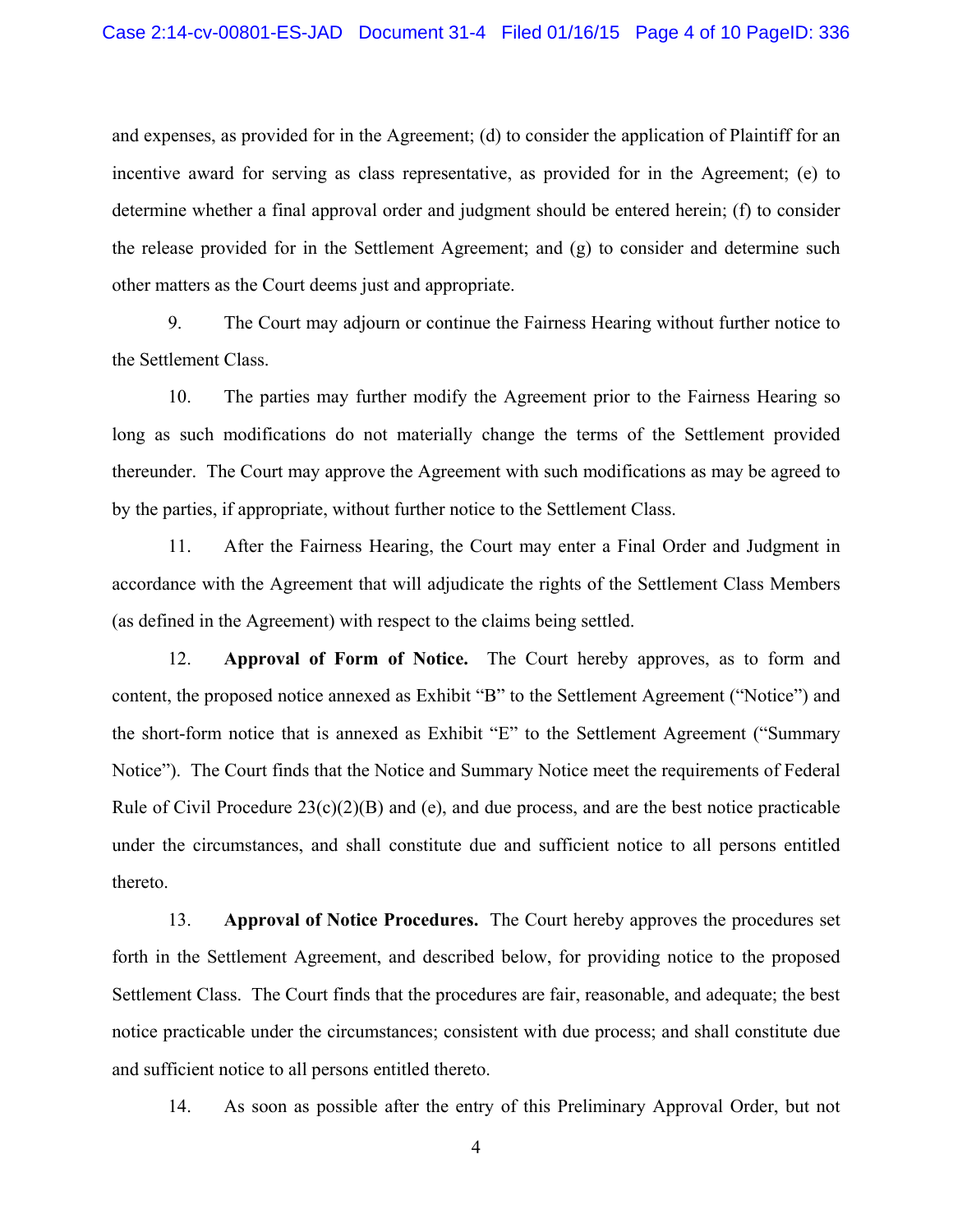later than thirty (30) days after the entry of this Preliminary Approval Order, Plaintiff and Defendants will coordinate with the Settlement Administrator (as defined below) to provide notice to the Settlement Class as follows:

(a) by emailing the Notice substantially in the form attached as Exhibit "B" to the Agreement, to the last known email addresses of each potential member of the Settlement Class to the extent such email address information exists in Nutro's consumer databases, is a valid email address, and the Settlement Class Member has not withheld his/her consent to being contacted by Nutro via email;

(b) by mailing the Notice and Summary Notice substantially in the forms attached as Exhibit "B" and "E" to the Agreement, to in-house counsel for PetSmart and Petco requesting that they post the Summary Notice of the settlement substantially in the form attached as Exhibit "E" to the Agreement at the point of purchase in their stores for the duration of the Claim Period, provided however that the Parties shall not represent, warrant, or guarantee that PetSmart and Petco actually will post the Summary Notice in their stores;

(c) by publishing the Notice on Nutro's website (www.nutro.com), to be marked for "Customers Only" on the top half of the website's homepage, for the duration of the Claim Period; and

(d) by providing a website address in the Notice and Summary Notice (www.ultradogfoodsettlement.com) to a settlement website to be designed and administered by the Settlement Administrator that will contain the settlement documents (including but not limited to the Notice and Claim Form), a list of important dates, and any other information to which the Parties may agree.

15. The costs of providing notice to potential Settlement Class members, the processing of claims, and all other administrative expenses shall be paid in accordance with the applicable provisions of the Agreement.

16. At least 14 days prior to the Fairness Hearing, Defendants, through their counsel of record, shall cause to be filed with the Court sworn affidavits evidencing compliance with the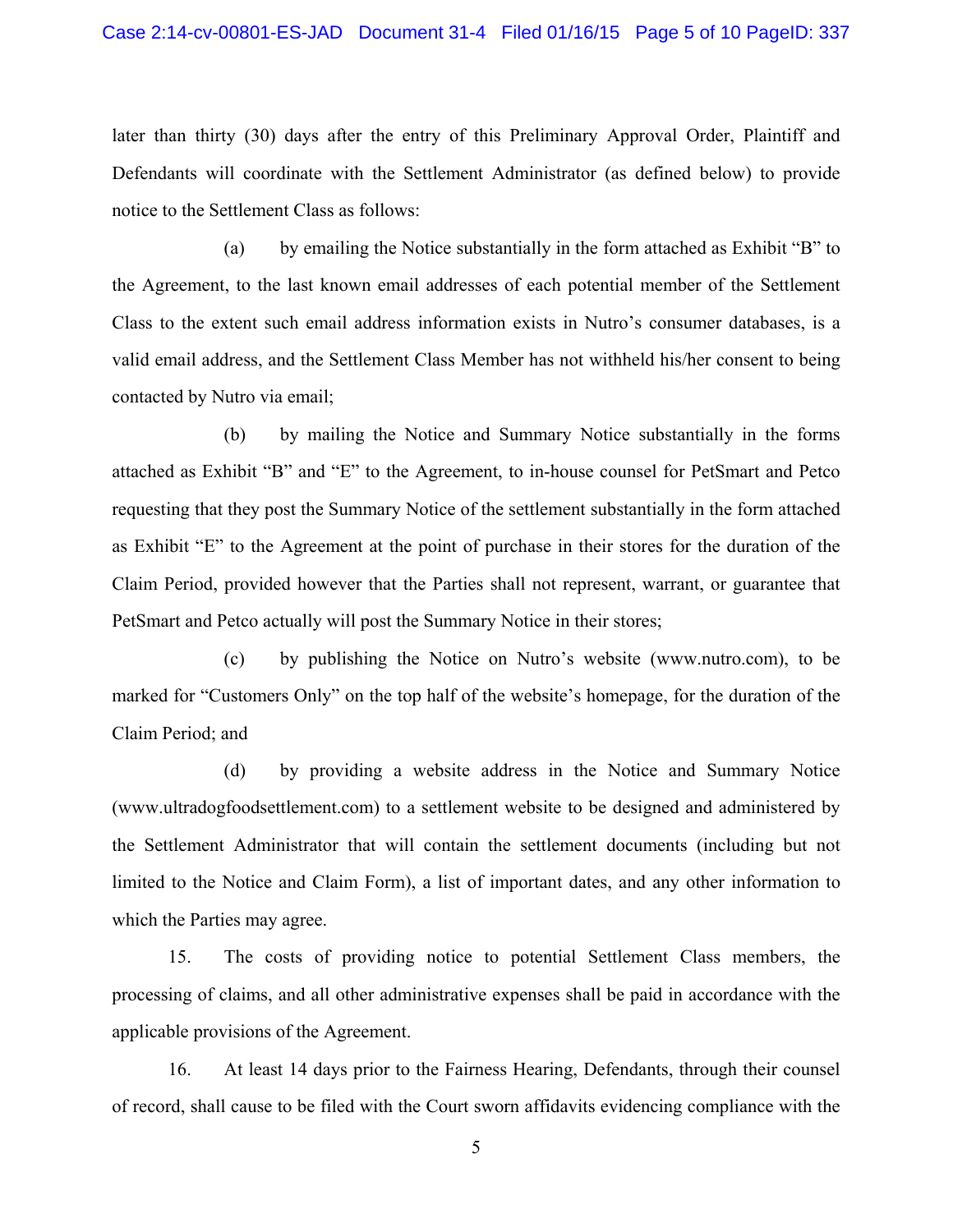provisions of Agreement as it relates to providing Notice.

17. **Appointment of Settlement Administrator.** The Garden City Group, Inc. is hereby approved and appointed as Settlement Administrator for the Settlement and shall perform all of the duties of the Settlement Administrator set forth in the Agreement, including dissemination of the Notice and Summary Notice, the processing of claims, responding to inquiries from potential members of the Settlement Class, and other administrative functions, all under the direction and supervision of the Court.

18. **Participation in Settlement and Submission of Claims.** To participate in the Settlement, Settlement Class Members will have until \_\_\_\_\_\_\_\_\_\_\_\_\_\_\_, 2015 to submit their Claim Forms, as provided for in the Notice and Summary Notice, which is due, adequate, and sufficient time. The Settlement Administrator shall have authority to accept or reject claims in accordance with the Agreement.

19. Any Class member may enter an appearance in the Litigation, at his or her own expense, individually or through counsel. All Class members who do not enter an appearance will be represented by Class Counsel. All Settlement Class Members shall be bound by all determinations and judgments in the Action concerning the settlement, whether favorable or unfavorable to the Settlement Class.

20. **Objections to Settlement.** Any Settlement Class Member may object to the Settlement, the certification of the Settlement Class, the entry of the Final Order and Judgment, the amount of fees received by Class Counsel, and/or the amount of the incentive award requested by the Plaintiff. Any Settlement Class Member who intends to object must send a written, signed objection by fax, U.S. mail or email to the Settlement Administrator and send by U.S. mail or email a copy to Class Counsel and Defense Counsel at the address set forth below, postmarked (or the equivalent for fax or email) no later than **\_\_\_\_\_\_\_\_\_\_\_\_\_\_\_\_\_\_**, 2015. Objections received after the deadline will not be considered. Settlement Class Members who object must set forth their full name, current address, and telephone number.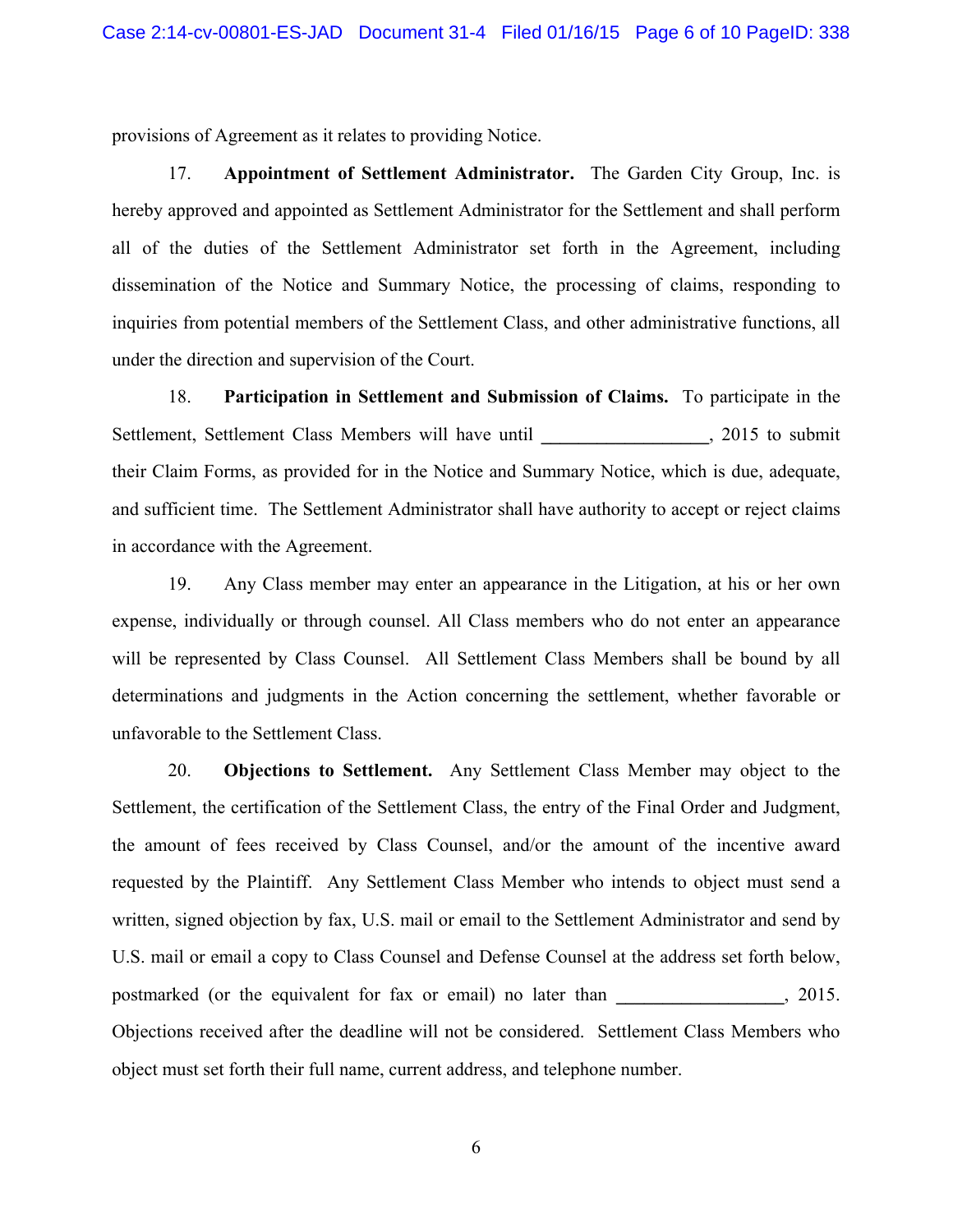## Settlement Administrator

THE GARDEN CITY GROUP, INC. 815 Western Ave., Suite 200 Seattle, WA 98104 Telephone: (206) 876-5241 Facsimile: (206) 876-5201

Class Counsel

John H. Donboli DEL MAR LAW GROUP, LLP 12250 El Camino Real San Diego, CA 92130 Telephone: (858) 793-6244 Facsimile: (858) 724-1490 E-mail: JDonboli@delmarlawgroup.com

**Defendants** 

David F. Forkner WILLIAMS & CONNOLLY LLP 725 Twelfth Street NW Washington, DC 20005 Telephone: (202) 434-5000 Facsimile: (202) 434-5792 E-mail: DForkner@wc.com

21. Settlement Class Members who do not serve timely written objections in the manner provided for in this Preliminary Approval Order shall be deemed to have waived all objections and shall forever be foreclosed from making any objection to or appeal of the fairness, reasonableness or adequacy of the proposed Settlement, and to the award of fees and expenses to Class Counsel and other costs, all as set forth in the Agreement and this Preliminary Approval Order. No Settlement Class Member shall be entitled to be heard at the Fairness Hearing (whether individually or through separate counsel) or to object to the Settlement, and no written objections or briefs submitted by any Settlement Class Member shall be received or considered by the Court at the Fairness Hearing, unless written notice of the objecting class member's intention to appear at the Fairness Hearing and copies of any written objections and/or briefs shall have been filed with the Court and served on Class Counsel and Defense Counsel by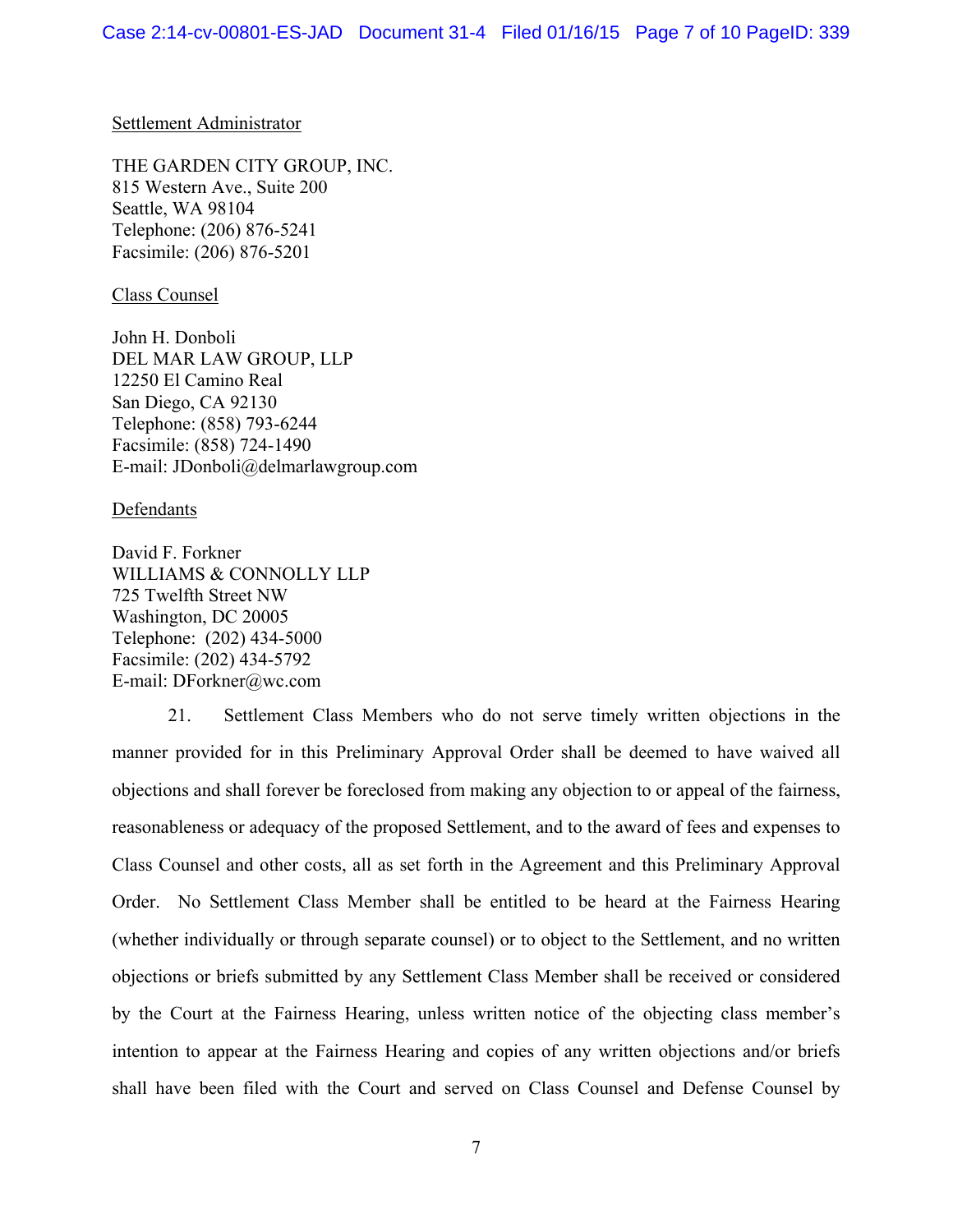**\_\_\_\_\_\_\_\_\_\_\_\_\_\_\_\_\_\_\_\_**, 2015. Settlement Class members who do not oppose the Settlement, Class Counsel's application for attorneys' fees, costs, and expenses, or Plaintiff's incentive fee aware need not take any action.

22. **Requesting Exclusion from Settlement Class.** Any member of the Settlement Class may choose to exclude himself or herself from the Settlement. Any such person who chooses to be excluded from the Settlement will not be a Settlement Class Member and shall relinquish his or her rights to benefits with respect to the Settlement, should it be approved. Any member of the Settlement Class who does not choose to exclude himself or herself from the Settlement shall be bound by the terms of the Agreement and Settlement, if finally approved by the Court, and any decisions made or orders entered in the Action.

23. Any putative Settlement Class Member who chooses to opt out of the Settlement must send a signed letter by fax, U.S. Mail, or email to: The Garden City Group, Inc., 815 Western Ave., Suite 200, Seattle, WA 98104, postmarked (or the equivalent for fax or email) no later than  $, 2015.$ 

24. Upon the Effective Date, as defined in the Agreement, all members of the Settlement Class who have not opted out of the settlement shall be enjoined and barred from asserting any of the Released Claims against Defendants, and each Settlement Class Member shall be deemed to release any and all such Released Claims as against Defendants, as these terms are defined in the Agreement. All members of the Settlement Class who submit valid and timely requests for exclusion in the manner set forth above and in the Agreement shall have no rights under the Agreement and shall not be bound by the Agreement or the Final Order and Judgment.

25. **Other Actions and Claims.** Pending resolution of these settlement proceedings, no other action now pending or hereinafter filed arising out of all or any part of the subject matter of the Action shall be maintained as a class action and, except as provided by further order of the Court, for good cause shown, all persons are hereby enjoined, during the pendency of these settlement proceedings, from filing or prosecuting purported class actions against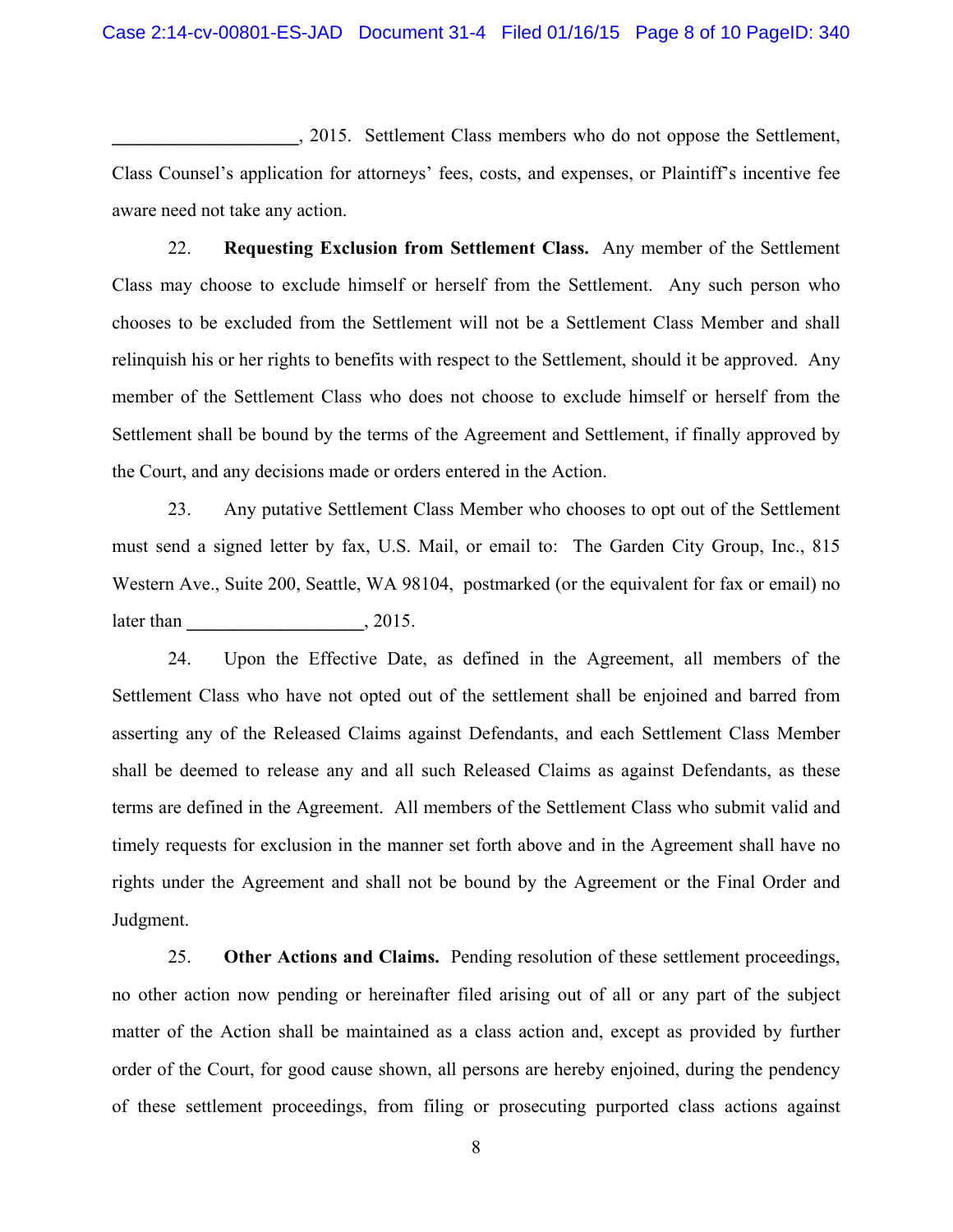Defendants with respect to any of the Released Claims as defined in the Agreement. Pending final determination of whether the proposed Settlement should be approved, no Settlement Class Member directly, derivatively, in a representative capacity, or in any other capacity, shall commence or continue any action against any of the Released Parties (as that term is defined in the Agreement) in any court or tribunal asserting any of the Released Claims (as that term is defined in the Agreement).

26. **Stay of Proceedings.** Pending the Fairness Hearing, all proceedings in the Action, other than proceedings necessary to carry out or enforce the terms and conditions of the Agreement and this Preliminary Approval Order, are stayed.

27. **Failure to Obtain Final Approval.** In the event the Agreement and Settlement are not finally approved by the Court, or for any reason the Parties fail to obtain entry of the Final Order and Judgment as contemplated in the Agreement, or the Agreement is terminated pursuant to its terms for any reason or the Effective Date does not occur for any reason, then the following shall apply:

(a) All orders and findings entered in connection with the Settlement and Agreement shall become null and void and have no force and effect whatsoever, shall not be used or referred to for any purposes whatsoever, and shall not be admissible or discoverable in this or any other proceeding;

(b) The conditional certification of the Settlement Class pursuant to this Preliminary Approval Order shall be vacated automatically, and the Action shall proceed as though the Settlement Class had never been certified pursuant to the Agreement and such findings had never been made;

(c) Nothing contained in this Preliminary Approval Order is, or may be construed as, a presumption, concession or admission by or against Defendants or Plaintiff of any default, liability or wrongdoing as to any facts or claims alleged or asserted in the Action, or in any actions or proceedings, whether civil, criminal or administrative, including, but not limited to, factual or legal matters relating to any effort to certify the Action as a class action;